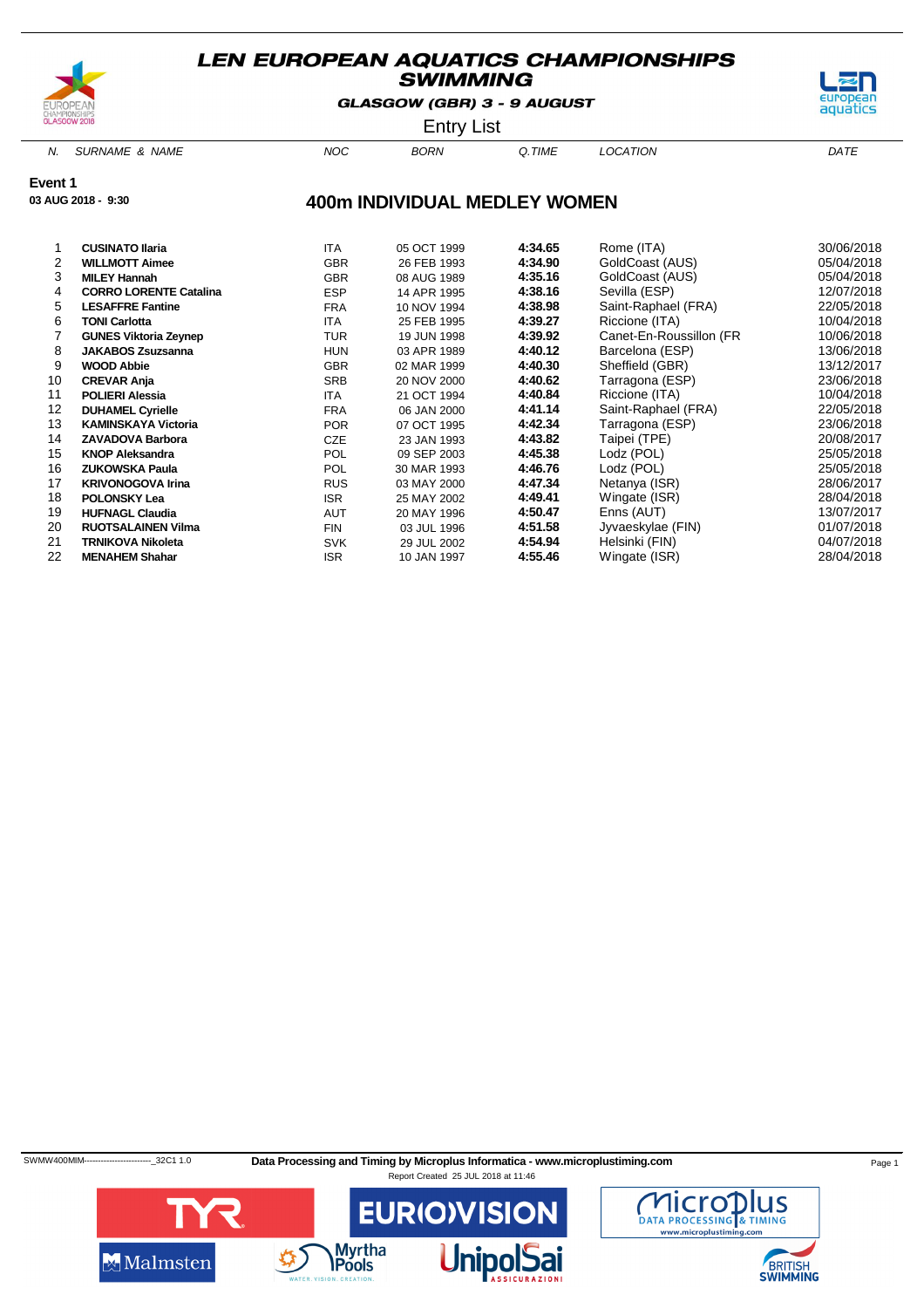

**03 AUG 2018 - 9:50**

### **LEN EUROPEAN AQUATICS CHAMPIONSHIPS SWIMMING**

GLASGOW (GBR) 3 - 9 AUGUST



Entry List

N. SURNAME & NAME  $NOC$  BORN Q.TIME LOCATION DATE

**Event 2**

### **400m FREESTYLE MEN**

| 1  | <b>AUBOECK Felix</b>            | <b>AUT</b> | 19 DEC 1996 | 3:44.19 | Budapest (HUN)          | 23/07/2017 |
|----|---------------------------------|------------|-------------|---------|-------------------------|------------|
| 2  | <b>ROMANCHUK Mykhaylo</b>       | <b>UKR</b> | 07 AUG 1996 | 3:45.58 | Rome (ITA)              | 09/08/2017 |
| 3  | <b>ACERENZA Domenico</b>        | <b>ITA</b> | 19 JAN 1995 | 3:46.27 | Riccione (ITA)          | 10/04/2018 |
| 4  | <b>WOJDAK Wojciech</b>          | POL        | 13 MAR 1996 | 3:46.73 | Budapest (HUN)          | 23/07/2017 |
| 5  | <b>CHRISTIANSEN Henrik</b>      | <b>NOR</b> | 09 OCT 1996 | 3:46.96 | Budapest (HUN)          | 23/07/2017 |
| 6  | <b>MUEHLLEITNER Henning</b>     | GER        | 15 JUL 1997 | 3:46.98 | Stockholm (SWE)         | 05/04/2018 |
| 7  | <b>ANDRUSENKO Viacheslav</b>    | <b>RUS</b> | 14 MAY 1992 | 3:47.25 | Moscow (RUS)            | 20/04/2018 |
| 8  | <b>ZABOROWSKI Filip</b>         | POL        | 25 JUL 1994 | 3:47.28 | Canet-En-Roussillon (FR | 17/06/2017 |
| 9  | <b>JOHANSSON Victor</b>         | <b>SWE</b> | 13 SEP 1998 | 3:47.33 | Stockholm (SWE)         | 05/04/2018 |
| 10 | <b>ZELLMANN Poul</b>            | <b>GER</b> | 02 SEP 1995 | 3:47.49 | Berlin (GER)            | 15/06/2017 |
| 11 | <b>LELLIOTT Jay</b>             | GBR        | 01 FEB 1995 | 3:47.85 | Sheffield (GBR)         | 13/12/2017 |
| 12 | <b>JERVIS Daniel O</b>          | <b>GBR</b> | 09 JUN 1996 | 3:48.08 | GoldCoast (AUS)         | 05/04/2018 |
| 13 | <b>MALYUTIN Martin</b>          | <b>RUS</b> | 05 JUL 1999 | 3:48.46 | Moscow (RUS)            | 20/04/2018 |
| 14 | <b>MILNE Stephen</b>            | GBR        | 29 APR 1994 | 3:48.64 | Budapest (HUN)          | 23/07/2017 |
| 15 | <b>AUBRY David</b>              | <b>FRA</b> | 08 NOV 1996 | 3:48.81 | Saint-Raphael (FRA)     | 22/05/2018 |
| 16 | <b>MICKA Jan</b>                | CZE        | 15 JAN 1995 | 3:49.13 | Rome (ITA)              | 23/06/2017 |
| 17 | <b>FUCHS Roman</b>              | <b>FRA</b> | 14 JAN 1998 | 3:49.19 | Saint-Raphael (FRA)     | 22/05/2018 |
| 18 | <b>IPSEN Anton Oerskov</b>      | <b>DEN</b> | 04 SEP 1994 | 3:49.52 | Columbus (USA)          | 06/07/2018 |
| 19 | <b>HOLLO Balazs</b>             | <b>HUN</b> | 10 FEB 1999 | 3:49.97 | Indianapolis (USA)      | 23/08/2017 |
| 20 | <b>PAULSSON Adam</b>            | <b>SWE</b> | 14 MAR 1995 | 3:50.86 | Taipei (TPE)            | 20/08/2017 |
| 21 | <b>MOGIC Marin</b>              | CRO        | 15 JAN 1999 | 3:51.22 | Beograd (SRB)           | 18/03/2018 |
| 22 | <b>NAGY Richard</b>             | <b>SVK</b> | 09 MAR 1993 | 3:52.10 | Budapest (HUN)          | 23/07/2017 |
| 23 | <b>DRUZHININ IIya</b>           | <b>RUS</b> | 23 APR 1998 | 3:52.90 | Moscow (RUS)            | 20/04/2018 |
| 24 | <b>LOKTEV Denis</b>             | <b>ISR</b> | 04 JUN 2000 | 3:52.90 | Helsinki (FIN)          | 04/07/2018 |
| 25 | <b>BATSHA Yonatan</b>           | <b>ISR</b> | 09 JUN 1996 | 3:54.04 | Wingate (ISR)           | 25/04/2018 |
| 26 | <b>SCARLAT Bogdan-Andrei</b>    | ROU        | 08 OCT 1997 | 3:54.62 | Bukarest (ROU)          | 27/05/2018 |
| 27 | <b>GEORGAKOPOULOS Andreas</b>   | <b>GRE</b> | 09 SEP 2000 | 3:54.93 | Helsinki (FIN)          | 04/07/2018 |
| 28 | <b>CSEH Laszlo</b>              | <b>HUN</b> | 03 DEC 1985 | 3:55.16 | Treviso (ITA)           | 22/06/2018 |
| 29 | <b>HANSON Robin</b>             | <b>SWE</b> | 02 APR 2001 | 3:55.28 | Gyoer (HUN)             | 25/07/2017 |
| 30 | <b>NASCIMENTO Miguel Duarte</b> | <b>POR</b> | 19 JAN 1995 | 3:55.56 | Lisboa (POR)            | 10/02/2018 |
| 31 | <b>WIGDEL Truls</b>             | <b>NOR</b> | 22 APR 1999 | 3:55.75 | Barcelona (ESP)         | 13/06/2018 |
| 32 | <b>ZIRK Kregor</b>              | <b>EST</b> | 03 JUL 1999 | 3:56.87 | Stockholm (SWE)         | 05/04/2018 |
| 33 | <b>MC MILLAN Jack</b>           | <b>IRL</b> | 14 JAN 2000 | 3:57.71 | Dublin (IRL)            | 04/04/2018 |
| 34 | <b>GEZMIS Ergecan</b>           | <b>TUR</b> | 17 JAN 1998 | 3:57.78 | Istanbul (TUR)          | 02/06/2018 |
| 35 | <b>STACCHIOTTI Raphael</b>      | <b>LUX</b> | 01 SEP 1992 | 3:58.11 | Berlin (GER)            | 19/07/2018 |
| 36 | <b>NAMIR Daniel</b>             | <b>ISR</b> | 12 AUG 1997 | 3:58.47 | Wingate (ISR)           | 25/04/2018 |
| 37 | <b>REVISHVILI Irakli</b>        | GEO        | 03 NOV 1989 | 3:58.64 | Bukarest (ROU)          | 27/05/2018 |
| 38 | <b>HJELM Alvi</b>               | <b>FRO</b> | 01 MAY 1996 | 4:06.77 | Broenshoej (DEN)        | 07/07/2017 |
| 39 | <b>HAKAN Batuhan</b>            | <b>TUR</b> | 22 JUL 1998 | 4:08.73 | Istanbul (TUR)          | 02/06/2018 |
| 40 | <b>BERDAKU Frenc</b>            | <b>ALB</b> | 15 AUG 2000 | 4:09.22 | Sarajevo (BIH)          | 06/05/2018 |
| 41 | <b>GOGA Spiro</b>               | <b>ALB</b> | 04 MAR 2001 | 4:14.80 | Gyoer (HUN)             | 25/07/2017 |



Malmsten

SWMM400MFR----------------------------32C1 1.0 Data Processing and Timing by Microplus Informatica - www.microplustiming.com Page 1 Report Created 25 JUL 2018 at 11:48

**EURIO)VISIOI** 

**Myrtha** 

Pools



**BRITISH**<br>SWIMMING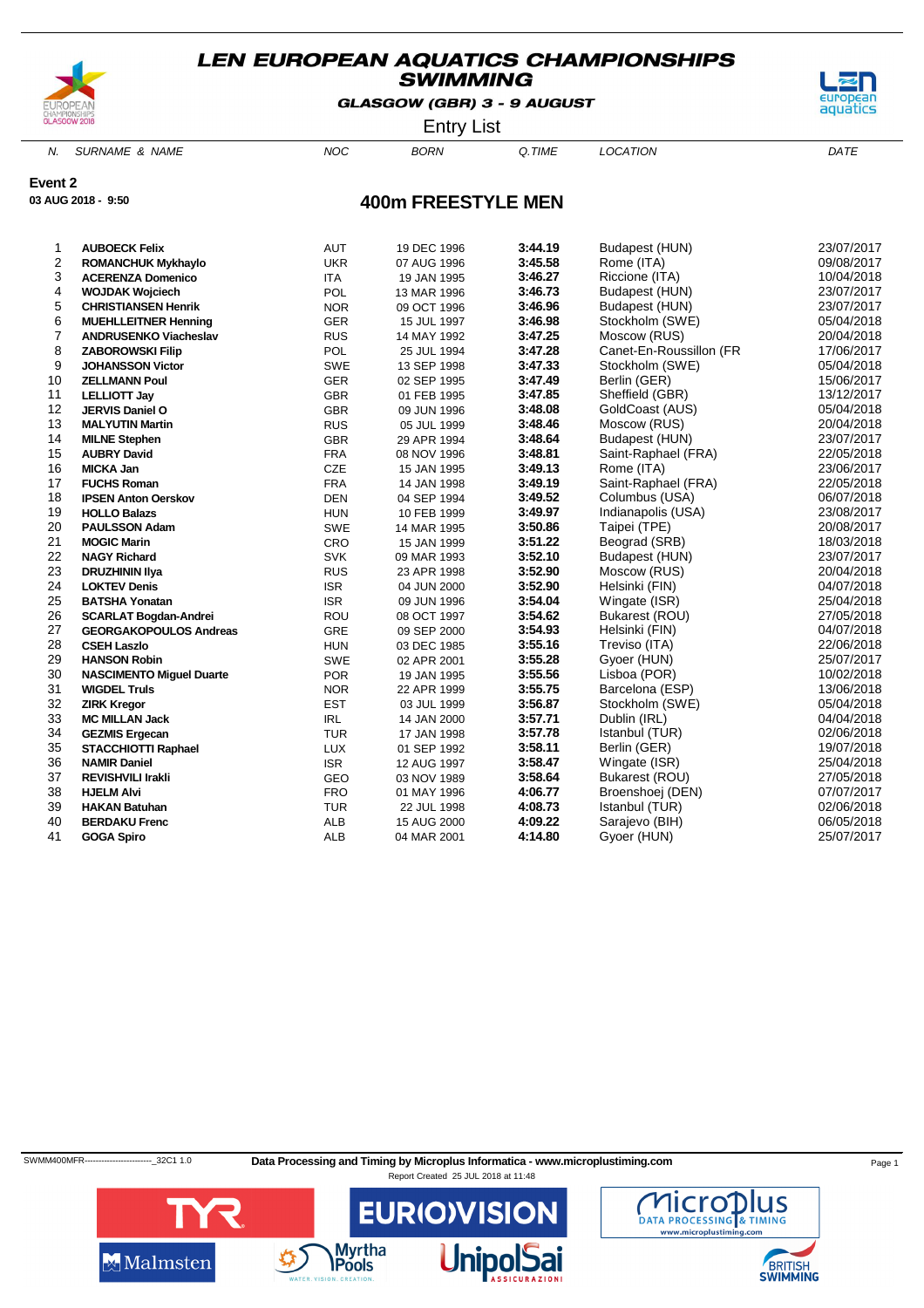

GLASGOW (GBR) 3 - 9 AUGUST



Entry List

N. SURNAME & NAME  $NOC$  BORN Q.TIME LOCATION DATE

**Event 3**

**03 AUG 2018 - 10:18**

### **50m FREESTYLE WOMEN**

| 1              | <b>SJOESTROEM Sarah</b>         | <b>SWE</b> | 17 AUG 1993 | 23.67 | Budapest (HUN)          | 29/07/2017 |
|----------------|---------------------------------|------------|-------------|-------|-------------------------|------------|
| $\overline{c}$ | <b>KROMOWIDJOJO Ranomi Made</b> | <b>NED</b> | 20 AUG 1990 | 23.85 | Budapest (HUN)          | 30/07/2017 |
| 3              | <b>BLUME Pernille</b>           | <b>DEN</b> | 14 MAY 1994 | 23.92 | Rome (ITA)              | 29/06/2018 |
| 4              | <b>KAMENEVA Mariia</b>          | <b>RUS</b> | 27 MAY 1999 | 24.61 | Moscow (RUS)            | 21/04/2018 |
| 5              | <b>VAN VLIET Tamara Mariska</b> | <b>NED</b> | 31 DEC 1994 | 24.64 | Canet-En-Roussillon (FR | 17/06/2017 |
| 6              | <b>BONNET Charlotte</b>         | <b>FRA</b> | 14 FEB 1995 | 24.66 | Chartres (FRA)          | 07/07/2018 |
| 7              | NASRETDINOVA Rozaliya           | <b>RUS</b> | 10 FEB 1997 | 24.66 | Moscow (RUS)            | 21/04/2018 |
| 8              | <b>JALLOW Mimosa</b>            | <b>FIN</b> | 17 JUN 1994 | 24.90 | Stockholm (SWE)         | 07/04/2018 |
| 9              | <b>BUSCH Kim Anna-Lisa</b>      | NED        | 16 JUN 1998 | 24.93 | Eindhoven (NED)         | 15/04/2018 |
| 10             | <b>JENSEN Julie Kepp</b>        | <b>DEN</b> | 03 JAN 2000 | 24.97 | Broenshoej (DEN)        | 12/04/2018 |
| 11             | <b>DRAKOU Theodora</b>          | GRE        | 06 FEB 1992 | 25.04 | Oaka (GRE)              | 12/05/2017 |
| 12             | KHITRAYA Yuliya                 | <b>BLR</b> | 11 SEP 1989 | 25.05 | Brest (BLR)             | 02/02/2018 |
| 13             | <b>MUNOZ DEL CAMPO Lidon</b>    | <b>ESP</b> | 03 DEC 1995 | 25.06 | Mataro                  | 26/06/2018 |
| 14             | <b>BJOERNSEN Susann</b>         | <b>NOR</b> | 28 MAY 1993 | 25.11 | Bergen (NOR)            | 07/05/2017 |
| 15             | <b>HENIQUE Melanie</b>          | <b>FRA</b> | 22 DEC 1992 | 25.11 | Schiltigheim (FRA)      | 23/05/2017 |
| 16             | <b>KOST Nina</b>                | SUI        | 17 APR 1995 | 25.20 | Berlin (GER)            | 18/06/2017 |
| 17             | <b>MUREZ Andrea</b>             | <b>ISR</b> | 29 JAN 1992 | 25.22 | Wingate (ISR)           | 05/08/2017 |
| 18             | <b>FERRAIOLI Erika</b>          | <b>ITA</b> | 23 MAR 1986 | 25.23 | Rome (ITA)              | 03/08/2017 |
| 19             | <b>MARTIN Anouchka</b>          | <b>FRA</b> | 05 FEB 1993 | 25.24 | Saint-Raphael (FRA)     | 22/05/2018 |
| 20             | <b>HOPKIN Anna</b>              | <b>GBR</b> | 24 APR 1996 | 25.28 | GoldCoast (AUS)         | 07/04/2018 |
| 21             | RACO Lucrezia                   | <b>ITA</b> | 30 JUN 1991 | 25.30 | Taipei (TPE)            | 26/08/2017 |
| 22             | <b>DOWGIERT Anna</b>            | <b>POL</b> | 15 JUL 1990 | 25.34 | Lodz (POL)              | 24/05/2018 |
| 23             | <b>KLANCAR Neza</b>             | <b>SLO</b> | 19 FEB 2000 | 25.35 | Netanya (ISR)           | 01/07/2017 |
| 24             | <b>ANDERSON Freya</b>           | <b>GBR</b> | 04 MAR 2001 | 25.35 | Helsinki (FIN)          | 07/07/2018 |
| 25             | KARAKOUSKAYA Nastassia          | <b>BLR</b> | 01 AUG 1996 | 25.38 | Brest (BLR)             | 02/02/2018 |
| 26             | <b>PIKINER Iryna</b>            | <b>UKR</b> | 09 MAR 1990 | 25.53 | Kharkiv (UKR)           | 11/04/2018 |
| 27             | <b>KOLAROVA Anna</b>            | CZE        | 17 APR 1997 | 25.55 | Praha (CZE)             | 12/07/2018 |
| 28             | <b>TOURETSKI Sasha</b>          | SUI        | 20 SEP 1994 | 25.57 | Aarau (SUI)             | 13/07/2018 |
| 29             | <b>DUMONT Juliette</b>          | BEL        | 11 MAY 2000 | 25.59 | Netanya (ISR)           | 01/07/2017 |
| 30             | <b>HOPE Lucy</b>                | <b>GBR</b> | 30 JAN 1997 | 25.63 | Aberdeen (GBR)          | 30/06/2017 |
| 31             | <b>NIKITINA Gabriela</b>        | LAT        | 02 JUN 1994 | 25.63 | Brest (BLR)             | 05/05/2018 |
| 32             | <b>ANTONIOU Kalia</b>           | <b>CYP</b> | 06 APR 2000 | 25.68 | Marrakech (MAR)         | 06/05/2018 |
| 33             | <b>OZBILEN Selen</b>            | <b>TUR</b> | 22 MAR 2001 | 25.72 | Helsinki (FIN)          | 07/07/2018 |
| 34             | PETKOVA Diana                   | <b>BUL</b> | 31 DEC 2000 | 25.77 | Netanya (ISR)           | 01/07/2017 |
| 35             | <b>KURAS Magdalena</b>          | <b>SWE</b> | 14 MAY 1988 | 25.90 | Landskrona (SWE)        | 06/07/2018 |
| 36             | <b>MALUKA leva</b>              | LAT        | 09 APR 2003 | 25.97 | Stockholm (SWE)         | 07/04/2018 |
| 37             | <b>ALNEK Kertu Ly</b>           | <b>EST</b> | 14 SEP 1999 | 26.02 | Kaunas (LTU)            | 23/03/2018 |
| 38             | <b>MEILUTYTE Ruta</b>           | LTU        | 19 MAR 1997 | 26.03 | Budapest (HUN)          | 29/07/2017 |
| 39             | <b>KAARE Kertu</b>              | <b>EST</b> | 10 DEC 2002 | 26.21 | Gyoer (HUN)             | 27/07/2017 |
| 40             | SEGEL Janja                     | <b>SLO</b> | 17 JUN 2001 | 26.23 | Kranj (SLO)             | 06/08/2017 |
| 41             | <b>LAUKKANEN Jenna</b>          | FIN        | 02 MAR 1995 | 26.25 | Jyvaeskylae (FIN)       | 30/06/2018 |
| 42             | <b>KREUNDL Lena</b>             | AUT        | 16 SEP 1997 | 26.34 | Graz (AUT)              | 21/04/2018 |
| 43             | <b>BAIKOVA Arina</b>            | LAT        | 21 SEP 2000 | 26.38 | Riga (LAT)              | 19/06/2018 |
| 44             | <b>JENSEN Laura Glerup</b>      | <b>DEN</b> | 08 NOV 1998 | 26.44 | Broenshoej (DEN)        | 12/04/2018 |
| 45             | <b>KIVIRINTA Veera</b>          | FIN        | 06 APR 1995 | 26.53 | Tampere (FIN)           | 07/07/2017 |
| 46             | <b>BENKOVA Laura</b>            | <b>SVK</b> | 11 MAY 2000 | 26.58 | Bratislava (SVK)        | 22/06/2018 |
| 47             | <b>ELIGUEL Sezin</b>            | <b>TUR</b> | 29 MAY 1999 | 26.63 | Athens (GRE)            | 12/05/2018 |
| 48             | <b>PAMMER Cornelia</b>          | AUT        | 09 JUL 2000 | 26.72 | Wels (AUT)              | 19/05/2018 |
| 49             | <b>FELICI Beatrice</b>          | <b>SMR</b> | 04 APR 2000 | 26.94 | SanMarino (SMR)         | 01/06/2017 |
| 50             | <b>GEORGES Daniela</b>          | POL        | 20 MAR 1997 | 26.94 | Barcelona (ESP)         | 13/06/2018 |
| 51             | <b>MERIZAJ Nikol</b>            | ALB        | 08 JUL 1998 | 27.21 | Tarragona (ESP)         | 25/06/2018 |
| 52             | <b>HULKKO Ida</b>               | <b>FIN</b> | 12 DEC 1998 | 27.30 | Bergen (NOR)            | 07/05/2017 |
| 53             | <b>ALKARAMOVA Fatima</b>        | AZE        | 26 JUN 2002 | 27.45 | Gyoer (HUN)             | 27/07/2017 |
| 54             | POGHOSYAN Ani                   | ARM        | 04 JUN 2000 | 27.46 | Budapest (HUN)          | 29/07/2017 |
| 55             | <b>LETTOLI Sara</b>             | <b>SMR</b> | 05 JUL 2001 | 27.49 | Bologna (ITA)           | 16/07/2017 |
| 56             | <b>OZKAN Aleyna</b>             | <b>TUR</b> | 01 FEB 2002 | 27.91 | Antwerpen (BEL)         | 23/02/2018 |
| 57             | <b>BERNARDI Elisa</b>           | <b>SMR</b> | 09 AUG 2000 | 28.26 | SanMarino (ITA)         | 28/04/2018 |
| 58             | <b>SHABANI Fjorda</b>           | KOS        | 01 JAN 2004 | 28.49 | Tarragona (ESP)         | 25/06/2018 |
|                |                                 |            |             |       |                         |            |

SWMW50MFR-------------------------\_32C1 1.0 **Data Processing and Timing by Microplus Informatica - www.microplustiming.com** Page 1





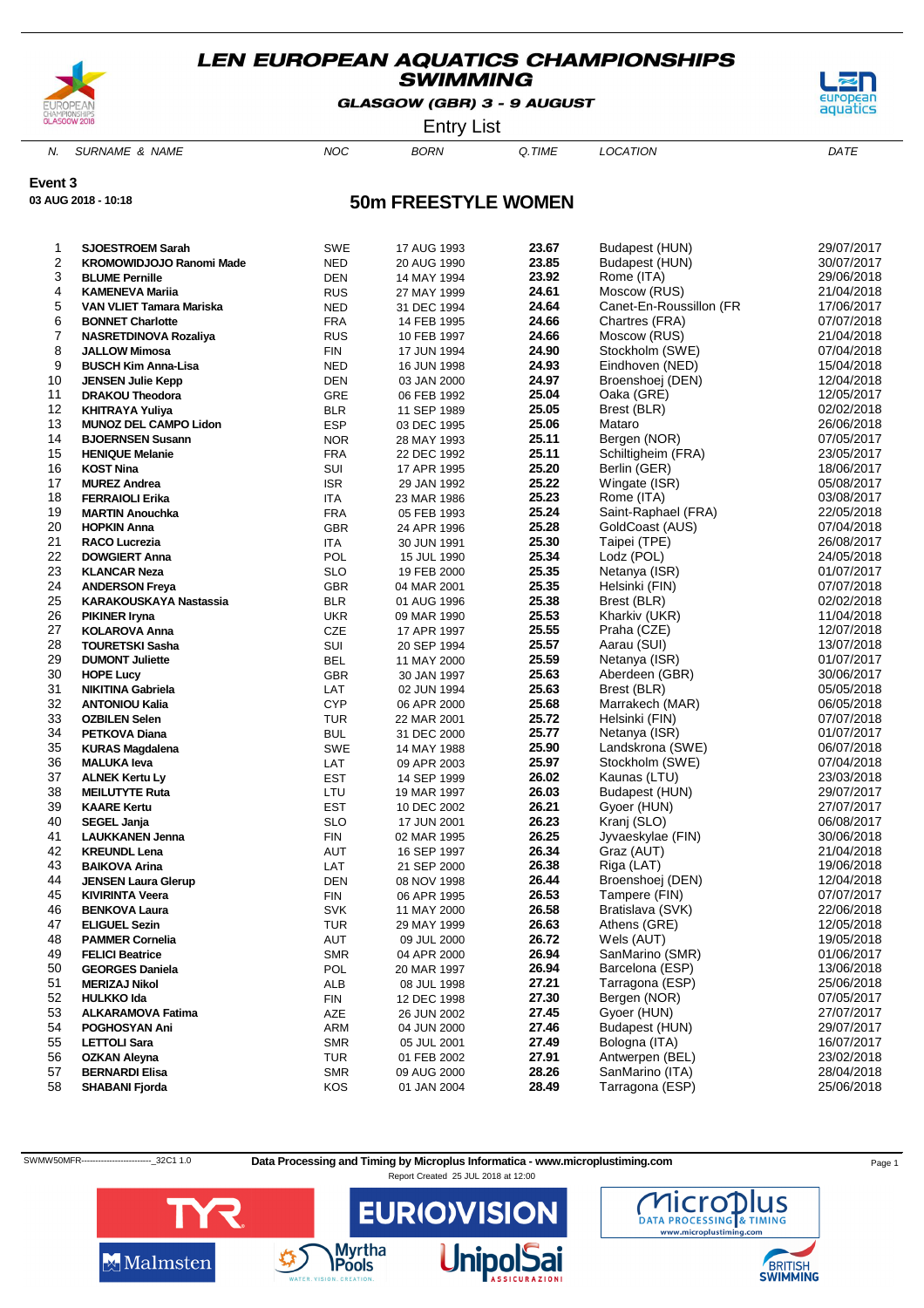| Ν.             | SURNAME & NAME                                                           | <b>NOC</b>                      | <b>BORN</b>                               | Q.TIME | LOCATION   | DATE       |
|----------------|--------------------------------------------------------------------------|---------------------------------|-------------------------------------------|--------|------------|------------|
| 59<br>60<br>61 | <b>ZEQIRI Eda</b><br><b>AVRAMOVA Ekaterina</b><br><b>APOSTALON Anika</b> | <b>KOS</b><br>TUR<br><b>CZE</b> | 07 AUG 2004<br>12 NOV 1991<br>09 FEB 1995 | 31.35  | Gyor (HUN) | 01/03/2018 |



SWMW50MFR-------------------------32C1 1.0 **Data Processing and Timing by Microplus Informatica - www.microplustiming.com** Page 2



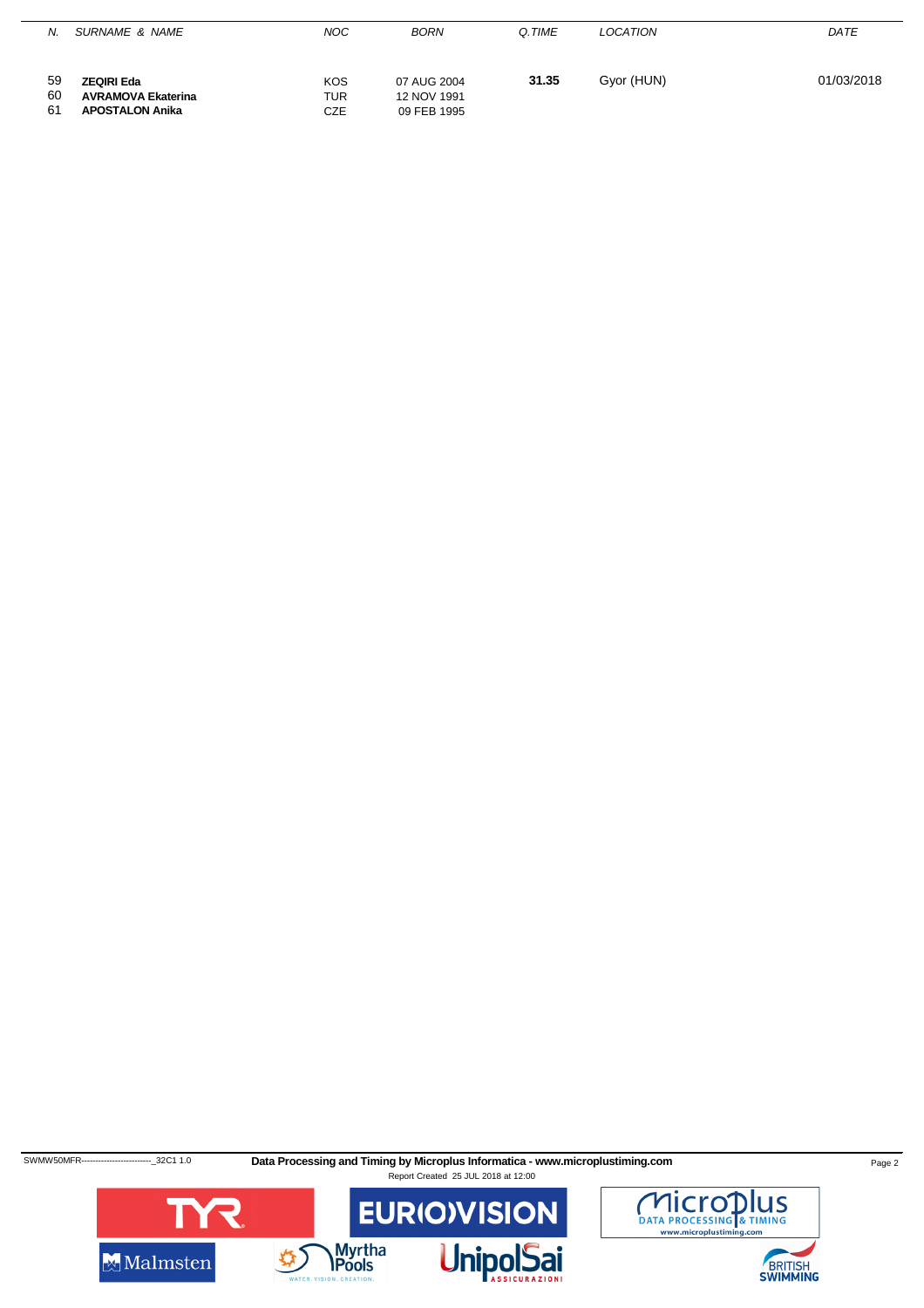

GLASGOW (GBR) 3 - 9 AUGUST



Entry List

N. SURNAME & NAME  $NOC$  BORN Q.TIME LOCATION DATE

**Event 4**

**03 AUG 2018 - 10:31**

# **50m BACKSTROKE MEN**

| 1              | <b>MOROZOV Vladimir</b>        | <b>RUS</b> | 16 JUN 1992 | 24.35 | Moscow (RUS)        | 20/04/2018 |
|----------------|--------------------------------|------------|-------------|-------|---------------------|------------|
| $\overline{2}$ | <b>KOLESNIKOV Kliment</b>      | <b>RUS</b> | 09 JUL 2000 | 24.46 | Moscow (RUS)        | 20/04/2018 |
| 3              | <b>STRAVIUS Jeremy</b>         | <b>FRA</b> | 14 JUL 1988 | 24.61 | Budapest (HUN)      | 30/07/2017 |
| 4              | <b>RYAN Shane</b>              | <b>IRL</b> | 27 JAN 1994 | 24.72 | Taipei (TPE)        | 23/08/2017 |
| 5              | <b>GLINTA Robert-Andrei</b>    | ROU        | 18 APR 1997 | 24.78 | Rome (ITA)          | 29/06/2018 |
| 6              | <b>FESIKOV Sergei</b>          | <b>RUS</b> | 21 JAN 1989 | 24.79 | Moscow (RUS)        | 20/04/2018 |
| 7              | <b>KOPELEV Jonatan</b>         | <b>ISR</b> | 01 OCT 1991 | 24.79 | Wingate (ISR)       | 03/08/2017 |
| 8              | <b>ULYANOV Nikita</b>          | <b>RUS</b> | 09 FEB 1994 | 24.83 | Moscow (RUS)        | 20/04/2018 |
| 9              | <b>BOHUS Richard</b>           | <b>HUN</b> | 09 APR 1993 | 24.88 | Budapest (HUN)      | 29/07/2017 |
| 10             | <b>CHRISTOU Apostolos</b>      | GRE        | 01 NOV 1996 | 24.88 | Budapest (HUN)      | 29/07/2017 |
| 11             | <b>DIENER Christian</b>        | <b>GER</b> | 06 MAR 1993 | 24.98 | Berlin (GER)        | 21/04/2018 |
| 12             | <b>TSMYH Mikita</b>            | <b>BLR</b> | 15 APR 1997 | 25.01 | Monte-Carlo (MON)   | 11/06/2017 |
| 13             | <b>TOUMARKIN Yakov Yan</b>     | <b>ISR</b> | 15 FEB 1992 | 25.11 | Wingate (ISR)       | 03/08/2017 |
| 14             | <b>SABBIONI Simone</b>         | <b>ITA</b> | 03 OCT 1996 | 25.11 | Tarragona (ESP)     | 23/06/2018 |
| 15             | <b>KAZMIERCZAK Kamil</b>       | POL        | 11 MAY 1999 | 25.24 | Lodz (POL)          | 26/05/2018 |
| 16             | <b>FERGUSON Conor</b>          | IRL        | 11 OCT 1999 | 25.27 | Netanya (ISR)       | 01/07/2017 |
| 17             | <b>STOKOWSKI Kacper</b>        | POL        | 06 JAN 1999 | 25.27 | Lublin (POL)        | 20/05/2017 |
| 18             | <b>BOLLIN Thierry Frederic</b> | SUI        | 11 JAN 2000 | 25.28 | Helsinki (FIN)      | 07/07/2018 |
| 19             | <b>PYLE Nicholas</b>           | <b>GBR</b> | 17 DEC 2000 | 25.33 | Helsinki (FIN)      | 07/07/2018 |
| 20             | <b>SPANOUDAKIS Georgios</b>    | GRE        | 05 AUG 1994 | 25.36 | Oaka (GRE)          | 13/05/2017 |
| 21             | <b>DZIALENDZIK Maksim</b>      | <b>BLR</b> | 29 JAN 1996 | 25.40 | Brest (BLR)         | 31/01/2018 |
| 22             | <b>STASELOVICH Viktar</b>      | <b>BLR</b> | 28 MAY 1994 | 25.40 | Taipei (TPE)        | 22/08/2017 |
| 23             | <b>SEELIGER Bjoern</b>         | <b>SWE</b> | 11 JAN 2000 | 25.45 | Helsinki (FIN)      | 07/07/2018 |
| 24             | <b>CECCON Thomas</b>           | <b>ITA</b> | 27 JAN 2001 | 25.45 | Helsinki (FIN)      | 07/07/2018 |
| 25             | <b>BEDEL Paul Gabriel</b>      | <b>FRA</b> | 11 MAY 1994 | 25.47 | Saint-Raphael (FRA) | 22/05/2018 |
| 26             | <b>HOEKFELT Gustav</b>         | <b>SWE</b> | 30 AUG 1994 | 25.49 | Stockholm (SWE)     | 06/04/2018 |
| 27             | <b>HUILLE Stanislas</b>        | <b>FRA</b> | 20 MAY 1999 | 25.52 | Saint-Raphael (FRA) | 22/05/2018 |
| 28             | <b>ANGHEL Andrei Mircea</b>    | ROU        | 17 JUL 1998 | 25.56 | Bukarest (ROU)      | 26/05/2018 |
| 29             | <b>FRANTA Tomas</b>            | <b>CZE</b> | 18 APR 1998 | 25.58 | Pardubice (CZE)     | 25/05/2018 |
| 30             | <b>STANKEVICIUS Gytis</b>      | LTU        | 30 JUL 1994 | 25.64 | Alytus (LTU)        | 03/07/2017 |
| 31             | <b>SOFIANIDIS Nikolaos</b>     | GRE        | 25 APR 1998 | 25.65 | Oaka (GRE)          | 13/05/2017 |
| 32             | <b>GAMBURG David</b>           | <b>ISR</b> | 12 DEC 1993 | 25.68 | Graz (AUT)          | 20/04/2018 |
| 33             | <b>LUHT Karl Johann</b>        | EST        | 30 NOV 1996 | 25.69 | Atlanta (USA)       | 02/03/2018 |
| 34             | <b>LIE Markus</b>              | <b>NOR</b> | 21 JUN 1995 | 25.71 | Budapest (HUN)      | 29/07/2017 |
| 35             | <b>TRIBUNTSOV Ralf</b>         | <b>EST</b> | 22 SEP 1994 | 25.78 | Budapest (HUN)      | 29/07/2017 |
| 36             | <b>LOPES Gabriel Jose</b>      | <b>POR</b> | 15 MAY 1997 | 25.89 | Funchal (POR)       | 22/03/2018 |
| 37             | <b>REITSHAMMER Bernhard</b>    | AUT        | 17 JUN 1994 | 26.14 | Monte-Carlo (MON)   | 16/06/2018 |
| 38             | <b>FELDBERGS Girts</b>         | LAT        | 17 FEB 1993 | 26.14 | Stockholm (SWE)     | 06/04/2018 |
| 39             | <b>GREENBANK Luke</b>          | <b>GBR</b> | 17 SEP 1997 | 26.15 | Sheffield (GBR)     | 15/12/2017 |
| 40             | <b>LELLE Armin Evert</b>       | <b>EST</b> | 21 JUN 1999 | 26.41 | Indianapolis (USA)  | 25/08/2017 |
| 41             | <b>GUERES Uemitcan</b>         | <b>TUR</b> | 24 JUN 1999 | 26.46 | Antwerpen (BEL)     | 23/02/2018 |
| 42             | <b>ISKENDER Baslakov</b>       | <b>TUR</b> | 07 FEB 1990 | 26.48 | Istanbul (TUR)      | 02/06/2018 |
| 43             | <b>CERNEK Adam</b>             | <b>SVK</b> | 14 OCT 1999 | 26.49 | Netanya (ISR)       | 01/07/2017 |
| 44             | <b>TELEGDY Adam</b>            | <b>HUN</b> | 01 NOV 1995 | 26.54 | Budapest (HUN)      | 01/06/2017 |
| 45             | <b>MAEKELAE Niko</b>           | <b>FIN</b> | 27 DEC 1998 | 26.71 | Jyvaeskylae (FIN)   | 28/06/2018 |
| 46             | <b>GOER Rasim Ogulcan</b>      | <b>TUR</b> | 19 OCT 1998 | 26.81 | Istanbul (TUR)      | 02/06/2018 |
| 47             | <b>LANGEL Marko- Matteus</b>   | <b>EST</b> | 11 FEB 1999 | 26.93 | Tartu (EST)         | 15/04/2018 |
| 48             | <b>LONCAR Anton L</b>          | CRO        | 15 JAN 1996 | 26.97 | Rijeka (CRO)        | 24/06/2017 |
| 49             | <b>KUZNETSOV Sergey</b>        | <b>FIN</b> | 27 APR 2000 | 26.99 | Tampere (FIN)       | 07/07/2017 |
| 50             | <b>ACIN Nikola</b>             | <b>SRB</b> | 19 DEC 1999 | 27.07 | Beograd (SRB)       | 11/03/2018 |
| 51             | <b>BASER Ege</b>               | <b>TUR</b> | 14 JUN 1997 | 27.17 | Istanbul (TUR)      | 17/03/2018 |
| 52             | <b>GALEA Matthew</b>           | MLT        | 24 MAY 1996 | 28.04 | Gzira (MLT)         | 01/07/2018 |
| 53             | <b>UKIMERAJ Dren</b>           | KOS        | 10 NOV 2001 | 30.62 | Sarajevo (BIH)      | 01/04/2018 |
| 54             | <b>KALONTAROV Ziv</b>          | <b>ISR</b> | 15 JAN 1997 |       |                     |            |
|                |                                |            |             |       |                     |            |

SWMM50MBA-------------------------------32C1 1.0 Data Processing and Timing by Microplus Informatica - www.microplustiming.com Page 1

Report Created 25 JUL 2018 at 12:01



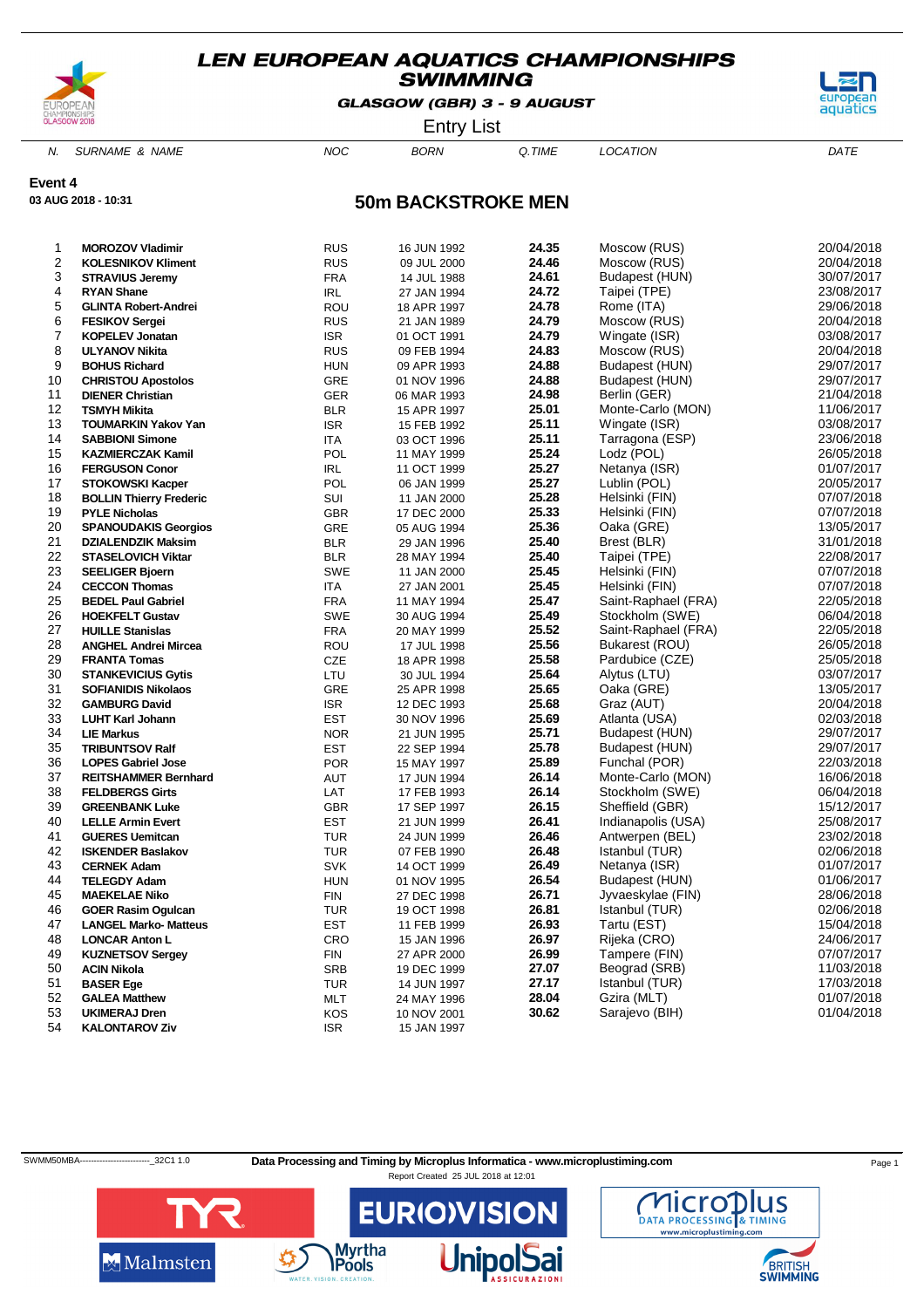

GLASGOW (GBR) 3 - 9 AUGUST



Entry List

N. SURNAME & NAME  $NOC$  BORN Q.TIME LOCATION DATE

**Event 5**

**03 AUG 2018 - 10:41**

# **100m BUTTERFLY WOMEN**

| 1              | <b>SJOESTROEM Sarah</b>      | <b>SWE</b> | 17 AUG 1993 | 55.53   | Budapest (HUN)     | 24/07/2017 |
|----------------|------------------------------|------------|-------------|---------|--------------------|------------|
| 2              | <b>CHIMROVA Svetlana</b>     | <b>RUS</b> | 15 APR 1996 | 57.24   | Budapest (HUN)     | 24/07/2017 |
| 3              | DI LIDDO Elena               | <b>ITA</b> | 08 SEP 1993 | 57.38   | Rome (ITA)         | 30/06/2018 |
| 4              | <b>WATTEL Marie</b>          | <b>FRA</b> | 02 JUN 1997 | 57.53   | EastMeadow (USA)   | 04/08/2017 |
| 5              | <b>BIANCHI Ilaria</b>        | <b>ITA</b> | 06 JAN 1990 | 57.68   | Rome (ITA)         | 02/08/2017 |
| 6              | <b>SZILAGYI Liliana</b>      | <b>HUN</b> | 19 NOV 1996 | 57.75   | Budapest (HUN)     | 23/07/2017 |
| $\overline{7}$ | <b>SCHMIDTKE Aliena</b>      | GER        | 20 NOV 1992 | 57.87   | Budapest (HUN)     | 23/07/2017 |
| 8              | <b>ATKINSON Charlotte</b>    | <b>GBR</b> | 29 NOV 1996 | 57.88   | GoldCoast (AUS)    | 06/04/2018 |
| 9              | <b>BUYS Kimberly</b>         | <b>BEL</b> | 23 APR 1989 | 57.91   | Antwerpen (BEL)    | 14/05/2017 |
| 10             | <b>THOMAS Alys</b>           | <b>GBR</b> | 10 OCT 1990 | 58.06   | GoldCoast (AUS)    | 06/04/2018 |
| 11             | <b>HANSSON Louise</b>        | <b>SWE</b> | 24 NOV 1996 | 58.08   | Landskrona (SWE)   | 05/07/2018 |
| 12             | <b>NTOUNTOUNAKI Anna</b>     | GRE        | 09 SEP 1995 | 58.25   | Alimos (GRE)       | 01/07/2018 |
| 13             | <b>LARGE Emily</b>           | <b>GBR</b> | 01 FEB 2001 | 58.62   | Indianapolis (USA) | 28/08/2017 |
| 14             | <b>TARZIA Claudia</b>        | <b>ITA</b> | 12 FEB 1997 | 58.68   | Riccione (ITA)     | 11/04/2018 |
| 15             | <b>JUNEVIK Sara</b>          | SWE        | 14 FEB 2000 | 58.89   | Indianapolis (USA) | 28/08/2017 |
| 16             | <b>ZANDRINGA Kinge</b>       | <b>NED</b> | 10 OCT 1998 | 58.92   | Taipei (TPE)       | 24/08/2017 |
| 17             | <b>BECKMANN Emilie</b>       | <b>DEN</b> | 04 FEB 1997 | 58.95   | Budapest (HUN)     | 23/07/2017 |
| 18             | <b>IVRY Amit</b>             | <b>ISR</b> | 02 SEP 1989 | 59.01   | Wingate (ISR)      | 26/04/2018 |
| 19             | <b>EGOROVA Polina</b>        | <b>RUS</b> | 25 FEB 2000 | 59.09   | Indianapolis (USA) | 28/08/2017 |
| 20             | <b>SVECENA Lucie</b>         | CZE        | 21 AUG 1997 | 59.21   | Bergen (NOR)       | 07/05/2017 |
| 21             | <b>VERRASZTO Evelyn</b>      | <b>HUN</b> | 17 JUL 1989 | 59.57   | Debrecen (HUN)     | 31/03/2018 |
| 22             | <b>STOFFEL Svenja</b>        | SUI        | 26 JUL 1997 | 59.61   | Geneva (SUI)       | 08/04/2018 |
| 23             | <b>LOEVBERG Emilie N</b>     | <b>NOR</b> | 04 JUL 1995 | 59.70   | Bergen (NOR)       | 15/04/2018 |
| 24             | <b>MONTEIRO Ana Catarina</b> | <b>POR</b> | 14 AUG 1993 | 59.86   | Malaga (ESP)       | 10/04/2018 |
| 25             | <b>KAJTAZ Amina</b>          | <b>BIH</b> | 31 DEC 1996 | 59.87   | Tarragona (ESP)    | 23/06/2018 |
| 26             | <b>DOWGIERT Anna</b>         | POL        | 15 JUL 1990 | 59.96   | Lodz (POL)         | 26/05/2018 |
| 27             | <b>OZKAN Aleyna</b>          | <b>TUR</b> | 01 FEB 2002 | 1:00.08 | Helsinki (FIN)     | 06/07/2018 |
| 28             | <b>SCHEGOLEVA Alexandra</b>  | <b>CYP</b> | 06 JUL 2001 | 1:00.33 | Graz (AUT)         | 25/03/2018 |
| 29             | <b>KULIASHOVA Anastasiya</b> | <b>BLR</b> | 30 NOV 2001 | 1:00.51 | Brest (BLR)        | 04/05/2018 |
| 30             | <b>HUFNAGL Claudia</b>       | AUT        | 20 MAY 1996 | 1:00.54 | Graz (AUT)         | 20/04/2018 |
| 31             | <b>BILGIN Zehra-Duru</b>     | <b>TUR</b> | 27 APR 2002 | 1:00.73 | Helsinki (FIN)     | 06/07/2018 |
| 32             | <b>DUMONT Valentine</b>      | <b>BEL</b> | 02 JUL 2000 | 1:00.94 | Gent (BEL)         | 10/05/2018 |
| 33             | <b>UESTUNDAG Nida Eliz</b>   | <b>TUR</b> | 21 OCT 1996 | 1:01.20 | Istanbul (TUR)     | 17/03/2018 |
| 34             | <b>ERDEMLI Imge Roza</b>     | <b>TUR</b> | 15 JAN 2001 | 1:01.43 | Istanbul (TUR)     | 18/11/2017 |
| 35             | <b>PAK Gerda</b>             | <b>EST</b> | 03 OCT 1993 | 1:01.87 | Riccione (ITA)     | 11/04/2018 |
| 36             | <b>MARKVARDT Margaret</b>    | <b>EST</b> | 01 APR 2000 | 1:01.88 | Tartu (EST)        | 25/06/2018 |
| 37             | <b>SEBESTYEN Dalma</b>       | <b>HUN</b> | 23 JAN 1997 | 1:02.59 | Antwerp (BEL)      | 21/01/2018 |
| 38             | <b>KOSSAKOWSKA Dominika</b>  | POL        | 30 JAN 2001 | 1:02.60 | Graz (AUT)         | 25/03/2018 |
| 39             | <b>FELICI Beatrice</b>       | <b>SMR</b> | 04 APR 2000 | 1:02.87 | Rome (ITA)         | 02/08/2017 |
| 40             | <b>RICHTER Leoni</b>         | SUI        | 19 SEP 2000 | 1:03.12 | Tenero (SUI)       | 20/07/2017 |
| 41             | <b>BAYRAMOVA Alsu</b>        | <b>AZE</b> | 29 DEC 2000 | 1:03.76 | Zilina (SVK)       | 24/03/2018 |

SWMW100MBF-------------------------------32C1 1.0 Data Processing and Timing by Microplus Informatica - www.microplustiming.com Page 1



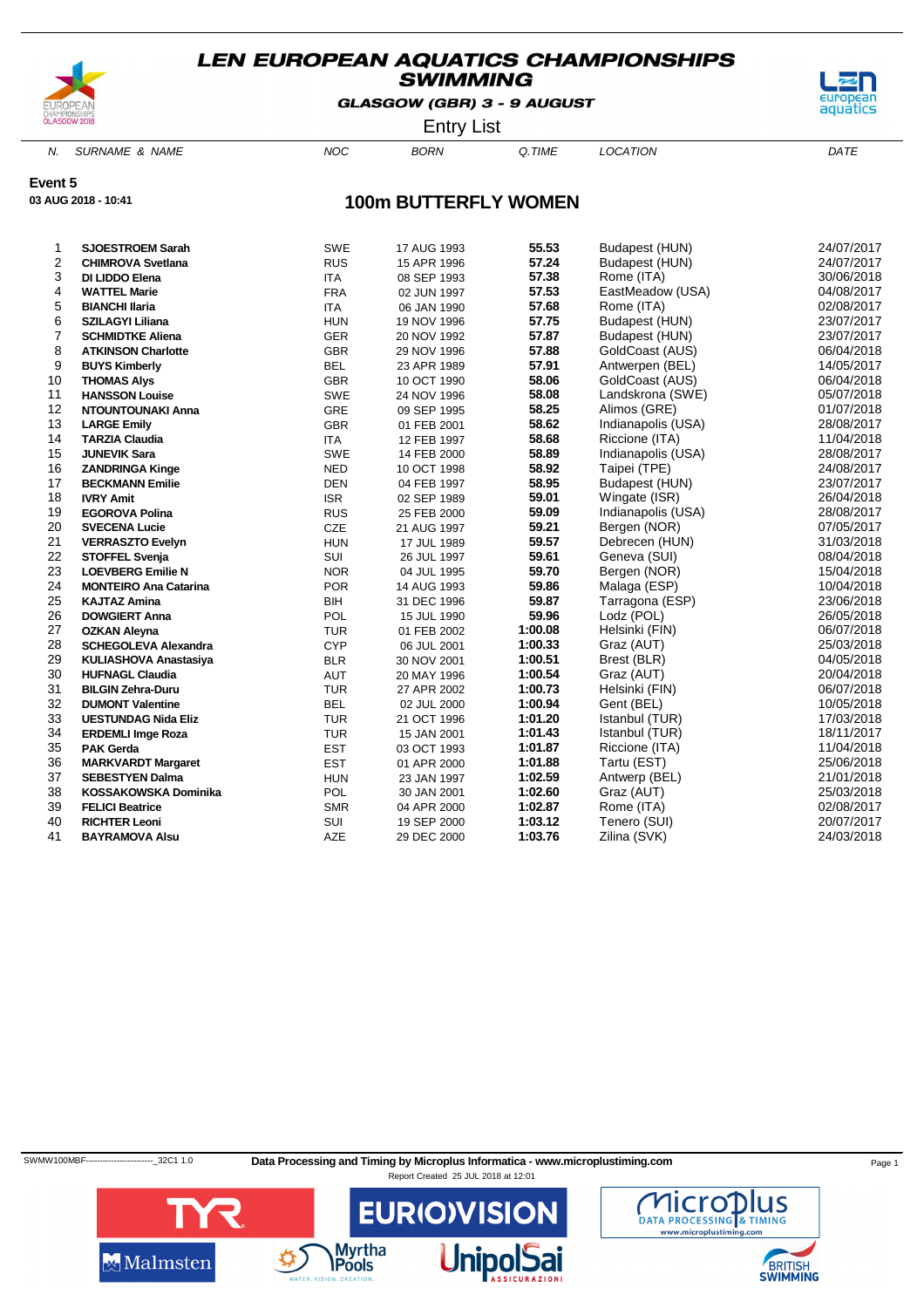

GLASGOW (GBR) 3 - 9 AUGUST



Entry List

N. SURNAME & NAME  $NOC$  BORN Q.TIME LOCATION DATE

**Event 6**

**03 AUG 2018 - 10:53**

### **100m BREASTSTROKE MEN**

| 1  | <b>PEATY Adam</b>               | <b>GBR</b> | 28 DEC 1994 | 57.47   | Budapest (HUN)     | 24/07/2017 |
|----|---------------------------------|------------|-------------|---------|--------------------|------------|
| 2  | <b>PRIGODA Kirill</b>           | <b>RUS</b> | 29 DEC 1995 | 59.05   | Budapest (HUN)     | 24/07/2017 |
| 3  | <b>SIDLAUSKAS Andrius</b>       | LTU        | 05 JUN 1997 | 59.12   | Budapest (HUN)     | 23/07/2017 |
| 4  | <b>KAMMINGA Arno</b>            | <b>NED</b> | 22 OCT 1995 | 59.14   | Rome (ITA)         | 29/06/2018 |
| 5  | <b>CHUPKOV Anton</b>            | <b>RUS</b> | 22 FEB 1997 | 59.15   | Moscow (RUS)       | 21/04/2018 |
| 6  | <b>MURDOCH Ross</b>             | <b>GBR</b> | 14 JAN 1994 | 59.23   | Budapest (HUN)     | 23/07/2017 |
| 7  | <b>SCOZZOLI Fabio</b>           | ITA        | 03 AUG 1988 | 59.33   | Riccione (ITA)     | 11/04/2018 |
| 8  | <b>SHYMANOVICH IIya</b>         | <b>BLR</b> | 02 AUG 1994 | 59.40   | Brest (BLR)        | 02/05/2018 |
| 9  | <b>WILBY James</b>              | <b>GBR</b> | 12 NOV 1993 | 59.43   | GoldCoast (AUS)    | 07/04/2018 |
| 10 | <b>KHOMENKO IIya</b>            | <b>RUS</b> | 14 OCT 1995 | 59.48   | Moscow (RUS)       | 21/04/2018 |
| 11 | <b>TITENIS Giedrius</b>         | LTU        | 21 JUL 1989 | 59.66   | Budapest (HUN)     | 23/07/2017 |
| 12 | <b>SILADJI Caba</b>             | <b>SRB</b> | 23 AUG 1990 | 59.74   | Debrecen (HUN)     | 28/03/2018 |
| 13 | <b>SCHWINGENSCHLOEGL Fabian</b> | GER        | 15 AUG 1991 | 59.83   | Stockholm (SWE)    | 06/04/2018 |
| 14 | <b>KOSTIN Oleg</b>              | <b>RUS</b> | 06 MAY 1992 | 59.95   | Moscow (RUS)       | 21/04/2018 |
| 15 | <b>PERSSON Erik</b>             | SWE        | 12 JAN 1994 | 1:00.08 | Budapest (HUN)     | 23/07/2017 |
| 16 | <b>GREENE Darragh</b>           | <b>IRL</b> | 20 OCT 1995 | 1:00.21 | Dublin (IRL)       | 04/04/2018 |
| 17 | <b>STOLARSKI Marcin</b>         | POL        | 04 JAN 1996 | 1:00.33 | Lublin (POL)       | 21/05/2017 |
| 18 | <b>KAESER Yannick</b>           | SUI        | 03 JUL 1992 | 1:00.35 | Taipei (TPE)       | 21/08/2017 |
| 19 | <b>SAKCI Emre</b>               | <b>TUR</b> | 15 NOV 1997 | 1:00.45 | Istanbul (TUR)     | 01/06/2018 |
| 20 | <b>MURPHY Alexander</b>         | <b>IRL</b> | 11 JUN 1995 | 1:00.58 | Kranj (SLO)        | 03/08/2017 |
| 21 | <b>KLOBUCNIK Tomas</b>          | <b>SVK</b> | 21 JUN 1990 | 1:00.59 | Bratislava (SVK)   | 22/06/2018 |
| 22 | <b>ROTHBAUER Christopher</b>    | AUT        | 29 JAN 1998 | 1:00.92 | Eindhoven (NED)    | 14/04/2018 |
| 23 | <b>PINZUTI Alessandro</b>       | <b>ITA</b> | 10 MAY 1999 | 1:00.92 | Rome (ITA)         | 29/06/2018 |
| 24 | <b>OEGRETIR Berkay Oemer</b>    | <b>TUR</b> | 16 FEB 1998 | 1:00.95 | Tarragona (ESP)    | 24/06/2018 |
| 25 | <b>ELZERMAN Ties</b>            | <b>NED</b> | 30 APR 1995 | 1:00.97 | Eindhoven (NED)    | 14/04/2018 |
| 26 | <b>HORVATH David</b>            | <b>HUN</b> | 16 MAY 1996 | 1:01.05 | Budapest (HUN)     | 27/06/2018 |
| 27 | <b>CAERTS Basten</b>            | BEL        | 27 OCT 1997 | 1:01.21 | Eindhoven (NED)    | 14/04/2018 |
| 28 | <b>SKAGIUS Johannes</b>         | SWE        | 10 FEB 1995 | 1:01.56 | Stockholm (SWE)    | 06/04/2018 |
| 29 | <b>PIZZINI Luca</b>             | <b>ITA</b> | 08 APR 1989 | 1:01.63 | Geneva (SUI)       | 21/01/2018 |
| 30 | <b>BAYER Valentin</b>           | AUT        | 08 NOV 1999 | 1:01.72 | Indianapolis (USA) | 23/08/2017 |
| 31 | <b>ROGUSKI Bartlomiej</b>       | POL        | 13 MAY 1993 | 1:01.76 | Lodz (POL)         | 27/05/2018 |
| 32 | <b>KARPENKO Oleksandr</b>       | <b>UKR</b> | 16 SEP 1995 | 1:01.84 | Kharkiv (UKR)      | 11/04/2018 |
| 33 | <b>ALLIKVEE Martin</b>          | EST        | 21 MAR 1995 | 1:01.88 | Tartu (EST)        | 18/06/2017 |
| 34 | <b>MCKEE Anton Sveinn</b>       | <b>ISL</b> | 18 DEC 1993 | 1:01.92 | Reykjavik (ISL)    | 20/04/2018 |
| 35 | <b>KARPOUZLIS Ioannis</b>       | GRE        | 01 MAR 1992 | 1:01.95 | Budapest (HUN)     | 23/07/2017 |
| 36 | <b>SHUMKOV Lachezar</b>         | <b>BUL</b> | 28 FEB 1992 | 1:01.96 | Budapest (HUN)     | 23/07/2017 |
| 37 | <b>DIETRICH Johannes</b>        | AUT        | 05 OCT 1993 | 1:02.03 | Eindhoven (NED)    | 14/04/2018 |
| 38 | <b>BJERG Tobias B.</b>          | DEN        | 21 APR 1998 | 1:02.09 | Broenshoej (DEN)   | 09/07/2017 |
| 39 | <b>KOPTYELOV Mykyta</b>         | <b>UKR</b> | 12 OCT 1999 | 1:02.12 | Netanya (ISR)      | 01/07/2017 |
| 40 | <b>REITSHAMMER Bernhard</b>     | AUT        | 17 JUN 1994 | 1:02.20 | Wels (AUT)         | 19/05/2018 |
| 41 | <b>VUORELA Teemu</b>            | <b>FIN</b> | 24 MAR 1994 | 1:02.24 | Tampere (FIN)      | 05/05/2018 |
| 42 | <b>WIHANTO William</b>          | FIN        | 13 SEP 1994 | 1:02.27 | Monte-Carlo (MON)  | 11/06/2017 |
| 43 | <b>BENO Jozef</b>               | <b>SVK</b> | 10 NOV 1999 | 1:02.34 | Bratislava (SVK)   | 22/06/2018 |
| 44 | <b>BOBROVS Daniils</b>          | LAT        | 08 OCT 1997 | 1:02.34 | Riga (LAT)         | 26/05/2017 |
| 45 | <b>OBROVAC Nikola</b>           | CRO        | 18 JUN 1998 | 1:02.37 | Bergen (NOR)       | 13/04/2018 |
| 46 | <b>GOLDFADEN Itay</b>           | <b>ISR</b> | 24 APR 1996 | 1:02.38 | Wingate (ISR)      | 02/08/2017 |
| 47 | <b>ATASOY Demir</b>             | <b>TUR</b> | 26 MAY 1987 | 1:02.41 | Bukarest (ROU)     | 26/05/2018 |
| 48 | <b>EPITROPOV Lyubomir E</b>     | <b>BUL</b> | 27 APR 1999 | 1:02.60 | Sandanski (BUL)    | 12/05/2018 |
| 49 | <b>STRILETS Ivan</b>            | <b>UKR</b> | 12 JAN 1998 | 1:02.61 | Brest (BLR)        | 31/01/2018 |
| 50 | <b>LAEUFFER Jacques</b>         | SUI        | 04 DEC 1997 | 1:02.72 | Uster (SUI)        | 03/02/2018 |
| 51 | <b>CHRAPAVY Filip</b>           | CZE        | 03 APR 1999 | 1:02.87 | Netanya (ISR)      | 01/07/2017 |
| 52 | LIUKKONEN Ari-Pekka             | FIN        | 09 FEB 1989 | 1:02.88 | Stockholm (SWE)    | 06/04/2018 |
| 53 | <b>VELOSO Tomas Miquel</b>      | <b>POR</b> | 21 FEB 1996 | 1:03.24 | Oeiras (POR)       | 20/07/2017 |
| 54 | <b>STACCHIOTTI Raphael</b>      | <b>LUX</b> | 01 SEP 1992 | 1:03.34 | Luxembourg (LUX)   | 07/07/2018 |
| 55 | <b>BOTIK Marek</b>              | <b>SVK</b> | 28 JUN 1991 | 1:03.66 | Sofia (BUL)        | 29/06/2017 |
| 56 | <b>EMIRBAYER Oktaycan</b>       | TUR        | 27 JUL 1998 | 1:03.85 | Istanbul (TUR)     | 18/11/2017 |
| 57 | <b>MEIER Christoph</b>          | LIE.       | 03 JAN 1993 | 1:04.83 | Winterthur (SUI)   | 17/06/2017 |
| 58 | <b>STAFRACE Michael</b>         | MLT        | 04 OCT 1998 | 1:05.23 | SanMarino (SMR)    | 01/06/2017 |
|    |                                 |            |             |         |                    |            |

SWMM100MBR----------------------------32C1 1.0 Data Processing and Timing by Microplus Informatica - www.microplustiming.com Page 1





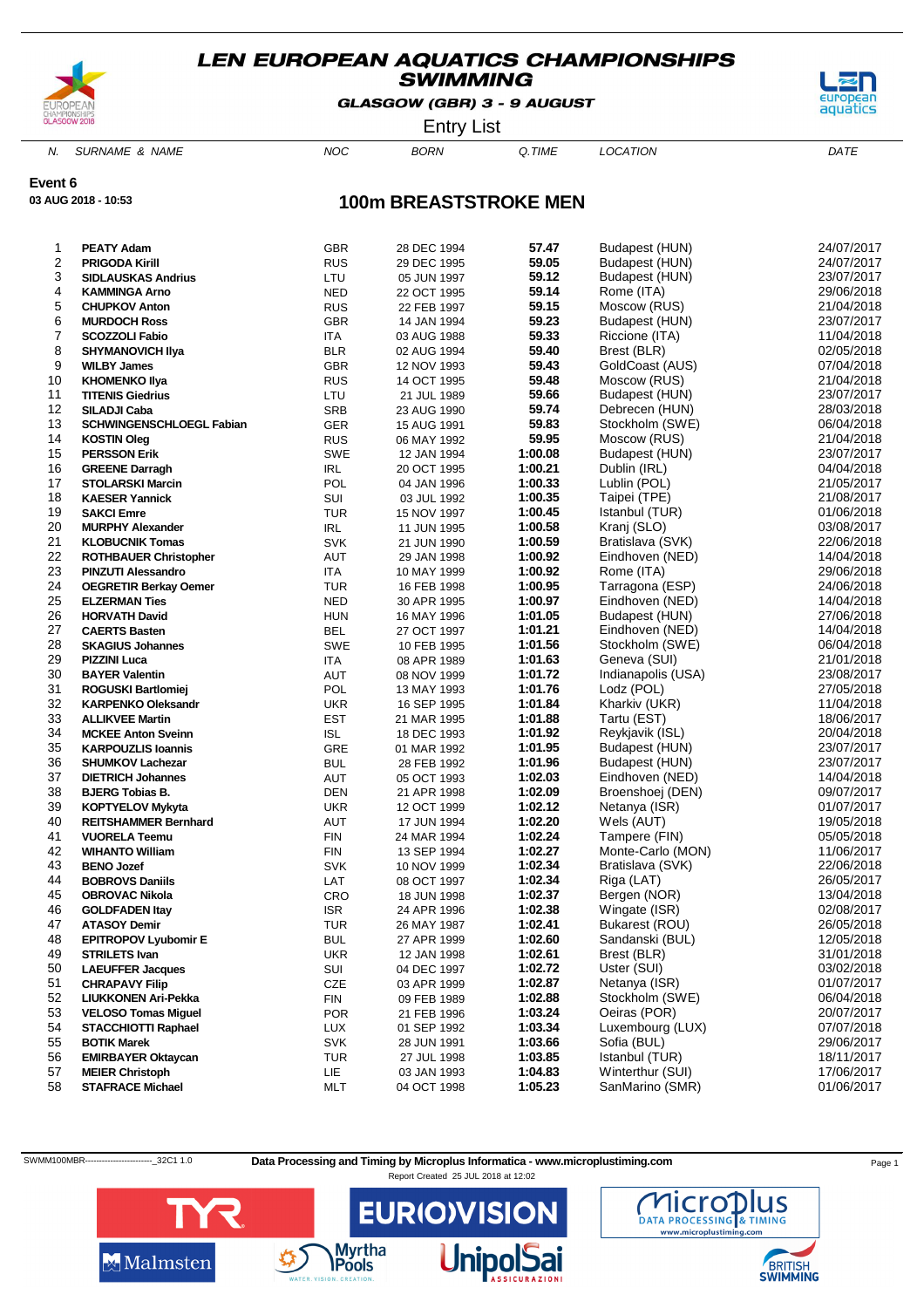| N. | SURNAME & NAME      | <b>NOC</b> | <b>BORN</b> | Q.TIME  | LOCATION        | DATE       |
|----|---------------------|------------|-------------|---------|-----------------|------------|
| 59 | <b>BAHOLLI Deni</b> | <b>ALB</b> | 30 JUN 1998 | 1:07.42 | Dubrovnik (CRO) | 06/05/2017 |

SWMM100MBR------------------------32C1 1.0 **Data Processing and Timing by Microplus Informatica - www.microplustiming.com** Page 2





BRITISH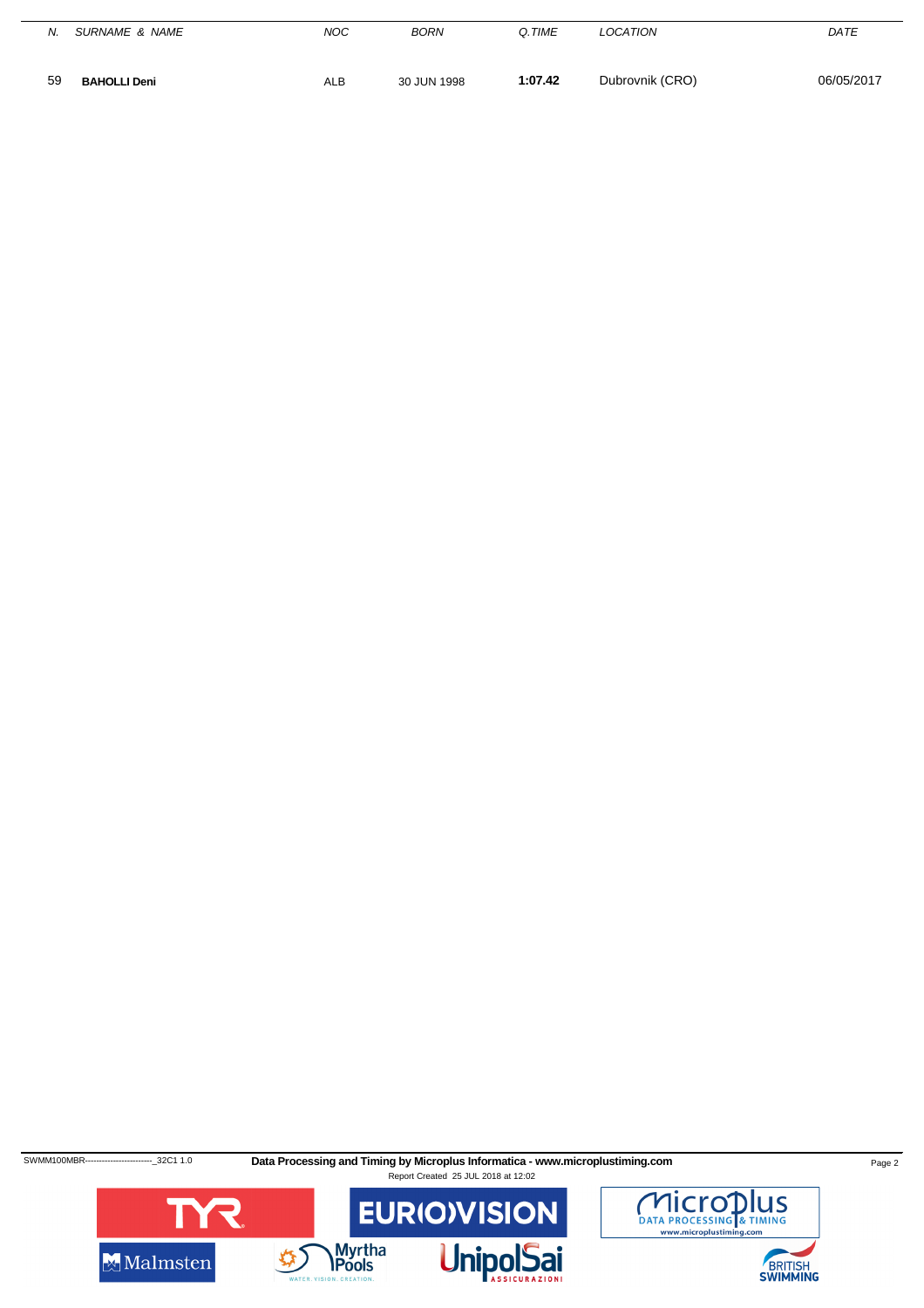

GLASGOW (GBR) 3 - 9 AUGUST



Entry List

N. RELAY NOC

**03 AUG 2018 - 11:11**

**Event 7**

**4 X 100m FREESTYLE RELAY WOMEN**

| 1  | <b>CZECH REPUBLIC</b> | CZE        |
|----|-----------------------|------------|
| 2  | <b>DENMARK</b>        | DEN        |
| 3  | <b>ESTONIA</b>        | EST        |
| 4  | <b>FRANCE</b>         | FRA        |
| 5  | <b>GREAT BRITAIN</b>  | GBR        |
| 6  | <b>GERMANY</b>        | GER        |
| 7  | <b>HUNGARY</b>        | HUN        |
| 8  | ISRAEL                | <b>ISR</b> |
| 9  | <b>ITALY</b>          | ITA        |
| 10 | <b>NETHERLANDS</b>    | NED        |
| 11 | <b>POLAND</b>         | POL        |
| 12 | <b>RUSSIA</b>         | <b>RUS</b> |
| 13 | <b>SWITZERLAND</b>    | SUI        |
| 14 | <b>SLOVAKIA</b>       | <b>SVK</b> |
| 15 | <b>SWEDEN</b>         | SWE        |
| 16 | <b>TURKEY</b>         | TUR        |
|    |                       |            |

SWMW4X100MFR---------------------------32C2 1.0 Data Processing and Timing by Microplus Informatica - www.microplustiming.com Page 1 Report Created 25 JUL 2018 at 12:02



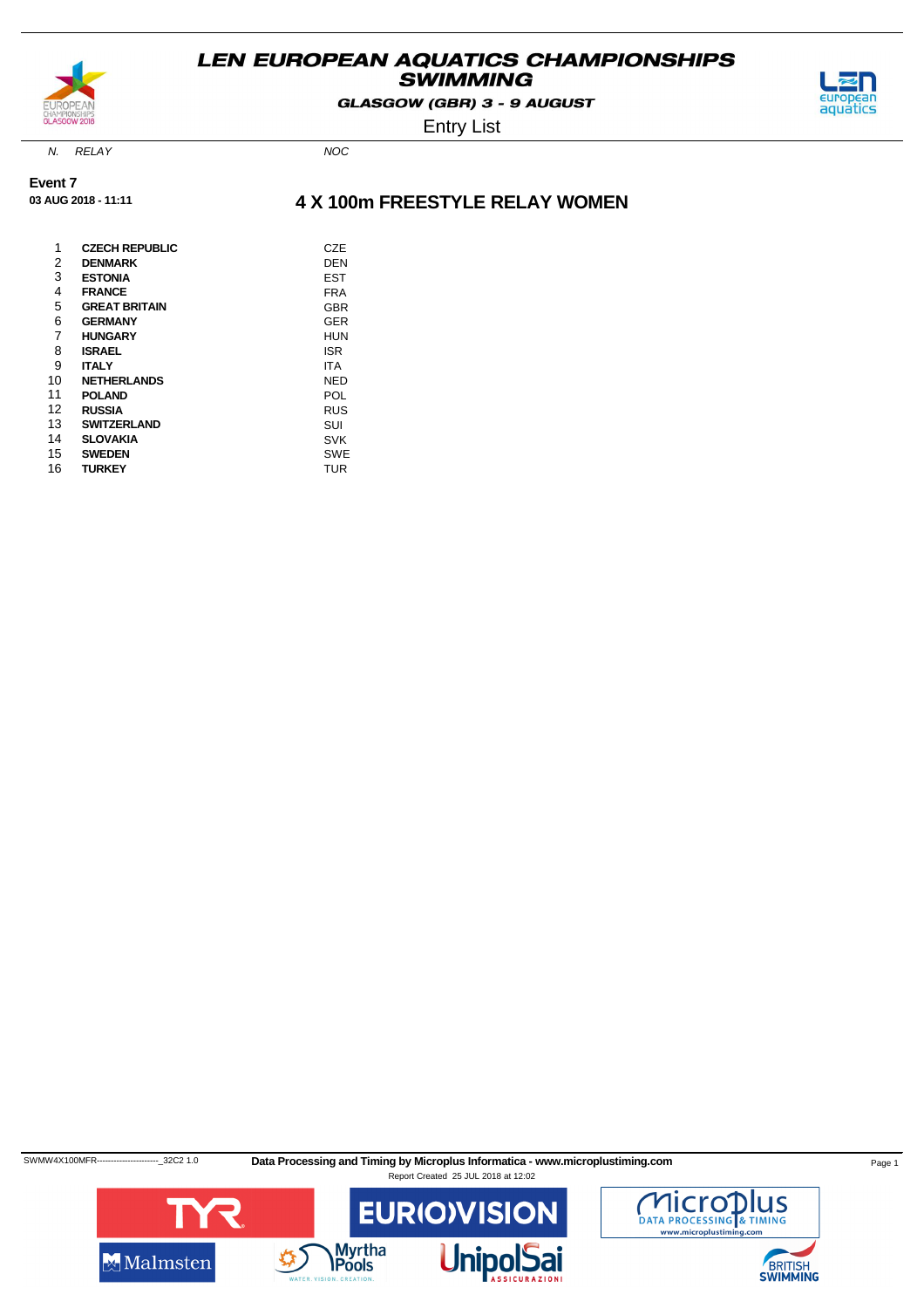

GLASGOW (GBR) 3 - 9 AUGUST

Entry List

N. RELAY NOC

**03 AUG 2018 - 11:22**

**Event 8**

### **4 X 100m FREESTYLE RELAY MEN**

| 1  | <b>AUSTRIA</b>       | <b>AUT</b> |
|----|----------------------|------------|
| 2  | <b>BELGIUM</b>       | BEL        |
| 3  | <b>BELARUS</b>       | <b>BLR</b> |
| 4  | <b>ESTONIA</b>       | EST        |
| 5  | <b>FINLAND</b>       | FIN        |
| 6  | <b>FRANCE</b>        | <b>FRA</b> |
| 7  | <b>GREAT BRITAIN</b> | <b>GBR</b> |
| 8  | <b>GERMANY</b>       | <b>GER</b> |
| 9  | <b>GREECE</b>        | GRE        |
| 10 | <b>HUNGARY</b>       | HUN        |
| 11 | <b>IRELAND</b>       | IRL        |
| 12 | <b>ISRAEL</b>        | <b>ISR</b> |
| 13 | <b>ITALY</b>         | ITA        |
| 14 | <b>LITHUANIA</b>     | LTU        |
| 15 | <b>NETHERLANDS</b>   | NED        |
| 16 | <b>NORWAY</b>        | <b>NOR</b> |
| 17 | <b>POLAND</b>        | POL        |
| 18 | <b>RUSSIA</b>        | <b>RUS</b> |
| 19 | <b>SERBIA</b>        | <b>SRB</b> |
| 20 | <b>SLOVAKIA</b>      | <b>SVK</b> |
| 21 | <b>SWEDEN</b>        | <b>SWE</b> |
| 22 | <b>TURKEY</b>        | <b>TUR</b> |

SWMM4X100MFR-------------------------32C2 1.0 Data Processing and Timing by Microplus Informatica - www.microplustiming.com Page 1 Report Created 25 JUL 2018 at 12:04





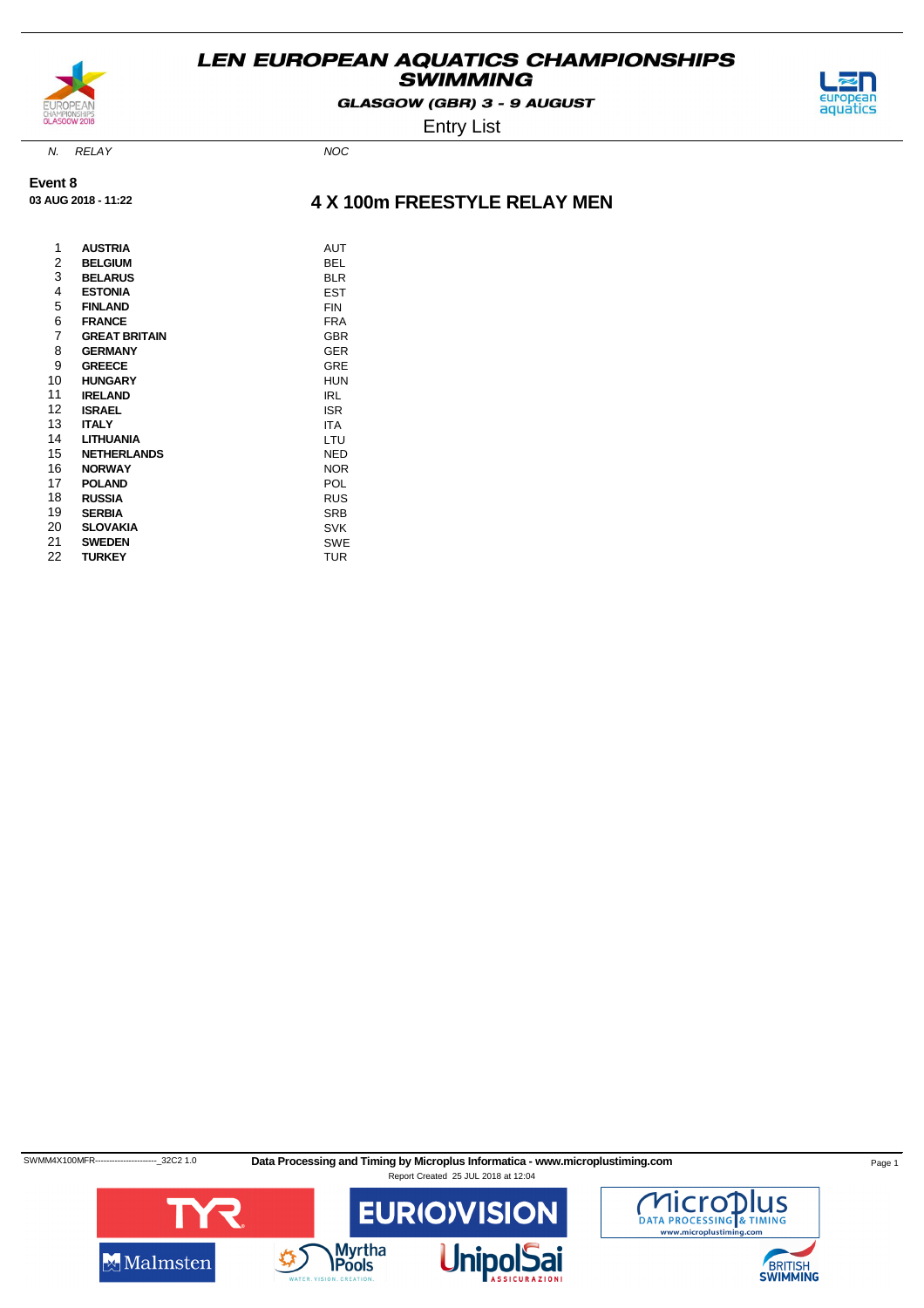

**03 AUG 2018 - 11:32**

### **LEN EUROPEAN AQUATICS CHAMPIONSHIPS SWIMMING**

GLASGOW (GBR) 3 - 9 AUGUST

Entry List

N. SURNAME & NAME  $NOC$  BORN Q.TIME LOCATION DATE

aquatics

**Event 9**

**800m FREESTYLE WOMEN**

|    | <b>KOEHLER Sarah</b>           | <b>GER</b> | 20 JUN 1994 | 8:20.53 | Bergen (NOR)            | 14/04/2018 |
|----|--------------------------------|------------|-------------|---------|-------------------------|------------|
| 2  | <b>QUADARELLA Simona</b>       | <b>ITA</b> | 18 DEC 1998 | 8:20.54 | Taipei (TPE)            | 25/08/2017 |
| 3  | <b>KAPAS Boglarka</b>          | <b>HUN</b> | 22 APR 1993 | 8:23.71 | Rome (ITA)              | 24/06/2017 |
| 4  | <b>KESELY Ajna</b>             | <b>HUN</b> | 10 SEP 2001 | 8:25.82 | Debrecen (HUN)          | 28/03/2018 |
| 5  | <b>ODER Tjasa</b>              | <b>SLO</b> | 22 JUN 1994 | 8:28.91 | Tarragona (ESP)         | 23/06/2018 |
| 6  | <b>DURAES Diana Margarida</b>  | <b>POR</b> | 08 JUN 1996 | 8:29.33 | Tarragona (ESP)         | 23/06/2018 |
|    | <b>EGOROVA Anna</b>            | <b>RUS</b> | 31 MAY 1998 | 8:30.66 | Moscow (RUS)            | 20/04/2018 |
| 8  | <b>RIEDER Celine</b>           | <b>GER</b> | 18 JAN 2001 | 8:32.54 | Helsinki (FIN)          | 04/07/2018 |
| 9  | <b>HASSLER Julia</b>           | <b>LIE</b> | 27 FEB 1993 | 8:32.86 | Taipei (TPE)            | 25/08/2017 |
| 10 | <b>VAN ROUWENDAAL Sharon</b>   | <b>NED</b> | 09 SEP 1993 | 8:33.56 | Canet-En-Roussillon (FR | 17/06/2017 |
| 11 | <b>PEREZ BLANCO Jimena</b>     | <b>ESP</b> | 22 AUG 1997 | 8:36.41 | Tarragona (ESP)         | 23/06/2018 |
| 12 | <b>KAHLER Marlene</b>          | <b>AUT</b> | 15 MAY 2001 | 8:37.63 | Barcelona (ESP)         | 13/06/2018 |
| 13 | <b>HOLUB Tamila Hryhorivna</b> | <b>POR</b> | 15 MAY 1999 | 8:40.09 | Budapest (HUN)          | 24/07/2017 |
| 14 | <b>FAIN Katja</b>              | <b>SLO</b> | 31 AUG 2001 | 8:43.13 | Kranj (SLO)             | 03/06/2017 |
| 15 | <b>BOECEKLER Beril</b>         | TUR        | 07 FEB 2004 | 8:47.98 | Beograd (SRB)           | 16/06/2018 |
| 16 | <b>ERIKSSON Hanna</b>          | <b>SWE</b> | 12 APR 1999 | 8:49.02 | Landskrona (SWE)        | 05/07/2018 |
| 17 | <b>BACH Helena Rosendahl</b>   | DEN        | 12 JUN 2000 | 8:49.41 | Rome (ITA)              | 30/06/2018 |
| 18 | <b>GRANDT Maria</b>            | <b>DEN</b> | 29 MAY 1998 | 8:51.62 | Broenshoej (DEN)        | 14/04/2018 |
| 19 | <b>VALLONI Arianna</b>         | <b>SMR</b> | 10 APR 2001 | 8:51.84 | Tarragona (ESP)         | 23/06/2018 |
| 20 | <b>ALKARAMOVA Fatima</b>       | <b>AZE</b> | 26 JUN 2002 | 9:03.57 | Helsinki (FIN)          | 04/07/2018 |
| 21 | <b>VERMEULEN Esmee</b>         | <b>NED</b> | 21 APR 1996 |         |                         |            |

SWMW800MFR-----------------------------32C1 1.0 Data Processing and Timing by Microplus Informatica - www.microplustiming.com Page 1



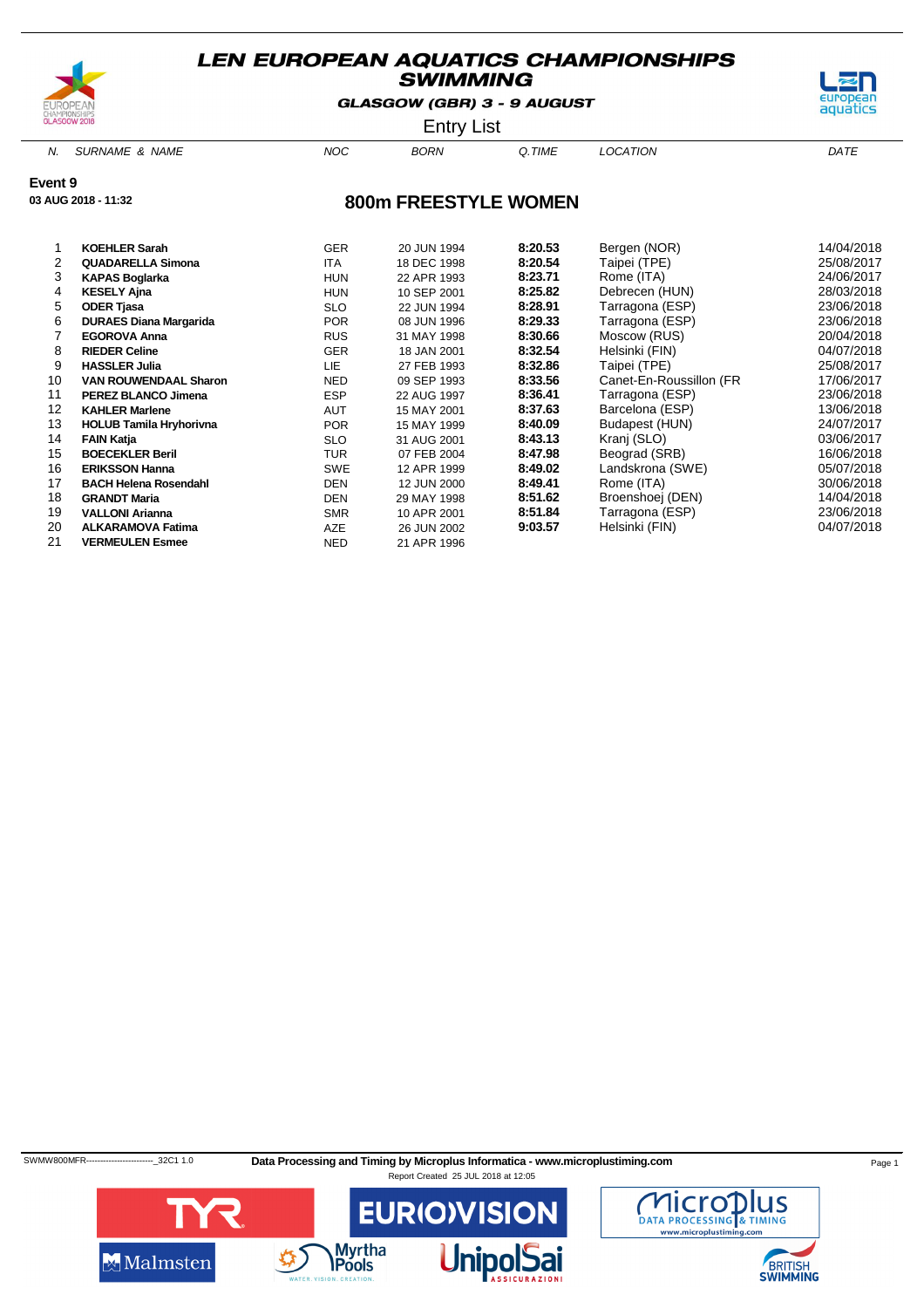

GLASGOW (GBR) 3 - 9 AUGUST



Entry List

N. SURNAME & NAME  $NOC$  BORN Q.TIME LOCATION DATE

**Event 10**

**04 AUG 2018 - 9:30**

### **100m FREESTYLE MEN**

| 1              | <b>METELLA Mehdy</b>                       | FRA         | 17 JUL 1992                | 47.65          | Budapest (HUN)                  | 26/07/2017               |
|----------------|--------------------------------------------|-------------|----------------------------|----------------|---------------------------------|--------------------------|
| $\overline{c}$ | <b>MOROZOV Vladimir</b>                    | <b>RUS</b>  | 16 JUN 1992                | 47.75          | Moscow (RUS)                    | 22/04/2018               |
| 3              | <b>SCOTT Duncan W</b>                      | <b>GBR</b>  | 06 MAY 1997                | 48.02          | GoldCoast (AUS)                 | 08/04/2018               |
| 4              | <b>MIRESSI Alessandro</b>                  | <b>ITA</b>  | 02 OCT 1998                | 48.25          | Rome (ITA)                      | 30/06/2018               |
| $\mathbf 5$    | SHEVTSOV Sergii                            | <b>UKR</b>  | 29 JUN 1998                | 48.26          | Budapest (HUN)                  | 27/07/2017               |
| 6              | <b>KOZMA Dominik</b>                       | <b>HUN</b>  | 10 APR 1991                | 48.26          | Budapest (HUN)                  | 23/07/2017               |
| $\overline{7}$ | <b>IZOTOV Danila</b>                       | <b>RUS</b>  | 02 OCT 1991                | 48.31          | Moscow (RUS)                    | 22/04/2018               |
| 8              | <b>NEMETH Nandor</b>                       | <b>HUN</b>  | 19 NOV 1999                | 48.31          | Debrecen (HUN)                  | 30/03/2018               |
| 9              | <b>MAJCHRZAK Kacper</b>                    | POL         | 22 SEP 1992                | 48.36          | RioDeJaneiro (BRA)              | 15/12/2017               |
| 10             | <b>DOTTO Luca</b>                          | <b>ITA</b>  | 18 APR 1990                | 48.56          | Riccione (ITA)                  | 12/04/2018               |
| 11             | <b>WIERLING Damian</b>                     | GER         | 13 FEB 1996                | 48.60          | Luxembourg (LUX)                | 28/01/2018               |
| 12             | <b>GRINEV Vladislav</b>                    | <b>RUS</b>  | 21 JUL 1996                | 48.63          | Moscow (RUS)                    | 21/04/2018               |
| 13             | <b>STJEPANOVIC Velimir</b>                 | SRB         | 07 AUG 1993                | 48.66          | Budapest (HUN)                  | 26/07/2017               |
| 14             | <b>TIMMERS Pieter</b>                      | <b>BEL</b>  | 21 JAN 1988                | 48.67          | Budapest (HUN)                  | 26/07/2017               |
| 15             | <b>STRAVIUS Jeremy</b>                     | <b>FRA</b>  | 14 JUL 1988                | 48.68          | Schiltigheim (FRA)              | 26/05/2017               |
| 16             | <b>RYAN Shane</b>                          | <b>IRL</b>  | 27 JAN 1994                | 48.68          | Dublin (IRL)                    | 05/04/2018               |
| 17             | <b>KUZMENKO Ivan</b>                       | <b>RUS</b>  | 07 APR 1995                | 48.71          | Moscow (RUS)                    | 21/04/2018               |
| 18             | <b>VENDRAME Ivano</b>                      | <b>ITA</b>  | 19 MAY 1997                | 48.71          | Budapest (HUN)                  | 26/07/2017               |
| 19             | <b>BOHUS Richard</b>                       | <b>HUN</b>  | 09 APR 1993                | 48.87          | Budapest (HUN)                  | 26/07/2017               |
| 20             | <b>GKOLOMEEV Kristian</b>                  | GRE         | 04 JUL 1993                | 48.88          | Budapest (HUN)                  | 26/07/2017               |
| 21             | <b>ZAZZERI Lorenzo</b>                     | <b>ITA</b>  | 09 AUG 1994                | 48.89          | Taipei (TPE)                    | 20/08/2017               |
| 22             | <b>PUTS Jesse Peter</b>                    | <b>NED</b>  | 01 AUG 1994                | 49.07          | Eindhoven (NED)                 | 14/04/2018               |
| 23             | <b>CUMBERLIDGE David</b>                   | <b>GBR</b>  | 16 JUL 1996                | 49.08          | GoldCoast (AUS)                 | 06/04/2018               |
| 24             | <b>PIJNENBURG Stan Johannes</b>            | NED         | 04 NOV 1996                | 49.19          | Eindhoven (NED)                 | 14/04/2018               |
| 25             | <b>STOLK Kyle</b>                          | <b>NED</b>  | 28 JUN 1996                | 49.21          | DenHaag (NED)                   | 07/04/2018               |
| 26             | <b>FRANKEL Tomer</b>                       | <b>ISR</b>  | 18 OCT 2000                | 49.23          | Helsinki (FIN)                  | 06/07/2018               |
| 27             | <b>HOLUB Jan</b>                           | <b>POL</b>  | 21 MAR 1996                | 49.30          | Lodz (POL)                      | 25/05/2018               |
| 28             | <b>KORSTANJE Nyls Jan</b>                  | <b>NED</b>  | 05 FEB 1999                | 49.33          | Amersfoort (NED)                | 23/06/2018               |
| 29             | <b>CZERNIAK Konrad</b>                     | <b>POL</b>  | 11 JUN 1989                | 49.33          | Lodz (POL)                      | 25/05/2018               |
| 30<br>31       | <b>KRASKA Jakub</b><br><b>SEVER Mislav</b> | POL         | 19 APR 2000                | 49.35<br>49.41 | Netanya (ISR)                   | 30/06/2017               |
| 32             | <b>CARLSEN Christoffer</b>                 | CRO         | 15 DEC 1994                | 49.49          | Rijeka (CRO)<br>Stockholm (SWE) | 25/06/2017<br>07/04/2018 |
| 33             | <b>VANLUCHENE Emmanuel</b>                 | SWE<br>BEL  | 06 MAY 1992<br>09 DEC 1992 | 49.49          | Antwerp (BEL)                   | 21/01/2018               |
| 34             | <b>SEELIGER Bjoern</b>                     | <b>SWE</b>  | 11 JAN 2000                | 49.57          | Stockholm (SWE)                 | 07/04/2018               |
| 35             | <b>GROUSSET Maxime</b>                     | <b>FRA</b>  | 24 SEP 1999                | 49.57          | Saint-Raphael (FRA)             | 23/05/2018               |
| 36             | <b>BORISAVLJEVIC Valentin</b>              | BEL         | 02 MAY 1997                | 49.63          | Gent (BEL)                      | 12/05/2018               |
| 37             | <b>LIE Markus</b>                          | <b>NOR</b>  | 21 JUN 1995                | 49.65          | Budapest (HUN)                  | 26/07/2017               |
| 38             | <b>JARVIS Calum</b>                        | <b>GBR</b>  | 12 MAY 1992                | 49.65          | GoldCoast (AUS)                 | 07/04/2018               |
| 39             | <b>SLOAN Jordan</b>                        | IRL         | 03 AUG 1993                | 49.66          | Budapest (HUN)                  | 26/07/2017               |
| 40             | <b>BARNA Andrej</b>                        | <b>SRB</b>  | 02 MAR 1998                | 49.69          | Tarragona (ESP)                 | 24/06/2018               |
| 41             | <b>HOLODA Peter</b>                        | <b>HUN</b>  | 09 JAN 1996                | 49.69          | Budapest (HUN)                  | 29/06/2018               |
| 42             | <b>KOSKI Matias</b>                        | <b>FIN</b>  | 18 MAY 1994                | 49.71          | Atlanta (USA)                   | 05/05/2017               |
| 43             | <b>AERENTS Jasper</b>                      | BEL         | 18 DEC 1992                | 49.74          | Antwerpen (BEL)                 | 25/02/2018               |
| 44             | <b>GAMBURG David</b>                       | <b>ISR</b>  | 12 DEC 1993                | 49.77          | Wingate (ISR)                   | 03/08/2017               |
| 45             | <b>MELADINIS Odyssefs</b>                  | GRE         | 05 APR 1990                | 49.78          | Alimos (GRE)                    | 01/07/2018               |
| 46             | <b>ELIASSON Isak</b>                       | SWE         | 22 JAN 1996                | 49.79          | Bergen (NOR)                    | 13/04/2018               |
| 47             | <b>TRAMPITSCH Alexander</b>                | AUT         | 05 FEB 1999                | 49.79          | Enns (AUT)                      | 16/07/2017               |
| 48             | LIUKKONEN Ari-Pekka                        | ${\sf FIN}$ | 09 FEB 1989                | 49.79          | Budapest (HUN)                  | 26/07/2017               |
| 49             | <b>KRASOCHKA Viktar</b>                    | <b>BLR</b>  | 02 FEB 1996                | 49.80          | Brest (BLR)                     | 04/05/2018               |
| 50             | <b>NIKOLIC Uros</b>                        | <b>SRB</b>  | 20 JUL 1996                | 49.82          | Beograd (SRB)                   | 05/08/2017               |
| 51             | <b>BILIS Simonas</b>                       | LTU         | 11 NOV 1993                | 49.83          | Budapest (HUN)                  | 26/07/2017               |
| 52             | <b>REITSHAMMER Bernhard</b>                | AUT         | 17 JUN 1994                | 49.86          | Enns (AUT)                      | 16/07/2017               |
| 53             | <b>CHERUTI Meiron Amir</b>                 | <b>ISR</b>  | 19 OCT 1997                | 49.92          | Wingate (ISR)                   | 28/04/2018               |
| 54             | <b>BLASKOVIC Bruno</b>                     | CRO         | 02 AUG 1998                | 50.01          | Mesa (USA)                      | 13/04/2018               |
| 55             | <b>SAKCI Emre</b>                          | <b>TUR</b>  | 15 NOV 1997                | 50.01          | Budapest (HUN)                  | 26/07/2017               |
| 56             | <b>HENX Julien</b>                         | <b>LUX</b>  | 20 JUN 1995                | 50.06          | Budapest (HUN)                  | 26/07/2017               |
| 57             | <b>LOKTEV Denis</b>                        | <b>ISR</b>  | 04 JUN 2000                | 50.11          | Geneva (SUI)                    | 19/01/2018               |
| 58             | <b>SUNGAILA Tomas</b>                      | LTU         | 16 MAR 1999                | 50.11          | Alytus (LTU)                    | 13/04/2018               |

SWMM100MFR---------------------------32C1 1.0 Data Processing and Timing by Microplus Informatica - www.microplustiming.com Page 1





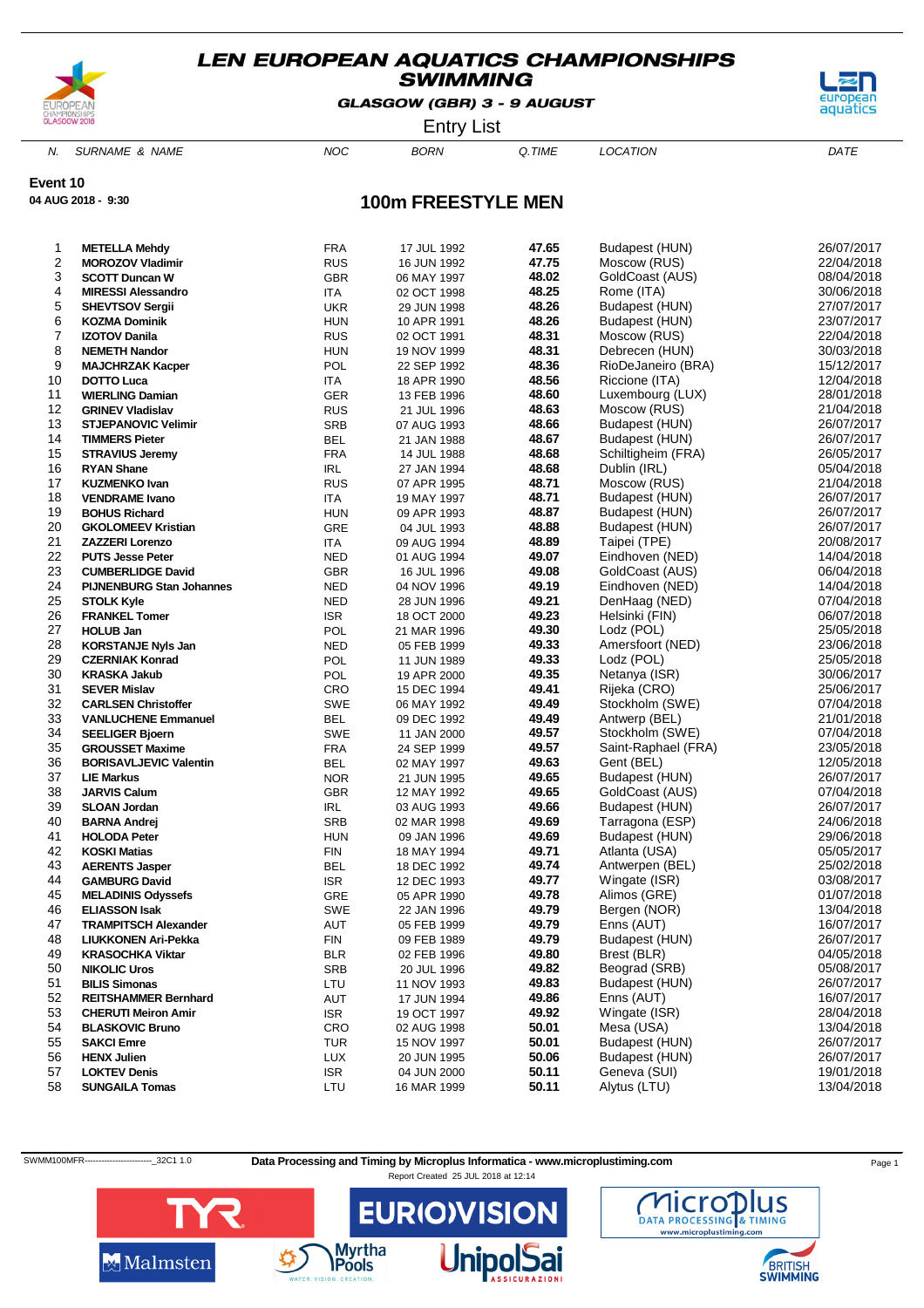| N. | <b>SURNAME &amp; NAME</b>    | <b>NOC</b> | <b>BORN</b> | Q.TIME | <b>LOCATION</b>         | DATE       |
|----|------------------------------|------------|-------------|--------|-------------------------|------------|
|    |                              |            |             |        |                         |            |
| 59 | <b>HERRALA Anton</b>         | <b>FIN</b> | 29 DEC 1993 | 50.17  | Jyvaeskylae (FIN)       | 29/06/2018 |
| 60 | <b>STOJKOVSKI Niksa</b>      | <b>NOR</b> | 05 MAY 1994 | 50.21  | Bergen (NOR)            | 13/04/2018 |
| 61 | <b>POWELL Robert</b>         | <b>IRL</b> | 28 JAN 2000 | 50.24  | Dublin (IRL)            | 05/04/2018 |
| 62 | <b>GURDAL Kemal Arda</b>     | <b>TUR</b> | 02 JUL 1990 | 50.30  | Tarragona (ESP)         | 24/06/2018 |
| 63 | <b>MURATOVIC Emir</b>        | BIH        | 06 NOV 1996 | 50.33  | BanjaLuka (BIH)         | 10/06/2018 |
| 64 | <b>DAHLMAN Gustaf</b>        | <b>SWE</b> | 03 JAN 1997 | 50.35  | Stockholm (SWE)         | 07/04/2018 |
| 65 | <b>MCLEAN Craig R</b>        | <b>GBR</b> | 25 OCT 1998 | 50.36  | Aberdeen (GBR)          | 29/06/2017 |
| 66 | <b>VUORELA Teemu</b>         | <b>FIN</b> | 24 MAR 1994 | 50.47  | Taipei (TPE)            | 23/08/2017 |
| 67 | <b>LENDJER Ivan</b>          | <b>SRB</b> | 29 JUL 1990 | 50.60  | Kragujevac (SRB)        | 21/07/2018 |
| 68 | <b>MILJENIC Nikola</b>       | CRO        | 19 MAY 1998 | 50.63  | Zagreb (CRO)            | 09/06/2018 |
| 69 | <b>STRAZDAS Povilas</b>      | LTU        | 24 APR 1996 | 50.66  | Alytus (LTU)            | 05/07/2017 |
| 70 | <b>MC MILLAN Jack</b>        | <b>IRL</b> | 14 JAN 2000 | 50.70  | Dublin (IRL)            | 05/04/2018 |
| 71 | <b>ACIMIS Yalim</b>          | <b>TUR</b> | 08 NOV 1994 | 50.71  | Tarragona (ESP)         | 24/06/2018 |
| 72 | <b>LATKIN Anton</b>          | <b>BLR</b> | 21 FEB 1994 | 50.74  | Brest (BLR)             | 02/05/2018 |
| 73 | <b>ISKENDER Baslakov</b>     | <b>TUR</b> | 07 FEB 1990 | 50.74  | Istanbul (TUR)          | 03/06/2018 |
| 74 | <b>SEFL Jan</b>              | <b>CZE</b> | 10 MAY 1990 | 50.79  | Praha (CZE)             | 08/07/2017 |
| 75 | <b>TSERNOSEV Nikita</b>      | <b>EST</b> | 25 FEB 1997 | 51.02  | Kaunas (LTU)            | 23/03/2018 |
| 76 | <b>AEDMA Andri</b>           | <b>EST</b> | 05 JUL 1995 | 51.19  | Tartu (EST)             | 15/04/2018 |
| 77 | <b>WIGDEL Truls</b>          | <b>NOR</b> | 22 APR 1999 | 51.24  | Canet-En-Roussillon (FR | 10/06/2018 |
| 78 | <b>BARSEGHYAN Artur</b>      | <b>ARM</b> | 29 MAR 2002 | 51.49  | Indianapolis (USA)      | 27/08/2017 |
| 79 | <b>LANGEL Marko- Matteus</b> | <b>EST</b> | 11 FEB 1999 | 51.57  | Kaunas (LTU)            | 23/03/2018 |
| 80 | <b>HALAS Adam</b>            | <b>SVK</b> | 02 AUG 1998 | 51.64  | Bratislava (SVK)        | 23/06/2018 |
| 81 | <b>ZAITSEV Daniel</b>        | <b>EST</b> | 13 DEC 1997 | 51.67  | Tartu (EST)             | 15/04/2018 |
| 82 | <b>BIGANISHVILI Georgia</b>  | <b>GEO</b> | 25 AUG 1997 | 52.06  | Bukarest (ROU)          | 24/05/2018 |
| 83 | <b>ZAMMIT Matthew</b>        | <b>MLT</b> | 18 MAY 1995 | 52.09  | Budapest (HUN)          | 26/07/2017 |
| 84 | <b>KOBAKHIDZE Teimuraz</b>   | <b>GEO</b> | 12 FEB 1995 | 52.45  | Bukarest (ROU)          | 24/05/2018 |
| 85 | <b>GALEA Matthew</b>         | <b>MLT</b> | 24 MAY 1996 | 52.98  | Gzira (MLT)             | 08/07/2017 |
| 86 | <b>SANTI Cristian</b>        | <b>SMR</b> | 01 FEB 1999 | 53.71  | Bologna (ITA)           | 15/07/2017 |
| 87 | <b>MAMIKONYAN Vladimir</b>   | <b>ARM</b> | 15 JUL 1996 | 54.26  | Budapest (HUN)          | 26/07/2017 |
| 88 | <b>PASOLINI Gianluca</b>     | <b>SMR</b> | 21 DEC 1999 | 54.36  | SanMarino (ITA)         | 30/04/2018 |
| 89 | <b>UKIMERAJ Dren</b>         | <b>KOS</b> | 10 NOV 2001 | 56.15  | Sarajevo (BIH)          | 05/05/2018 |
| 90 | <b>KADRIU Dion</b>           | <b>KOS</b> | 05 OCT 2001 | 56.45  | Helsinki (FIN)          | 05/07/2018 |
| 91 | <b>BAHOLLI Deni</b>          | <b>ALB</b> | 30 JUN 1998 | 56.69  | Niksic (MNE)            | 24/06/2017 |
| 92 | <b>MKHITARYAN Vahan</b>      | <b>ARM</b> | 16 AUG 1996 |        |                         |            |
| 93 | <b>GHARIBYAN Ruben</b>       | <b>ARM</b> | 16 FEB 1999 |        |                         |            |

SWMM100MFR------------------------32C1 1.0 **Data Processing and Timing by Microplus Informatica - www.microplustiming.com** Page 2



Report Created 25 JUL 2018 at 12:14

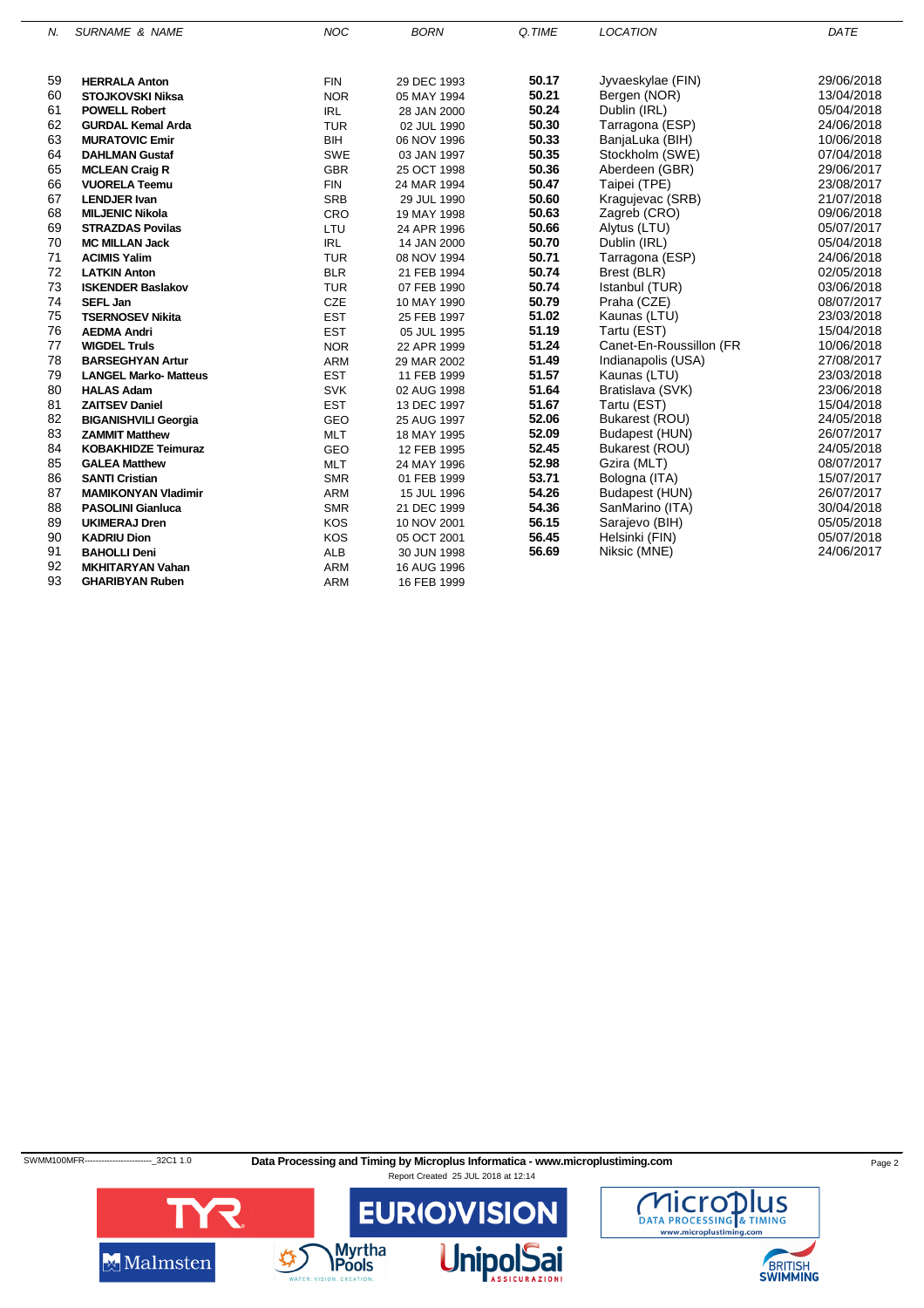

GLASGOW (GBR) 3 - 9 AUGUST



Entry List

N. SURNAME & NAME  $NOC$  BORN Q.TIME LOCATION DATE

**Event 11**

**04 AUG 2018 - 9:52**

### **100m BREASTSTROKE WOMEN**

| 1              | <b>EFIMOVA Yuliya</b>                         | <b>RUS</b> | 03 APR 1992 | 1:04.36 | Budapest (HUN)          | 24/07/2017               |
|----------------|-----------------------------------------------|------------|-------------|---------|-------------------------|--------------------------|
| $\overline{c}$ | <b>MEILUTYTE Ruta</b>                         | LTU        | 19 MAR 1997 | 1:05.06 | Budapest (HUN)          | 24/07/2017               |
| 3              | <b>VALL MONTERO Jessica</b>                   | <b>ESP</b> | 22 NOV 1988 | 1:06.58 | Sevilla (ESP)           | 13/07/2018               |
| 4              | <b>VASEY Sarah</b>                            | <b>GBR</b> | 29 AUG 1996 | 1:06.81 | Budapest (HUN)          | 24/07/2017               |
| 5              | <b>CASTIGLIONI Arianna</b>                    | <b>ITA</b> | 15 AUG 1997 | 1:06.91 | Riccione (ITA)          | 10/04/2018               |
| 6              | <b>MC SHARRY Mona</b>                         | <b>IRL</b> | 21 AUG 2000 | 1:07.10 | Indianapolis (USA)      | 26/08/2017               |
| $\overline{7}$ | <b>SCHOUTEN Tes</b>                           | <b>NED</b> | 31 DEC 2000 | 1:07.12 | Oosterhout (NED)        | 11/03/2018               |
| 8              | <b>O'CONNOR Siobhan-Marie</b>                 | <b>GBR</b> | 30 NOV 1995 | 1:07.33 | Budapest (HUN)          | 24/07/2017               |
| 9              | <b>PEDERSEN Rikke Moeller</b>                 | DEN        | 09 JAN 1989 | 1:07.39 | Budapest (HUN)          | 24/07/2017               |
| 10             | <b>CARRARO Martina</b>                        | <b>ITA</b> | 21 JUN 1993 | 1:07.49 | Barcelona (ESP)         | 14/06/2017               |
| 11             | <b>GARCIA URZAINQUI Marina</b>                | <b>ESP</b> | 06 JUN 1994 | 1:07.54 | Terrassa (ESP)          | 03/08/2017               |
| 12             | <b>SIMONOVA Vitalina</b>                      | <b>RUS</b> | 18 SEP 1992 | 1:07.69 | Moscow (RUS)            | 22/04/2018               |
| 13             | <b>STEIGER Jessica</b>                        | <b>GER</b> | 24 MAY 1992 | 1:07.75 | Berlin (GER)            | 20/04/2018               |
| 14             | <b>LAUKKANEN Jenna</b>                        | <b>FIN</b> | 02 MAR 1995 | 1:07.83 | Budapest (HUN)          | 24/07/2017               |
| 15             | <b>IVANEEVA Natalia</b>                       | <b>RUS</b> | 09 FEB 1990 | 1:07.86 | Obninsk (RUS)           | 13/07/2018               |
| 16             | <b>TUTTON Chloe</b>                           | <b>GBR</b> | 17 JUL 1996 | 1:07.87 | GoldCoast (AUS)         | 09/04/2018               |
| 17             | <b>HANSSON Sophie</b>                         | <b>SWE</b> | 02 AUG 1998 | 1:07.99 | Stockholm (SWE)         | 08/04/2018               |
| 18             | <b>LECLUYSE Fanny</b>                         | BEL        | 11 MAR 1992 | 1:08.01 | Antwerp (BEL)           | 20/01/2018               |
| 19             | <b>TETEREVKOVA Kotryna</b>                    | LTU        | 23 JAN 2002 | 1:08.03 | Helsinki (FIN)          | 08/07/2018               |
| 20             | <b>HALLMANN Weronika</b>                      | POL        | 01 APR 2000 | 1:08.25 | Lodz (POL)              | 27/05/2018               |
| 21             | <b>DEBERGHES Fanny</b>                        | <b>FRA</b> | 21 FEB 1994 | 1:08.29 | Saint-Raphael (FRA)     | 23/05/2018               |
| 22             | <b>CLARK Imogen</b>                           | <b>GBR</b> | 01 JUN 1999 | 1:08.29 | Sheffield (GBR)         | 30/07/2017               |
| 23             | <b>HULKKO Ida</b>                             | <b>FIN</b> | 12 DEC 1998 | 1:08.45 | Tampere (FIN)           | 05/05/2018               |
| 24             | <b>SCHROEDER Matilde</b>                      | <b>DEN</b> | 23 MAR 1996 | 1:08.49 | Broenshoej (DEN)        | 13/04/2018               |
| 25             | <b>SZTANKOVICS Anna</b>                       | <b>HUN</b> | 10 JAN 1996 | 1:08.66 | Budapest (HUN)          | 24/07/2017               |
| 26             | <b>ROMANJUK Maria</b>                         | <b>EST</b> | 15 AUG 1996 | 1:08.81 | Budapest (HUN)          | 24/07/2017               |
| 27             | <b>GUNES Viktoria Zeynep</b>                  | <b>TUR</b> | 19 JUN 1998 | 1:08.90 | Canet-En-Roussillon (FR | 17/06/2017               |
| 28             | <b>MAMIE Lisa</b>                             | SUI        | 27 OCT 1998 | 1:09.06 | Geneva (SUI)            | 06/04/2018               |
| 29             | PODMANIKOVA Andrea                            | <b>SVK</b> | 23 FEB 1998 | 1:09.06 | Bratislava (SVK)        | 26/05/2017               |
| 30             | <b>CELIK Tina</b>                             | <b>SLO</b> | 24 APR 2001 | 1:09.19 | Kranj (SLO)             | 20/04/2018               |
| 31             | <b>GUTTMANN Elena</b>                         | <b>AUT</b> | 31 OCT 2001 | 1:09.25 | Eindhoven (NED)         | 14/04/2018               |
| 32             | <b>ERIKSSON Jessica</b>                       | <b>SWE</b> | 27 JUN 1993 | 1:09.44 | Barcelona (ESP)         | 14/06/2017               |
| 33             | <b>VOZEL Tjasa</b>                            | <b>SLO</b> | 14 JUL 1994 | 1:09.44 | Kranj (SLO)             | 20/04/2018               |
| 34             | <b>CHISCA Tatiana</b>                         | <b>MDA</b> | 19 JUL 1995 | 1:09.75 | Bukarest (ROU)          | 25/05/2018               |
| 35             | <b>BLOMSTERBERG Thea</b>                      | <b>DEN</b> | 09 JAN 2002 | 1:09.83 | Gyoer (HUN)             | 27/07/2017               |
| 36             | <b>SEBESTYEN Dalma</b>                        | <b>HUN</b> | 23 JAN 1997 | 1:09.97 | Debrecen (HUN)          | 28/03/2018               |
| 37             | <b>GORBENKO Anastasya</b>                     | <b>ISR</b> | 07 AUG 2003 | 1:10.12 | Wingate (ISR)           | 28/04/2018               |
| 38             | <b>PEREIRA Raquel Gomes</b>                   | <b>POR</b> | 06 JAN 2000 | 1:10.15 | Coimbra (POR)           | 17/03/2018               |
| 39             | <b>SAMANCI Beste</b>                          | <b>TUR</b> |             | 1:10.28 | Netanya (ISR)           | 01/07/2017               |
| 40             | <b>COLLEOU Stina Kajsa</b>                    | <b>NOR</b> | 21 FEB 2000 | 1:10.37 | Trondheim (NOR)         | 08/07/2017               |
| 41             |                                               | <b>FIN</b> | 04 JUL 1993 | 1:10.40 |                         |                          |
| 42             | <b>KIVIRINTA Veera</b><br><b>WERMUTH Anna</b> |            | 06 APR 1995 | 1:10.56 | Stockholm (SWE)         | 08/04/2018<br>13/04/2018 |
| 43             |                                               | <b>DEN</b> | 26 SEP 1996 | 1:10.71 | Broenshoej (DEN)        |                          |
|                | <b>KREUNDL Lena</b>                           | <b>AUT</b> | 16 SEP 1997 |         | Graz (AUT)              | 20/04/2018               |
| 44             | <b>STAUDINGER Sara</b>                        | <b>SUI</b> | 12 MAR 1999 | 1:10.81 | Geneva (SUI)            | 06/04/2018               |
| 45             | PAVLOPOULOU Nikoletta                         | GRE        | 01 JAN 2001 | 1:10.86 | Indianapolis (USA)      | 25/08/2017               |
| 46             | <b>BULMAG Alina</b>                           | <b>MDA</b> | 06 SEP 1995 | 1:10.89 | Budapest (HUN)          | 24/07/2017               |
| 47             | <b>PAMMER Cornelia</b>                        | AUT        | 09 JUL 2000 | 1:10.96 | Graz (AUT)              | 20/04/2018               |
| 48             | <b>POLONSKY Lea</b>                           | <b>ISR</b> | 25 MAY 2002 | 1:11.56 | Wingate (ISR)           | 02/08/2017               |
| 49             | <b>HORSKA Kristyna</b>                        | CZE        | 30 SEP 1997 | 1:11.60 | Praha (CZE)             | 15/07/2018               |
| 50             | <b>HARUTJUNJAN Maria</b>                      | <b>EST</b> | 17 SEP 1995 | 1:11.81 | Tartu (EST)             | 18/06/2017               |
| 51             | <b>TRNIKOVA Nikoleta</b>                      | <b>SVK</b> | 29 JUL 2002 | 1:12.62 | Zilina (SVK)            | 25/05/2018               |

SWMW100MBR---------------------------32C1 1.0 Data Processing and Timing by Microplus Informatica - www.microplustiming.com Page 1

Report Created 25 JUL 2018 at 12:14



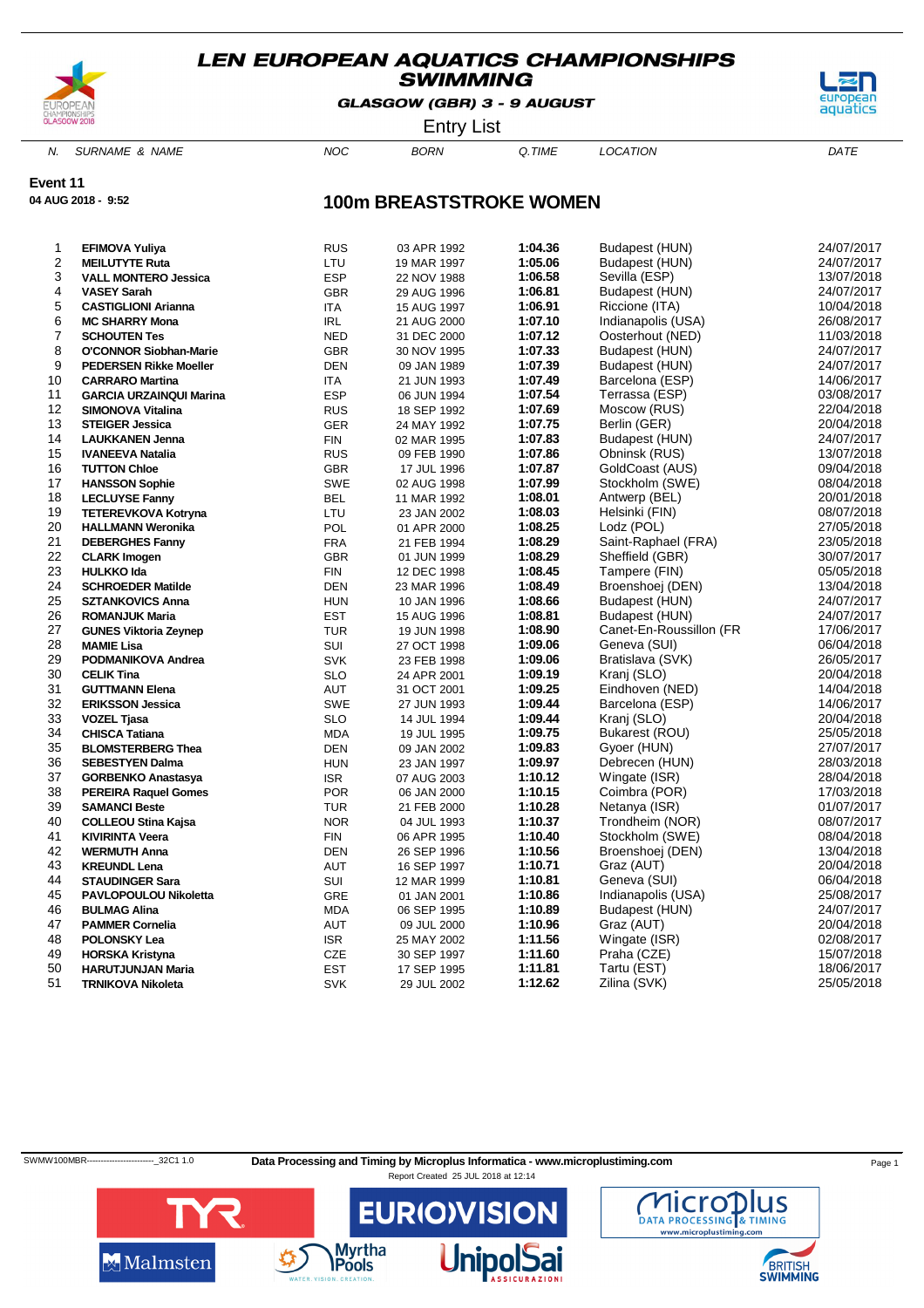

GLASGOW (GBR) 3 - 9 AUGUST



Entry List

N. SURNAME & NAME  $NOC$  BORN Q.TIME LOCATION DATE

**Event 12**

**04 AUG 2018 - 10:05**

### **200m BUTTERFLY MEN**

| 1              | <b>MILAK Kristof</b>            | <b>HUN</b> | 20 FEB 2000 | 1:52.71 | Debrecen (HUN)      | 28/03/2018 |
|----------------|---------------------------------|------------|-------------|---------|---------------------|------------|
| $\overline{2}$ | <b>CSEH Laszlo</b>              | <b>HUN</b> | 03 DEC 1985 | 1:53.72 | Budapest (HUN)      | 26/07/2017 |
| 3              | <b>KENDERESI Tamas</b>          | <b>HUN</b> | 13 DEC 1996 | 1:54.14 | Debrecen (HUN)      | 28/03/2018 |
| 4              | <b>BROMER Viktor B.</b>         | <b>DEN</b> | 20 APR 1993 | 1:55.13 | Budapest (HUN)      | 25/07/2017 |
| 5              | <b>IVANOV Antani A</b>          | <b>BUL</b> | 17 JUL 1999 | 1:55.55 | Budapest (HUN)      | 25/07/2017 |
| 6              | <b>KLENZ Ramon</b>              | <b>GER</b> | 02 AUG 1998 | 1:55.76 | Berlin (GER)        | 19/07/2018 |
| $\overline{7}$ | <b>SWITKOWSKI Jan</b>           | POL        | 23 JAN 1994 | 1:55.84 | Budapest (HUN)      | 25/07/2017 |
| 8              | <b>GUY James</b>                | <b>GBR</b> | 26 NOV 1995 | 1:55.91 | Tokyo (JPN)         | 19/05/2017 |
| 9              | <b>BICZO Bence</b>              | <b>HUN</b> | 19 JAN 1993 | 1:56.16 | Taipei (TPE)        | 23/08/2017 |
| 10             | <b>BURDISSO Federico</b>        | <b>ITA</b> | 20 SEP 2001 | 1:56.40 | Helsinki (FIN)      | 06/07/2018 |
| 11             | <b>CROENEN Louis</b>            | <b>BEL</b> | 03 JAN 1994 | 1:56.72 | Bergen (NOR)        | 13/04/2018 |
| 12             | <b>STJEPANOVIC Velimir</b>      | <b>SRB</b> | 07 AUG 1993 | 1:56.93 | Tarragona (ESP)     | 25/06/2018 |
| 13             | <b>PETERS Jacob</b>             | <b>GBR</b> | 20 AUG 2000 | 1:57.16 | Sheffield (GBR)     | 15/12/2017 |
| 14             | <b>BERLINCIONI Filippo</b>      | <b>ITA</b> | 02 MAR 1996 | 1:57.36 | Rome (ITA)          | 30/06/2018 |
| 15             | <b>HYLAND Brendan</b>           | <b>IRL</b> | 23 SEP 1994 | 1:57.44 | Dublin (IRL)        | 06/04/2018 |
| 16             | <b>STABER Patrick</b>           | <b>AUT</b> | 02 JUN 1996 | 1:57.48 | Debrecen (HUN)      | 28/03/2018 |
| 17             | <b>PONS RAMON Joan Lluis</b>    | <b>ESP</b> | 09 DEC 1996 | 1:57.68 | Malaga (ESP)        | 09/04/2018 |
| 18             | <b>LIESS Nils</b>               | SUI        | 24 AUG 1996 | 1:57.72 | Landskrona (SWE)    | 04/07/2018 |
| 19             | <b>ROCH Nans</b>                | <b>FRA</b> | 15 AUG 1996 | 1:57.85 | Saint-Raphael (FRA) | 23/05/2018 |
| 20             | <b>SHEMBEREV Maksym</b>         | AZE        | 25 SEP 1993 | 1:58.14 | Barcelona (ESP)     | 13/06/2018 |
| 21             | <b>GUREVICH Etay</b>            | <b>ISR</b> | 14 AUG 1995 | 1:58.95 | Wingate (ISR)       | 27/04/2018 |
| 22             | <b>NASCIMENTO Miguel Duarte</b> | <b>POR</b> | 19 JAN 1995 | 1:59.02 | Budapest (HUN)      | 25/07/2017 |
| 23             | <b>GSCHWENTNER Xaver</b>        | AUT        | 15 APR 1999 | 1:59.42 | Netanya (ISR)       | 29/06/2017 |
| 24             | <b>ZELIC Filip</b>              | CRO        | 19 SEP 1993 | 1:59.45 | Zagreb (CRO)        | 09/06/2018 |
| 25             | <b>PONTI Noe</b>                | SUI        | 01 JUN 2001 | 2:00.01 | Helsinki (FIN)      | 06/07/2018 |
| 26             | <b>MARGEVICIUS Deividas</b>     | LTU        | 26 APR 1995 | 2:00.63 | Budapest (HUN)      | 25/07/2017 |
| 27             | <b>ESPERNBERGER Paul</b>        | <b>AUT</b> | 16 AUG 1999 | 2:00.93 | Netanya (ISR)       | 29/06/2017 |
| 28             | <b>ALKAN Samet</b>              | <b>TUR</b> | 20 JAN 1998 | 2:01.63 | Istanbul (TUR)      | 03/06/2018 |
| 29             | <b>NOVAK Petr</b>               | CZE        | 05 JUN 1996 | 2:02.04 | Geneva (SUI)        | 21/01/2018 |
| 30             | <b>ZIRK Kregor</b>              | <b>EST</b> | 03 JUL 1999 | 2:02.25 | Stockholm (SWE)     | 07/04/2018 |
| 31             | <b>NAGY Richard</b>             | <b>SVK</b> | 09 MAR 1993 | 2:02.28 | Barcelona (ESP)     | 13/06/2018 |
| 32             | <b>TSURKIN Yauhen</b>           | <b>BLR</b> | 09 DEC 1990 | 2:03.08 | Barcelona (ESP)     | 13/06/2018 |
| 33             | <b>GOLD Joshua</b>              | <b>EST</b> | 28 OCT 1996 | 2:03.69 | Jerusalem (ISR)     | 09/07/2017 |
| 34             | <b>GOER Rasim Ogulcan</b>       | <b>TUR</b> | 19 OCT 1998 | 2:04.12 | Istanbul (TUR)      | 03/06/2018 |
| 35             | <b>GEZMIS Ergecan</b>           | <b>TUR</b> | 17 JAN 1998 | 2:05.28 | Athens (GRE)        | 13/05/2018 |
| 36             | <b>SIIM Cevin Anders</b>        | <b>EST</b> | 27 MAR 1997 | 2:07.92 | Tartu (EST)         | 26/06/2018 |
| 37             | <b>KUZNETSOV Sergey</b>         | <b>FIN</b> | 27 APR 2000 | 2:08.76 | Espoo (FIN)         | 17/03/2018 |
| 38             | <b>LELLE Armin Evert</b>        | <b>EST</b> | 21 JUN 1999 | 2:13.17 | Kaunas (LTU)        | 23/03/2018 |

SWMM200MBF-----------------------------32C1 1.0 Data Processing and Timing by Microplus Informatica - www.microplustiming.com Page 1



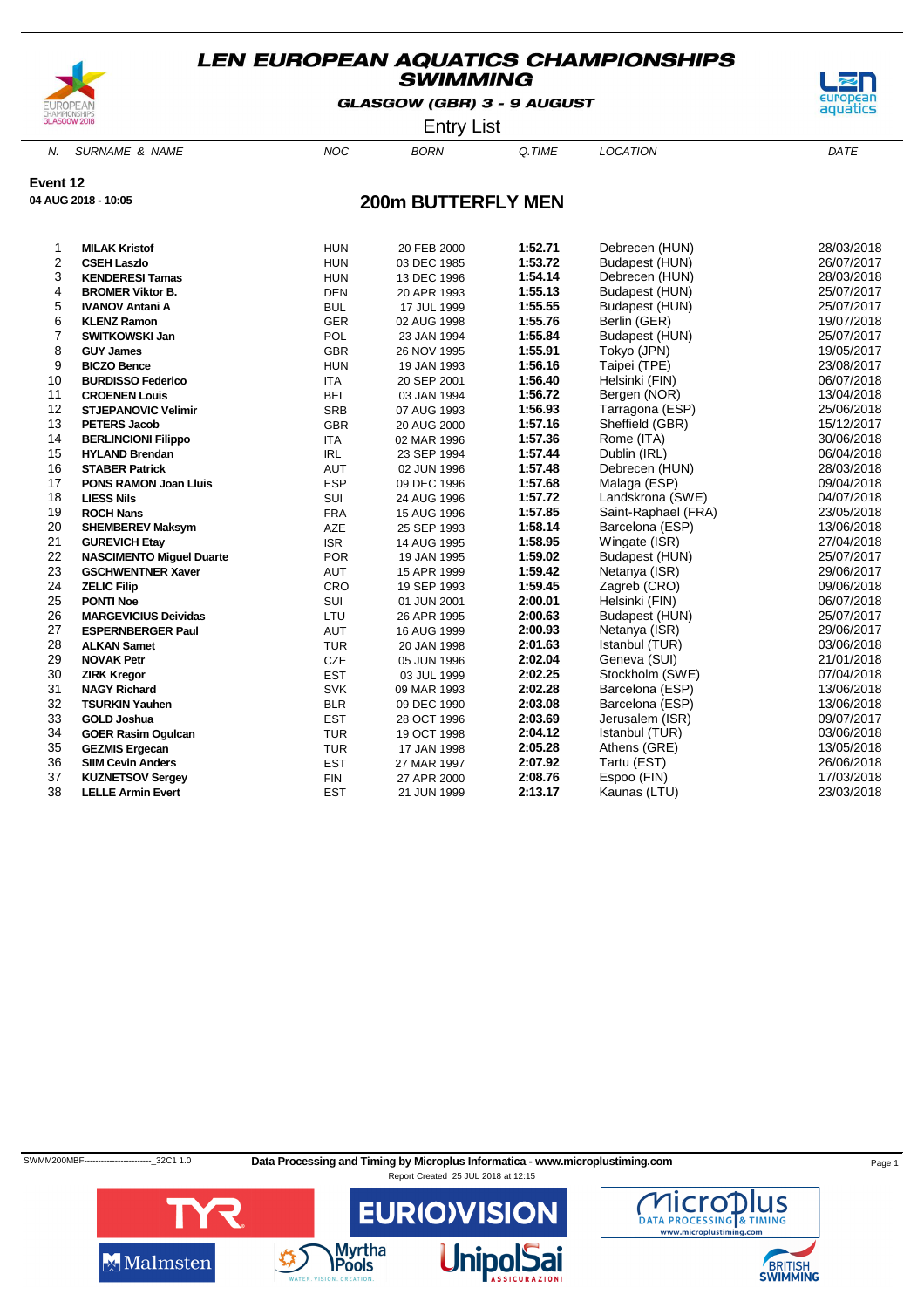

GLASGOW (GBR) 3 - 9 AUGUST



Entry List

N. SURNAME & NAME  $NOC$  BORN Q.TIME LOCATION DATE

**Event 13**

**04 AUG 2018 - 10:23**

### **50m BACKSTROKE WOMEN**

| 1                       | <b>FESIKOVA Anastasiia</b>                       | <b>RUS</b>               | 08 MAY 1990 | 27.37          | Monte-Carlo (MON)   | 17/06/2018 |
|-------------------------|--------------------------------------------------|--------------------------|-------------|----------------|---------------------|------------|
| $\overline{\mathbf{c}}$ | <b>DAVIES Georgia</b>                            | <b>GBR</b>               | 11 OCT 1990 | 27.49          | Budapest (HUN)      | 26/07/2017 |
| 3                       | <b>KAMENEVA Mariia</b>                           | <b>RUS</b>               | 27 MAY 1999 | 27.73          | Monte-Carlo (MON)   | 17/06/2018 |
| 4                       | <b>NIELSEN Mie Oe.</b>                           | <b>DEN</b>               | 25 SEP 1996 | 27.73          | Barcelona (ESP)     | 14/06/2018 |
| 5                       | <b>JALLOW Mimosa</b>                             | <b>FIN</b>               | 17 JUN 1994 | 27.81          | Monte-Carlo (MON)   | 17/06/2018 |
| 6                       | <b>BAUMRTOVA Simona</b>                          | CZE                      | 24 AUG 1991 | 27.89          | Rome (ITA)          | 23/06/2017 |
| 7                       | <b>GASTALDELLO Beryl</b>                         | <b>FRA</b>               | 13 FEB 1995 | 27.97          | Saint-Raphael (FRA) | 23/05/2018 |
| 8                       | DE WAARD Maaike Anna Chr                         | <b>NED</b>               | 11 OCT 1996 | 28.01          | Rome (ITA)          | 23/06/2017 |
| 9                       | <b>SCALIA Silvia</b>                             | ITA                      | 16 JUL 1995 | 28.01          | Rome (ITA)          | 29/06/2018 |
| 10                      | <b>LINDBORG Ida</b>                              | SWE                      | 13 JUN 1994 | 28.05          | Boras (SWE)         | 30/06/2017 |
| 11                      | <b>TOUSSAINT Kira Marije</b>                     | <b>NED</b>               | 22 MAY 1994 | 28.07          | Taipei (TPE)        | 25/08/2017 |
| 12                      | <b>DAWSON Kathleen</b>                           | <b>GBR</b>               | 03 OCT 1997 | 28.11          | Aberdeen (GBR)      | 29/06/2017 |
| 13                      | <b>JENSEN Julie Kepp</b>                         | DEN                      | 03 JAN 2000 | 28.12          | Broenshoej (DEN)    | 15/04/2018 |
| 14                      | <b>TCHORZ Alicja</b>                             | POL                      | 13 AUG 1992 | 28.13          | Budapest (HUN)      | 26/07/2017 |
| 15                      | <b>DRAKOU Theodora</b>                           | <b>GRE</b>               | 06 FEB 1992 | 28.13          | Budapest (HUN)      | 26/07/2017 |
| 16                      | <b>PILHATSCH Caroline</b>                        | AUT                      | 01 MAR 1999 | 28.16          | Monte-Carlo (MON)   | 16/06/2018 |
| 17                      | <b>HOPE Lucy</b>                                 | <b>GBR</b>               | 30 JAN 1997 | 28.18          | Aberdeen (GBR)      | 29/06/2017 |
| 18                      | <b>WILD Cassie</b>                               | <b>GBR</b>               | 12 JUN 2000 | 28.18          | GoldCoast (AUS)     | 10/04/2018 |
| 19                      | <b>CINI Mathilde</b>                             | <b>FRA</b>               | 18 NOV 1994 | 28.29          | Saint-Raphael (FRA) | 23/05/2018 |
| 20                      | <b>ZOFKOVA Carlotta</b>                          | ITA                      | 22 FEB 1993 | 28.32          | Rome (ITA)          | 29/06/2018 |
| 21                      | <b>EGOROVA Polina</b>                            | <b>RUS</b>               | 25 FEB 2000 | 28.35          | Moscow (RUS)        | 22/04/2018 |
| 22                      | <b>VERMEULEN Tessa</b>                           | <b>NED</b>               | 29 JAN 1998 | 28.42          | DenHaag (NED)       | 07/04/2018 |
| 23                      | <b>LAUKKANEN Jenna</b>                           | <b>FIN</b>               | 02 MAR 1995 | 28.53          | Jyvaeskylae (FIN)   | 29/06/2018 |
| 24                      | <b>AVDEEVA Anastasiia</b>                        | <b>RUS</b>               | 08 OCT 2001 | 28.63          | Helsinki (FIN)      | 06/07/2018 |
| 25                      | <b>NASKRET Agata</b>                             | POL                      | 24 NOV 1998 | 28.63          | Lodz (POL)          | 26/05/2018 |
| 26                      | <b>HAJKOVA Karolina</b>                          | <b>SVK</b>               | 14 DEC 1997 | 28.72          | Auckland (NZL)      | 05/07/2018 |
| 27                      | <b>AVRAMOVA Ekaterina</b>                        | <b>TUR</b>               | 12 NOV 1991 | 28.74          | Tarragona (ESP)     | 23/06/2018 |
| 28                      | <b>BURIAN Katalin</b>                            | <b>HUN</b>               | 17 JAN 1995 | 28.82          | Budapest (HUN)      | 30/06/2018 |
| 29                      | <b>KOST Nina</b>                                 | SUI                      | 17 APR 1995 | 28.91          | Geneva (SUI)        | 06/04/2018 |
| 30                      | <b>TOURETSKI Sasha</b>                           | SUI                      | 20 SEP 1994 | 28.95          | Aarau (SUI)         | 14/07/2018 |
| 31                      | <b>ILYES Laura Vanda</b>                         | <b>HUN</b>               | 19 DEC 2001 | 29.01          | Zagreb (CRO)        | 09/06/2018 |
| 32                      | <b>BIERRE Victoria</b>                           | <b>DEN</b>               | 23 AUG 2000 | 29.16          | Odense (DEN)        | 12/07/2018 |
| 33                      | <b>MENAHEM Shahar</b>                            | <b>ISR</b>               | 10 JAN 1997 | 29.22          | Wingate (ISR)       | 03/08/2017 |
| 34                      | <b>SEPP Sigrid</b>                               | <b>EST</b>               | 02 JUL 1998 | 29.24          | Budapest (HUN)      | 26/07/2017 |
| 35                      | <b>GEORGIEVA Gabriela</b>                        | <b>BUL</b>               | 16 JUN 1997 | 29.29          | Budapest (HUN)      | 26/07/2017 |
| 36                      | <b>BAIKOVA Arina</b>                             | LAT                      | 21 SEP 2000 | 29.35          | Netanya (ISR)       | 30/06/2017 |
| 37                      | <b>GUSTAFSDOTTIR Eyglo Osk</b>                   | <b>ISL</b>               | 01 FEB 1995 | 29.37          | Stockholm (SWE)     | 05/04/2018 |
| 38                      | <b>ELIGUEL Sezin</b>                             | <b>TUR</b>               | 29 MAY 1999 | 29.50          | Istanbul (TUR)      | 02/06/2018 |
| 39                      | <b>KURAS Magdalena</b>                           | <b>SWE</b>               | 14 MAY 1988 | 29.51          | Landskrona (SWE)    | 04/07/2018 |
| 40                      | <b>MALUKA leva</b>                               | LAT                      | 09 APR 2003 | 29.84          | Riga (LAT)          | 26/05/2018 |
| 41                      | <b>MARKVARDT Margaret</b>                        | <b>EST</b>               | 01 APR 2000 | 29.86          | Netanya (ISR)       | 30/06/2017 |
| 42                      | <b>TUERKMENOGLU Elcin</b>                        | <b>TUR</b>               | 15 FEB 2001 | 29.96          | Istanbul (TUR)      | 17/03/2018 |
| 43                      |                                                  |                          |             | 29.96          | Bergen (NOR)        | 13/04/2018 |
| 44                      | <b>JOENSEN Signhild</b><br><b>ANTONIOU Kalia</b> | <b>FRO</b><br><b>CYP</b> | 14 NOV 2000 | 30.05          | Netanya (ISR)       | 30/06/2017 |
| 45                      | <b>GRABOWSKI Lena</b>                            | AUT                      | 06 APR 2000 | 30.09          | Eindhoven (NED)     | 14/04/2018 |
|                         |                                                  |                          | 10 SEP 2002 |                |                     |            |
| 46<br>47                | <b>KAARE Kertu</b>                               | <b>EST</b>               | 10 DEC 2002 | 30.21          | Helsinki (FIN)      | 06/07/2018 |
| 48                      | <b>BARZELAY Aviv</b>                             | <b>ISR</b>               | 28 MAY 2002 | 30.28<br>30.29 | Helsinki (FIN)      | 06/07/2018 |
|                         | <b>GORECKA Weronika</b>                          | POL                      | 04 MAY 2000 |                | Warsaw (POL)        | 20/07/2017 |
| 49                      | <b>RUOTSALAINEN Vilma</b>                        | <b>FIN</b>               | 03 JUL 1996 | 30.33          | Jyvaeskylae (FIN)   | 29/06/2018 |
| 50                      | <b>SHABANI Fjorda</b>                            | <b>KOS</b>               | 01 JAN 2004 | 31.54          | Helsinki (FIN)      | 06/07/2018 |
| 51                      | <b>ZEQIRI Eda</b>                                | KOS                      | 07 AUG 2004 | 31.60          | Helsinki (FIN)      | 06/07/2018 |
| 52                      | <b>POGHOSYAN Ani</b>                             | <b>ARM</b>               | 04 JUN 2000 | 32.51          | Indianapolis (USA)  | 26/08/2017 |
| 53                      | <b>APOSTALON Anika</b>                           | CZE                      | 09 FEB 1995 |                |                     |            |

SWMW50MBA------------------------------32C1 1.0 Data Processing and Timing by Microplus Informatica - www.microplustiming.com Page 1

Report Created 25 JUL 2018 at 12:15



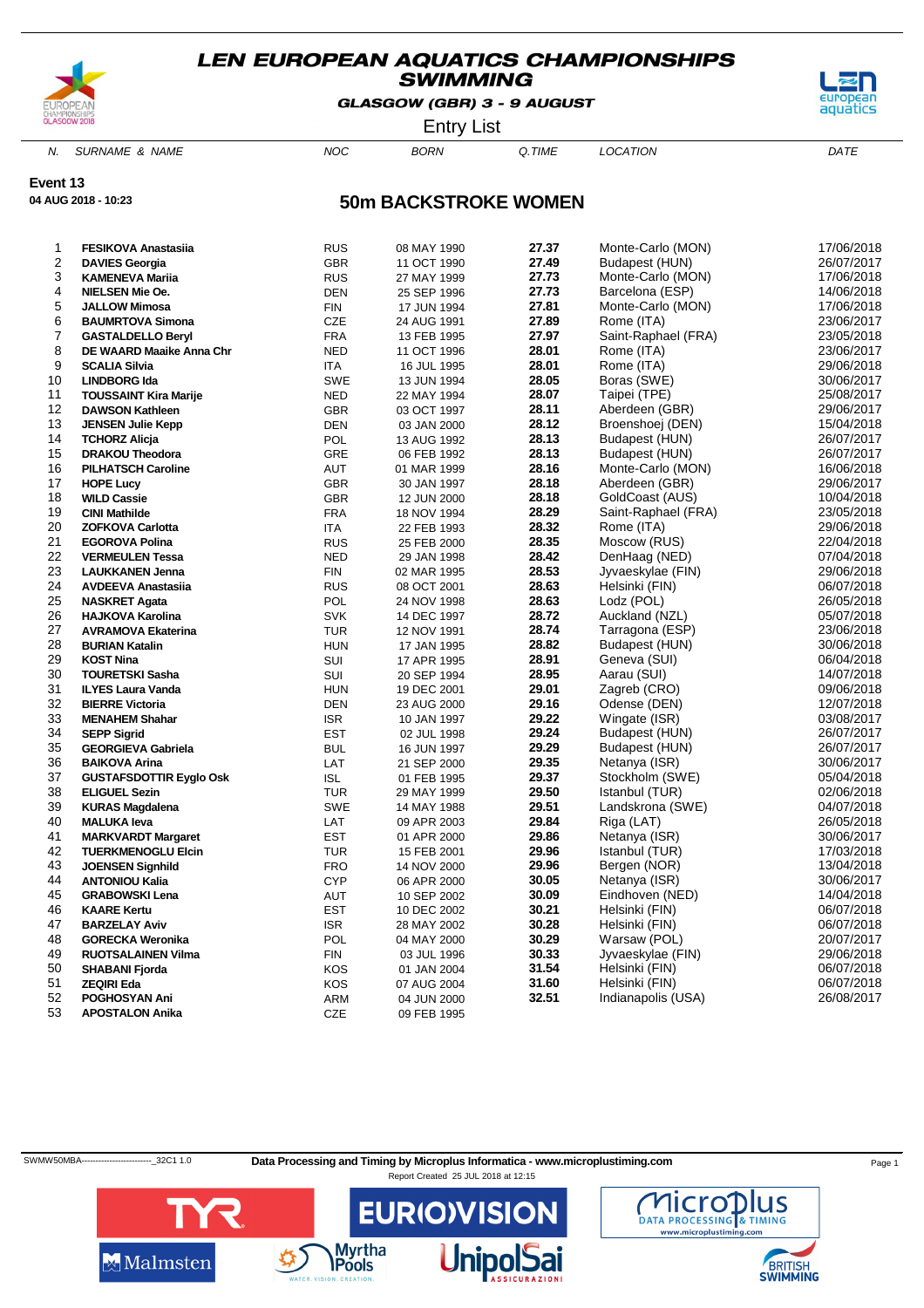

GLASGOW (GBR) 3 - 9 AUGUST



Entry List

N. RELAY NOC

**Event 14 04 AUG 2018 - 10:33**

### **4 X 200m FREESTYLE RELAY MIXED**

| 1  | <b>BELGIUM</b>       | BEL        |
|----|----------------------|------------|
| 2  | <b>ESTONIA</b>       | EST        |
| 3  | <b>GREAT BRITAIN</b> | <b>GBR</b> |
| 4  | <b>GERMANY</b>       | <b>GER</b> |
| 5  | <b>HUNGARY</b>       | <b>HUN</b> |
| 6  | <b>ISRAEL</b>        | ISR        |
| 7  | <b>ITALY</b>         | ITA        |
| 8  | <b>NETHERLANDS</b>   | NED        |
| 9  | <b>POLAND</b>        | POL        |
| 10 | <b>RUSSIA</b>        | <b>RUS</b> |
| 11 | <b>SAN MARINO</b>    | SMR        |
| 12 | <b>SLOVAKIA</b>      | <b>SVK</b> |
| 13 | <b>SWEDEN</b>        | SWE        |
| 14 | <b>TURKEY</b>        | TUR        |
|    |                      |            |

SWMX4X200MFR---------------------------32C2 1.0 Data Processing and Timing by Microplus Informatica - www.microplustiming.com Page 1 Report Created 25 JUL 2018 at 12:16



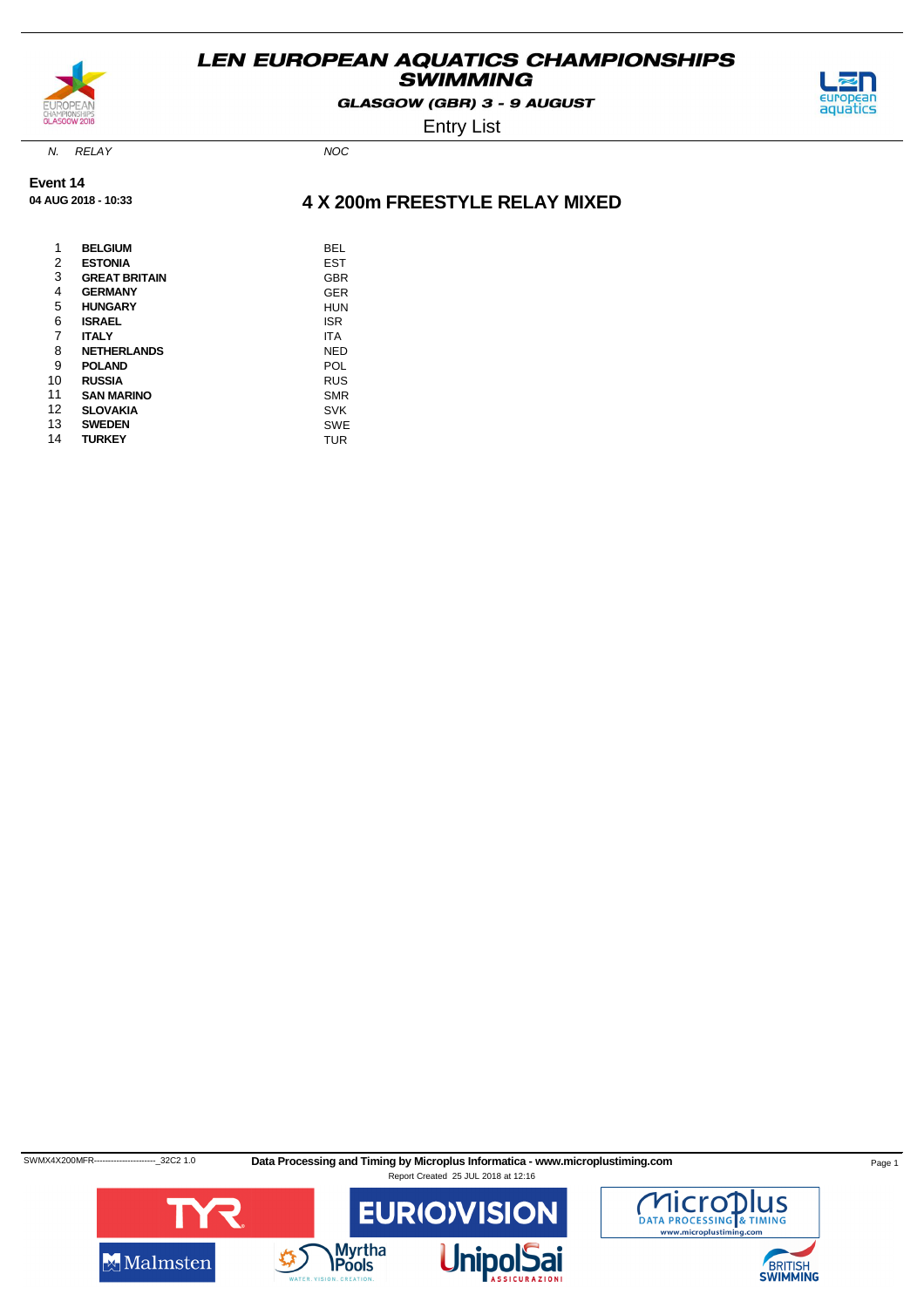

GLASGOW (GBR) 3 - 9 AUGUST



Entry List

N. SURNAME & NAME  $NOC$  BORN Q.TIME LOCATION DATE

**Event 15**

**04 AUG 2018 - 10:52**

### **1500m FREESTYLE MEN**

|    | <b>PALTRINIERI Gregorio</b>   | <b>ITA</b> | 05 SEP 1994 | 14:35.85 | Budapest (HUN)      | 30/07/2017 |
|----|-------------------------------|------------|-------------|----------|---------------------|------------|
| 2  | <b>ROMANCHUK Mykhaylo</b>     | <b>UKR</b> | 07 AUG 1996 | 14:37.14 | Budapest (HUN)      | 30/07/2017 |
| 3  | <b>WELLBROCK Florian</b>      | <b>GER</b> | 19 AUG 1997 | 14:40.69 | Stockholm (SWE)     | 06/04/2018 |
| 4  | JERVIS Daniel O               | <b>GBR</b> | 09 JUN 1996 | 14:48.67 | GoldCoast (AUS)     | 10/04/2018 |
| 5  | <b>CHRISTIANSEN Henrik</b>    | <b>NOR</b> | 09 OCT 1996 | 14:54.58 | Budapest (HUN)      | 30/07/2017 |
| 6  | <b>FROLOV Sergiv</b>          | <b>UKR</b> | 14 APR 1992 | 14:55.10 | Budapest (HUN)      | 30/07/2017 |
|    | <b>ACERENZA Domenico</b>      | <b>ITA</b> | 19 JAN 1995 | 14:55.44 | Tarragona (ESP)     | 24/06/2018 |
| 8  | <b>JOLY Damien</b>            | <b>FRA</b> | 04 JUN 1992 | 14:55.46 | EastMeadow (USA)    | 02/08/2017 |
| 9  | <b>MICKA Jan</b>              | CZE        | 15 JAN 1995 | 14:55.47 | Budapest (HUN)      | 29/07/2017 |
| 10 | <b>GYURTA Gergely</b>         | <b>HUN</b> | 12 SEP 1991 | 15:01.11 | Taipei (TPE)        | 22/08/2017 |
| 11 | <b>AUBRY David</b>            | <b>FRA</b> | 08 NOV 1996 | 15:01.85 | Saint-Raphael (FRA) | 24/05/2018 |
| 12 | <b>DERBYSHIRE Tom</b>         | <b>GBR</b> | 13 MAY 1998 | 15:02.12 | Rome (ITA)          | 24/06/2017 |
| 13 | <b>AUBOECK Felix</b>          | AUT        | 19 DEC 1996 | 15:02.78 | Budapest (HUN)      | 29/07/2017 |
| 14 | <b>DRUZHININ IIya</b>         | <b>RUS</b> | 23 APR 1998 | 15:03.05 | Budapest (HUN)      | 29/07/2017 |
| 15 | <b>JOHANSSON Victor</b>       | <b>SWE</b> | 13 SEP 1998 | 15:03.74 | Stockholm (SWE)     | 06/04/2018 |
| 16 | <b>IPSEN Anton Oerskov</b>    | <b>DEN</b> | 04 SEP 1994 | 15:07.40 | Columbus (USA)      | 05/07/2018 |
| 17 | <b>POTAPOV laroslav</b>       | <b>RUS</b> | 01 JUL 1999 | 15:07.85 | Moscow (RUS)        | 21/04/2018 |
| 18 | <b>MOGIC Marin</b>            | <b>CRO</b> | 15 JAN 1999 | 15:13.73 | Beograd (SRB)       | 17/03/2018 |
| 19 | <b>LAKATOS David</b>          | <b>HUN</b> | 25 MAR 1999 | 15:14.28 | Netanya (ISR)       | 29/06/2017 |
| 20 | <b>CELIC Vuk</b>              | <b>SRB</b> | 07 NOV 1996 | 15:18.74 | Beograd (SRB)       | 11/03/2018 |
| 21 | <b>PINA Guilherme Filipe</b>  | <b>POR</b> | 21 JUL 1998 | 15:19.87 | Funchal (POR)       | 22/03/2018 |
| 22 | <b>GEORGAKOPOULOS Andreas</b> | <b>GRE</b> | 09 SEP 2000 | 15:22.60 | Helsinki (FIN)      | 05/07/2018 |
| 23 | <b>ALEKSI Franc</b>           | ALB        | 09 NOV 1998 | 16:42.97 | Budapest (HUN)      | 29/07/2017 |

SWMM1500MFR----------------------------32C1 1.0 Data Processing and Timing by Microplus Informatica - www.microplustiming.com Page 1



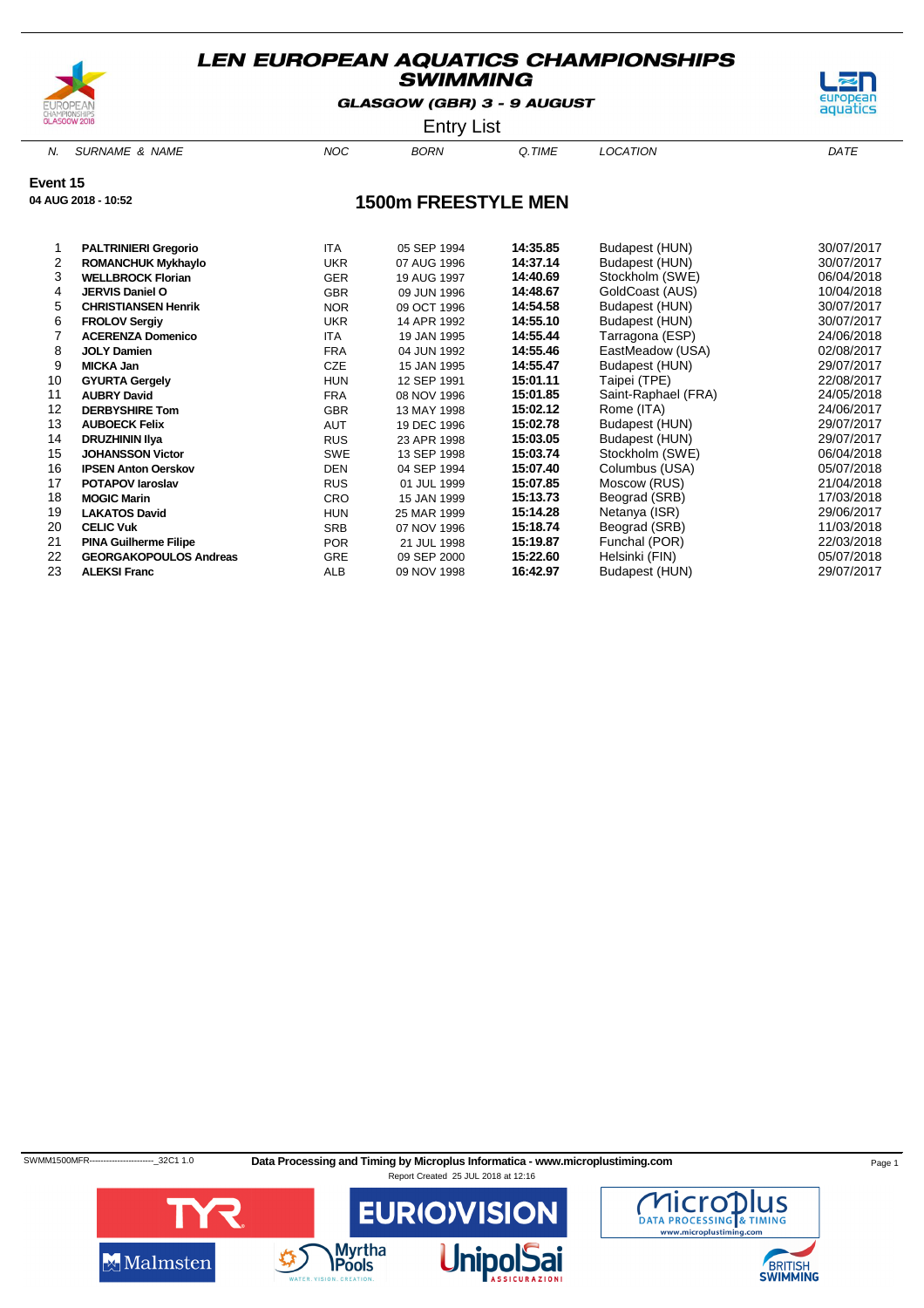

**05 AUG 2018 - 9:30**

### **LEN EUROPEAN AQUATICS CHAMPIONSHIPS SWIMMING**

GLASGOW (GBR) 3 - 9 AUGUST



Entry List

N. SURNAME & NAME  $NOC$  BORN Q.TIME LOCATION DATE

**Event 16**

**200m INDIVIDUAL MEDLEY MEN**

| 1  | <b>HEINTZ Philip</b>            | <b>GER</b> | 21 FEB 1991 | 1:55.76 | Berlin (GER)       | 16/06/2017 |
|----|---------------------------------|------------|-------------|---------|--------------------|------------|
| 2  | <b>LITCHFIELD Max</b>           | <b>GBR</b> | 04 MAR 1995 | 1:56.64 | Budapest (HUN)     | 26/07/2017 |
| 3  | <b>DESPLANCHES Jeremy</b>       | SUI        | 07 AUG 1994 | 1:56.86 | Budapest (HUN)     | 26/07/2017 |
| 4  | <b>SCOTT Duncan W</b>           | <b>GBR</b> | 06 MAY 1997 | 1:57.86 | GoldCoast (AUS)    | 10/04/2018 |
| 5  | <b>VAZAIOS Andreas</b>          | <b>GRE</b> | 09 MAY 1994 | 1:57.98 | Budapest (HUN)     | 26/07/2017 |
| 6  | <b>GONZALEZ DE OLIVEIRA Hug</b> | <b>ESP</b> | 19 FEB 1999 | 1:58.03 | Malaga (ESP)       | 08/04/2018 |
| 7  | <b>ZHILKIN Andrey</b>           | <b>RUS</b> | 09 MAR 1995 | 1:58.17 | Moscow (RUS)       | 23/04/2018 |
| 8  | <b>SZARANEK Mark</b>            | <b>GBR</b> | 16 AUG 1995 | 1:58.80 | Budapest (HUN)     | 26/07/2017 |
| 9  | <b>DEAN Thomas</b>              | <b>GBR</b> | 02 MAY 2000 | 1:59.17 | Helsinki (FIN)     | 06/07/2018 |
| 10 | <b>SANTOS Alexis Manacas</b>    | <b>POR</b> | 23 MAR 1992 | 1:59.18 | Funchal (POR)      | 24/03/2018 |
| 11 | <b>VERRASZTO David</b>          | <b>HUN</b> | 22 AUG 1988 | 1:59.25 | Rome (ITA)         | 25/06/2017 |
| 12 | <b>MAKOVICH Semen</b>           | <b>RUS</b> | 13 JUL 1995 | 1:59.27 | Moscow (RUS)       | 23/04/2018 |
| 13 | <b>TOUMARKIN Yakov Yan</b>      | <b>ISR</b> | 15 FEB 1992 | 1:59.49 | Budapest (HUN)     | 26/07/2017 |
| 14 | <b>TURRINI Federico</b>         | <b>ITA</b> | 21 JUL 1987 | 1:59.56 | Budapest (HUN)     | 26/07/2017 |
| 15 | <b>LOPES Gabriel Jose</b>       | <b>POR</b> | 15 MAY 1997 | 1:59.80 | Funchal (POR)      | 24/03/2018 |
| 16 | <b>CARVALHO Diogo Filipe</b>    | <b>POR</b> | 26 MAR 1988 | 1:59.86 | Oeiras (POR)       | 23/07/2017 |
| 17 | <b>GUREVICH Etay</b>            | <b>ISR</b> | 14 AUG 1995 | 2:00.13 | Wingate (ISR)      | 25/04/2018 |
| 18 | <b>SPANOUDAKIS Georgios</b>     | GRE        | 05 AUG 1994 | 2:00.14 | Oaka (GRE)         | 23/06/2017 |
| 19 | <b>STUPIN Maxim</b>             | <b>RUS</b> | 11 MAY 2000 | 2:00.42 | Helsinki (FIN)     | 05/07/2018 |
| 20 | <b>CECCON Thomas</b>            | <b>ITA</b> | 27 JAN 2001 | 2:00.43 | Riccione (ITA)     | 12/04/2018 |
| 21 | <b>STACCHIOTTI Raphael</b>      | <b>LUX</b> | 01 SEP 1992 | 2:01.30 | RioDeJaneiro (BRA) | 13/12/2017 |
| 22 | <b>SJOEDIN Simon</b>            | <b>SWE</b> | 04 OCT 1986 | 2:01.32 | Bergen (NOR)       | 06/05/2017 |
| 23 | <b>KNIPPING Arjan Antonius</b>  | <b>NED</b> | 01 AUG 1994 | 2:01.76 | Taipei (TPE)       | 21/08/2017 |
| 24 | <b>SZWEDZKI Dawid</b>           | POL        | 18 APR 1994 | 2:01.85 | Lodz (POL)         | 26/05/2018 |
| 25 | <b>VUORELA Teemu</b>            | <b>FIN</b> | 24 MAR 1994 | 2:02.48 | Stockholm (SWE)    | 08/04/2018 |
| 26 | <b>MEIER Christoph</b>          | <b>LIE</b> | 03 JAN 1993 | 2:03.15 | Budapest (HUN)     | 26/07/2017 |
| 27 | <b>PAPASTAMOS Apostolos</b>     | <b>GRE</b> | 20 MAR 2001 | 2:03.32 | Helsinki (FIN)     | 05/07/2018 |
| 28 | <b>ORNEK Alpkan</b>             | <b>TUR</b> | 18 SEP 1995 | 2:03.43 | Kranj (SLO)        | 21/04/2018 |
| 29 | <b>STRAZDAS Povilas</b>         | LTU        | 24 APR 1996 | 2:03.54 | Stockholm (SWE)    | 08/04/2018 |
| 30 | <b>ALKAN Samet</b>              | <b>TUR</b> | 20 JAN 1998 | 2:04.42 | Tarragona (ESP)    | 23/06/2018 |
| 31 | <b>AYDIN Metin</b>              | <b>TUR</b> | 26 FEB 1995 | 2:04.47 | Indianapolis (USA) | 19/05/2018 |
| 32 | <b>HJELM Alvi</b>               | <b>FRO</b> | 01 MAY 1996 | 2:08.41 | Stockholm (SWE)    | 08/04/2018 |
| 33 | <b>REITSHAMMER Bernhard</b>     | AUT        | 17 JUN 1994 | 2:08.56 | Linz (AUT)         | 01/07/2017 |
| 34 | <b>SIIM Cevin Anders</b>        | <b>EST</b> | 27 MAR 1997 | 2:11.92 | Tartu (EST)        | 14/04/2018 |
| 35 | <b>HAKAN Batuhan</b>            | <b>TUR</b> | 22 JUL 1998 |         |                    |            |
|    |                                 |            |             |         |                    |            |

SWMM200MIM--------------------------32C1 1.0 Data Processing and Timing by Microplus Informatica - www.microplustiming.com Page 1



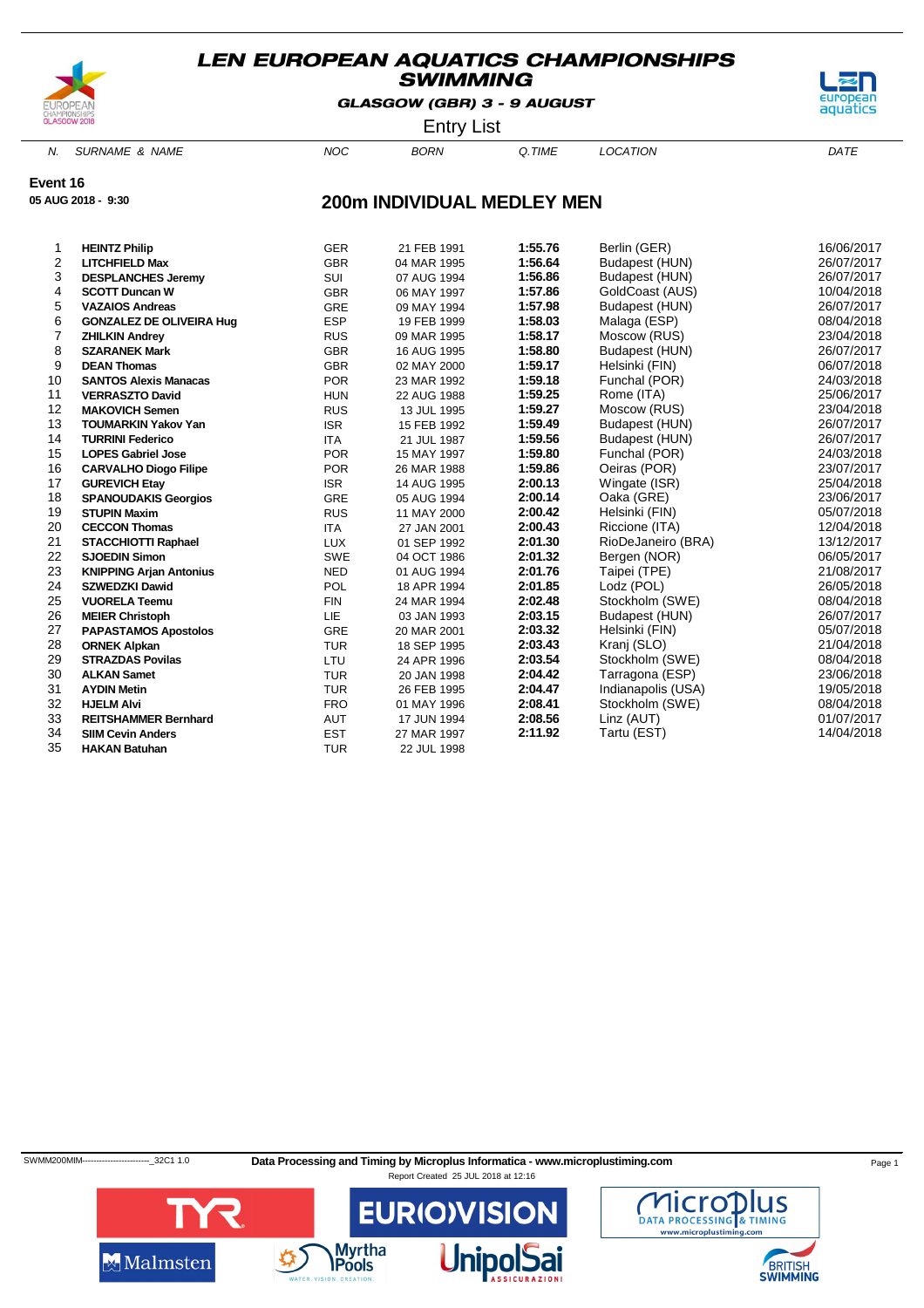

GLASGOW (GBR) 3 - 9 AUGUST



Entry List

N. SURNAME & NAME  $NOC$  BORN Q.TIME LOCATION DATE

**Event 17**

**05 AUG 2018 - 9:47**

### **200m BUTTERFLY WOMEN**

|    | <b>HENTKE Franziska</b>      | <b>GER</b> | 04 JUN 1989 | 2:05.39 | Budapest (HUN)     | 27/07/2017 |
|----|------------------------------|------------|-------------|---------|--------------------|------------|
| 2  | <b>THOMAS Alys</b>           | <b>GBR</b> | 10 OCT 1990 | 2:05.45 | GoldCoast (AUS)    | 09/04/2018 |
| 3  | <b>CHIMROVA Svetlana</b>     | <b>RUS</b> | 15 APR 1996 | 2:07.50 | Barcelona (ESP)    | 14/06/2018 |
| 4  | <b>SZILAGYI Liliana</b>      | <b>HUN</b> | 19 NOV 1996 | 2:07.50 | Rome (ITA)         | 25/06/2017 |
| 5  | <b>KAPAS Boglarka</b>        | <b>HUN</b> | 22 APR 1993 | 2:07.54 | Rome (ITA)         | 01/07/2018 |
| 6  | <b>LARGE Emily</b>           | <b>GBR</b> | 01 FEB 2001 | 2:07.74 | Indianapolis (USA) | 24/08/2017 |
|    | <b>MONTEIRO Ana Catarina</b> | <b>POR</b> | 14 AUG 1993 | 2:08.06 | Tarragona (ESP)    | 25/06/2018 |
| 8  | <b>POLIERI Alessia</b>       | ITA        | 21 OCT 1994 | 2:08.15 | Riccione (ITA)     | 13/04/2018 |
| 9  | <b>ATKINSON Charlotte</b>    | <b>GBR</b> | 29 NOV 1996 | 2:08.31 | Rome (ITA)         | 25/06/2017 |
| 10 | <b>BIANCHI Ilaria</b>        | <b>ITA</b> | 06 JAN 1990 | 2:08.33 | Riccione (ITA)     | 13/04/2018 |
| 11 | <b>CUSINATO Ilaria</b>       | <b>ITA</b> | 05 OCT 1999 | 2:08.78 | Riccione (ITA)     | 13/04/2018 |
| 12 | <b>JAKABOS Zsuzsanna</b>     | <b>HUN</b> | 03 APR 1989 | 2:08.91 | Rome (ITA)         | 25/06/2017 |
| 13 | <b>UESTUNDAG Nida Eliz</b>   | <b>TUR</b> | 21 OCT 1996 | 2:11.54 | Istanbul (TUR)     | 16/03/2018 |
| 14 | <b>HUFNAGL Claudia</b>       | AUT        | 20 MAY 1996 | 2:12.05 | Nice (FRA)         | 03/02/2018 |
| 15 | <b>ZAVADOVA Barbora</b>      | CZE        | 23 JAN 1993 | 2:12.09 | Budapest (HUN)     | 26/07/2017 |
| 16 | <b>BILGIN Zehra-Duru</b>     | <b>TUR</b> | 27 APR 2002 | 2:12.34 | Helsinki (FIN)     | 04/07/2018 |
| 17 | <b>ERDEMLI Imge Roza</b>     | TUR        | 15 JAN 2001 | 2:12.41 | Istanbul (TUR)     | 17/11/2017 |
| 18 | NTOUNTOUNAKI Anna            | <b>GRE</b> | 09 SEP 1995 | 2:12.90 | Budapest (HUN)     | 26/07/2017 |
| 19 | <b>LOEVBERG Emilie N</b>     | NOR.       | 04 JUL 1995 | 2:13.13 | Stockholm (SWE)    | 08/04/2018 |
| 20 | <b>CREVAR Anja</b>           | <b>SRB</b> | 20 NOV 2000 | 2:13.71 | Malaga (ESP)       | 07/04/2018 |
| 21 | <b>BACH Helena Rosendahl</b> | DEN        | 12 JUN 2000 | 2:14.00 | Netanya (ISR)      | 28/06/2017 |
| 22 | <b>PAK Gerda</b>             | <b>EST</b> | 03 OCT 1993 | 2:16.83 | Riccione (ITA)     | 02/06/2017 |
| 23 | <b>KAJTAZ Amina</b>          | BIH        | 31 DEC 1996 | 2:17.31 | BanjaLuka (BIH)    | 10/06/2018 |
| 24 | <b>BAYRAMOVA Alsu</b>        | AZE        | 29 DEC 2000 | 2:18.38 | Barcelona (ESP)    | 14/06/2018 |
| 25 | <b>FELICI Beatrice</b>       | <b>SMR</b> | 04 APR 2000 | 2:20.50 | Rome (ITA)         | 03/08/2017 |

SWMW200MBF------------------------\_32C1 1.0 **Data Processing and Timing by Microplus Informatica - www.microplustiming.com** Page 1



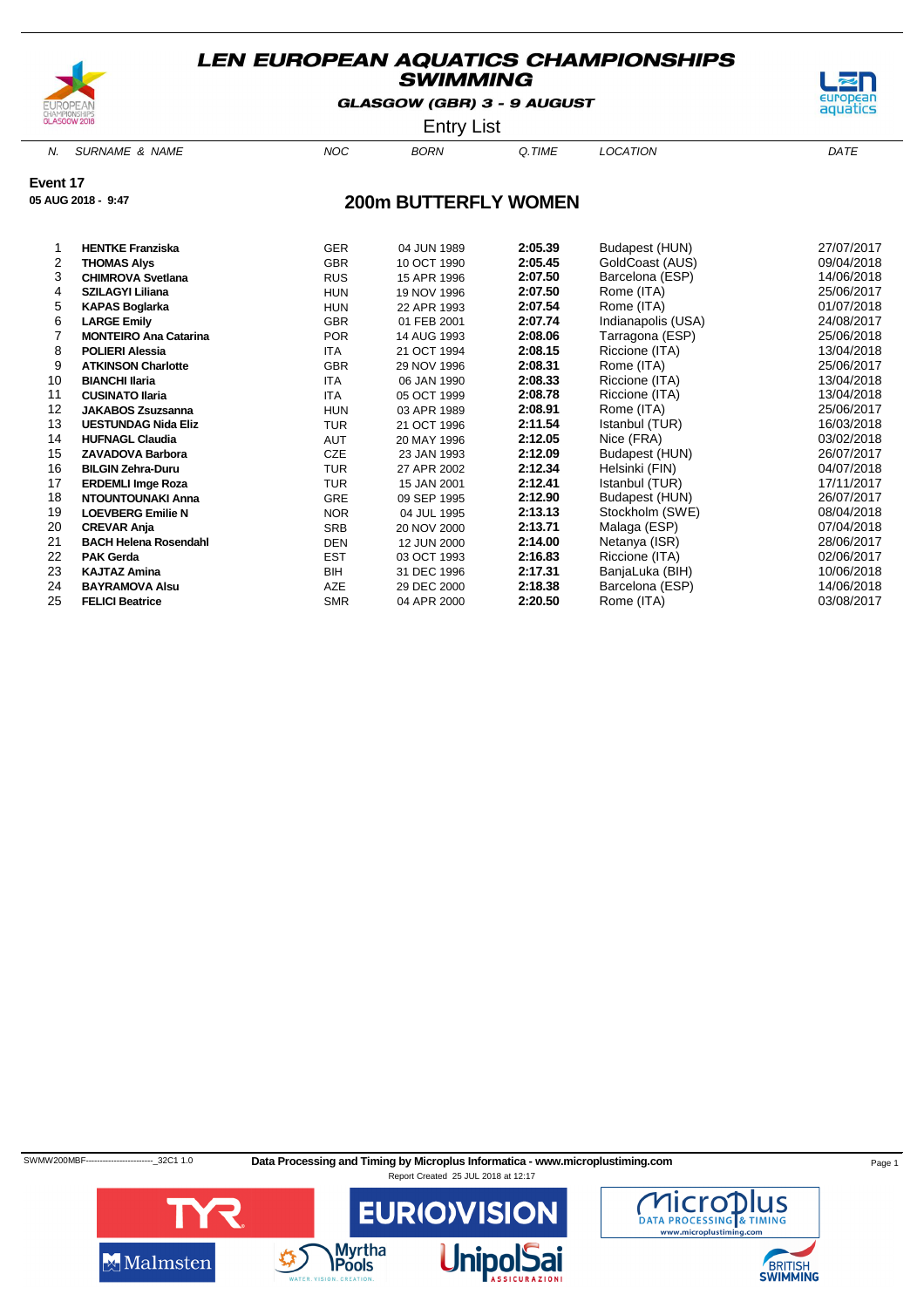

GLASGOW (GBR) 3 - 9 AUGUST



Entry List

N. SURNAME & NAME  $NOC$  BORN Q.TIME LOCATION DATE

**Event 18**

**05 AUG 2018 - 9:59**

### **100m BACKSTROKE MEN**

| 1  | <b>RYLOV Evgeny</b>            | <b>RUS</b> | 23 SEP 1996 | 52.67   | Moscow (RUS)        | 23/04/2018 |
|----|--------------------------------|------------|-------------|---------|---------------------|------------|
| 2  | <b>KOLESNIKOV Kliment</b>      | <b>RUS</b> | 09 JUL 2000 | 52.97   | Moscow (RUS)        | 23/04/2018 |
| 3  | <b>TARASEVICH Grigory</b>      | <b>RUS</b> | 01 AUG 1995 | 53.06   | Budapest (HUN)      | 24/07/2017 |
| 4  | <b>GLINTA Robert-Andrei</b>    | ROU        | 18 APR 1997 | 53.32   | Bukarest (ROU)      | 27/05/2018 |
| 5  | <b>CHRISTOU Apostolos</b>      | GRE        | 01 NOV 1996 | 53.55   | Budapest (HUN)      | 24/07/2017 |
| 6  | <b>ULYANOV Nikita</b>          | <b>RUS</b> | 09 FEB 1994 | 53.60   | Moscow (RUS)        | 23/04/2018 |
| 7  | <b>TOUMARKIN Yakov Yan</b>     | <b>ISR</b> | 15 FEB 1992 | 53.60   | Wingate (ISR)       | 04/08/2017 |
| 8  | <b>STOKOWSKI Kacper</b>        | POL        | 06 JAN 1999 | 53.82   | Lodz (POL)          | 25/05/2018 |
| 9  | <b>RYAN Shane</b>              | IRL        | 27 JAN 1994 | 53.94   | Budapest (HUN)      | 24/07/2017 |
| 10 | <b>CECCON Thomas</b>           | <b>ITA</b> | 27 JAN 2001 | 53.94   | Riccione (ITA)      | 11/04/2018 |
| 11 | <b>BOHUS Richard</b>           | <b>HUN</b> | 09 APR 1993 | 53.99   | Budapest (HUN)      | 30/07/2017 |
| 12 | <b>DIENER Christian</b>        | <b>GER</b> | 06 MAR 1993 | 54.19   | Berlin (GER)        | 22/04/2018 |
| 13 | <b>KAWECKI Radoslaw</b>        | POL        | 16 AUG 1991 | 54.22   | Lublin (POL)        | 19/05/2017 |
| 14 | <b>SABBIONI Simone</b>         | <b>ITA</b> | 03 OCT 1996 | 54.23   | Riccione (ITA)      | 11/04/2018 |
| 15 | <b>TSMYH Mikita</b>            | <b>BLR</b> | 15 APR 1997 | 54.27   | Brest (BLR)         | 02/02/2018 |
| 16 | <b>GLANIA Jan-Philip</b>       | <b>GER</b> | 08 NOV 1988 | 54.30   | Berlin (GER)        | 22/04/2018 |
| 17 | <b>BEDEL Paul Gabriel</b>      | <b>FRA</b> | 11 MAY 1994 | 54.37   | Saint-Raphael (FRA) | 24/05/2018 |
| 18 | <b>GREENBANK Luke</b>          | <b>GBR</b> | 17 SEP 1997 | 54.37   | GoldCoast (AUS)     | 06/04/2018 |
| 19 | <b>HUILLE Stanislas</b>        | <b>FRA</b> | 20 MAY 1999 | 54.39   | Saint-Raphael (FRA) | 24/05/2018 |
| 20 | <b>SOFIANIDIS Nikolaos</b>     | GRE        | 25 APR 1998 | 54.47   | Athens (GRE)        | 13/05/2018 |
| 21 | <b>ORANGE Maxence</b>          | <b>FRA</b> | 11 APR 1998 | 54.48   | Saint-Raphael (FRA) | 24/05/2018 |
| 22 | <b>FERGUSON Conor</b>          | IRL        | 11 OCT 1999 | 54.48   | GoldCoast (AUS)     | 05/04/2018 |
| 23 | <b>GAMBURG David</b>           | <b>ISR</b> | 12 DEC 1993 | 54.56   | Wingate (ISR)       | 05/08/2017 |
| 24 | <b>PYLE Nicholas</b>           | <b>GBR</b> | 17 DEC 2000 | 54.69   | Helsinki (FIN)      | 05/07/2018 |
| 25 | <b>HOEKFELT Gustav</b>         | <b>SWE</b> | 30 AUG 1994 | 54.76   | Stockholm (SWE)     | 07/04/2018 |
| 26 | <b>CLOGG Elliot</b>            | <b>GBR</b> | 22 DEC 1999 | 54.86   | Sheffield (GBR)     | 13/12/2017 |
| 27 | <b>BOLLIN Thierry Frederic</b> | SUI        | 11 JAN 2000 | 54.92   | Netanya (ISR)       | 29/06/2017 |
| 28 | <b>KAZMIERCZAK Kamil</b>       | POL        | 11 MAY 1999 | 54.94   | Netanya (ISR)       | 29/06/2017 |
| 29 | <b>FRANTA Tomas</b>            | CZE        | 18 APR 1998 | 54.95   | Rome (ITA)          | 30/06/2018 |
| 30 | <b>SKIERKA Jakub</b>           | POL        | 04 OCT 1998 | 54.96   | Lublin (POL)        | 19/05/2017 |
| 31 | <b>KOPELEV Jonatan</b>         | <b>ISR</b> | 01 OCT 1991 | 55.08   | Wingate (ISR)       | 05/08/2017 |
| 32 | <b>REITSHAMMER Bernhard</b>    | AUT        | 17 JUN 1994 | 55.12   | Eindhoven (NED)     | 13/04/2018 |
| 33 | <b>STANKEVICIUS Gytis</b>      | LTU        | 30 JUL 1994 | 55.36   | Stockholm (SWE)     | 07/04/2018 |
| 34 | <b>TELEGDY Adam</b>            | <b>HUN</b> | 01 NOV 1995 | 55.43   | Debrecen (HUN)      | 31/03/2018 |
| 35 | <b>SJOEDIN Simon</b>           | SWE        | 04 OCT 1986 | 55.47   | Broenshoej (DEN)    | 12/04/2018 |
| 36 | <b>STASELOVICH Viktar</b>      | <b>BLR</b> | 28 MAY 1994 | 55.48   | Brest (BLR)         | 02/02/2018 |
| 37 | <b>WILLIAMS Brodie</b>         | <b>GBR</b> | 18 MAR 1999 | 55.52   | Edinburgh (GBR)     | 02/03/2018 |
| 38 | <b>MATHIEU Geoffroy</b>        | <b>FRA</b> | 01 JUN 1997 | 55.56   | Schiltigheim (FRA)  | 25/05/2017 |
| 39 | <b>LONCAR Anton L</b>          | CRO        | 15 JAN 1996 | 55.77   | Rijeka (CRO)        | 25/06/2017 |
| 40 | <b>FELDBERGS Girts</b>         | LAT        | 17 FEB 1993 | 55.78   | Riga (LAT)          | 20/06/2018 |
| 41 | <b>TRIBUNTSOV Ralf</b>         | EST        | 22 SEP 1994 | 55.80   | Budapest (HUN)      | 24/07/2017 |
| 42 | <b>LIE Markus</b>              | <b>NOR</b> | 21 JUN 1995 | 55.84   | Kristiansand (NOR)  | 02/06/2017 |
| 43 | <b>ANGHEL Andrei Mircea</b>    | ROU        | 17 JUL 1998 | 55.89   | Bukarest (ROU)      | 27/05/2018 |
| 44 | <b>SEELIGER Bjoern</b>         | SWE        | 11 JAN 2000 | 56.05   | Stockholm (SWE)     | 07/04/2018 |
| 45 | <b>LELLE Armin Evert</b>       | EST        | 21 JUN 1999 | 56.12   | Indianapolis (USA)  | 23/08/2017 |
| 46 | <b>ACIN Nikola</b>             | <b>SRB</b> | 19 DEC 1999 | 56.80   | Beograd (SRB)       | 03/03/2018 |
| 47 | <b>BASER Ege</b>               | <b>TUR</b> | 14 JUN 1997 | 56.83   | Istanbul (TUR)      | 18/03/2018 |
| 48 | <b>CERNEK Adam</b>             | <b>SVK</b> | 14 OCT 1999 | 56.89   | Netanya (ISR)       | 28/06/2017 |
| 49 | <b>GAJSEK Ivan</b>             | CRO        | 14 FEB 1998 | 56.95   | Zagreb (CRO)        | 09/06/2018 |
| 50 | <b>OEZKUL Berk</b>             | TUR        | 30 JUN 1998 | 57.38   | Istanbul (TUR)      | 18/03/2018 |
| 51 | <b>WAREING Thomas</b>          | MLT        | 09 NOV 1999 | 59.93   | Gzira (MLT)         | 30/06/2018 |
| 52 | <b>GOER Rasim Ogulcan</b>      | TUR        | 19 OCT 1998 | 1:00.70 | Istanbul (TUR)      | 18/03/2018 |
| 53 | <b>UKIMERAJ Dren</b>           | KOS        | 10 NOV 2001 | 1:06.24 | Sarajevo (BIH)      | 31/03/2018 |
| 54 | <b>LUHT Karl Johann</b>        | EST        | 30 NOV 1996 |         |                     |            |
| 55 | <b>AYDIN Metin</b>             | TUR        | 26 FEB 1995 |         |                     |            |
|    |                                |            |             |         |                     |            |

SWMM100MBA----------------------------32C1 1.0 Data Processing and Timing by Microplus Informatica - www.microplustiming.com Page 1

Report Created 25 JUL 2018 at 12:17



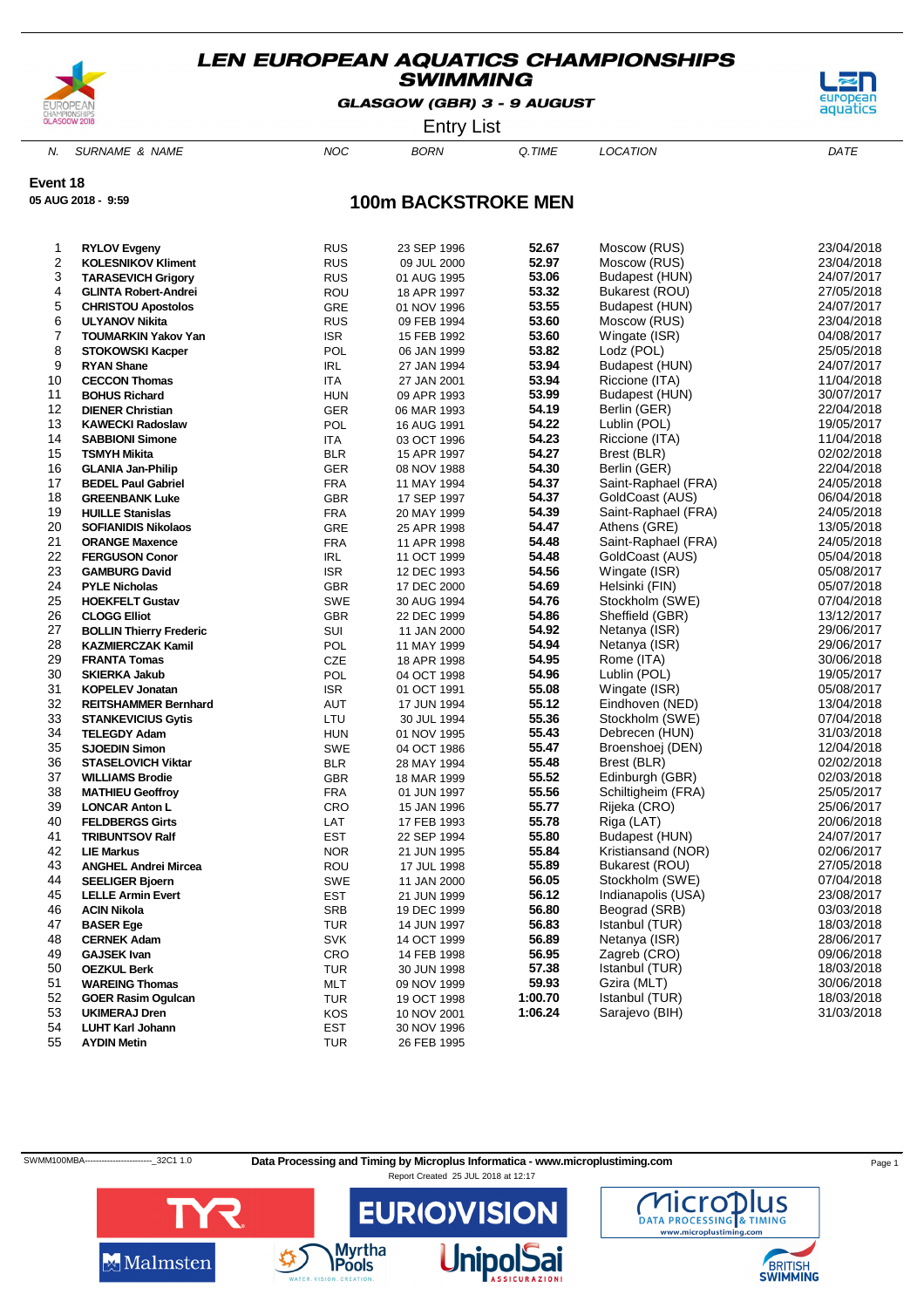

GLASGOW (GBR) 3 - 9 AUGUST



Entry List

N. SURNAME & NAME  $NOC$  BORN Q.TIME LOCATION DATE

### **Event 19**

**05 AUG 2018 - 10:14**

### **200m FREESTYLE WOMEN**

| 1  | <b>BONNET Charlotte</b>         | <b>FRA</b> | 14 FEB 1995 | 1:55.53 | Saint-Raphael (FRA) | 24/05/2018 |
|----|---------------------------------|------------|-------------|---------|---------------------|------------|
| 2  | <b>HEEMSKERK Frederike Joha</b> | <b>NED</b> | 21 SEP 1987 | 1:56.11 | Amersfoort (NED)    | 22/06/2018 |
| 3  | <b>FAULKNER Eleanor</b>         | <b>GBR</b> | 05 JAN 1993 | 1:56.76 | Sheffield (GBR)     | 13/12/2017 |
| 4  | <b>KESELY Ajna</b>              | <b>HUN</b> | 10 SEP 2001 | 1:57.10 | Indianapolis (USA)  | 28/08/2017 |
| 5  | <b>ANDREEVA Viktoriia</b>       | <b>RUS</b> | 21 JUN 1992 | 1:57.87 | Moscow (RUS)        | 23/04/2018 |
| 6  | <b>HIBBOTT Holly</b>            | <b>GBR</b> | 13 DEC 1999 | 1:58.10 | GoldCoast (AUS)     | 05/04/2018 |
| 7  | <b>FABRE Margaux</b>            | <b>FRA</b> | 02 OCT 1992 | 1:58.14 | Saint-Raphael (FRA) | 24/05/2018 |
| 8  | <b>GOSE Isabel Marie</b>        | GER        | 09 MAY 2002 | 1:58.17 | Helsinki (FIN)      | 07/07/2018 |
| 9  | <b>WATTEL Marie</b>             | FRA        | 02 JUN 1997 | 1:58.18 | Saint-Raphael (FRA) | 24/05/2018 |
| 10 | <b>SALAMATINA Valeriia</b>      | <b>RUS</b> | 19 SEP 1998 | 1:58.23 | Moscow (RUS)        | 23/04/2018 |
| 11 | <b>GREENSLADE Kathryn</b>       | <b>GBR</b> | 18 JAN 1998 | 1:58.27 | Aberdeen (GBR)      | 29/06/2017 |
| 12 | <b>DUMONT Valentine</b>         | <b>BEL</b> | 02 JUL 2000 | 1:58.35 | Netanya (ISR)       | 02/07/2017 |
| 13 | <b>GUZHENKOVA Anastasia</b>     | <b>RUS</b> | 16 AUG 1997 | 1:58.36 | Moscow (RUS)        | 23/04/2018 |
| 14 | <b>KRIVONOGOVA Irina</b>        | <b>RUS</b> | 03 MAY 2000 | 1:58.51 | Indianapolis (USA)  | 28/08/2017 |
| 15 | <b>FOOS Reva</b>                | GER        | 15 SEP 1993 | 1:58.61 | Barcelona (ESP)     | 13/06/2018 |
| 16 | <b>BRUHN Annika</b>             | GER        | 05 OCT 1992 | 1:58.65 | Berlin (GER)        | 21/07/2018 |
| 17 | <b>NEUMANN Robin Marian</b>     | <b>NED</b> | 12 DEC 1997 | 1:58.66 | Budapest (HUN)      | 25/07/2017 |
| 18 | <b>UGOLKOVA Maria</b>           | SUI        | 18 JUL 1989 | 1:58.77 | Rome (ITA)          | 23/06/2017 |
| 19 | <b>COSTA SCHMID Melanie</b>     | <b>ESP</b> | 24 APR 1989 | 1:58.81 | Sevilla (ESP)       | 15/07/2018 |
| 20 | <b>PIETRUSCHKA Marie</b>        | <b>GER</b> | 21 JUN 1995 | 1:58.83 | Berlin (GER)        | 21/07/2018 |
| 21 | <b>HOPE Lucy</b>                | <b>GBR</b> | 30 JAN 1997 | 1:58.85 | Aberdeen (GBR)      | 29/06/2017 |
| 22 | <b>BRO Signe</b>                | DEN        | 05 MAR 1999 | 1:59.08 | Rome (ITA)          | 23/06/2017 |
| 23 | <b>PIROZZI Stefania</b>         | <b>ITA</b> | 16 DEC 1993 | 1:59.71 | Riccione (ITA)      | 11/04/2018 |
| 24 | <b>MUREZ Andrea</b>             | <b>ISR</b> | 29 JAN 1992 | 1:59.75 | Budapest (HUN)      | 25/07/2017 |
| 25 | <b>MUNOZ DEL CAMPO Lidon</b>    | <b>ESP</b> | 03 DEC 1995 | 1:59.84 | Malaga (ESP)        | 10/04/2018 |
| 26 | <b>VERRASZTO Evelyn</b>         | <b>HUN</b> | 17 JUL 1989 | 1:59.92 | Budapest (HUN)      | 25/07/2017 |
| 27 | <b>KNOP Aleksandra</b>          | POL        | 09 SEP 2003 | 2:00.03 | Lodz (POL)          | 25/05/2018 |
| 28 | <b>DELNO Marjolein</b>          | <b>NED</b> | 17 MAR 1994 | 2:00.12 | DenHaag (NED)       | 06/04/2018 |
| 29 | <b>MORILLO LOPEZ Esther</b>     | <b>ESP</b> | 02 SEP 2001 | 2:00.13 | Netanya (ISR)       | 02/07/2017 |
| 30 | <b>VOS Loulou</b>               | <b>NED</b> | 16 NOV 1999 | 2:00.37 | Eindhoven (NED)     | 13/04/2018 |
| 31 | <b>HANSSON Louise</b>           | SWE        | 24 NOV 1996 | 2:00.47 | Landskrona (SWE)    | 04/07/2018 |
| 32 | <b>JENSEN Laura Glerup</b>      | DEN        | 08 NOV 1998 | 2:00.51 | Broenshoej (DEN)    | 13/04/2018 |
| 33 | <b>ERIKSSON Hanna</b>           | <b>SWE</b> | 12 APR 1999 | 2:00.67 | Stockholm (SWE)     | 05/04/2018 |
| 34 | <b>ZAMORANO SANZ Africa</b>     | <b>ESP</b> | 11 JAN 1998 | 2:00.73 | Malaga (ESP)        | 10/04/2018 |
| 35 | <b>KLANCAR Neza</b>             | <b>SLO</b> | 19 FEB 2000 | 2:00.80 | Kranj (SLO)         | 20/04/2018 |
| 36 | <b>FAIN Katja</b>               | <b>SLO</b> | 31 AUG 2001 | 2:00.95 | Kranj (SLO)         | 20/04/2018 |
| 37 | <b>GIRARDET Noemi</b>           | SUI        | 12 DEC 1994 | 2:01.11 | Geneva (SUI)        | 06/04/2018 |
| 38 | SEGEL Janja                     | <b>SLO</b> | 17 JUN 2001 | 2:01.11 | Helsinki (FIN)      | 07/07/2018 |
| 39 | <b>GORIS Lotte</b>              | <b>BEL</b> | 20 MAR 2000 | 2:01.35 | Eindhoven (NED)     | 13/04/2018 |
| 40 | <b>HASSLER Julia</b>            | LIE        | 27 FEB 1993 | 2:01.47 | SanMarino (SMR)     | 01/06/2017 |
| 41 | <b>DURAES Diana Margarida</b>   | <b>POR</b> | 08 JUN 1996 | 2:01.48 | Budapest (HUN)      | 25/07/2017 |
| 42 | KOSSAKOWSKA Dominika            | POL        | 30 JAN 2001 | 2:01.55 | Lodz (POL)          | 25/05/2018 |
| 43 | <b>GOLD Aleksa</b>              | EST        | 03 JAN 2000 | 2:01.67 | Montreal (CAN)      | 06/04/2018 |
| 44 | <b>RACNIK Sara</b>              | <b>SLO</b> | 21 SEP 2002 | 2:01.77 | Rijeka (CRO)        | 10/02/2018 |
| 45 | <b>OLIVIER Monique</b>          | <b>LUX</b> | 13 MAY 1998 | 2:01.87 | Dublin (IRL)        | 07/04/2018 |
| 46 | POLANSKA Aleksandra             | POL        | 24 SEP 2000 | 2:01.89 | Lublin (POL)        | 19/05/2017 |
| 47 | <b>KAHLER Marlene</b>           | AUT        | 15 MAY 2001 | 2:02.04 | Eindhoven (NED)     | 13/04/2018 |
| 48 | <b>OZBILEN Selen</b>            | <b>IUR</b> | 22 MAR 2001 | 2:02.11 | Graz (AUT)          | 25/03/2018 |
| 49 | <b>GEORGES Daniela</b>          | POL        | 20 MAR 1997 | 2:02.33 | Lodz (POL)          | 24/05/2018 |
| 50 | <b>GANTRIIS Emily</b>           | <b>DEN</b> | 29 MAY 1999 | 2:02.56 | Broenshoej (DEN)    | 13/04/2018 |
| 51 | <b>GRANDT Maria</b>             | <b>DEN</b> | 29 MAY 1998 | 2:02.66 | Stockholm (SWE)     | 05/04/2018 |
| 52 | <b>RICHTER Leoni</b>            | SUI        | 19 SEP 2000 | 2:02.78 | Geneva (SUI)        | 06/04/2018 |
| 53 | <b>MALUKA leva</b>              | LAT        | 09 APR 2003 | 2:03.15 | Kaunas (LTU)        | 23/03/2018 |
| 54 | <b>OPATRIL Lena</b>             | AUT        | 07 JUN 1999 | 2:03.21 | Eindhoven (NED)     | 13/04/2018 |
| 55 | <b>PAMMER Cornelia</b>          | AUT        | 09 JUL 2000 | 2:03.67 | Enns (AUT)          | 15/07/2017 |
| 56 | <b>KREUNDL Lena</b>             | AUT        | 16 SEP 1997 | 2:03.71 | Graz (AUT)          | 20/04/2018 |
| 57 | <b>ALKARAMOVA Fatima</b>        | AZE        | 26 JUN 2002 | 2:04.02 | Gyoer (HUN)         | 28/07/2017 |
| 58 | <b>LETTOLI Sara</b>             | <b>SMR</b> | 05 JUL 2001 | 2:04.12 | Bologna (ITA)       | 15/07/2017 |
|    |                                 |            |             |         |                     |            |

SWMW200MFR-----------------------------32C1 1.0 Data Processing and Timing by Microplus Informatica - www.microplustiming.com Page 1





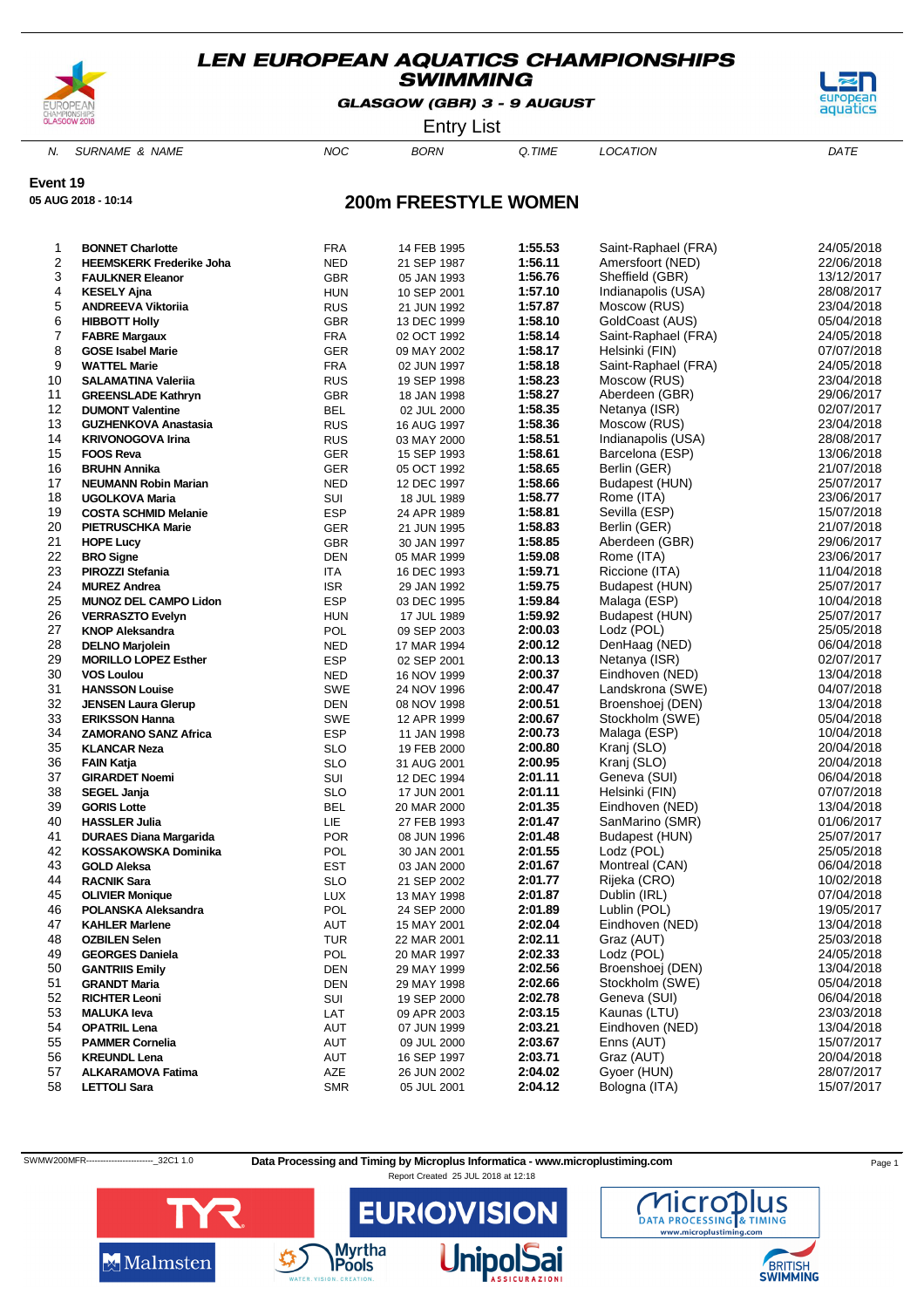| SURNAME & NAME<br>N.                                                                                                                                  | NOC.                                                               | <b>BORN</b>                                                             | Q.TIME                                              | <b>LOCATION</b>                                                                | DATE                                                               |
|-------------------------------------------------------------------------------------------------------------------------------------------------------|--------------------------------------------------------------------|-------------------------------------------------------------------------|-----------------------------------------------------|--------------------------------------------------------------------------------|--------------------------------------------------------------------|
| 59<br><b>BENKOVA Laura</b><br>60<br><b>ALNEK Kertu Ly</b><br>61<br><b>MENAHEM Shahar</b><br>62<br><b>BERNARDI Elisa</b><br>63<br><b>MERIZAJ Nikol</b> | <b>SVK</b><br><b>EST</b><br><b>ISR</b><br><b>SMR</b><br><b>ALB</b> | 11 MAY 2000<br>14 SEP 1999<br>10 JAN 1997<br>09 AUG 2000<br>08 JUL 1998 | 2:04.17<br>2:04.32<br>2:05.28<br>2:08.06<br>2:10.28 | Netanya (ISR)<br>Kaunas (LTU)<br>Taipei (TPE)<br>Tarragona (ESP)<br>Oaka (GRE) | 30/06/2017<br>23/03/2018<br>24/08/2017<br>23/06/2018<br>24/02/2018 |

SWMW200MFR-----------------------<sub>-</sub>32C1 1.0 **Data Processing and Timing by Microplus Informatica - www.microplustiming.com Page 2** 



BRITISH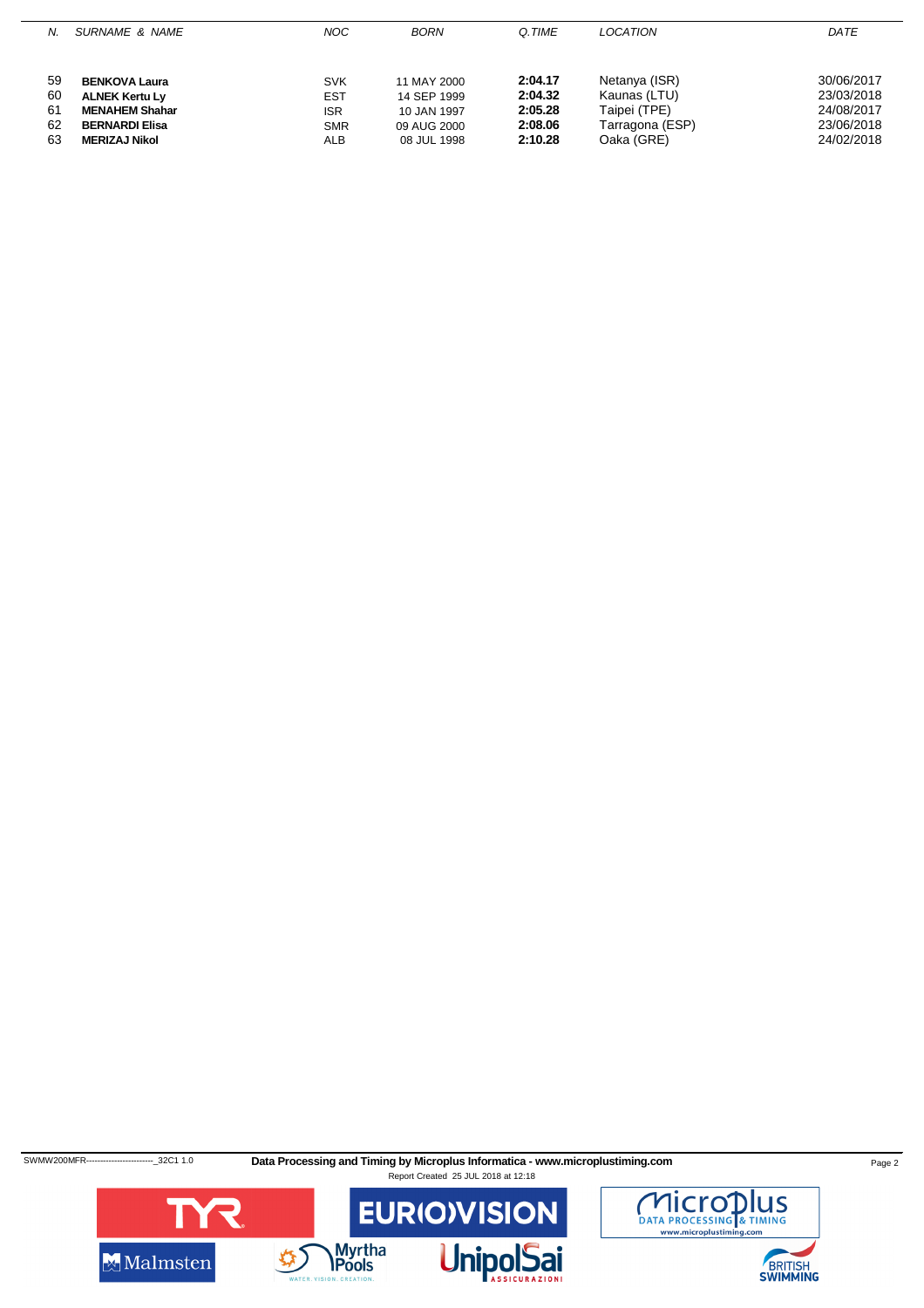

GLASGOW (GBR) 3 - 9 AUGUST



Entry List

N. SURNAME & NAME  $NOC$  BORN Q.TIME LOCATION DATE

**Event 20**

**05 AUG 2018 - 10:39**

### **200m BREASTSTROKE MEN**

| 1              | <b>CHUPKOV Anton</b>         | <b>RUS</b> | 22 FEB 1997 | 2:06.96 | Budapest (HUN)     | 28/07/2017 |
|----------------|------------------------------|------------|-------------|---------|--------------------|------------|
| $\overline{c}$ | <b>MURDOCH Ross</b>          | <b>GBR</b> | 14 JAN 1994 | 2:07.72 | Budapest (HUN)     | 27/07/2017 |
| 3              | <b>WILBY James</b>           | <b>GBR</b> | 12 NOV 1993 | 2:08.05 | GoldCoast (AUS)    | 05/04/2018 |
| 4              | <b>PRIGODA Kirill</b>        | <b>RUS</b> | 29 DEC 1995 | 2:08.32 | Moscow (RUS)       | 23/04/2018 |
| 5              | <b>KHOMENKO Ilya</b>         | <b>RUS</b> | 14 OCT 1995 | 2:08.58 | Budapest (HUN)     | 27/07/2017 |
| 6              | <b>KAMMINGA Arno</b>         | <b>NED</b> | 22 OCT 1995 | 2:08.70 | Eindhoven (NED)    | 13/04/2018 |
| $\overline{7}$ | <b>PIZZINI Luca</b>          | <b>ITA</b> | 08 APR 1989 | 2:08.95 | Budapest (HUN)     | 27/07/2017 |
| 8              | <b>DORINOV Mikhail</b>       | <b>RUS</b> | 09 AUG 1995 | 2:09.07 | Moscow (RUS)       | 23/04/2018 |
| 9              | <b>PERSSON Erik</b>          | <b>SWE</b> | 12 JAN 1994 | 2:09.21 | Bergen (NOR)       | 14/04/2018 |
| 10             | <b>TITENIS Giedrius</b>      | LTU        | 21 JUL 1989 | 2:10.32 | Stockholm (SWE)    | 05/04/2018 |
| 11             | <b>KAESER Yannick</b>        | SUI        | 03 JUL 1992 | 2:10.37 | Taipei (TPE)       | 23/08/2017 |
| 12             | <b>PILGER Max</b>            | <b>GER</b> | 25 FEB 1996 | 2:10.43 | Berlin (GER)       | 22/04/2018 |
| 13             | <b>MATTSSON Matti</b>        | <b>FIN</b> | 05 OCT 1993 | 2:10.48 | Jyvaeskylae (FIN)  | 01/07/2018 |
| 14             | <b>GREENE Darragh</b>        | <b>IRL</b> | 20 OCT 1995 | 2:10.53 | Dublin (IRL)       | 05/04/2018 |
| 15             | <b>HORVATH David</b>         | <b>HUN</b> | 16 MAY 1996 | 2:11.02 | Budapest (HUN)     | 29/06/2018 |
| 16             | <b>SHYMANOVICH IIya</b>      | <b>BLR</b> | 02 AUG 1994 | 2:11.60 | Brest (BLR)        | 05/05/2018 |
| 17             | <b>ROGUSKI Bartlomiej</b>    | POL        | 13 MAY 1993 | 2:11.77 | Lodz (POL)         | 26/05/2018 |
| 18             | <b>ROTHBAUER Christopher</b> | <b>AUT</b> | 29 JAN 1998 | 2:11.78 | Eindhoven (NED)    | 13/04/2018 |
| 19             | <b>SIDLAUSKAS Andrius</b>    | LTU        | 05 JUN 1997 | 2:12.33 | Bukarest (ROU)     | 27/05/2018 |
| 20             | <b>BAYER Valentin</b>        | AUT        | 08 NOV 1999 | 2:12.52 | Indianapolis (USA) | 26/08/2017 |
| 21             | <b>LAEUFFER Jacques</b>      | SUI        | 04 DEC 1997 | 2:13.04 | Geneva (SUI)       | 05/04/2018 |
| 22             | <b>CHRAPAVY Filip</b>        | CZE        | 03 APR 1999 | 2:13.32 | Indianapolis (USA) | 26/08/2017 |
| 23             | <b>BOBROVS Daniils</b>       | LAT        | 08 OCT 1997 | 2:13.37 | Riga (LAT)         | 27/05/2017 |
| 24             | <b>DIETRICH Johannes</b>     | <b>AUT</b> | 05 OCT 1993 | 2:13.55 | Eindhoven (NED)    | 13/04/2018 |
| 25             | <b>ALLIKVEE Martin</b>       | <b>EST</b> | 21 MAR 1995 | 2:13.66 | Bratislava (SVK)   | 03/03/2018 |
| 26             | <b>EPITROPOV Lyubomir E</b>  | <b>BUL</b> | 27 APR 1999 | 2:13.76 | Sandanski (BUL)    | 11/05/2018 |
| 27             | <b>KOPTYELOV Mykyta</b>      | <b>UKR</b> | 12 OCT 1999 | 2:13.78 | Netanya (ISR)      | 29/06/2017 |
| 28             | <b>VUORELA Teemu</b>         | <b>FIN</b> | 24 MAR 1994 | 2:14.28 | Stockholm (SWE)    | 05/04/2018 |
| 29             | <b>KLOBUCNIK Tomas</b>       | <b>SVK</b> | 21 JUN 1990 | 2:14.64 | Bratislava (SVK)   | 23/06/2018 |
| 30             | <b>STRILETS Ivan</b>         | <b>UKR</b> | 12 JAN 1998 | 2:14.77 | Kharkiv (UKR)      | 12/04/2018 |
| 31             | <b>VELOSO Tomas Miquel</b>   | <b>POR</b> | 21 FEB 1996 | 2:16.22 | Oeiras (POR)       | 22/07/2017 |
| 32             | <b>OEGRETIR Berkay Oemer</b> | <b>TUR</b> | 16 FEB 1998 | 2:16.23 | Istanbul (TUR)     | 02/06/2018 |
| 33             | <b>SHUMKOV Lachezar</b>      | <b>BUL</b> | 28 FEB 1992 | 2:16.81 | Barcelona (ESP)    | 14/06/2017 |
| 34             | <b>STOLARSKI Marcin</b>      | POL        | 04 JAN 1996 | 2:17.28 | Chartres (FRA)     | 01/07/2017 |
| 35             | <b>ORNEK Alpkan</b>          | <b>TUR</b> | 18 SEP 1995 | 2:17.70 | Belgrade (SRB)     | 14/04/2018 |
| 36             | <b>BENO Jozef</b>            | <b>SVK</b> | 10 NOV 1999 | 2:18.70 | Netanya (ISR)      | 28/06/2017 |
|                |                              |            |             |         |                    |            |

SWMM200MBR----------------------------32C1 1.0 Data Processing and Timing by Microplus Informatica - www.microplustiming.com Page 1



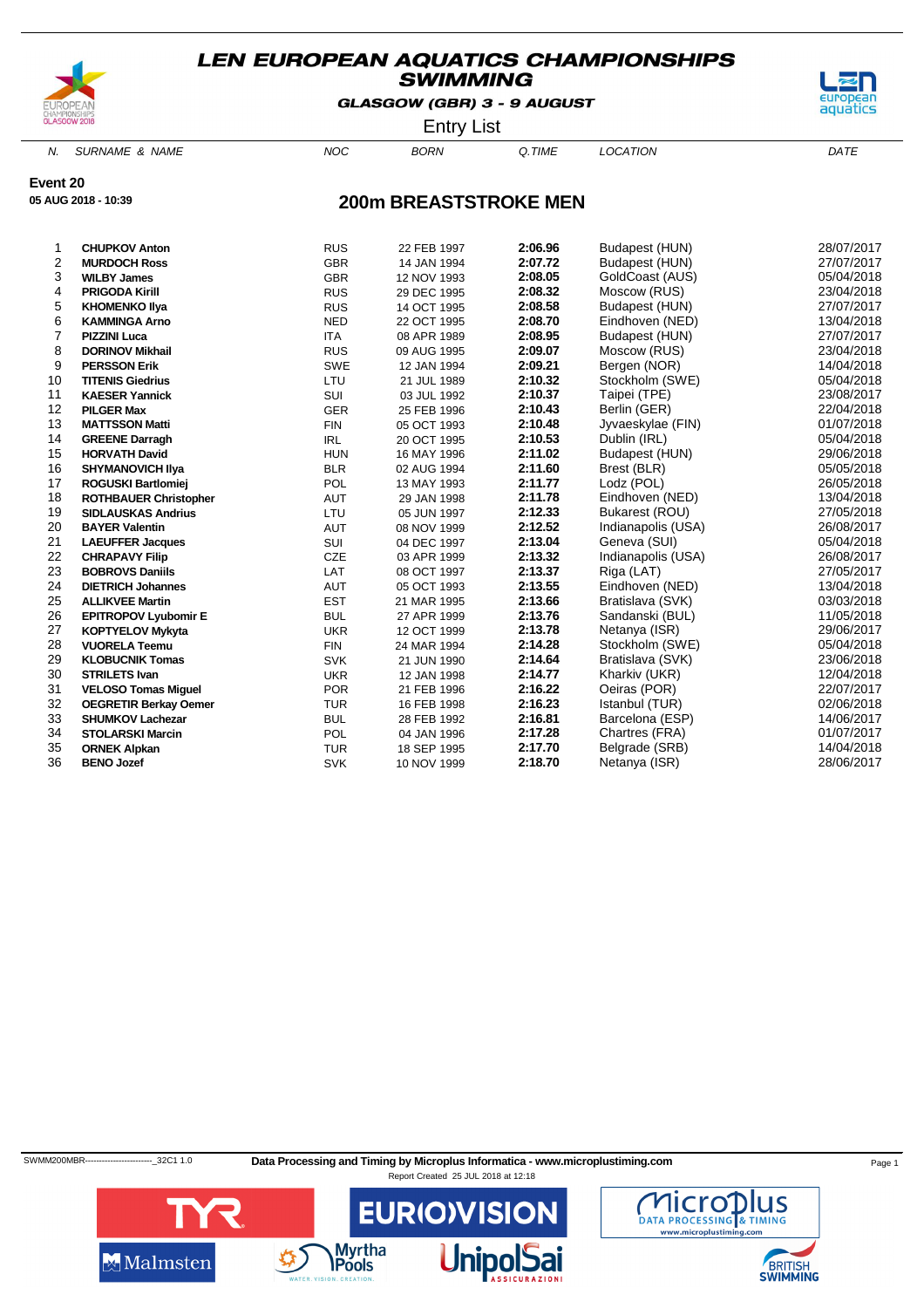

GLASGOW (GBR) 3 - 9 AUGUST



Entry List

N. RELAY NOC

**Event 21 05 AUG 2018 - 10:59**

### **4 X 200m FREESTYLE RELAY MEN**

| 1  | <b>BELGIUM</b>       | BEL        |
|----|----------------------|------------|
| 2  | <b>SPAIN</b>         | ESP        |
| 3  | <b>ESTONIA</b>       | EST        |
| 4  | <b>FRANCE</b>        | FRA        |
| 5  | <b>GREAT BRITAIN</b> | <b>GBR</b> |
| 6  | <b>GERMANY</b>       | GER        |
| 7  | <b>HUNGARY</b>       | HUN        |
| 8  | <b>ISRAEL</b>        | ISR        |
| 9  | <b>ITALY</b>         | ITA        |
| 10 | <b>LITHUANIA</b>     | LTU        |
| 11 | <b>NETHERLANDS</b>   | NED        |
| 12 | <b>NORWAY</b>        | <b>NOR</b> |
| 13 | <b>POLAND</b>        | POL        |
| 14 | <b>RUSSIA</b>        | <b>RUS</b> |
| 15 | <b>SERBIA</b>        | <b>SRB</b> |
| 16 | <b>SLOVAKIA</b>      | SVK        |
| 17 | <b>SWEDEN</b>        | SWE        |
| 18 | <b>TURKEY</b>        | TUR        |

SWMM4X200MFR-------------------------32C2 1.0 Data Processing and Timing by Microplus Informatica - www.microplustiming.com Page 1 Report Created 25 JUL 2018 at 12:18



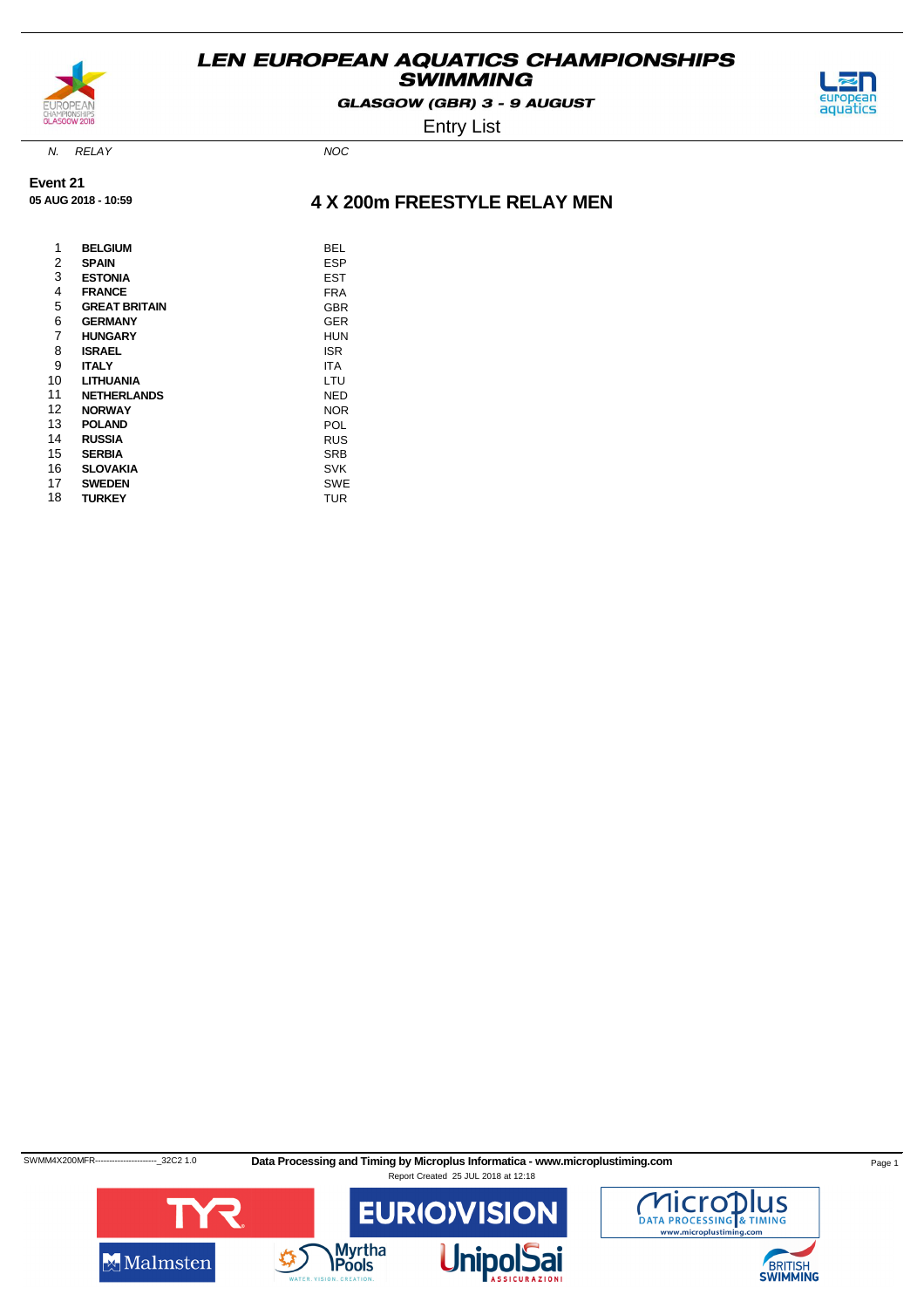

GLASGOW (GBR) 3 - 9 AUGUST



Entry List

N. SURNAME & NAME  $NOC$  BORN Q.TIME LOCATION DATE

**Event 22**

**06 AUG 2018 - 9:30**

# **RAPSYS Danas** LTU 29 MAY 1995 **1:45.12** Stockholm (SWE) 06/04/2018

**200m FREESTYLE MEN**

| 2        | <b>SCOTT Duncan W</b>                    | <b>GBR</b> | 06 MAY 1997 | 1:45.16            | Budapest (HUN)               | 24/07/2017               |
|----------|------------------------------------------|------------|-------------|--------------------|------------------------------|--------------------------|
| 3        | <b>GUY James</b>                         | <b>GBR</b> | 26 NOV 1995 | 1:45.18            | <b>Budapest (HUN)</b>        | 24/07/2017               |
| 4        | <b>KOZMA Dominik</b>                     | <b>HUN</b> | 10 APR 1991 | 1:45.54            | Budapest (HUN)               | 25/07/2017               |
| 5        | <b>DOVGALYUK Mikhail</b>                 | <b>RUS</b> | 03 JUN 1995 | 1:45.74            | Budapest (HUN)               | 24/07/2017               |
| 6        | <b>MAJCHRZAK Kacper</b>                  | POL        | 22 SEP 1992 | 1:46.19            | Taipei (TPE)                 | 22/08/2017               |
| 7        | <b>VEKOVISHCHEV Mikhail</b>              | <b>RUS</b> | 05 AUG 1998 | 1:46.43            | Moscow (RUS)                 | 24/04/2018               |
| 8        | <b>JARVIS Calum</b>                      | <b>GBR</b> | 12 MAY 1992 | 1:46.53            | GoldCoast (AUS)              | 06/04/2018               |
| 9        | <b>MEGLI Filippo</b>                     | ITA        | 10 MAY 1997 | 1:46.70            | Taipei (TPE)                 | 22/08/2017               |
| 10       | <b>NEMETH Nandor</b>                     | <b>HUN</b> | 19 NOV 1999 | 1:46.79            | Indianapolis (USA)           | 24/08/2017               |
| 11       | <b>STJEPANOVIC Velimir</b>               | SRB        | 07 AUG 1993 | 1:46.81            | Tarragona (ESP)              | 24/06/2018               |
| 12       | <b>ANDRUSENKO Viacheslav</b>             | <b>RUS</b> | 14 MAY 1992 | 1:46.89            | Moscow (RUS)                 | 24/04/2018               |
| 13       | <b>SWITKOWSKI Jan</b>                    | POL        | 23 JAN 1994 | 1:46.91            | Lublin (POL)                 | 19/05/2017               |
| 14       | <b>FRANKEL Tomer</b>                     | <b>ISR</b> | 18 OCT 2000 | 1:47.16            | Wingate (ISR)                | 27/04/2018               |
| 15       | <b>HEIDTMANN Jacob</b>                   | GER        | 06 NOV 1994 | 1:47.29            | Berlin (GER)                 | 21/04/2018               |
| 16       | <b>AUBOECK Felix</b>                     | AUT        | 19 DEC 1996 | 1:47.40            | Budapest (HUN)               | 24/07/2017               |
| 17       | <b>STOLK Kyle</b>                        | <b>NED</b> | 28 JUN 1996 | 1:47.45            | Budapest (HUN)               | 28/07/2017               |
| 18       | <b>ATSU Jonathan</b>                     | <b>FRA</b> | 27 SEP 1996 | 1:47.48            | Saint-Raphael (FRA)          | 25/05/2018               |
| 19       | <b>KURLE Cameron</b>                     | <b>GBR</b> | 19 JUL 1997 | 1:47.63            | GoldCoast (AUS)              | 08/04/2018               |
| 20       | <b>KOSKI Matias</b>                      | <b>FIN</b> | 18 MAY 1994 | 1:47.75            | Budapest (HUN)               | 24/07/2017               |
| 21       | <b>LOKTEV Denis</b>                      | <b>ISR</b> | 04 JUN 2000 | 1:47.78            | Helsinki (FIN)               | 06/07/2018               |
| 22       | <b>MALYUTIN Martin</b>                   | <b>RUS</b> | 05 JUL 1999 | 1:47.89            | Moscow (RUS)                 | 24/04/2018               |
| 23       | <b>POTHAIN Jordan</b>                    | <b>FRA</b> | 14 OCT 1994 | 1:47.97            | Saint-Raphael (FRA)          | 25/05/2018               |
| 24       | <b>LIESS Nils</b>                        | SUI        | 24 AUG 1996 | 1:48.07            | Budapest (HUN)               | 24/07/2017               |
| 25       | <b>SLOAN Jordan</b>                      | IRL        | 03 AUG 1993 | 1:48.16            | GoldCoast (AUS)              | 06/04/2018               |
| 26       | <b>FUCHS Roman</b>                       | <b>FRA</b> | 14 JAN 1998 | 1:48.26            | Saint-Raphael (FRA)          | 25/05/2018               |
| 27       | <b>MARCOURT Alexandre</b>                | <b>BEL</b> | 31 JUL 1999 | 1:48.37            | Antwerpen (BEL)              | 23/02/2018               |
| 28       | <b>CASTRO VALLE Cesar</b>                | <b>ESP</b> | 31 MAY 1999 | 1:48.46            | Indianapolis (USA)           | 26/08/2017               |
| 29       | <b>ZABOROWSKI Filip</b>                  | POL        | 25 JUL 1994 | 1:48.57            | Lublin (POL)                 | 19/05/2017               |
| 30       | <b>HANSON Robin</b>                      | <b>SWE</b> | 02 APR 2001 | 1:48.65            | Helsinki (FIN)               | 08/07/2018               |
| 31       | <b>BRZOSKOWSKI Maarten Henr</b>          | <b>NED</b> | 19 SEP 1995 | 1:48.69            | DenHaag (NED)                | 06/04/2018               |
| 32       | <b>CIAMPI Matteo</b>                     | ITA        | 03 NOV 1996 | 1:48.70            | Tarragona (ESP)              | 24/06/2018               |
| 33       | <b>JOHANSSON Victor</b>                  | <b>SWE</b> | 13 SEP 1998 | 1:48.74            | Budapest (HUN)               | 24/07/2017               |
| 34       | DI COLA Stefano                          | ITA        | 11 DEC 1998 | 1:48.76            | Riccione (ITA)               | 13/04/2018               |
| 35       | <b>WIGDEL Truls</b>                      | <b>NOR</b> | 22 APR 1999 | 1:48.85            | Stockholm (SWE)              | 06/04/2018               |
| 36       | <b>ZUIN Mattia</b>                       | ITA        | 08 MAR 1996 | 1:48.93            | Riccione (ITA)               | 13/04/2018               |
| 37       | <b>DREESENS Dion Christian</b>           | NED        | 30 APR 1993 | 1:49.05            | DenHaag (NED)                | 06/04/2018               |
| 38       | <b>WEIREMANS Lorenz</b>                  | BEL        | 07 FEB 1996 | 1:49.10            | Antwerpen (BEL)              | 30/07/2017               |
| 39       | <b>DAHLMAN Gustaf</b>                    | SWE        | 03 JAN 1997 | 1:49.12            | Stockholm (SWE)              | 06/04/2018               |
| 40       | <b>PIJNENBURG Stan Johannes</b>          | NED        | 04 NOV 1996 | 1:49.12            | DenHaag (NED)                | 06/04/2018               |
| 41       | <b>THIJS Thomas</b>                      | BEL        | 17 JUN 1997 | 1:49.17            | DenHaag (NED)                | 06/04/2018               |
| 42       | <b>DURAN NAVIA Miguel</b>                | <b>ESP</b> | 02 SEP 1995 | 1:49.37            | Terrassa (ESP)               | 05/08/2017               |
| 43       | <b>DE MEULEMEESTER Sebastie</b>          | <b>BEL</b> | 27 FEB 1998 | 1:49.41            | Stockholm (SWE)              | 06/04/2018               |
| 44       | <b>PAULSSON Adam</b>                     | <b>SWE</b> | 14 MAR 1995 | 1:49.42            | Taipei (TPE)                 | 25/08/2017               |
| 45       | <b>HOLUB Jan</b>                         | POL        | 21 MAR 1996 | 1:49.46            | Lodz (POL)                   | 25/05/2018               |
| 46       | <b>RAMOS FERNANDEZ Alex</b>              | <b>ESP</b> | 26 FEB 1999 | 1:49.48            | Indianapolis (USA)           | 24/08/2017               |
| 47       | <b>MC MILLAN Jack</b>                    | IRL        | 14 JAN 2000 | 1:49.57            | Helsinki (FIN)               | 07/07/2018               |
| 48       | <b>SANCHEZ TORRENS Marc</b>              | <b>ESP</b> | 06 NOV 1992 | 1:49.66            | Malaga (ESP)                 | 11/04/2018               |
| 49       | <b>NAMIR Daniel</b>                      | <b>ISR</b> | 12 AUG 1997 | 1:49.88            | Wingate (ISR)                | 27/04/2018               |
| 50       | <b>ZIRK Kregor</b>                       | EST        | 03 JUL 1999 | 1:49.91            | Stockholm (SWE)              | 06/04/2018               |
| 51       | <b>LIE Markus</b>                        | <b>NOR</b> | 21 JUN 1995 | 1:50.07            | Trondheim (NOR)              | 10/07/2017               |
| 52       | <b>NASCIMENTO Miguel Duarte</b>          | <b>POR</b> | 19 JAN 1995 | 1:50.08            | Tarragona (ESP)              | 24/06/2018               |
| 53       | <b>GEZMIS Ergecan</b>                    | <b>TUR</b> | 17 JAN 1998 | 1:50.47            | Athens (GRE)                 | 12/05/2018               |
| 54       | <b>TRAMPITSCH Alexander</b>              | AUT        | 05 FEB 1999 | 1:50.56            | Graz (AUT)                   | 20/04/2018               |
| 55       | <b>BATSHA Yonatan</b>                    | <b>ISR</b> | 09 JUN 1996 | 1:50.68            | Wingate (ISR)                | 04/05/2018               |
| 56       | <b>SUNGAILA Tomas</b>                    | LTU        | 16 MAR 1999 | 1:50.79<br>1:51.04 | Alytus (LTU)<br>Rijeka (CRO) | 12/04/2018<br>23/06/2017 |
| 57<br>58 | <b>ZELIC Filip</b><br><b>BICZO Bence</b> | CRO        | 19 SEP 1993 | 1:51.08            | Debrecen (HUN)               | 29/03/2018               |
|          |                                          | <b>HUN</b> | 19 JAN 1993 |                    |                              |                          |

SWMM200MFR---------------------------32C1 1.0 Data Processing and Timing by Microplus Informatica - www.microplustiming.com Page 1





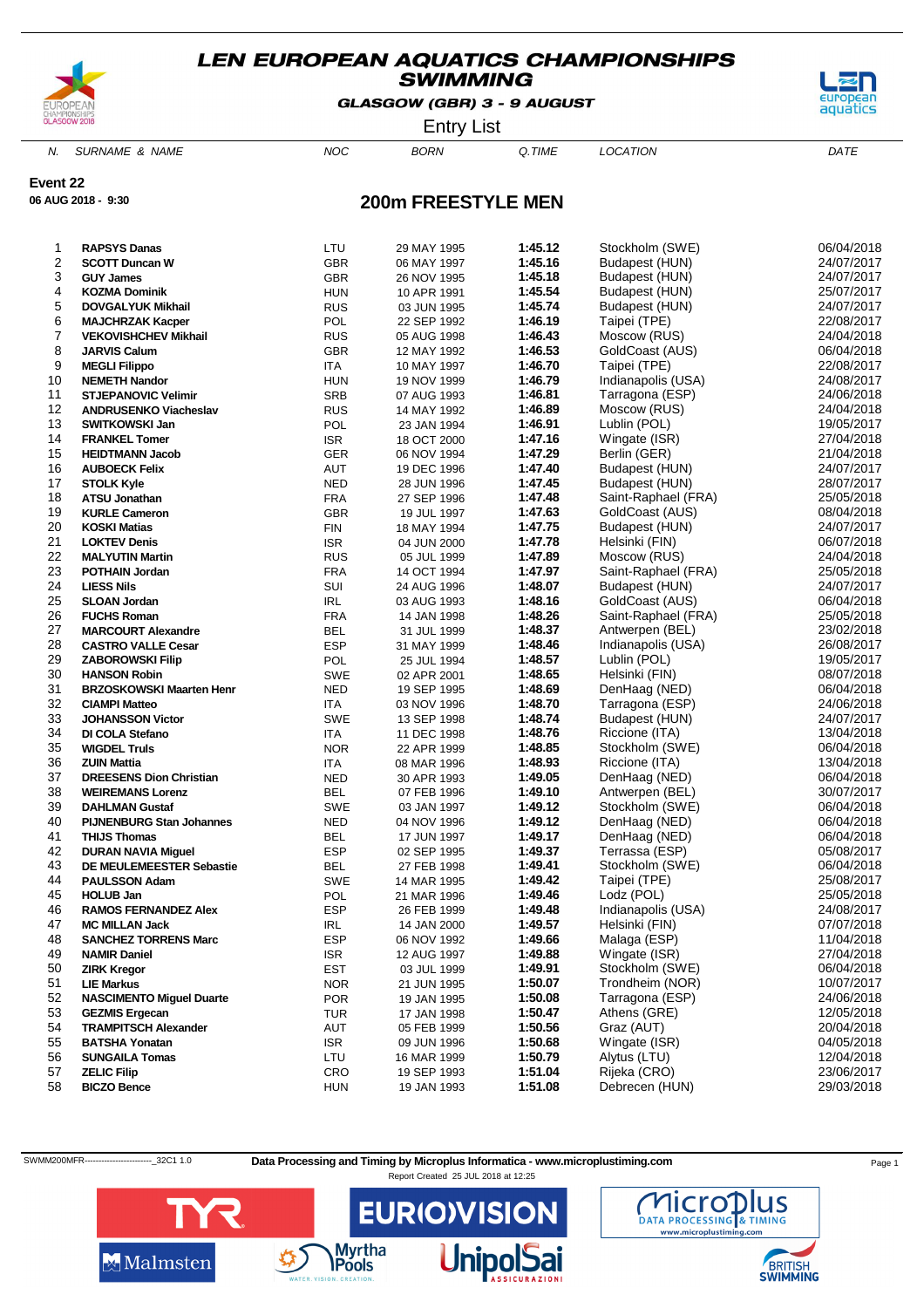| N. | <b>SURNAME &amp; NAME</b> | <b>NOC</b> | <b>BORN</b> | Q.TIME  | LOCATION        | DATE       |
|----|---------------------------|------------|-------------|---------|-----------------|------------|
|    |                           |            |             |         |                 |            |
| 59 | <b>CELIK Doga</b>         | TUR        | 28 MAY 1991 | 1:51.56 | Kranj (SLO)     | 20/04/2018 |
| 60 | <b>AEDMA Andri</b>        | <b>EST</b> | 05 JUL 1995 | 1:53.20 | Kaunas (LTU)    | 24/03/2018 |
| 61 | <b>REVISHVILI Irakli</b>  | <b>GEO</b> | 03 NOV 1989 | 1:54.24 | Bukarest (ROU)  | 25/05/2018 |
| 62 | <b>TSERNOSEV Nikita</b>   | <b>EST</b> | 25 FEB 1997 | 1:54.76 | Kaunas (LTU)    | 24/03/2018 |
| 63 | <b>HAKAN Batuhan</b>      | TUR        | 22 JUL 1998 | 1:54.89 | Istanbul (TUR)  | 01/06/2018 |
| 64 | <b>GALEA Matthew</b>      | <b>MLT</b> | 24 MAY 1996 | 1:56.23 | Gzira (MLT)     | 07/07/2017 |
| 65 | <b>SANTI Cristian</b>     | <b>SMR</b> | 01 FEB 1999 | 1:58.64 | SanMarino (SMR) | 17/02/2018 |
| 66 | <b>PASOLINI Gianluca</b>  | <b>SMR</b> | 21 DEC 1999 | 1:59.02 | Bologna (ITA)   | 16/07/2017 |
| 67 | <b>ALEKSI Franc</b>       | <b>ALB</b> | 09 NOV 1998 | 2:01.33 | Tarragona (ESP) | 23/06/2018 |
| 68 | <b>KADRIU Dion</b>        | <b>KOS</b> | 05 OCT 2001 | 2:03.61 | Helsinki (FIN)  | 07/07/2018 |
| 69 | UKIMERAJ Dren             | <b>KOS</b> | 10 NOV 2001 | 2:03.78 | Sarajevo (BIH)  | 06/05/2018 |
| 70 | <b>GURDAL Kemal Arda</b>  | TUR        | 02 JUL 1990 |         |                 |            |
|    |                           |            |             |         |                 |            |

SWMM200MFR-------------------------32C1 1.0 **Data Processing and Timing by Microplus Informatica - www.microplustiming.com** Page 2



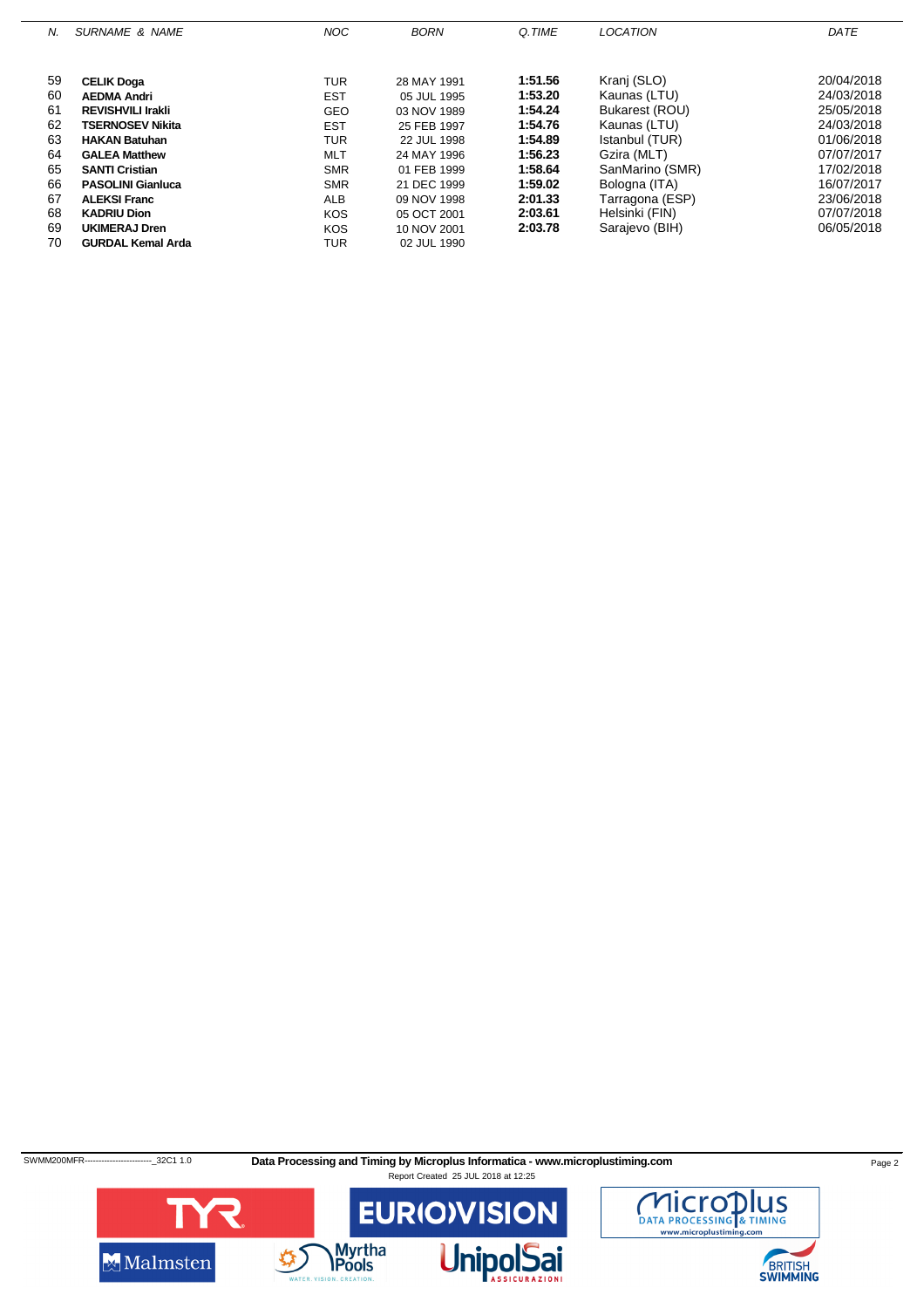

GLASGOW (GBR) 3 - 9 AUGUST



Entry List

N. SURNAME & NAME  $NOC$  BORN Q.TIME LOCATION DATE

### **Event 23**

**06 AUG 2018 - 9:56**

# **200m BREASTSTROKE WOMEN**

| 1              | <b>EFIMOVA Yuliya</b>          | <b>RUS</b> | 03 APR 1992 | 2:19.64 | Budapest (HUN)          | 28/07/2017 |
|----------------|--------------------------------|------------|-------------|---------|-------------------------|------------|
| 2              | <b>RENSHAW Molly</b>           | <b>GBR</b> | 06 MAY 1996 | 2:22.96 | Budapest (HUN)          | 28/07/2017 |
| 3              | <b>VALL MONTERO Jessica</b>    | <b>ESP</b> | 22 NOV 1988 | 2:23.29 | Budapest (HUN)          | 28/07/2017 |
| 4              | <b>GARCIA URZAINQUI Marina</b> | <b>ESP</b> | 06 JUN 1994 | 2:23.36 | Sevilla (ESP)           | 14/07/2018 |
| 5              | <b>TUTTON Chloe</b>            | <b>GBR</b> | 17 JUL 1996 | 2:23.42 | GoldCoast (AUS)         | 07/04/2018 |
| 6              | <b>SIMONOVA Vitalina</b>       | <b>RUS</b> | 18 SEP 1992 | 2:23.67 | Moscow (RUS)            | 24/04/2018 |
| $\overline{7}$ | <b>PEDERSEN Rikke Moeller</b>  | <b>DEN</b> | 09 JAN 1989 | 2:24.51 | Budapest (HUN)          | 27/07/2017 |
| 8              | <b>STEIGER Jessica</b>         | <b>GER</b> | 24 MAY 1992 | 2:25.00 | Berlin (GER)            | 15/06/2017 |
| 9              | <b>LECLUYSE Fanny</b>          | <b>BEL</b> | 11 MAR 1992 | 2:26.14 | Antwerpen (BEL)         | 14/05/2017 |
| 10             | <b>GUNES Viktoria Zeynep</b>   | <b>TUR</b> | 19 JUN 1998 | 2:26.33 | Canet-En-Roussillon (FR | 18/06/2017 |
| 11             | <b>FANGIO Francesca</b>        | <b>ITA</b> | 17 AUG 1995 | 2:26.40 | Rome (ITA)              | 01/07/2018 |
| 12             | <b>LESAFFRE Fantine</b>        | <b>FRA</b> | 10 NOV 1994 | 2:26.76 | Saint-Raphael (FRA)     | 25/05/2018 |
| 13             | <b>TETEREVKOVA Kotryna</b>     | LTU        | 23 JAN 2002 | 2:26.97 | Helsinki (FIN)          | 05/07/2018 |
| 14             | <b>DEBERGHES Fanny</b>         | <b>FRA</b> | 21 FEB 1994 | 2:27.09 | Saint-Raphael (FRA)     | 25/05/2018 |
| 15             | <b>PIROVANO Anna</b>           | <b>ITA</b> | 08 OCT 2000 | 2:27.52 | Rome (ITA)              | 01/07/2018 |
| 16             | <b>LAUKKANEN Jenna</b>         | <b>FIN</b> | 02 MAR 1995 | 2:27.77 | Budapest (HUN)          | 27/07/2017 |
| 17             | <b>BLOMSTERBERG Thea</b>       | <b>DEN</b> | 09 JAN 2002 | 2:27.83 | Helsinki (FIN)          | 06/07/2018 |
| 18             | <b>MAMIE Lisa</b>              | SUI        | 27 OCT 1998 | 2:27.93 | Rome (ITA)              | 25/06/2017 |
| 19             | <b>HANSSON Sophie</b>          | <b>SWE</b> | 02 AUG 1998 | 2:28.09 | Boras (SWE)             | 30/06/2017 |
| 20             | <b>SCHOUTEN Tes</b>            | <b>NED</b> | 31 DEC 2000 | 2:28.33 | DenHaag (NED)           | 06/04/2018 |
| 21             | <b>COLLEOU Stina Kajsa</b>     | <b>NOR</b> | 04 JUL 1993 | 2:28.63 | Bergen (NOR)            | 14/04/2018 |
| 22             | <b>PEREIRA Raquel Gomes</b>    | <b>POR</b> | 06 JAN 2000 | 2:28.78 | Coimbra (POR)           | 18/03/2018 |
| 23             | <b>KAMINSKAYA Victoria</b>     | <b>POR</b> | 07 OCT 1995 | 2:29.12 | Funchal (POR)           | 25/03/2018 |
| 24             | <b>GORBENKO Anastasya</b>      | <b>ISR</b> | 07 AUG 2003 | 2:29.17 | Helsinki (FIN)          | 05/07/2018 |
| 25             | <b>WERMUTH Anna</b>            | <b>DEN</b> | 26 SEP 1996 | 2:29.52 | Broenshoej (DEN)        | 15/04/2018 |
| 26             | <b>VOZEL Tjasa</b>             | <b>SLO</b> | 14 JUL 1994 | 2:29.88 | Tarragona (ESP)         | 23/06/2018 |
| 27             | PODMANIKOVA Andrea             | <b>SVK</b> | 23 FEB 1998 | 2:29.94 | Bratislava (SVK)        | 27/05/2017 |
| 28             | <b>ERIKSSON Jessica</b>        | <b>SWE</b> | 27 JUN 1993 | 2:30.38 | Landskrona (SWE)        | 04/07/2018 |
| 29             | <b>HALLMANN Weronika</b>       | POL        | 01 APR 2000 | 2:30.44 | Netanya (ISR)           | 30/06/2017 |
| 30             | <b>STAUDINGER Sara</b>         | SUI        | 12 MAR 1999 | 2:30.68 | Geneva (SUI)            | 05/04/2018 |
| 31             | <b>SCHEGOLEVA Alexandra</b>    | <b>CYP</b> | 06 JUL 2001 | 2:32.64 | Graz (AUT)              | 24/03/2018 |
| 32             | <b>POLONSKY Lea</b>            | <b>ISR</b> | 25 MAY 2002 | 2:32.77 | Graz (AUT)              | 21/04/2018 |
| 33             | <b>GUTTMANN Elena</b>          | <b>AUT</b> | 31 OCT 2001 | 2:33.17 | Graz (AUT)              | 24/03/2018 |
| 34             | <b>ROMANJUK Maria</b>          | <b>EST</b> | 15 AUG 1996 | 2:33.48 | Tartu (EST)             | 26/06/2018 |
| 35             | <b>SAMANCI Beste</b>           | <b>TUR</b> | 21 FEB 2000 | 2:33.83 | Netanya (ISR)           | 29/06/2017 |
| 36             | <b>TRNIKOVA Nikoleta</b>       | <b>SVK</b> | 29 JUL 2002 | 2:34.44 | Helsinki (FIN)          | 05/07/2018 |
| 37             | <b>CELIK Tina</b>              | <b>SLO</b> | 24 APR 2001 | 2:34.59 | Kranj (SLO)             | 21/04/2018 |
| 38             | <b>ZMUSHKA Alina</b>           | <b>BLR</b> | 05 JAN 1997 | 2:35.66 | Stockholm (SWE)         | 07/04/2018 |

SWMW200MBR---------------------------32C1 1.0 Data Processing and Timing by Microplus Informatica - www.microplustiming.com Page 1



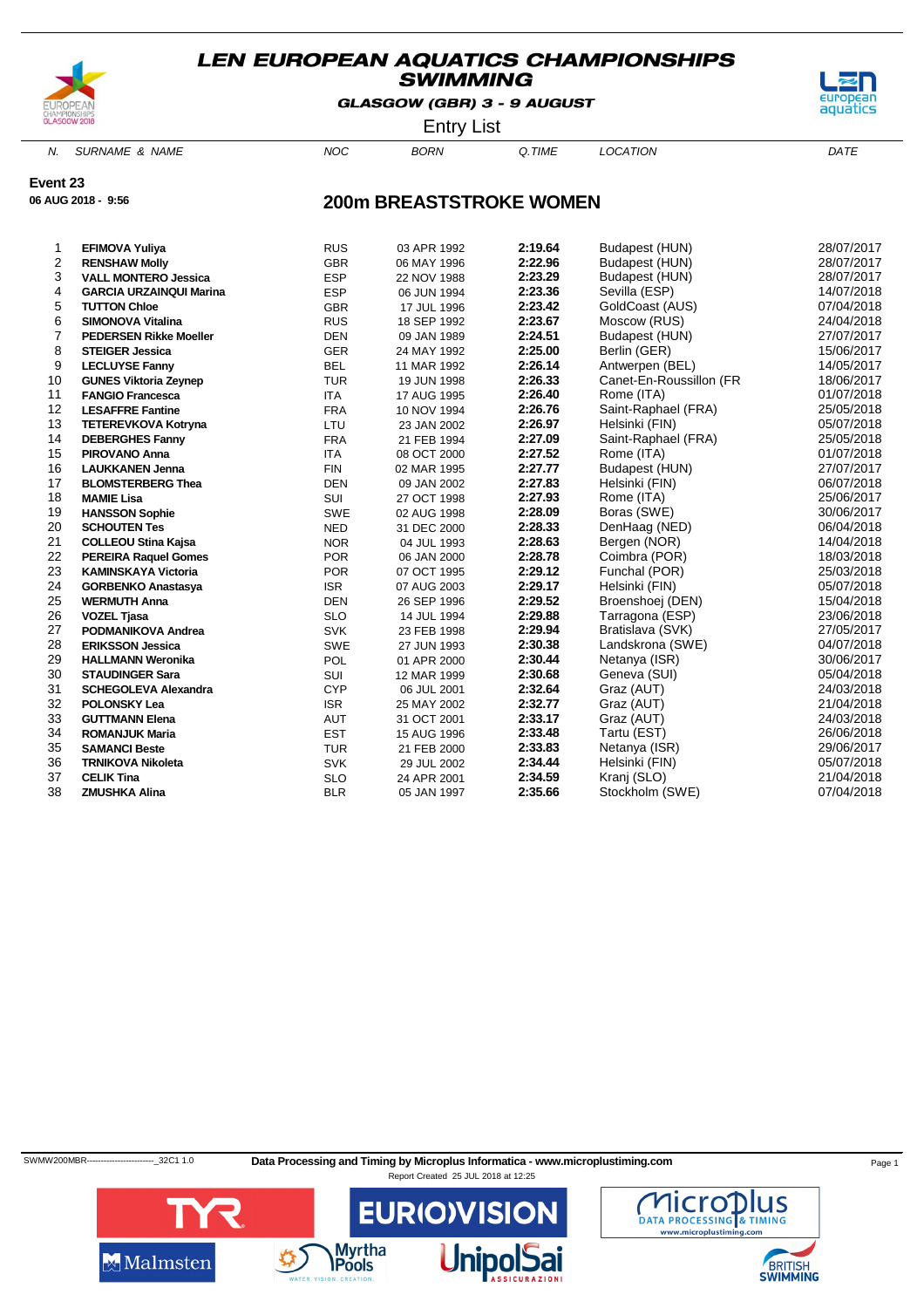

GLASGOW (GBR) 3 - 9 AUGUST



Entry List

N. SURNAME & NAME  $NOC$  BORN Q.TIME LOCATION DATE

**Event 24**

**06 AUG 2018 - 10:16**

### **50m BUTTERFLY MEN**

| 1                       | <b>GOVOROV Andriy</b>         | <b>UKR</b> | 10 APR 1992 | 22.27 | Rome (ITA)          | 01/07/2018 |
|-------------------------|-------------------------------|------------|-------------|-------|---------------------|------------|
| $\overline{\mathbf{c}}$ | <b>PROUD Benjamin</b>         | <b>GBR</b> | 21 SEP 1994 | 22.75 | Budapest (HUN)      | 24/07/2017 |
| 3                       | <b>KOSTIN Oleg</b>            | <b>RUS</b> | 06 MAY 1992 | 23.14 | Moscow (RUS)        | 20/04/2018 |
| 4                       | <b>WIERLING Damian</b>        | <b>GER</b> |             | 23.21 | Eindhoven (NED)     | 13/04/2018 |
| 5                       |                               |            | 13 FEB 1996 | 23.31 |                     |            |
|                         | <b>TSURKIN Yauhen</b>         | <b>BLR</b> | 09 DEC 1990 | 23.37 | Brest (BLR)         | 05/05/2018 |
| 6                       | <b>CZERNIAK Konrad</b>        | POL        | 11 JUN 1989 |       | Budapest (HUN)      | 23/07/2017 |
| 7                       | <b>CODIA Piero</b>            | ITA        | 22 OCT 1989 | 23.41 | Budapest (HUN)      | 23/07/2017 |
| 8                       | <b>CSEH Laszlo</b>            | <b>HUN</b> | 03 DEC 1985 | 23.41 | Budapest (HUN)      | 23/07/2017 |
| 9                       | <b>KOROLEV Nikita</b>         | <b>RUS</b> | 24 MAY 1994 | 23.42 | Moscow (RUS)        | 20/04/2018 |
| 10                      | <b>GOOSEN Mathys Cornelis</b> | <b>NED</b> | 18 MAY 1996 | 23.52 | Budapest (HUN)      | 23/07/2017 |
| 11                      | <b>GKOLOMEEV Kristian</b>     | GRE        | 04 JUL 1993 | 23.53 | Tarragona (ESP)     | 24/06/2018 |
| 12                      | <b>KORSTANJE Nyls Jan</b>     | <b>NED</b> | 05 FEB 1999 | 23.54 | Eindhoven (NED)     | 13/04/2018 |
| 13                      | <b>SADOVNIKOV Aleksandr</b>   | <b>RUS</b> | 21 SEP 1996 | 23.59 | Moscow (RUS)        | 20/04/2018 |
| 14                      | <b>METELLA Mehdy</b>          | <b>FRA</b> | 17 JUL 1992 | 23.61 | Schiltigheim (FRA)  | 23/05/2017 |
| 15                      | <b>POEYTAEKIVI Riku</b>       | FIN        | 01 MAY 1993 | 23.62 | Espoo (FIN)         | 12/05/2018 |
| 16                      | VERLINDEN Joeri Jordi On      | <b>NED</b> | 22 JAN 1988 | 23.64 | Stockholm (SWE)     | 05/04/2018 |
| 17                      | <b>VERGANI Andrea</b>         | <b>ITA</b> | 15 JUN 1997 | 23.65 | Riccione (ITA)      | 11/04/2018 |
| 18                      | <b>DODALEU Yahor</b>          | <b>BLR</b> | 01 FEB 1993 | 23.66 | Budapest (HUN)      | 23/07/2017 |
| 19                      | <b>CHUDY Michal</b>           | POL        | 21 JUN 1997 | 23.67 | Lodz (POL)          | 27/05/2018 |
| 20                      | <b>PUTS Jesse Peter</b>       | <b>NED</b> | 01 AUG 1994 | 23.68 | Rome (ITA)          | 01/07/2018 |
| 21                      | <b>GUERES Uemitcan</b>        | <b>TUR</b> | 24 JUN 1999 | 23.70 | Tarragona (ESP)     | 24/06/2018 |
| 22                      | <b>SCHLESINGER Marcus J</b>   | <b>ISR</b> | 16 NOV 1991 | 23.72 | Taipei (TPE)        | 20/08/2017 |
| 23                      | <b>MILAK Kristof</b>          | <b>HUN</b> | 20 FEB 2000 | 23.72 | Indianapolis (USA)  | 27/08/2017 |
| 24                      | <b>CHERUTI Meiron Amir</b>    | <b>ISR</b> |             | 23.76 | Wingate (ISR)       | 25/04/2018 |
| 25                      |                               |            | 19 OCT 1997 | 23.79 | Helsinki (FIN)      | 04/07/2018 |
|                         | <b>FRANKEL Tomer</b>          | <b>ISR</b> | 18 OCT 2000 | 23.79 |                     | 20/08/2017 |
| 26                      | SEFL Jan                      | CZE        | 10 MAY 1990 |       | Taipei (TPE)        |            |
| 27                      | <b>PEKARSKI Hryhory</b>       | <b>BLR</b> | 08 JAN 1998 | 23.81 | Brest (BLR)         | 05/05/2018 |
| 28                      | <b>BUCHER Simon</b>           | AUT        | 23 MAY 2000 | 23.81 | Helsinki (FIN)      | 04/07/2018 |
| 29                      | <b>MARGEVICIUS Deividas</b>   | LTU        | 26 APR 1995 | 23.84 | Antwerp (BEL)       | 21/01/2018 |
| 30                      | <b>IVANOV Antani A</b>        | <b>BUL</b> | 17 JUL 1999 | 23.91 | Sofia (BUL)         | 18/03/2018 |
| 31                      | <b>MAEKELAE Niko</b>          | <b>FIN</b> | 27 DEC 1998 | 23.93 | Jyvaeskylae (FIN)   | 30/06/2018 |
| 32                      | <b>ZAITSEV Daniel</b>         | <b>EST</b> | 13 DEC 1997 | 23.94 | Budapest (HUN)      | 23/07/2017 |
| 33                      | <b>SHEVTSOV Sergii</b>        | <b>UKR</b> | 29 JUN 1998 | 23.95 | Luxembourg (LUX)    | 26/01/2018 |
| 34                      | <b>HENX Julien</b>            | <b>LUX</b> | 20 JUN 1995 | 23.96 | Saint-Raphael (FRA) | 25/05/2018 |
| 35                      | <b>HERRALA Anton</b>          | <b>FIN</b> | 29 DEC 1993 | 23.96 | Jyvaeskylae (FIN)   | 30/06/2018 |
| 36                      | <b>SENDYK Pawel</b>           | POL        | 24 MAY 1997 | 23.96 | Lodz (POL)          | 27/05/2018 |
| 37                      | <b>PETERS Jacob</b>           | <b>GBR</b> | 20 AUG 2000 | 24.00 | GoldCoast (AUS)     | 06/04/2018 |
| 38                      | <b>PONTI Noe</b>              | SUI        | 01 JUN 2001 | 24.01 | Netanya (ISR)       | 28/06/2017 |
| 39                      | <b>KUIMOV Egor</b>            | <b>RUS</b> | 04 JUN 1999 | 24.02 | Indianapolis (USA)  | 26/08/2017 |
| 40                      | LIUKKONEN Ari-Pekka           | <b>FIN</b> | 09 FEB 1989 | 24.02 | Tampere (FIN)       | 08/07/2017 |
| 41                      | <b>RIVOLTA Matteo</b>         | <b>ITA</b> | 16 NOV 1991 | 24.03 | Riccione (ITA)      | 11/04/2018 |
| 42                      | <b>OEZKUL Berk</b>            | <b>TUR</b> | 30 JUN 1998 | 24.05 | Istanbul (TUR)      | 03/06/2018 |
| 43                      | <b>HENRY ARRENOUS Pierre</b>  | <b>FRA</b> | 11 MAY 1998 | 24.09 | Saint-Raphael (FRA) | 25/05/2018 |
| 44                      | <b>GOVINDIN Yonel</b>         | <b>FRA</b> | 20 NOV 1993 | 24.12 | Saint-Raphael (FRA) | 25/05/2018 |
| 45                      | <b>STASELOVICH Viktar</b>     | <b>BLR</b> | 28 MAY 1994 | 24.14 | Brest (BLR)         | 05/05/2018 |
| 46                      | <b>NOVAK Petr</b>             | CZE        | 05 JUN 1996 | 24.15 | Pardubice (CZE)     | 25/05/2018 |
| 47                      | <b>BLASKOVIC Bruno</b>        | CRO        | 02 AUG 1998 | 24.19 | Rijeka (CRO)        | 23/06/2017 |
| 48                      | <b>STOJKOVSKI Niksa</b>       | <b>NOR</b> | 05 MAY 1994 | 24.21 | Toeyen (NOR)        | 13/07/2018 |
| 49                      | <b>MILJENIC Nikola</b>        | CRO        | 19 MAY 1998 | 24.23 | Zagreb (CRO)        | 09/06/2018 |
| 50                      | <b>BAIN Calum</b>             | <b>IRL</b> |             | 24.25 | Barcelona (ESP)     | 13/06/2017 |
|                         |                               |            | 27 DEC 1996 | 24.30 | Dijon (FRA)         | 04/03/2018 |
| 51<br>52                | <b>RATIU George-Adrian</b>    | ROU        | 23 APR 2000 | 24.34 | Netanya (ISR)       | 28/06/2017 |
|                         | <b>KAZMIERCZAK Kamil</b>      | POL        | 11 MAY 1999 |       |                     |            |
| 53                      | <b>AYAR Kaan Tuerker</b>      | TUR        | 19 JAN 1995 | 24.43 | Taipei (TPE)        | 20/08/2017 |
| 54                      | <b>LEMESHKO Lyubomyr</b>      | <b>UKR</b> | 19 JUL 1992 | 24.46 | Kharkiv (UKR)       | 14/04/2018 |
| 55                      | <b>ALTINBILEK IIker</b>       | TUR        | 12 SEP 1996 | 24.47 | Istanbul (TUR)      | 02/06/2018 |
| 56                      | <b>BROMER Viktor B.</b>       | DEN        | 20 APR 1993 | 24.48 | Broenshoej (DEN)    | 13/04/2018 |
| 57                      | <b>HALAS Adam</b>             | <b>SVK</b> | 02 AUG 1998 | 24.51 | Bratislava (SVK)    | 22/06/2018 |
| 58                      | <b>SEVER Mislav</b>           | CRO        | 15 DEC 1994 | 24.67 | Kranj (SLO)         | 04/06/2017 |

SWMM50MBF-----------------------------32C1 1.0 Data Processing and Timing by Microplus Informatica - www.microplustiming.com Page 1





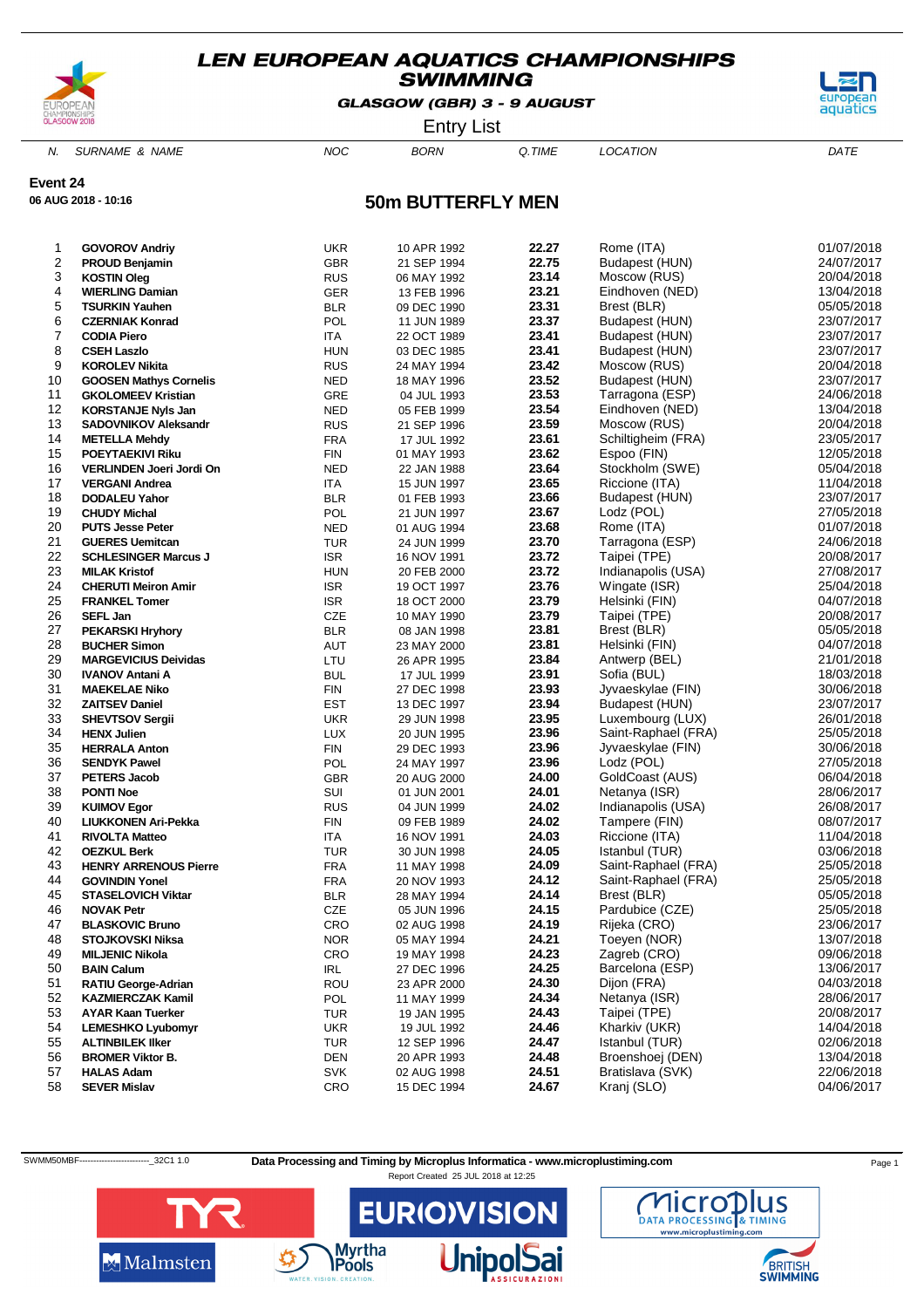| N. | SURNAME & NAME              | <b>NOC</b> | <b>BORN</b> | Q.TIME | <b>LOCATION</b>  | DATE       |
|----|-----------------------------|------------|-------------|--------|------------------|------------|
|    |                             |            |             |        |                  |            |
|    |                             |            |             |        |                  |            |
| 59 | <b>SIIM Cevin Anders</b>    | <b>EST</b> | 27 MAR 1997 | 24.78  | Tartu (EST)      | 27/06/2018 |
| 60 | <b>TRIBUNTSOV Ralf</b>      | <b>EST</b> | 22 SEP 1994 | 24.87  | Tartu (EST)      | 27/06/2018 |
| 61 | <b>KOBAKHIDZE Teimuraz</b>  | GEO        | 12 FEB 1995 | 24.99  | Bukarest (ROU)   | 24/05/2018 |
| 62 | <b>LELLE Armin Evert</b>    | <b>EST</b> | 21 JUN 1999 | 25.04  | Netanya (ISR)    | 28/06/2017 |
| 63 | <b>ESPERNBERGER Paul</b>    | <b>AUT</b> | 16 AUG 1999 | 25.29  | Graz (AUT)       | 22/04/2018 |
| 64 | <b>GSCHWENTNER Xaver</b>    | <b>AUT</b> | 15 APR 1999 | 25.32  | Graz (AUT)       | 22/04/2018 |
| 65 | <b>STAFRACE Michael</b>     | <b>MLT</b> | 04 OCT 1998 | 25.52  | Gzira (MLT)      | 07/07/2017 |
| 66 | <b>BARSEGHYAN Artur</b>     | <b>ARM</b> | 29 MAR 2002 | 25.52  | Helsinki (FIN)   | 04/07/2018 |
| 67 | <b>BOTIK Marek</b>          | <b>SVK</b> | 28 JUN 1991 | 26.07  | Bratislava (SVK) | 02/03/2018 |
| 68 | <b>GHARIBYAN Ruben</b>      | ARM        | 16 FEB 1999 |        |                  |            |
| 69 | <b>BIGANISHVILI Georgia</b> | GEO        | 25 AUG 1997 |        |                  |            |

SWMM50MBF-----------------------------32C1 1.0 Data Processing and Timing by Microplus Informatica - www.microplustiming.com Page 2



BRITISH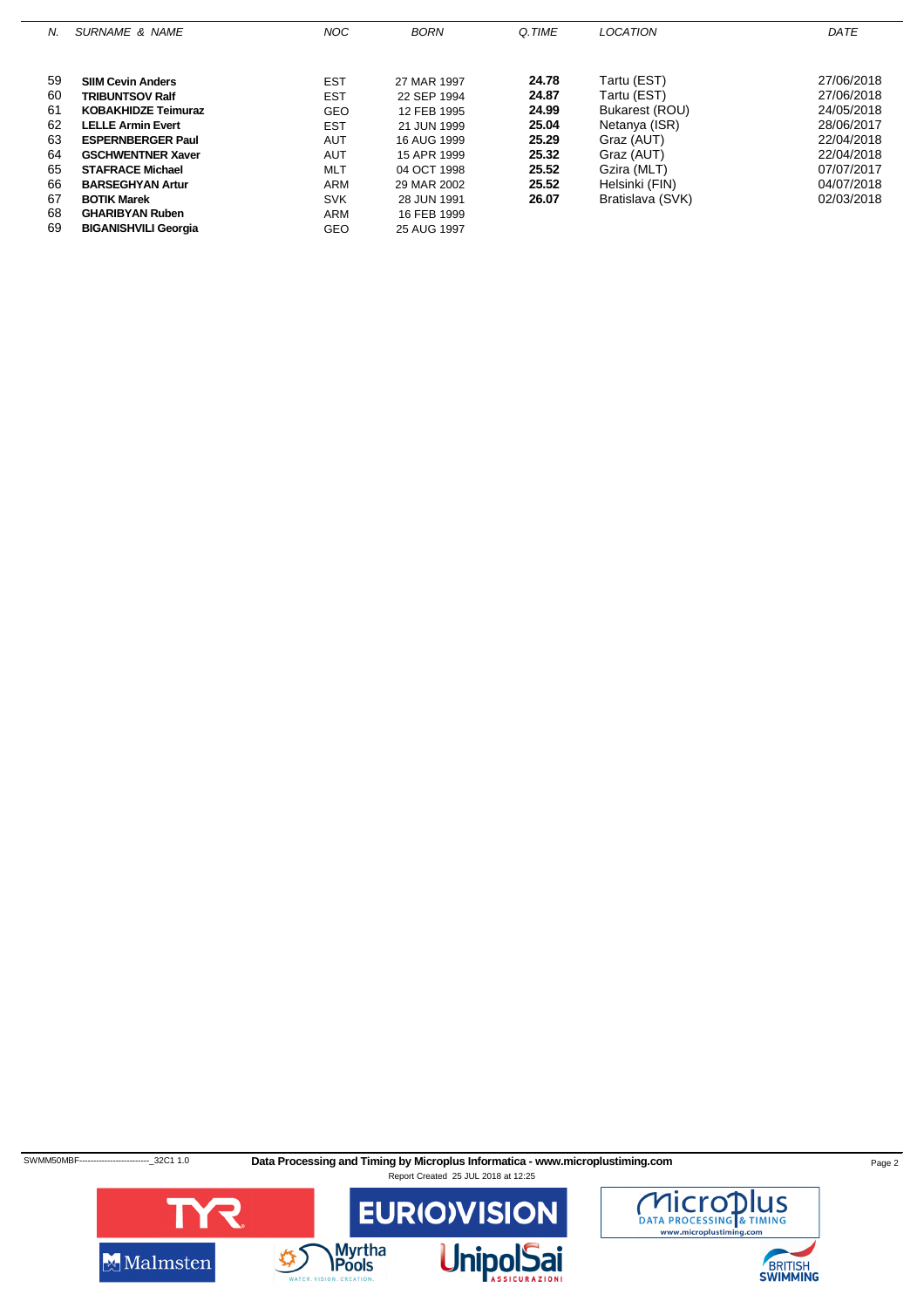

GLASGOW (GBR) 3 - 9 AUGUST



Entry List

N. SURNAME & NAME  $NOC$  BORN Q.TIME LOCATION DATE

**Event 25**

**06 AUG 2018 - 10:29**

# **100m BACKSTROKE WOMEN**

| $\mathbf{1}$     | <b>HOSSZU Katinka</b>           | <b>HUN</b> | 03 MAY 1989 | 58.80   | Budapest (HUN)         | 24/07/2017 |
|------------------|---------------------------------|------------|-------------|---------|------------------------|------------|
| $\boldsymbol{2}$ | <b>FESIKOVA Anastasiia</b>      | <b>RUS</b> | 08 MAY 1990 | 58.83   | Budapest (HUN)         | 25/07/2017 |
| 3                | USTINOVA Daria K.               | <b>RUS</b> | 29 AUG 1998 | 59.50   | Budapest (HUN)         | 25/07/2017 |
| 4                | <b>NIELSEN Mie Oe.</b>          | <b>DEN</b> | 25 SEP 1996 | 59.57   | Barcelona (ESP)        | 13/06/2018 |
| 5                | <b>EGOROVA Polina</b>           | <b>RUS</b> | 25 FEB 2000 | 59.62   | Netanya (ISR)          | 02/07/2017 |
| 6                | <b>BAUMRTOVA Simona</b>         | CZE        | 24 AUG 1991 | 59.65   | Budapest (HUN)         | 24/07/2017 |
| $\overline{7}$   | <b>PANZIERA Margherita</b>      | <b>ITA</b> | 12 AUG 1995 | 59.80   | Rome (ITA)             | 30/06/2018 |
| 8                | <b>DAWSON Kathleen</b>          | <b>GBR</b> | 03 OCT 1997 | 59.82   | Budapest (HUN)         | 24/07/2017 |
| 9                | <b>TOUSSAINT Kira Marije</b>    | <b>NED</b> | 22 MAY 1994 | 59.88   | Eindhoven (NED)        | 13/04/2018 |
| 10               | <b>DAVIES Georgia</b>           | <b>GBR</b> | 11 OCT 1990 | 59.94   | Budapest (HUN)         | 24/07/2017 |
| 11               | <b>CINI Mathilde</b>            | <b>FRA</b> | 18 NOV 1994 | 59.98   | Saint-Raphael (FRA)    | 25/05/2018 |
| 12               | <b>ZOFKOVA Carlotta</b>         | <b>ITA</b> | 22 FEB 1993 | 1:00.27 | Rome (ITA)             | 30/06/2018 |
| 13               | <b>RIEDEMANN Laura</b>          | <b>GER</b> | 29 MAY 1998 | 1:00.28 | Eindhoven (NED)        | 13/04/2018 |
| 14               | <b>GRAF Lisa</b>                | <b>GER</b> | 13 NOV 1992 | 1:00.37 | Berlin (GER)           | 16/06/2017 |
| 15               | <b>AVDEEVA Anastasiia</b>       | <b>RUS</b> | 08 OCT 2001 | 1:00.39 | Helsinki (FIN)         | 08/07/2018 |
| 16               | <b>BURIAN Katalin</b>           | <b>HUN</b> | 17 JAN 1995 | 1:00.55 | Debrecen (HUN)         | 28/03/2018 |
| 17               | <b>WILD Cassie</b>              | <b>GBR</b> | 12 JUN 2000 | 1:00.58 | Indianapolis (USA)     | 23/08/2017 |
| 18               | <b>VERMEULEN Tessa</b>          | <b>NED</b> | 29 JAN 1998 | 1:00.67 | DenHaag (NED)          | 06/04/2018 |
| 19               | <b>SCALIA Silvia</b>            | <b>ITA</b> | 16 JUL 1995 | 1:00.73 | Rome (ITA)             | 30/06/2018 |
| 20               | <b>JALLOW Mimosa</b>            | <b>FIN</b> | 17 JUN 1994 | 1:00.74 | Stockholm (SWE)        | 06/04/2018 |
| 21               | DA ROCHA MARCE Duane            | <b>ESP</b> | 07 JAN 1988 | 1:00.87 | Malaga (ESP)           | 11/04/2018 |
| 22               | <b>DRAKOU Theodora</b>          | GRE        | 06 FEB 1992 | 1:00.88 | Budapest (HUN)         | 24/07/2017 |
| 23               | <b>ZAMORANO SANZ Africa</b>     | <b>ESP</b> | 11 JAN 1998 | 1:00.89 | Budapest (HUN)         | 24/07/2017 |
| 24               | <b>GUSTAFSDOTTIR Eyglo Osk</b>  | <b>ISL</b> | 01 FEB 1995 | 1:00.95 | SanMarino (SMR)        | 01/06/2017 |
| 25               | <b>TCHORZ Alicja</b>            | POL        | 13 AUG 1992 | 1:01.03 | Lublin (POL)           | 19/05/2017 |
| 26               | <b>AVRAMOVA Ekaterina</b>       | <b>TUR</b> | 12 NOV 1991 | 1:01.16 | Tarragona (ESP)        | 24/06/2018 |
| 27               | <b>LINDBORG Ida</b>             | <b>SWE</b> | 13 JUN 1994 | 1:01.24 | Budapest (HUN)         | 30/07/2017 |
| 28               | DE WAARD Maaike Anna Chr        | <b>NED</b> | 11 OCT 1996 | 1:01.29 | Eindhoven (NED)        | 13/04/2018 |
| 29               | <b>NASKRET Agata</b>            | POL        | 24 NOV 1998 | 1:01.68 | Lodz (POL)             | 25/05/2018 |
| 30               | <b>BIERRE Victoria</b>          | <b>DEN</b> | 23 AUG 2000 | 1:01.74 | Broenshoej (DEN)       | 12/04/2018 |
| 31               | <b>HAJKOVA Karolina</b>         | <b>SVK</b> | 14 DEC 1997 | 1:01.79 | Auckland (NZL)         | 04/07/2018 |
| 32               | <b>ILYES Laura Vanda</b>        | <b>HUN</b> | 19 DEC 2001 | 1:01.81 | Hodmezovasarhely (HUN) | 30/05/2018 |
| 33               | <b>JENSEN Julie Kepp</b>        | <b>DEN</b> | 03 JAN 2000 | 1:01.84 | Rome (ITA)             | 30/06/2018 |
| 34               | <b>KOST Nina</b>                | SUI        | 17 APR 1995 | 1:02.04 | Geneva (SUI)           | 08/04/2018 |
| 35               | <b>PILHATSCH Caroline</b>       | <b>AUT</b> | 01 MAR 1999 | 1:02.10 | Budapest (HUN)         | 24/07/2017 |
| 36               | <b>GEORGIEVA Gabriela</b>       | <b>BUL</b> | 16 JUN 1997 | 1:02.19 | Sofia (BUL)            | 30/06/2017 |
| 37               | <b>LAUKKANEN Jenna</b>          | <b>FIN</b> | 02 MAR 1995 | 1:02.23 | Monte-Carlo (MON)      | 17/06/2018 |
| 38               | <b>MENAHEM Shahar</b>           | <b>ISR</b> | 10 JAN 1997 | 1:02.59 | Wingate (ISR)          | 05/08/2017 |
| 39               | <b>GARCIA KIRICHENKO Cristi</b> | <b>ESP</b> | 16 APR 2001 | 1:02.68 | Malaga (ESP)           | 11/04/2018 |
| 40               | <b>SEPP Sigrid</b>              | <b>EST</b> | 02 JUL 1998 | 1:02.86 | Riga (LAT)             | 28/05/2017 |
| 41               | <b>JOENSEN Signhild</b>         | <b>FRO</b> | 14 NOV 2000 | 1:03.01 | Bergen (NOR)           | 14/04/2018 |
| 42               | <b>BAIKOVA Arina</b>            | LAT        | 21 SEP 2000 | 1:03.20 | Riga (LAT)             | 20/06/2018 |
| 43               | <b>GRABOWSKI Lena</b>           | AUT        | 10 SEP 2002 | 1:03.30 | Eindhoven (NED)        | 13/04/2018 |
| 44               | <b>RUOTSALAINEN Vilma</b>       | <b>FIN</b> | 03 JUL 1996 | 1:03.37 | Helsinki (FIN)         | 30/03/2018 |
| 45               | <b>TUERKMENOGLU Elcin</b>       | <b>TUR</b> | 15 FEB 2001 | 1:03.39 | Istanbul (TUR)         | 18/03/2018 |
| 46               | <b>GORECKA Weronika</b>         | POL        | 04 MAY 2000 | 1:03.46 | Lodz (POL)             | 25/05/2018 |
| 47               | <b>BARZELAY Aviv</b>            | <b>ISR</b> | 28 MAY 2002 | 1:03.53 | Wingate (ISR)          | 27/04/2018 |
| 48               | <b>GOLD Aleksa</b>              | <b>EST</b> | 03 JAN 2000 | 1:03.62 | Etobicoke (CAN)        | 01/07/2018 |
| 49               | <b>MARKVARDT Margaret</b>       | EST        | 01 APR 2000 | 1:04.00 | Tartu (EST)            | 27/06/2018 |
| 50               | <b>ELIGUEL Sezin</b>            | <b>TUR</b> | 29 MAY 1999 | 1:04.55 | Istanbul (TUR)         | 18/03/2018 |
| 51               | <b>SHABANI Fjorda</b>           | KOS        | 01 JAN 2004 | 1:06.98 | Helsinki (FIN)         | 07/07/2018 |
| 52               | <b>ZEQIRI Eda</b>               | KOS        | 07 AUG 2004 | 1:09.30 | Berlin (GER)           | 22/04/2018 |
| 53               | <b>APOSTALON Anika</b>          | <b>CZE</b> | 09 FEB 1995 |         |                        |            |
|                  |                                 |            |             |         |                        |            |

SWMW100MBA-----------------------------32C1 1.0 Data Processing and Timing by Microplus Informatica - www.microplustiming.com Page 1





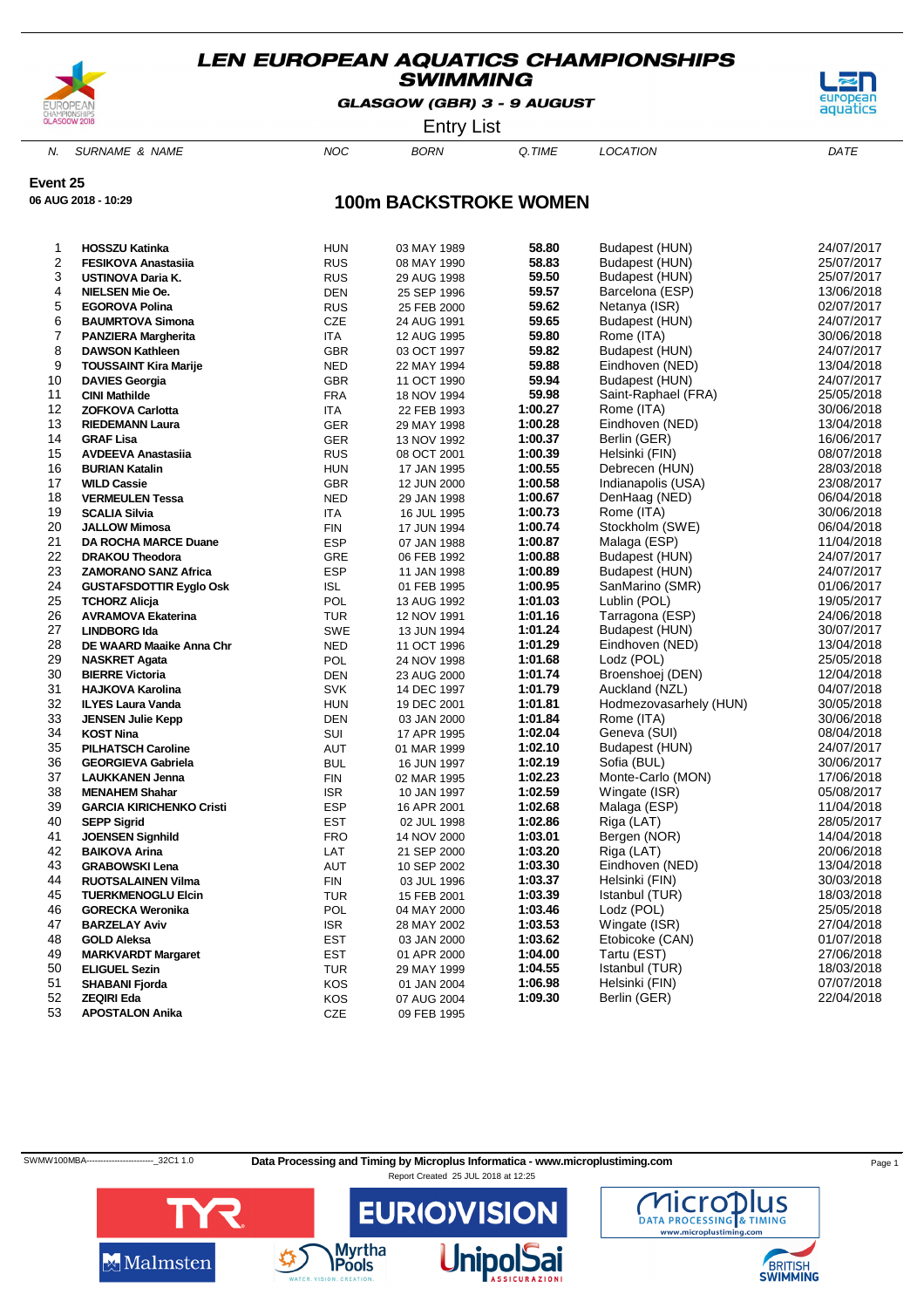

GLASGOW (GBR) 3 - 9 AUGUST



Entry List

N. RELAY NOC

**Event 26 06 AUG 2018 - 10:45**

### **4 X 100m MEDLEY RELAY MIXED**

| 1  | <b>AUSTRIA</b>       | AUT        |
|----|----------------------|------------|
| 2  | <b>BELGIUM</b>       | BEL        |
| 3  | <b>BELARUS</b>       | <b>BLR</b> |
| 4  | <b>BULGARIA</b>      | <b>BUL</b> |
| 5  | <b>ESTONIA</b>       | EST        |
| 6  | <b>FINLAND</b>       | FIN        |
| 7  | <b>FRANCE</b>        | <b>FRA</b> |
| 8  | <b>GREAT BRITAIN</b> | <b>GBR</b> |
| 9  | <b>GERMANY</b>       | GER        |
| 10 | <b>HUNGARY</b>       | HUN        |
| 11 | <b>IRELAND</b>       | IRL        |
| 12 | <b>ISRAEL</b>        | <b>ISR</b> |
| 13 | <b>ITALY</b>         | <b>ITA</b> |
| 14 | LATVIA               | LAT        |
| 15 | LITHUANIA            | LTU        |
| 16 | <b>NETHERLANDS</b>   | NED        |
| 17 | <b>NORWAY</b>        | <b>NOR</b> |
| 18 | <b>POLAND</b>        | POL        |
| 19 | <b>RUSSIA</b>        | <b>RUS</b> |
| 20 | <b>SWITZERLAND</b>   | SUI        |
| 21 | <b>SLOVAKIA</b>      | <b>SVK</b> |
| 22 | <b>SWEDEN</b>        | <b>SWE</b> |
| 23 | <b>TURKEY</b>        | <b>TUR</b> |

SWMX4X100MMD-------------------------32C2 1.0 Data Processing and Timing by Microplus Informatica - www.microplustiming.com Page 1



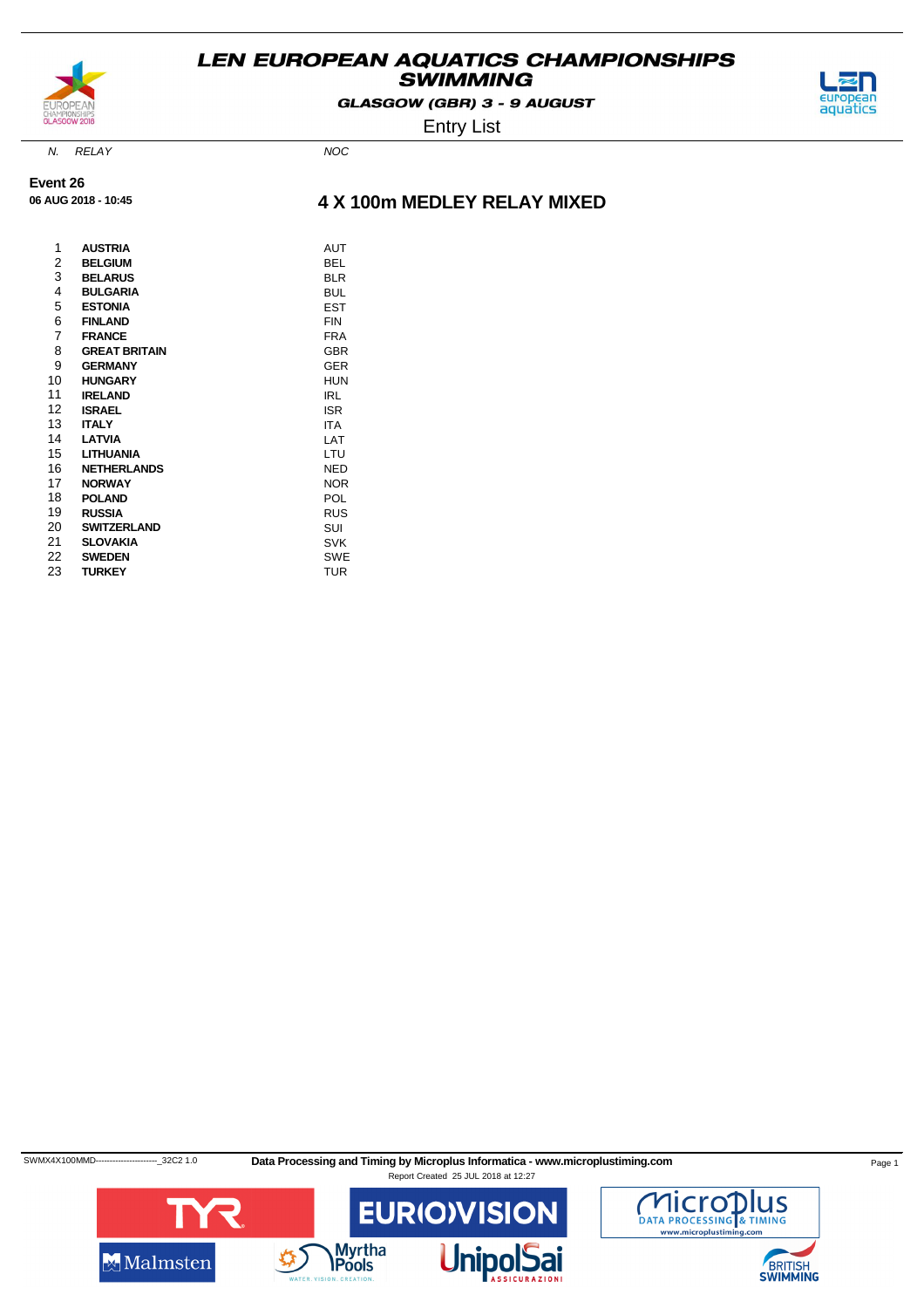

GLASGOW (GBR) 3 - 9 AUGUST



Entry List

N. SURNAME & NAME  $NOC$  BORN Q.TIME LOCATION DATE

**Event 27**

**06 AUG 2018 - 10:58**

### **1500m FREESTYLE WOMEN**

|    | <b>QUADARELLA Simona</b>       | <b>ITA</b> | 18 DEC 1998 | 15:53.86 | Budapest (HUN)          | 25/07/2017 |
|----|--------------------------------|------------|-------------|----------|-------------------------|------------|
|    | <b>KOEHLER Sarah</b>           | <b>GER</b> | 20 JUN 1994 | 15:59.83 | Stockholm (SWE)         | 05/04/2018 |
| 3  | <b>KESELY Ajna</b>             | <b>HUN</b> | 10 SEP 2001 | 16:11.25 | Netanya (ISR)           | 30/06/2017 |
| 4  | <b>HASSLER Julia</b>           | LIE        | 27 FEB 1993 | 16:14.86 | Budapest (HUN)          | 25/07/2017 |
| 5  | <b>DURAES Diana Margarida</b>  | <b>POR</b> | 08 JUN 1996 | 16:15.60 | Canet-En-Roussillon (FR | 09/06/2018 |
| 6  | <b>PEREZ BLANCO Jimena</b>     | <b>ESP</b> | 22 AUG 1997 | 16:17.79 | Malaga (ESP)            | 09/04/2018 |
|    | <b>HOLUB Tamila Hryhorivna</b> | <b>POR</b> | 15 MAY 1999 | 16:24.05 | Budapest (HUN)          | 24/07/2017 |
| 8  | <b>RIEDER Celine</b>           | <b>GER</b> | 18 JAN 2001 | 16:24.28 | Berlin (GER)            | 17/06/2017 |
| 9  | <b>ODER Tjasa</b>              | <b>SLO</b> | 22 JUN 1994 | 16:29.46 | Rijeka (CRO)            | 23/06/2017 |
| 10 | <b>KAHLER Marlene</b>          | <b>AUT</b> | 15 MAY 2001 | 16:37.88 | Eindhoven (NED)         | 13/04/2018 |
| 11 | <b>FAIN Katia</b>              | <b>SLO</b> | 31 AUG 2001 | 16:43.39 | Helsinki (FIN)          | 06/07/2018 |
| 12 | <b>GRANDT Maria</b>            | <b>DEN</b> | 29 MAY 1998 | 16:46.22 | Broenshoej (DEN)        | 12/04/2018 |
| 13 | <b>BACH Helena Rosendahl</b>   | <b>DEN</b> | 12 JUN 2000 | 16:46.59 | Rome (ITA)              | 29/06/2018 |
| 14 | <b>VALLONI Arianna</b>         | <b>SMR</b> | 10 APR 2001 | 16:53.88 | Riccione (ITA)          | 12/04/2018 |
| 15 | <b>BOECEKLER Beril</b>         | <b>TUR</b> | 07 FEB 2004 | 16:56.09 | Istanbul (TUR)          | 16/03/2018 |
| 16 | <b>ERIKSSON Hanna</b>          | <b>SWE</b> | 12 APR 1999 | 16:57.76 | Landskrona (SWE)        | 08/07/2018 |

SWMW1500MFR-----------------------------32C1 1.0 Data Processing and Timing by Microplus Informatica - www.microplustiming.com Page 1



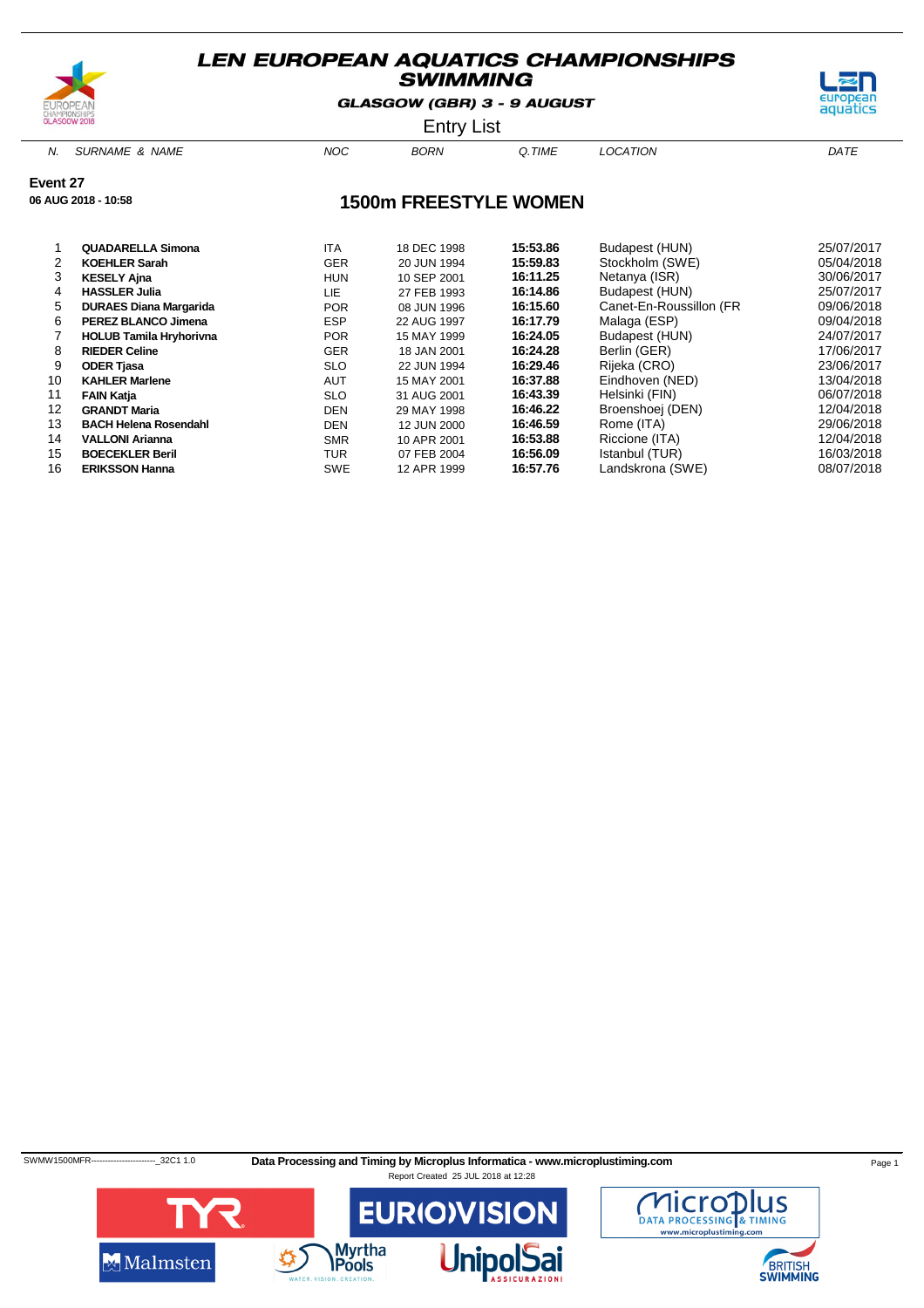

GLASGOW (GBR) 3 - 9 AUGUST



Entry List

N. SURNAME & NAME  $NOC$  BORN Q.TIME LOCATION DATE

**Event 28**

**07 AUG 2018 - 9:00**

# **100m FREESTYLE WOMEN**

| 1        | <b>SJOESTROEM Sarah</b>                    | <b>SWE</b>               | 17 AUG 1993                | 51.71          | Budapest (HUN)                    | 23/07/2017               |
|----------|--------------------------------------------|--------------------------|----------------------------|----------------|-----------------------------------|--------------------------|
| 2        | <b>BLUME Pernille</b>                      | <b>DEN</b>               | 14 MAY 1994                | 52.69          | Budapest (HUN)                    | 28/07/2017               |
| 3        | <b>BONNET Charlotte</b>                    | <b>FRA</b>               | 14 FEB 1995                | 52.74          | Saint-Raphael (FRA)               | 26/05/2018               |
| 4        | KROMOWIDJOJO Ranomi Made                   | <b>NED</b>               | 20 AUG 1990                | 52.78          | Budapest (HUN)                    | 28/07/2017               |
| 5        | <b>HEEMSKERK Frederike Joha</b>            | <b>NED</b>               | 21 SEP 1987                | 53.31          | Rome (ITA)                        | 30/06/2018               |
| 6        | <b>WATTEL Marie</b>                        | <b>FRA</b>               | 02 JUN 1997                | 53.53          | Saint-Raphael (FRA)               | 26/05/2018               |
| 7        | <b>ANDERSON Freya</b>                      | <b>GBR</b>               | 04 MAR 2001                | 53.88          | Indianapolis (USA)                | 25/08/2017               |
| 8        | <b>PELLEGRINI Federica</b>                 | <b>ITA</b>               | 05 AUG 1988                | 53.92          | Budapest (HUN)                    | 27/07/2017               |
| 9        | <b>BUSCH Kim Anna-Lisa</b>                 | <b>NED</b>               | 16 JUN 1998                | 54.05          | Budapest (HUN)                    | 23/07/2017               |
| 10       | <b>BRUHN Annika</b>                        | GER                      | 05 OCT 1992                | 54.13          | Berlin (GER)                      | 20/07/2018               |
| 11       | <b>MUREZ Andrea</b>                        | <b>ISR</b>               | 29 JAN 1992                | 54.20          | Budapest (HUN)                    | 27/07/2017               |
| 12       | <b>KAMENEVA Marija</b>                     | <b>RUS</b>               | 27 MAY 1999                | 54.35          | Moscow (RUS)                      | 25/04/2018               |
| 13       | <b>FABRE Margaux</b>                       | <b>FRA</b>               | 02 OCT 1992                | 54.48          | Saint-Raphael (FRA)               | 26/05/2018               |
| 14       | <b>MUNOZ DEL CAMPO Lidon</b>               | <b>ESP</b>               | 03 DEC 1995                | 54.48          | Malaga (ESP)                      | 07/04/2018               |
| 15       | <b>GASTALDELLO Beryl</b>                   | <b>FRA</b>               | 13 FEB 1995                | 54.55          | Schiltigheim (FRA)                | 27/05/2017               |
| 16       | <b>BRO Signe</b>                           | <b>DEN</b>               | 05 MAR 1999                | 54.62          | Broenshoej (DEN)                  | 14/04/2018               |
| 17       | OPENYSHEVA Arina                           | <b>RUS</b>               | 24 MAR 1999                | 54.68          | Moscow (RUS)                      | 25/04/2018               |
| 18       | <b>HOPKIN Anna</b>                         | <b>GBR</b>               | 24 APR 1996                | 54.76          | Sheffield (GBR)                   | 16/12/2017               |
| 19       | <b>FERRAIOLI Erika</b>                     | <b>ITA</b>               | 23 MAR 1986                | 54.88          | Rome (ITA)                        | 30/06/2018               |
| 20       | <b>HANSSON Louise</b>                      | SWE                      | 24 NOV 1996                | 54.98          | Boras (SWE)                       | 30/06/2017               |
| 21       | <b>KOST Nina</b>                           | SUI                      | 17 APR 1995                | 54.99          | Berlin (GER)                      | 17/06/2017               |
| 22       | NASRETDINOVA Rozaliya                      | <b>RUS</b>               | 10 FEB 1997                | 55.10          | Moscow (RUS)                      | 24/04/2018               |
| 23       | <b>JENSEN Julie Kepp</b>                   | DEN                      | 03 JAN 2000                | 55.29          | Broenshoej (DEN)                  | 14/04/2018               |
| 24       | <b>WASICK Katarzyna</b>                    | POL                      | 22 MAR 1992                | 55.34          | Lodz (POL)                        | 27/05/2018               |
| 25       | <b>KLANCAR Neza</b>                        | <b>SLO</b>               | 19 FEB 2000                | 55.40          | Tarragona (ESP)                   | 23/06/2018               |
| 26       | <b>KOLAROVA Anna</b>                       | <b>CZE</b>               | 17 APR 1997                | 55.45          | Praha (CZE)                       | 08/07/2017               |
| 27       | <b>DUMONT Valentine</b>                    | <b>BEL</b>               | 02 JUL 2000                | 55.48          | Gent (BEL)                        | 12/05/2018               |
| 28       | <b>GALIZI Giada</b>                        | ITA                      | 20 JUL 1993                | 55.50          | Riccione (ITA)                    | 12/04/2018               |
| 29       | <b>LETRARI Laura</b>                       | <b>ITA</b>               | 08 MAR 1989                | 55.53<br>55.56 | Rome (ITA)                        | 30/06/2018<br>08/04/2018 |
| 30       | <b>JALLOW Mimosa</b>                       | <b>FIN</b>               | 17 JUN 1994                | 55.58          | Stockholm (SWE)                   |                          |
| 31<br>32 | <b>DRAKOU Theodora</b>                     | GRE                      | 06 FEB 1992                | 55.61          | Bukarest (ROU)<br>Trondheim (NOR) | 27/05/2018               |
| 33       | <b>BJOERNSEN Susann</b>                    | <b>NOR</b><br><b>SLO</b> | 28 MAY 1993                | 55.67          | Helsinki (FIN)                    | 11/07/2017<br>04/07/2018 |
| 34       | <b>SEGEL Janja</b><br><b>OZBILEN Selen</b> | <b>TUR</b>               | 17 JUN 2001                | 55.69          | Helsinki (FIN)                    | 05/07/2018               |
| 35       | <b>DOWGIERT Anna</b>                       | POL                      | 22 MAR 2001<br>15 JUL 1990 | 55.93          | Lodz (POL)                        | 27/05/2018               |
| 36       | <b>MALUKA leva</b>                         | LAT                      | 09 APR 2003                | 55.94          | Helsinki (FIN)                    | 05/07/2018               |
| 37       | <b>GANTRIIS Emily</b>                      | <b>DEN</b>               | 29 MAY 1999                | 56.01          | Broenshoej (DEN)                  | 14/04/2018               |
| 38       | <b>GOLD Aleksa</b>                         | EST                      | 03 JAN 2000                | 56.09          | Montreal (CAN)                    | 08/04/2018               |
| 39       | <b>PIKINER Iryna</b>                       | <b>UKR</b>               | 09 MAR 1990                | 56.14          | Kharkiv (UKR)                     | 13/04/2018               |
| 40       | <b>ANTONIOU Kalia</b>                      | <b>CYP</b>               | 06 APR 2000                | 56.27          | Marrakech (MAR)                   | 05/05/2018               |
| 41       | POLANSKA Aleksandra                        | POL                      | 24 SEP 2000                | 56.29          | Lodz (POL)                        | 27/05/2018               |
| 42       | <b>GIRARDET Noemi</b>                      | SUI                      | 12 DEC 1994                | 56.42          | Geneva (SUI)                      | 07/04/2018               |
| 43       | <b>NIKITINA Gabriela</b>                   | LAT                      | 02 JUN 1994                | 56.45          | Brest (BLR)                       | 02/05/2018               |
| 44       | <b>KURAS Magdalena</b>                     | SWE                      | 14 MAY 1988                | 56.47          | Landskrona (SWE)                  | 08/07/2018               |
| 45       | <b>ALNEK Kertu Ly</b>                      | EST                      | 14 SEP 1999                | 56.54          | Kaunas (LTU)                      | 23/03/2018               |
| 46       | <b>JUNEVIK Sara</b>                        | SWE                      | 14 FEB 2000                | 56.55          | Landskrona (SWE)                  | 08/07/2018               |
| 47       | <b>KULIASHOVA Anastasiya</b>               | <b>BLR</b>               | 30 NOV 2001                | 56.58          | Brest (BLR)                       | 02/05/2018               |
| 48       | <b>AVRAMOVA Ekaterina</b>                  | <b>TUR</b>               | 12 NOV 1991                | 56.61          | Sarcelles (FRA)                   | 11/03/2018               |
| 49       | <b>PAMMER Cornelia</b>                     | AUT                      | 09 JUL 2000                | 56.64          | Netanya (ISR)                     | 28/06/2017               |
| 50       | <b>PETKOVA Diana</b>                       | <b>BUL</b>               | 31 DEC 2000                | 56.73          | Sofia (BUL)                       | 06/05/2017               |
| 51       | <b>ELIGUEL Sezin</b>                       | <b>TUR</b>               | 29 MAY 1999                | 57.33          | Tarragona (ESP)                   | 23/06/2018               |
| 52       | <b>BENKOVA Laura</b>                       | <b>SVK</b>               | 11 MAY 2000                | 57.44          | Bratislava (SVK)                  | 23/06/2018               |
| 53       | <b>LETTOLI Sara</b>                        | <b>SMR</b>               | 05 JUL 2001                | 58.14          | SanMarino (SMR)                   | 01/06/2017               |
| 54       | <b>MERIZAJ Nikol</b>                       | ALB                      | 08 JUL 1998                | 58.97          | Tarragona (ESP)                   | 23/06/2018               |
| 55       | POGHOSYAN Ani                              | ARM                      | 04 JUN 2000                | 59.13          | Indianapolis (USA)                | 24/08/2017               |
| 56       | <b>ALKARAMOVA Fatima</b>                   | AZE                      | 26 JUN 2002                | 59.67          | Zilina (SVK)                      | 25/03/2018               |
| 57       | <b>BERNARDI Elisa</b>                      | <b>SMR</b>               | 09 AUG 2000                | 1:00.63        | SanMarino (SMR)                   | 30/05/2017               |
| 58       | <b>SHABANI Fjorda</b>                      | KOS                      | 01 JAN 2004                | 1:04.09        | Berlin (GER)                      | 20/04/2018               |

SWMW100MFR-----------------------------32C1 1.0 Data Processing and Timing by Microplus Informatica - www.microplustiming.com Page 1





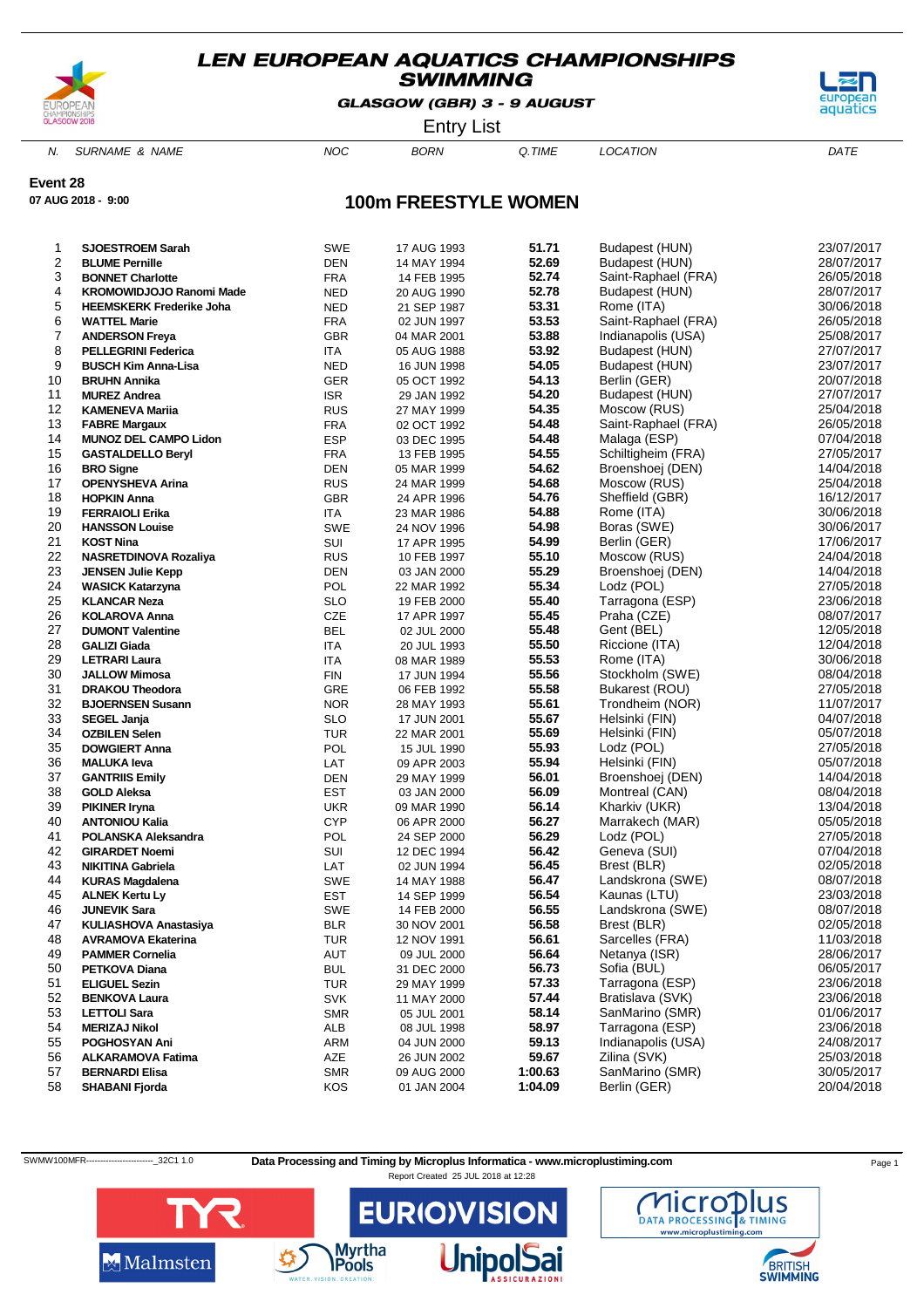| N.       | SURNAME & NAME                              | <b>NOC</b> | <b>BORN</b>                | Q.TIME  | LOCATION     | <i>DATE</i> |
|----------|---------------------------------------------|------------|----------------------------|---------|--------------|-------------|
| 59<br>60 | <b>ZEQIRI Eda</b><br><b>APOSTALON Anika</b> | KOS<br>CZE | 07 AUG 2004<br>09 FEB 1995 | 1:08.03 | Berlin (GER) | 20/04/2018  |

SWMW100MFR------------------------32C1 1.0 **Data Processing and Timing by Microplus Informatica - www.microplustiming.com** Page 2





BRITISH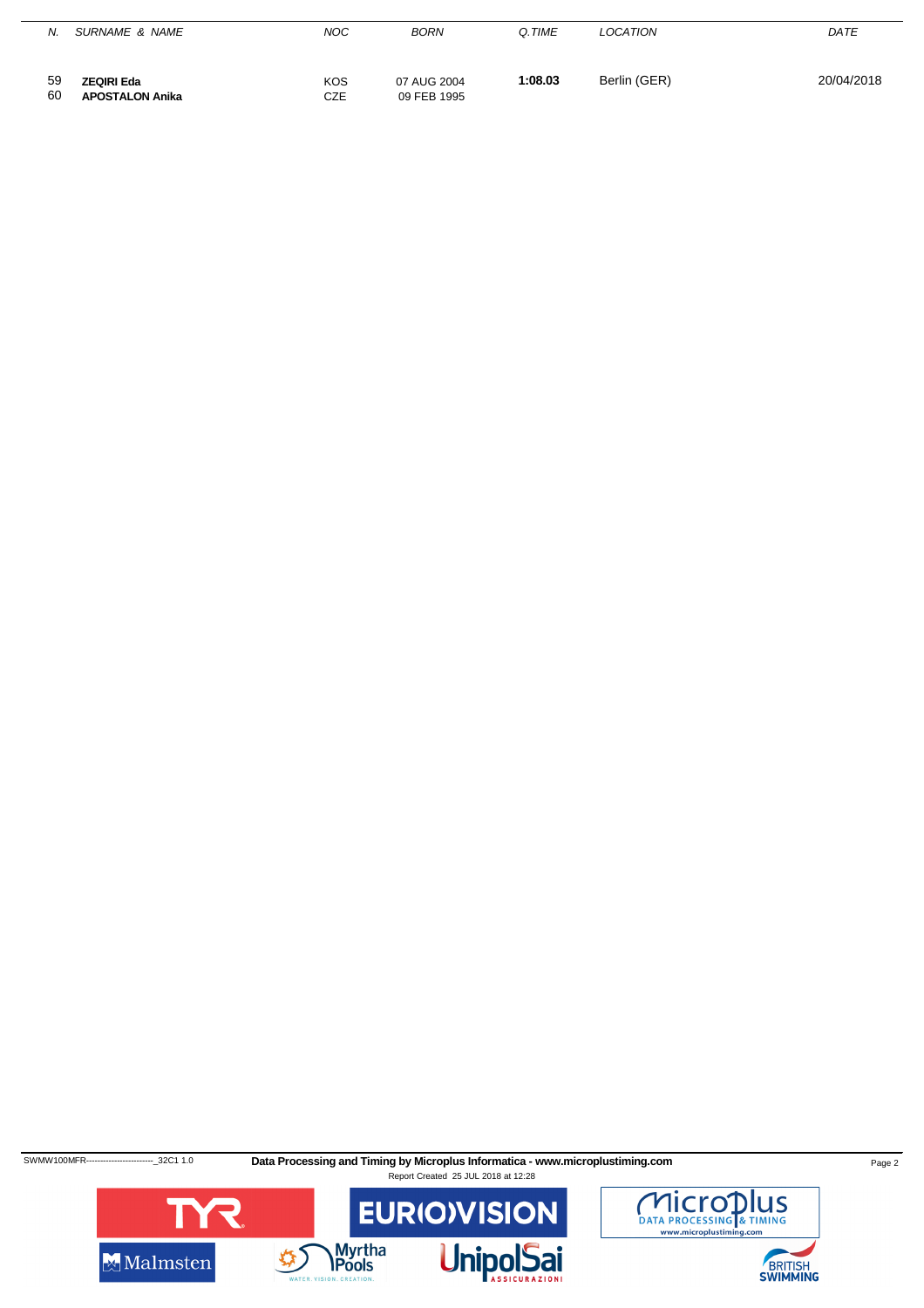

GLASGOW (GBR) 3 - 9 AUGUST



Entry List

N. SURNAME & NAME  $NOC$  BORN Q.TIME LOCATION DATE

**Event 29**

**07 AUG 2018 - 9:20**

### **50m BREASTSTROKE MEN**

| 1  | <b>PEATY Adam</b>                                  | <b>GBR</b>        |                            | 25.95          | Budapest (HUN)                       | 25/07/2017 |
|----|----------------------------------------------------|-------------------|----------------------------|----------------|--------------------------------------|------------|
| 2  | <b>SCOZZOLI Fabio</b>                              | <b>ITA</b>        | 28 DEC 1994                | 26.73          | Riccione (ITA)                       | 14/04/2018 |
| 3  | <b>PRIGODA Kirill</b>                              | <b>RUS</b>        | 03 AUG 1988<br>29 DEC 1995 | 26.85          | Budapest (HUN)                       | 25/07/2017 |
| 4  |                                                    | <b>BLR</b>        |                            | 26.86          | Brest (BLR)                          | 04/05/2018 |
| 5  | <b>SHYMANOVICH IIya</b><br><b>SKAGIUS Johannes</b> | <b>SWE</b>        | 02 AUG 1994                | 27.02          | Budapest (HUN)                       | 25/07/2017 |
| 6  | <b>ELZERMAN Ties</b>                               |                   | 10 FEB 1995<br>30 APR 1995 | 27.02          | Eindhoven (NED)                      | 15/04/2018 |
| 7  |                                                    | NED<br><b>SRB</b> |                            | 27.05          | Debrecen (HUN)                       | 31/03/2018 |
| 8  | SILADJI Caba                                       | <b>RUS</b>        | 23 AUG 1990                | 27.19          |                                      | 01/07/2017 |
| 9  | <b>KOSTIN Oleg</b><br><b>PINZUTI Alessandro</b>    |                   | 06 MAY 1992                | 27.19          | Moscow (RUS)                         | 28/08/2017 |
| 10 |                                                    | ITA<br><b>SLO</b> | 10 MAY 1999                | 27.20          | Indianapolis (USA)<br>Budapest (HUN) | 25/07/2017 |
|    | <b>STEVENS Peter John</b>                          |                   | 01 JUN 1995                | 27.24          |                                      |            |
| 11 | <b>TITENIS Giedrius</b>                            | LTU               | 21 JUL 1989                |                | Budapest (HUN)                       | 25/07/2017 |
| 12 | <b>KAMMINGA Arno</b>                               | <b>NED</b>        | 22 OCT 1995                | 27.26<br>27.33 | Rome (ITA)                           | 30/06/2018 |
| 13 | <b>SCHWINGENSCHLOEGL Fabian</b>                    | <b>GER</b>        | 15 AUG 1991                |                | Eindhoven (NED)                      | 15/04/2018 |
| 14 | <b>KHOMENKO IIya</b>                               | <b>RUS</b>        | 14 OCT 1995                | 27.34          | Moscow (RUS)                         | 24/04/2018 |
| 15 | <b>WILBY James</b>                                 | <b>GBR</b>        | 12 NOV 1993                | 27.37          | GoldCoast (AUS)                      | 09/04/2018 |
| 16 | <b>SAKCI Emre</b>                                  | <b>TUR</b>        | 15 NOV 1997                | 27.39          | Antwerpen (BEL)                      | 23/02/2018 |
| 17 | <b>GREENE Darragh</b>                              | <b>IRL</b>        | 20 OCT 1995                | 27.44          | Dublin (IRL)                         | 06/04/2018 |
| 18 | <b>MURPHY Alexander</b>                            | IRL               | 11 JUN 1995                | 27.56          | Dublin (IRL)                         | 06/04/2018 |
| 19 | <b>OBROVAC Nikola</b>                              | CRO               | 18 JUN 1998                | 27.58          | Bergen (NOR)                         | 15/04/2018 |
| 20 | <b>GOLDFADEN Itay</b>                              | <b>ISR</b>        | 24 APR 1996                | 27.59          | Mesa (USA)                           | 14/04/2018 |
| 21 | <b>STOLARSKI Marcin</b>                            | POL               | 04 JAN 1996                | 27.63          | Lublin (POL)                         | 19/05/2017 |
| 22 | <b>KARPOUZLIS Ioannis</b>                          | <b>GRE</b>        | 01 MAR 1992                | 27.64          | Belgrade (SRB)                       | 14/04/2018 |
| 23 | <b>BOTIK Marek</b>                                 | <b>SVK</b>        | 28 JUN 1991                | 27.65          | Budapest (HUN)                       | 20/08/2017 |
| 24 | LIUKKONEN Ari-Pekka                                | <b>FIN</b>        | 09 FEB 1989                | 27.66          | Budapest (HUN)                       | 25/07/2017 |
| 25 | <b>PIZZINI Luca</b>                                | ITA               | 08 APR 1989                | 27.71          | Riccione (ITA)                       | 14/04/2018 |
| 26 | <b>SHUMKOV Lachezar</b>                            | <b>BUL</b>        | 28 FEB 1992                | 27.72          | Sofia (BUL)                          | 01/07/2017 |
| 27 | <b>REITSHAMMER Bernhard</b>                        | AUT               | 17 JUN 1994                | 27.75          | Graz (AUT)                           | 22/04/2018 |
| 28 | <b>BJERG Tobias B.</b>                             | <b>DEN</b>        | 21 APR 1998                | 27.76          | Broenshoej (DEN)                     | 12/04/2018 |
| 29 | <b>KLOBUCNIK Tomas</b>                             | <b>SVK</b>        | 21 JUN 1990                | 27.77          | Bratislava (SVK)                     | 24/06/2018 |
| 30 | <b>SIDLAUSKAS Andrius</b>                          | LTU               | 05 JUN 1997                | 27.77          | Antwerp (BEL)                        | 20/01/2018 |
| 31 | <b>KAESER Yannick</b>                              | SUI               | 03 JUL 1992                | 27.84          | Budapest (HUN)                       | 25/07/2017 |
| 32 | <b>WIHANTO William</b>                             | <b>FIN</b>        | 13 SEP 1994                | 28.02          | Tampere (FIN)                        | 09/07/2017 |
| 33 | <b>ROTHBAUER Christopher</b>                       | AUT               | 29 JAN 1998                | 28.04          | Eindhoven (NED)                      | 15/04/2018 |
| 34 | <b>MURDOCH Ross</b>                                | <b>GBR</b>        | 14 JAN 1994                | 28.04          | Edinburgh (GBR)                      | 04/03/2018 |
| 35 | <b>ALLIKVEE Martin</b>                             | <b>EST</b>        | 21 MAR 1995                | 28.25          | Tartu (EST)                          | 17/06/2017 |
| 36 | <b>ATASOY Demir</b>                                | <b>TUR</b>        | 26 MAY 1987                | 28.26          | Istanbul (TUR)                       | 16/03/2018 |
| 37 | <b>HORVATH David</b>                               | <b>HUN</b>        | 16 MAY 1996                | 28.29          | Canet-En-Roussillon (FR              | 18/06/2017 |
| 38 | <b>BAYER Valentin</b>                              | AUT               | 08 NOV 1999                | 28.35          | Eindhoven (NED)                      | 15/04/2018 |
| 39 | <b>PROVORKOV Filipp</b>                            | <b>EST</b>        | 15 APR 1988                | 28.37          | Budapest (HUN)                       | 25/07/2017 |
| 40 | <b>KARPENKO Oleksandr</b>                          | <b>UKR</b>        | 16 SEP 1995                | 28.47          | Kharkiv (UKR)                        | 13/04/2018 |
| 41 | <b>OEGRETIR Berkay Oemer</b>                       | <b>TUR</b>        | 16 FEB 1998                | 28.49          | Istanbul (TUR)                       | 17/11/2017 |
| 42 | <b>DORINOV Mikhail</b>                             | <b>RUS</b>        | 09 AUG 1995                | 28.54          | Obninsk (RUS)                        | 11/07/2018 |
| 43 | <b>VUORELA Teemu</b>                               | FIN               | 24 MAR 1994                | 28.54          | Espoo (FIN)                          | 14/05/2017 |
| 44 | <b>ROGUSKI Bartlomiej</b>                          | POL               | 13 MAY 1993                | 28.54          | Lublin (POL)                         | 19/05/2017 |
| 45 | <b>BENO Jozef</b>                                  | <b>SVK</b>        | 10 NOV 1999                | 28.73          | Indianapolis (USA)                   | 27/08/2017 |
| 46 | <b>BOBROVS Daniils</b>                             | LAT               | 08 OCT 1997                | 28.81          | Riga (LAT)                           | 28/05/2017 |
| 47 | <b>EMIRBAYER Oktaycan</b>                          | <b>TUR</b>        | 27 JUL 1998                | 28.82          | Istanbul (TUR)                       | 17/11/2017 |
| 48 | <b>DIETRICH Johannes</b>                           | AUT               | 05 OCT 1993                | 28.85          | Graz (AUT)                           | 22/04/2018 |
| 49 | <b>EPITROPOV Lyubomir E</b>                        | <b>BUL</b>        | 27 APR 1999                | 28.94          | Sofia (BUL)                          | 16/03/2018 |
| 50 | <b>LAEUFFER Jacques</b>                            | SUI               | 04 DEC 1997                | 28.96          | Romanshorn (SUI)                     | 01/07/2017 |
| 51 | <b>KOPTYELOV Mykyta</b>                            | <b>UKR</b>        | 12 OCT 1999                | 29.05          | Kharkiv (UKR)                        | 13/04/2018 |
| 52 | <b>STRILETS Ivan</b>                               | <b>UKR</b>        | 12 JAN 1998                | 29.10          | Brest (BLR)                          | 02/02/2018 |
| 53 | <b>STAFRACE Michael</b>                            | MLT               | 04 OCT 1998                | 29.37          | Gzira (MLT)                          | 08/07/2017 |
| 54 | <b>AEDMA Andri</b>                                 | EST               | 05 JUL 1995                | 29.68          | Tartu (EST)                          | 14/04/2018 |
| 55 | <b>BAHOLLI Deni</b>                                | ALB               | 30 JUN 1998                | 30.75          | Niksic (MNE)                         | 24/06/2017 |
|    |                                                    |                   |                            |                |                                      |            |

SWMM50MBR-------------------------\_32C1 1.0 **Data Processing and Timing by Microplus Informatica - www.microplustiming.com** Page 1

Report Created 25 JUL 2018 at 12:28



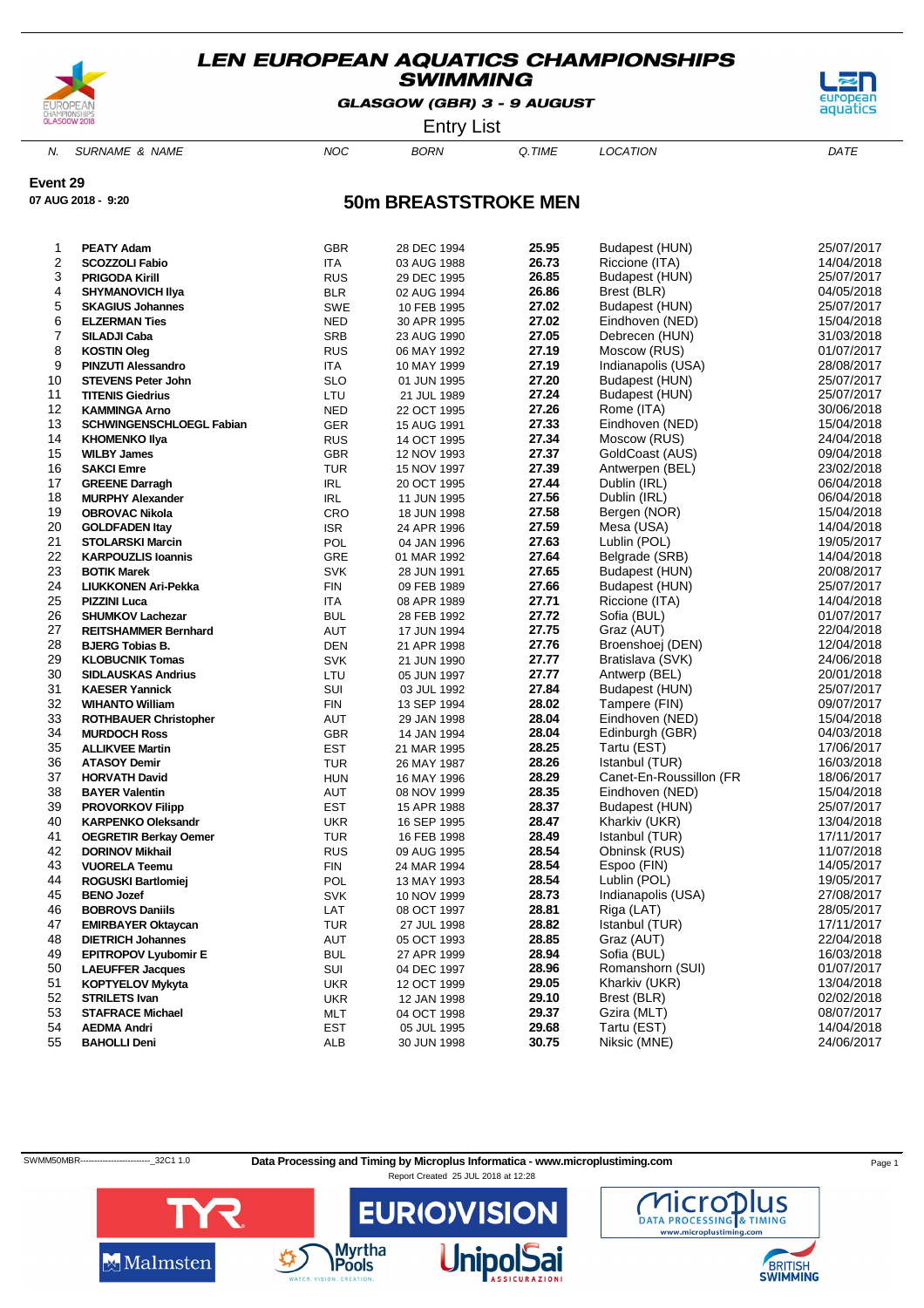

GLASGOW (GBR) 3 - 9 AUGUST



Entry List

N. SURNAME & NAME  $NOC$  BORN Q.TIME LOCATION DATE

**Event 30**

**07 AUG 2018 - 9:32**

### **200m INDIVIDUAL MEDLEY WOMEN**

| 1              | <b>HOSSZU Katinka</b>           | <b>HUN</b> | 03 MAY 1989 | 2:07.00 | Budapest (HUN)          | 24/07/2017 |
|----------------|---------------------------------|------------|-------------|---------|-------------------------|------------|
| $\overline{2}$ | <b>O'CONNOR Siobhan-Marie</b>   | <b>GBR</b> | 30 NOV 1995 | 2:09.72 | Budapest (HUN)          | 23/07/2017 |
| 3              | <b>CUSINATO Ilaria</b>          | <b>ITA</b> | 05 OCT 1999 | 2:10.92 | Rome (ITA)              | 01/07/2018 |
| 4              | <b>MILEY Hannah</b>             | <b>GBR</b> | 08 AUG 1989 | 2:11.20 | Budapest (HUN)          | 23/07/2017 |
| 5              | <b>UGOLKOVA Maria</b>           | SUI        | 18 JUL 1989 | 2:11.41 | Rome (ITA)              | 25/06/2017 |
| 6              | <b>EFIMOVA Yuliya</b>           | <b>RUS</b> | 03 APR 1992 | 2:11.65 | Chartres (FRA)          | 01/07/2017 |
| 7              | <b>JAKABOS Zsuzsanna</b>        | <b>HUN</b> | 03 APR 1989 | 2:11.92 | Budapest (HUN)          | 23/07/2017 |
| 8              | <b>FRANCESCHI Sara</b>          | <b>ITA</b> | 01 FEB 1999 | 2:11.98 | Rome (ITA)              | 02/08/2017 |
| 9              | <b>WILLMOTT Aimee</b>           | <b>GBR</b> | 26 FEB 1993 | 2:12.05 | Sheffield (GBR)         | 16/12/2017 |
| 10             | <b>ANDREEVA Viktorija</b>       | <b>RUS</b> | 21 JUN 1992 | 2:12.15 | Moscow (RUS)            | 25/04/2018 |
| 11             | <b>LESAFFRE Fantine</b>         | <b>FRA</b> | 10 NOV 1994 | 2:12.26 | Saint-Raphael (FRA)     | 26/05/2018 |
| 12             | <b>GUNES Viktoria Zeynep</b>    | <b>TUR</b> | 19 JUN 1998 | 2:12.43 | Canet-En-Roussillon (FR | 09/06/2018 |
| 13             | <b>HEEMSKERK Frederike Joha</b> | <b>NED</b> | 21 SEP 1987 | 2:12.44 | Eindhoven (NED)         | 02/06/2018 |
| 14             | <b>WOOD Abbie</b>               | <b>GBR</b> | 02 MAR 1999 | 2:12.49 | Sheffield (GBR)         | 16/12/2017 |
| 15             | <b>DUHAMEL Cyrielle</b>         | <b>FRA</b> | 06 JAN 2000 | 2:12.68 | Saint-Raphael (FRA)     | 26/05/2018 |
| 16             | <b>SEBESTYEN Dalma</b>          | <b>HUN</b> | 23 JAN 1997 | 2:12.84 | Debrecen (HUN)          | 29/03/2018 |
| 17             | <b>VERRASZTO Evelyn</b>         | <b>HUN</b> | 17 JUL 1989 | 2:13.14 | Taipei (TPE)            | 22/08/2017 |
| 18             | <b>PIROVANO Anna</b>            | <b>ITA</b> | 08 OCT 2000 | 2:13.21 | Tarragona (ESP)         | 24/06/2018 |
| 19             | <b>GORBENKO Anastasya</b>       | <b>ISR</b> | 07 AUG 2003 | 2:13.88 | Helsinki (FIN)          | 07/07/2018 |
| 20             | <b>CREVAR Anja</b>              | <b>SRB</b> | 20 NOV 2000 | 2:14.13 | Netanya (ISR)           | 02/07/2017 |
| 21             | <b>ZAVADOVA Barbora</b>         | CZE        | 23 JAN 1993 | 2:14.19 | Praha (CZE)             | 12/07/2018 |
| 22             | <b>KAMINSKAYA Victoria</b>      | <b>POR</b> | 07 OCT 1995 | 2:14.33 | Budapest (HUN)          | 23/07/2017 |
| 23             | <b>TONI Carlotta</b>            | <b>ITA</b> | 25 FEB 1995 | 2:14.33 | Riccione (ITA)          | 12/04/2018 |
| 24             | <b>LAUKKANEN Jenna</b>          | <b>FIN</b> | 02 MAR 1995 | 2:14.70 | Budapest (HUN)          | 23/07/2017 |
| 25             | <b>POLONSKY Lea</b>             | <b>ISR</b> | 25 MAY 2002 | 2:14.76 | Wingate (ISR)           | 25/04/2018 |
| 26             | <b>HORSKA Kristyna</b>          | CZE        | 30 SEP 1997 | 2:15.41 | Taipei (TPE)            | 22/08/2017 |
| 27             | <b>PAVLOPOULOU Nikoletta</b>    | GRE        | 01 JAN 2001 | 2:16.34 | Netanya (ISR)           | 01/07/2017 |
| 28             | <b>ZUKOWSKA Paula</b>           | <b>POL</b> | 30 MAR 1993 | 2:16.59 | RioDeJaneiro (BRA)      | 13/12/2017 |
| 29             | <b>KILGALLEN Niamh</b>          | <b>IRL</b> | 02 APR 1999 | 2:16.77 | Dublin (IRL)            | 08/04/2018 |
| 30             | <b>MENAHEM Shahar</b>           | <b>ISR</b> | 10 JAN 1997 | 2:17.08 | Wingate (ISR)           | 25/04/2018 |
| 31             | <b>RUOTSALAINEN Vilma</b>       | <b>FIN</b> | 03 JUL 1996 | 2:17.18 | Espoo (FIN)             | 12/05/2017 |
| 32             | <b>MAMIE Lisa</b>               | <b>SUI</b> | 27 OCT 1998 | 2:17.92 | Geneva (SUI)            | 08/04/2018 |
| 33             | <b>PAMMER Cornelia</b>          | <b>AUT</b> | 09 JUL 2000 | 2:18.26 | Graz (AUT)              | 22/04/2018 |
| 34             | <b>MARKVARDT Margaret</b>       | <b>EST</b> | 01 APR 2000 | 2:20.16 | Netanya (ISR)           | 01/07/2017 |
| 35             | <b>TRNIKOVA Nikoleta</b>        | <b>SVK</b> | 29 JUL 2002 | 2:20.51 | Helsinki (FIN)          | 07/07/2018 |

SWMW200MIM-----------------------------32C1 1.0 Data Processing and Timing by Microplus Informatica - www.microplustiming.com Page 1



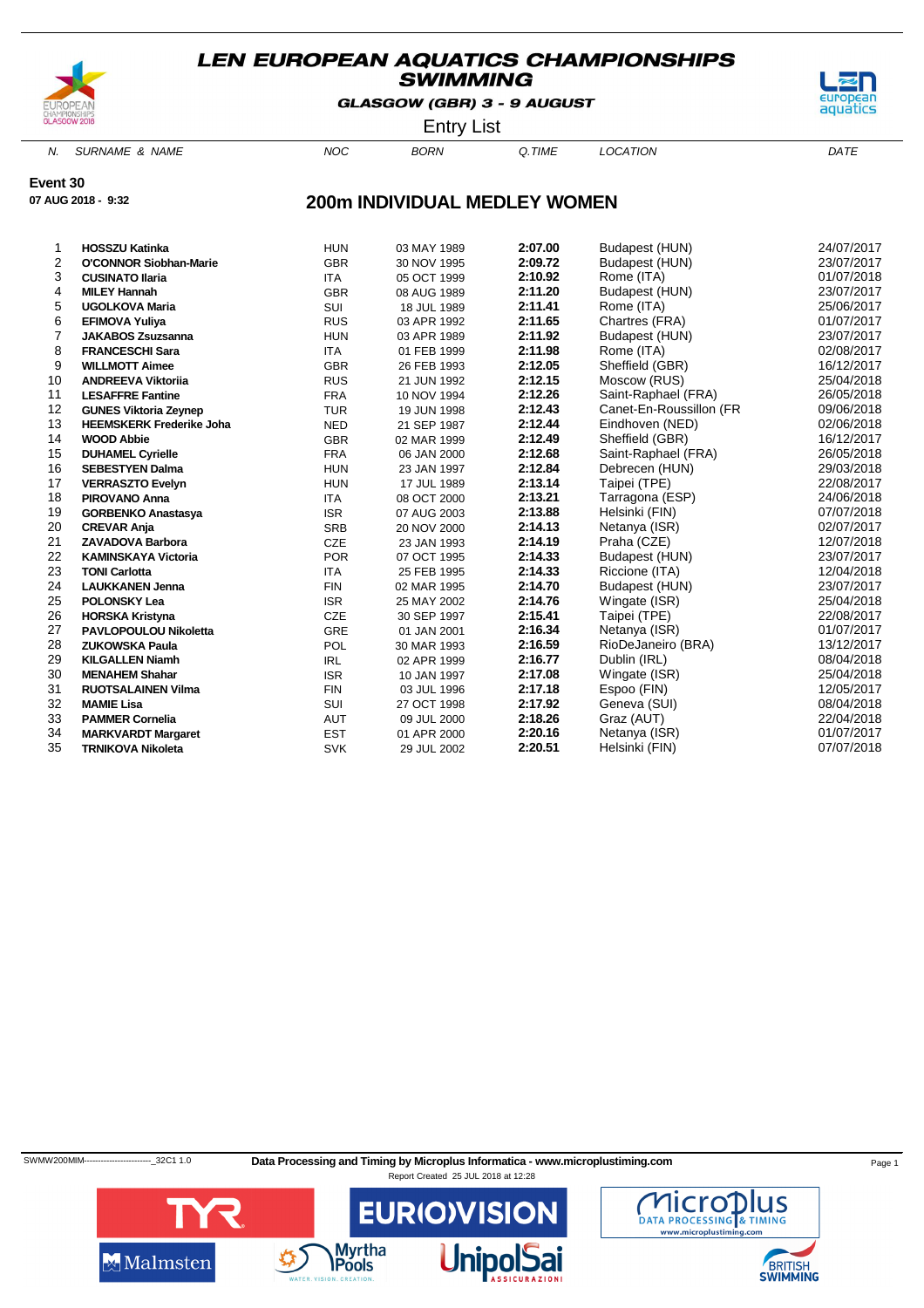

GLASGOW (GBR) 3 - 9 AUGUST



Entry List

N. SURNAME & NAME  $NOC$  BORN Q.TIME LOCATION DATE

**Event 31**

**07 AUG 2018 - 9:47**

### **200m BACKSTROKE MEN**

| 1              | <b>RYLOV Evgeny</b>             | <b>RUS</b> | 23 SEP 1996 | 1:53.61 | Budapest (HUN)       | 28/07/2017 |
|----------------|---------------------------------|------------|-------------|---------|----------------------|------------|
| $\overline{2}$ | <b>KOLESNIKOV Kliment</b>       | <b>RUS</b> | 09 JUL 2000 | 1:55.14 | Budapest (HUN)       | 28/07/2017 |
| 3              | <b>KAWECKI Radoslaw</b>         | POL        | 16 AUG 1991 | 1:55.79 | Lublin (POL)         | 18/05/2017 |
| 4              | <b>RAPSYS Danas</b>             | LTU        | 29 MAY 1995 | 1:56.11 | Budapest (HUN)       | 27/07/2017 |
| 5              | <b>GONZALEZ DE OLIVEIRA Hug</b> | <b>ESP</b> | 19 FEB 1999 | 1:56.69 | Indianapolis (USA)   | 28/08/2017 |
| 6              | <b>TELEGDY Adam</b>             | <b>HUN</b> | 01 NOV 1995 | 1:56.69 | Budapest (HUN)       | 27/07/2017 |
| 7              | <b>DIENER Christian</b>         | <b>GER</b> | 06 MAR 1993 | 1:56.92 | Berlin (GER)         | 20/04/2018 |
| 8              | <b>RESTIVO Matteo</b>           | <b>ITA</b> | 04 NOV 1994 | 1:56.93 | Riccione (ITA)       | 13/04/2018 |
| 9              | <b>MATHIEU Geoffroy</b>         | <b>FRA</b> | 01 JUN 1997 | 1:57.04 | Schiltigheim (FRA)   | 23/05/2017 |
| 10             | <b>TOUMARKIN Yakov Yan</b>      | <b>ISR</b> | 15 FEB 1992 | 1:57.29 | Wingate (ISR)        | 02/08/2017 |
| 11             | <b>SKIERKA Jakub</b>            | POL        | 04 OCT 1998 | 1:57.33 | Lublin (POL)         | 18/05/2017 |
| 12             | <b>GREENBANK Luke</b>           | <b>GBR</b> | 17 SEP 1997 | 1:57.43 | GoldCoast (AUS)      | 09/04/2018 |
| 13             | <b>MENCARINI Luca</b>           | <b>ITA</b> | 18 SEP 1995 | 1:57.73 | Rome (ITA)           | 01/07/2018 |
| 14             | <b>TARASEVICH Grigory</b>       | <b>RUS</b> | 01 AUG 1995 | 1:57.83 | Moscow (RUS)         | 25/04/2018 |
| 15             | <b>MCNALLY Craig</b>            | <b>GBR</b> | 22 DEC 1992 | 1:58.32 | GoldCoast (AUS)      | 09/04/2018 |
| 16             | <b>ORANGE Maxence</b>           | <b>FRA</b> | 11 APR 1998 | 1:58.72 | Bethune (FRA)        | 27/07/2017 |
| 17             | <b>TSMYH Mikita</b>             | <b>BLR</b> | 15 APR 1997 | 1:58.72 | Budapest (HUN)       | 27/07/2017 |
| 18             | <b>WILLIAMS Brodie</b>          | <b>GBR</b> | 18 MAR 1999 | 1:58.79 | Dublin (IRL)         | 08/04/2018 |
| 19             | <b>CHRISTOU Apostolos</b>       | GRE        | 01 NOV 1996 | 1:59.30 | Alexandroupoli (GRE) | 15/04/2018 |
| 20             | <b>STUPIN Maxim</b>             | <b>RUS</b> | 11 MAY 2000 | 1:59.47 | Saransk (RUS)        | 09/05/2018 |
| 21             | <b>BEDEL Paul Gabriel</b>       | <b>FRA</b> | 11 MAY 1994 | 1:59.53 | Saint-Raphael (FRA)  | 26/05/2018 |
| 22             | <b>LIESS Nils</b>               | SUI        | 24 AUG 1996 | 1:59.79 | RioDeJaneiro (BRA)   | 15/12/2017 |
| 23             | <b>SOFIANIDIS Nikolaos</b>      | GRE        | 25 APR 1998 | 2:00.14 | Athens (GRE)         | 12/05/2018 |
| 24             | <b>GAMBURG David</b>            | <b>ISR</b> | 12 DEC 1993 | 2:00.25 | Wingate (ISR)        | 02/08/2017 |
| 25             | <b>LONCAR Anton L</b>           | CRO        | 15 JAN 1996 | 2:00.32 | Rijeka (CRO)         | 23/06/2017 |
| 26             | <b>HOEKFELT Gustav</b>          | <b>SWE</b> | 30 AUG 1994 | 2:01.00 | Stockholm (SWE)      | 05/04/2018 |
| 27             | <b>VITAL Joao Alexandre</b>     | <b>POR</b> | 13 JUN 1998 | 2:01.04 | Funchal (POR)        | 25/03/2018 |
| 28             | <b>FRANTA Tomas</b>             | <b>CZE</b> | 18 APR 1998 | 2:01.11 | Pardubice (CZE)      | 26/05/2018 |
| 29             | <b>DMYTRIJEV Roman</b>          | <b>CZE</b> | 19 JAN 1995 | 2:01.23 | Praha (CZE)          | 14/07/2018 |
| 30             | <b>STANKEVICIUS Gytis</b>       | LTU        | 30 JUL 1994 | 2:01.26 | Stockholm (SWE)      | 05/04/2018 |
| 31             | <b>SPANOUDAKIS Georgios</b>     | GRE        | 05 AUG 1994 | 2:01.80 | Oaka (GRE)           | 24/06/2017 |
| 32             | <b>JUOZELSKIS Rokas</b>         | LTU        | 03 JAN 1999 | 2:01.81 | Alytus (LTU)         | 05/07/2017 |
| 33             | <b>VERRASZTO David</b>          | <b>HUN</b> | 22 AUG 1988 | 2:02.09 | Vienna (AUT)         | 26/05/2017 |
| 34             | <b>CERNEK Adam</b>              | <b>SVK</b> | 14 OCT 1999 | 2:02.14 | Netanya (ISR)        | 30/06/2017 |
| 35             | <b>REITSHAMMER Bernhard</b>     | AUT        | 17 JUN 1994 | 2:02.45 | Graz (AUT)           | 20/04/2018 |
| 36             | <b>LOPES Gabriel Jose</b>       | <b>POR</b> | 15 MAY 1997 | 2:02.78 | Budapest (HUN)       | 27/07/2017 |
| 37             | <b>GAJSEK Ivan</b>              | CRO        | 14 FEB 1998 | 2:03.15 | Zagreb (CRO)         | 30/07/2017 |
| 38             | <b>FELDBERGS Girts</b>          | LAT        | 17 FEB 1993 | 2:03.28 | Riga (LAT)           | 19/06/2018 |
| 39             | <b>BASER Ege</b>                | <b>TUR</b> | 14 JUN 1997 | 2:03.33 | Istanbul (TUR)       | 15/03/2018 |
| 40             | <b>STABER Patrick</b>           | AUT        | 02 JUN 1996 | 2:03.51 | Graz (AUT)           | 20/04/2018 |
| 41             | <b>LELLE Armin Evert</b>        | <b>EST</b> | 21 JUN 1999 | 2:03.75 | Netanya (ISR)        | 30/06/2017 |
| 42             | <b>AYDIN Metin</b>              | <b>TUR</b> | 26 FEB 1995 | 2:04.68 | Indianapolis (USA)   | 18/05/2018 |
| 43             | <b>OEZKUL Berk</b>              | <b>TUR</b> | 30 JUN 1998 | 2:05.09 | Tarragona (ESP)      | 25/06/2018 |
| 44             | <b>WAREING Thomas</b>           | <b>MLT</b> | 09 NOV 1999 | 2:08.87 | Gzira (MLT)          | 28/06/2018 |
|                |                                 |            |             |         |                      |            |

SWMM200MBA----------------------------32C1 1.0 Data Processing and Timing by Microplus Informatica - www.microplustiming.com Page 1



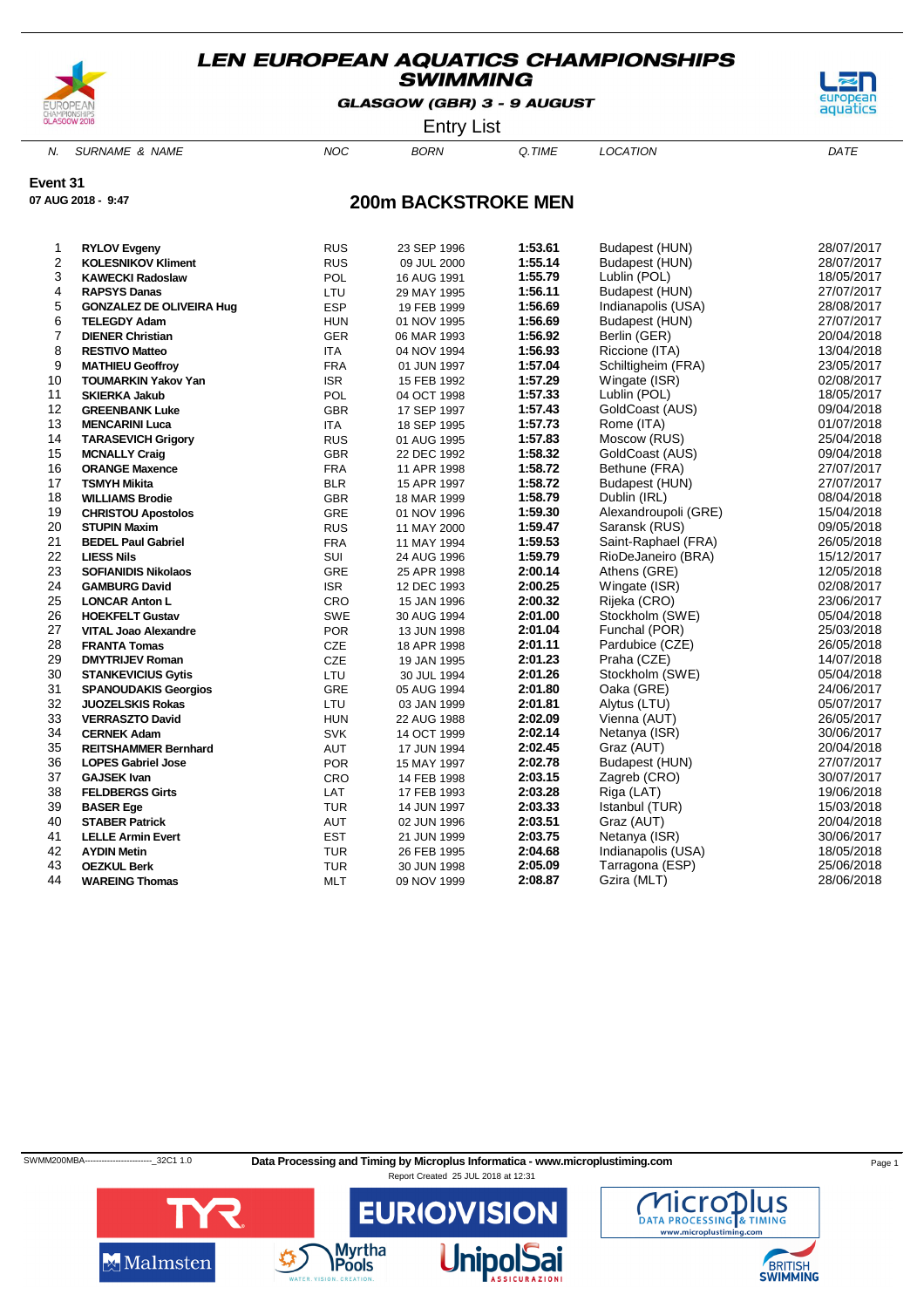

GLASGOW (GBR) 3 - 9 AUGUST



Entry List

N. RELAY NOC

**Event 32 07 AUG 2018 - 10:06**

### **4 X 200m FREESTYLE RELAY WOMEN**

| 1<br>2 | <b>AUSTRIA</b><br><b>BELGIUM</b> | AUT<br>BEL |
|--------|----------------------------------|------------|
| 3      | <b>DENMARK</b>                   | DEN        |
| 4      | <b>SPAIN</b>                     | <b>ESP</b> |
| 5      | <b>ESTONIA</b>                   | <b>EST</b> |
| 6      | <b>FRANCE</b>                    | <b>FRA</b> |
| 7      | <b>GREAT BRITAIN</b>             | <b>GBR</b> |
| 8      | <b>GERMANY</b>                   | <b>GER</b> |
| 9      | <b>HUNGARY</b>                   | <b>HUN</b> |
| 10     | <b>ISRAEL</b>                    | ISR        |
| 11     | <b>ITALY</b>                     | <b>ITA</b> |
| 12     | <b>NETHERLANDS</b>               | NED        |
| 13     | <b>POLAND</b>                    | POL        |
| 14     | <b>RUSSIA</b>                    | <b>RUS</b> |
| 15     | <b>SLOVENIA</b>                  | SLO        |
| 16     | <b>SAN MARINO</b>                | <b>SMR</b> |
| 17     | <b>SWITZERLAND</b>               | SUI        |
| 18     | <b>SLOVAKIA</b>                  | <b>SVK</b> |
| 19     | <b>TURKEY</b>                    | <b>TUR</b> |

SWMW4X200MFR----------------------------32C2 1.0 Data Processing and Timing by Microplus Informatica - www.microplustiming.com



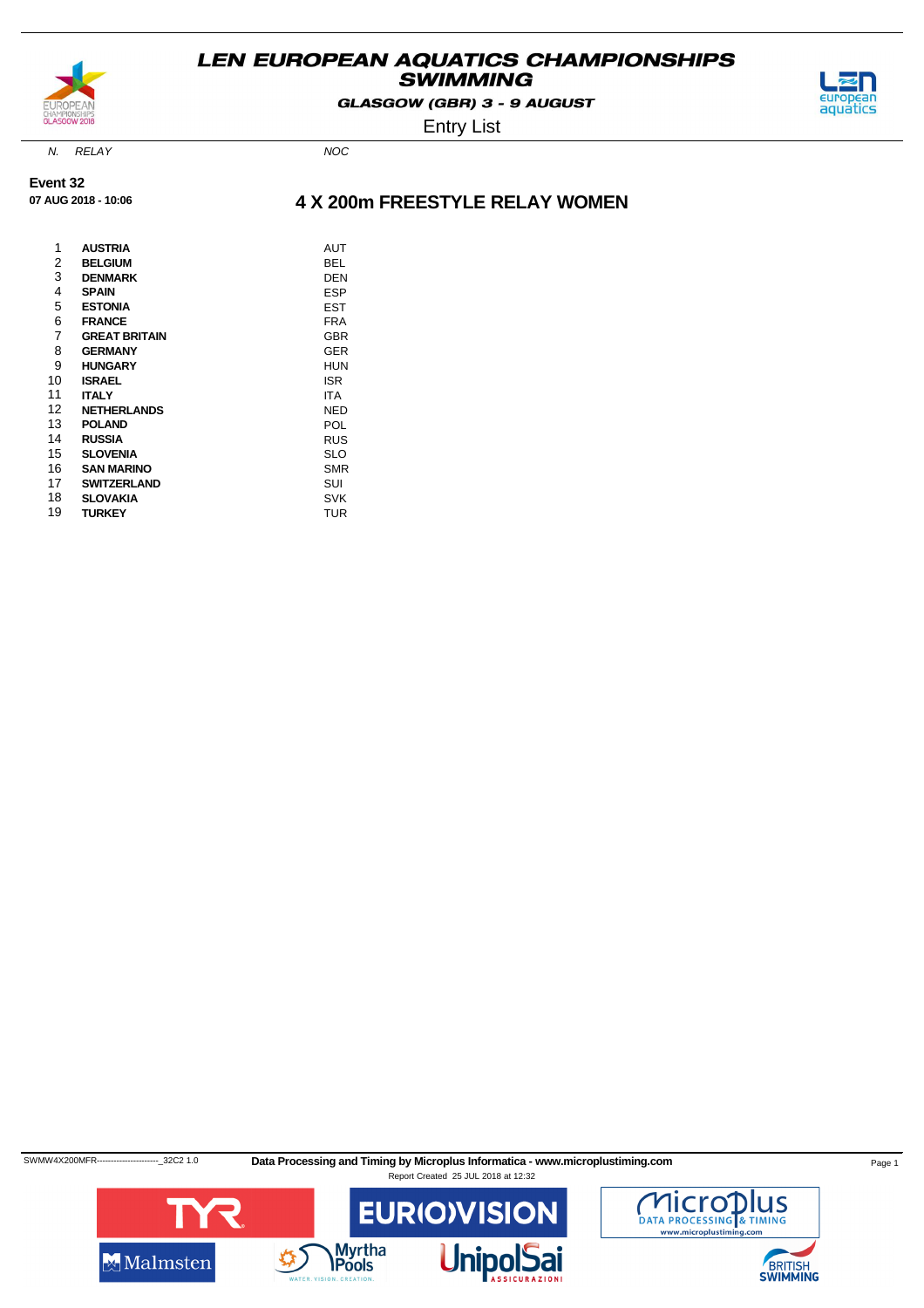

GLASGOW (GBR) 3 - 9 AUGUST



Entry List

N. SURNAME & NAME  $NOC$  BORN Q.TIME LOCATION DATE

**Event 33**

**07 AUG 2018 - 10:25**

### **800m FREESTYLE MEN**

| 1              | <b>WOJDAK Wojciech</b>        | POL        | 13 MAR 1996 | 7:41.73 | Budapest (HUN)          | 26/07/2017 |
|----------------|-------------------------------|------------|-------------|---------|-------------------------|------------|
| 2              | <b>PALTRINIERI Gregorio</b>   | <b>ITA</b> | 05 SEP 1994 | 7:42.44 | Budapest (HUN)          | 26/07/2017 |
| 3              | <b>CHRISTIANSEN Henrik</b>    | <b>NOR</b> | 09 OCT 1996 | 7:44.21 | Budapest (HUN)          | 26/07/2017 |
| 4              | <b>ROMANCHUK Mykhaylo</b>     | <b>UKR</b> | 07 AUG 1996 | 7:45.85 | Budapest (HUN)          | 30/07/2017 |
| 5              | <b>WELLBROCK Florian</b>      | <b>GER</b> | 19 AUG 1997 | 7:46.85 | Stockholm (SWE)         | 08/04/2018 |
| 6              | <b>AUBOECK Felix</b>          | <b>AUT</b> | 19 DEC 1996 | 7:49.24 | Budapest (HUN)          | 25/07/2017 |
| $\overline{7}$ | <b>JOHANSSON Victor</b>       | <b>SWE</b> | 13 SEP 1998 | 7:49.77 | Stockholm (SWE)         | 08/04/2018 |
| 8              | <b>AUBRY David</b>            | <b>FRA</b> | 08 NOV 1996 | 7:50.09 | Saint-Raphael (FRA)     | 27/05/2018 |
| 9              | <b>FROLOV Sergiy</b>          | <b>UKR</b> | 14 APR 1992 | 7:51.06 | Taipei (TPE)            | 24/08/2017 |
| 10             | <b>MICKA Jan</b>              | <b>CZE</b> | 15 JAN 1995 | 7:51.46 | Praha (CZE)             | 13/07/2018 |
| 11             | <b>MUEHLLEITNER Henning</b>   | <b>GER</b> | 15 JUL 1997 | 7:51.73 | Stockholm (SWE)         | 08/04/2018 |
| 12             | <b>JOLY Damien</b>            | <b>FRA</b> | 04 JUN 1992 | 7:53.26 | EastMeadow (USA)        | 06/08/2017 |
| 13             | <b>IPSEN Anton Oerskov</b>    | <b>DEN</b> | 04 SEP 1994 | 7:53.37 | Budapest (HUN)          | 25/07/2017 |
| 14             | <b>ACERENZA Domenico</b>      | <b>ITA</b> | 19 JAN 1995 | 7:53.68 | Rome (ITA)              | 30/06/2018 |
| 15             | <b>ZELLMANN Poul</b>          | <b>GER</b> | 02 SEP 1995 | 7:54.09 | Berlin (GER)            | 20/07/2018 |
| 16             | <b>JERVIS Daniel O</b>        | <b>GBR</b> | 09 JUN 1996 | 7:54.62 | GoldCoast (AUS)         | 10/04/2018 |
| 17             | <b>POTAPOV laroslav</b>       | <b>RUS</b> | 01 JUL 1999 | 7:55.05 | Moscow (RUS)            | 24/04/2018 |
| 18             | <b>DRUZHININ IIya</b>         | <b>RUS</b> | 23 APR 1998 | 7:55.10 | Moscow (RUS)            | 24/04/2018 |
| 19             | <b>LELLIOTT Jay</b>           | <b>GBR</b> | 01 FEB 1995 | 7:55.36 | Taipei (TPE)            | 24/08/2017 |
| 20             | <b>ZABOROWSKI Filip</b>       | POL        | 25 JUL 1994 | 7:55.75 | Canet-En-Roussillon (FR | 18/06/2017 |
| 21             | <b>GYURTA Gergely</b>         | <b>HUN</b> | 12 SEP 1991 | 7:56.21 | Rome (ITA)              | 25/06/2017 |
| 22             | <b>WEERTMAN Ferry</b>         | <b>NED</b> | 27 JUN 1992 | 7:56.44 | Budapest (HUN)          | 25/07/2017 |
| 23             | <b>LAKATOS David</b>          | <b>HUN</b> | 25 MAR 1999 | 7:56.81 | Indianapolis (USA)      | 25/08/2017 |
| 24             | <b>MOGIC Marin</b>            | CRO        | 15 JAN 1999 | 7:58.55 | Beograd (SRB)           | 18/03/2018 |
| 25             | <b>DERBYSHIRE Tom</b>         | <b>GBR</b> | 13 MAY 1998 | 8:00.30 | Rome (ITA)              | 24/06/2017 |
| 26             | <b>ESCRITS MANOSA Albert</b>  | <b>ESP</b> | 22 SEP 1998 | 8:00.82 | Malaga (ESP)            | 10/04/2018 |
| 27             | <b>CELIC Vuk</b>              | <b>SRB</b> | 07 NOV 1996 | 8:01.13 | Beograd (SRB)           | 10/03/2018 |
| 28             | <b>SCARLAT Bogdan-Andrei</b>  | ROU        | 08 OCT 1997 | 8:02.60 | Rome (ITA)              | 30/06/2018 |
| 29             | <b>GEORGAKOPOULOS Andreas</b> | <b>GRE</b> | 09 SEP 2000 | 8:04.75 | Helsinki (FIN)          | 07/07/2018 |
| 30             | <b>PINA Guilherme Filipe</b>  | <b>POR</b> | 21 JUL 1998 | 8:06.93 | Funchal (POR)           | 23/03/2018 |
| 31             | <b>SHEMBEREV Maksym</b>       | <b>AZE</b> | 25 SEP 1993 | 8:11.98 | Zilina (SVK)            | 23/03/2018 |
| 32             | <b>SMITS Pepijn Maxime</b>    | <b>NED</b> | 09 DEC 1996 | 8:35.44 | DenHaag (NED)           | 06/04/2018 |
| 33             | <b>BERDAKU Frenc</b>          | <b>ALB</b> | 15 AUG 2000 | 8:51.88 | Sarajevo (BIH)          | 05/05/2018 |
| 34             | <b>GOGA Spiro</b>             | <b>ALB</b> | 04 MAR 2001 | 9:10.74 | Sarajevo (BIH)          | 05/05/2018 |
| 35             | <b>GEZMIS Ergecan</b>         | <b>TUR</b> | 17 JAN 1998 |         |                         |            |

SWMM800MFR----------------------------32C1 1.0 Data Processing and Timing by Microplus Informatica - www.microplustiming.com Page 1



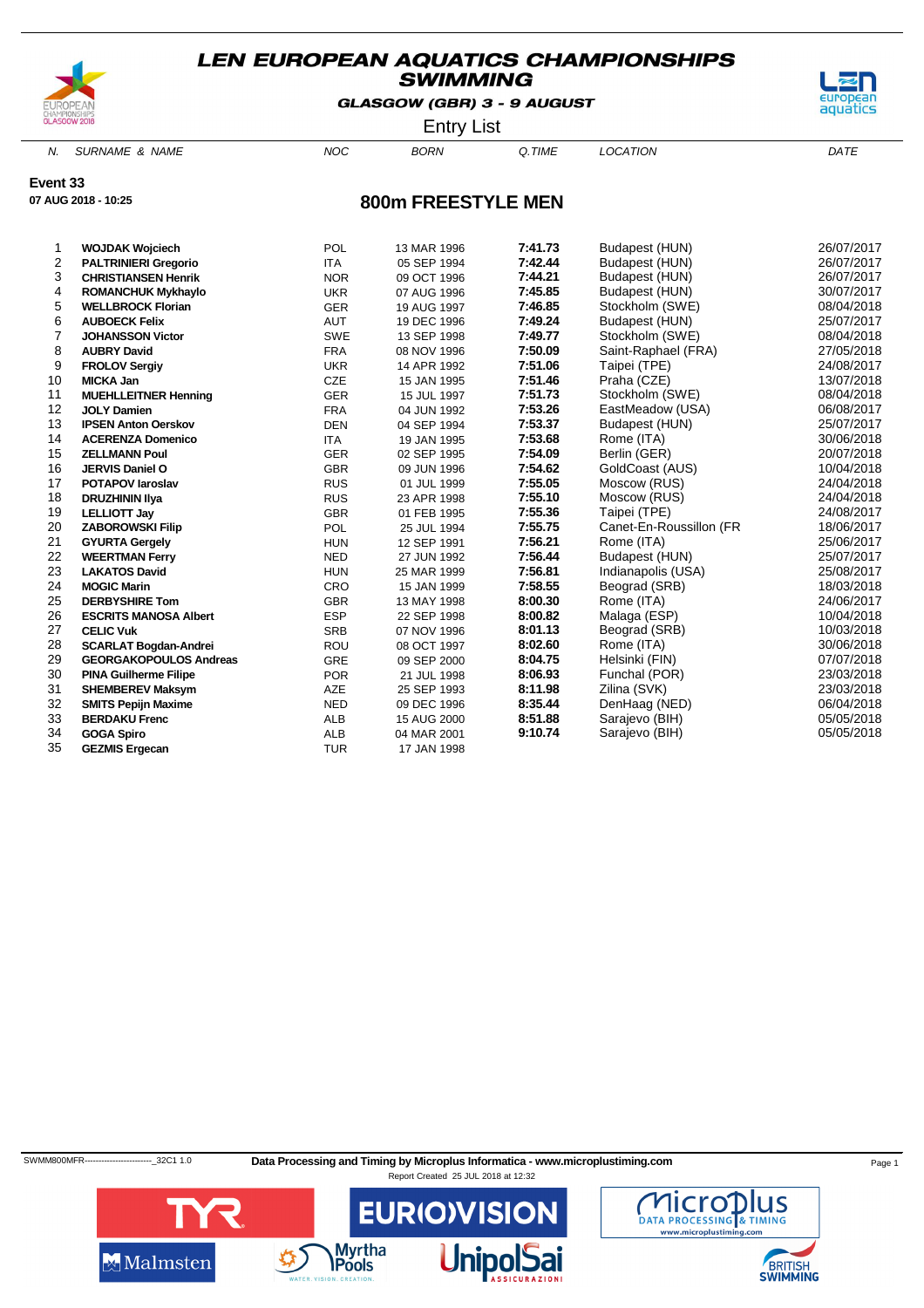

GLASGOW (GBR) 3 - 9 AUGUST



Entry List

N. SURNAME & NAME  $NOC$  BORN Q.TIME LOCATION DATE

**Event 34**

**08 AUG 2018 - 9:00**

### **200m BACKSTROKE WOMEN**

| <b>HOSSZU Katinka</b>           | <b>HUN</b> | 03 MAY 1989 | 2:05.85 | Budapest (HUN)   | 29/07/2017 |
|---------------------------------|------------|-------------|---------|------------------|------------|
| <b>USTINOVA Daria K.</b>        | <b>RUS</b> | 29 AUG 1998 | 2:07.08 | Budapest (HUN)   | 28/07/2017 |
| <b>PANZIERA Margherita</b>      | <b>ITA</b> | 12 AUG 1995 | 2:07.16 | Rome (ITA)       | 01/07/2018 |
| <b>GRAF Lisa</b>                | <b>GER</b> | 13 NOV 1992 | 2:07.63 | Berlin (GER)     | 18/06/2017 |
| <b>ZEVINA Daryna</b>            | <b>UKR</b> | 01 SEP 1994 | 2:08.30 | Budapest (HUN)   | 28/07/2017 |
| <b>BURIAN Katalin</b>           | <b>HUN</b> | 17 JAN 1995 | 2:08.38 | Budapest (HUN)   | 04/06/2017 |
| <b>EGOROVA Polina</b>           | <b>RUS</b> | 25 FEB 2000 | 2:08.97 | Netanya (ISR)    | 29/06/2017 |
| <b>MENSING Jenny</b>            | <b>GER</b> | 26 FEB 1986 | 2:09.03 | Berlin (GER)     | 20/04/2018 |
| <b>AVDEEVA Anastasija</b>       | <b>RUS</b> | 08 OCT 2001 | 2:09.25 | Moscow (RUS)     | 21/04/2018 |
| <b>ZAMORANO SANZ Africa</b>     | <b>ESP</b> | 11 JAN 1998 | 2:09.61 | Malaga (ESP)     | 08/04/2018 |
| <b>GARCIA KIRICHENKO Cristi</b> | <b>ESP</b> | 16 APR 2001 | 2:09.95 | Malaga (ESP)     | 08/04/2018 |
| <b>ILYES Laura Vanda</b>        | <b>HUN</b> | 19 DEC 2001 | 2:10.67 | Helsinki (FIN)   | 05/07/2018 |
| <b>TONI Carlotta</b>            | <b>ITA</b> | 25 FEB 1995 | 2:11.10 | Riccione (ITA)   | 14/04/2018 |
| <b>BAUMRTOVA Simona</b>         | CZE        | 24 AUG 1991 | 2:11.49 | Rome (ITA)       | 25/06/2017 |
| <b>GREENSLADE Kathryn</b>       | <b>GBR</b> | 18 JAN 1998 | 2:11.67 | Edinburgh (GBR)  | 02/03/2018 |
| <b>KOLESNYKOVA Maryna</b>       | <b>UKR</b> | 15 FEB 2000 | 2:12.02 | Netanya (ISR)    | 29/06/2017 |
| <b>MENAHEM Shahar</b>           | <b>ISR</b> | 10 JAN 1997 | 2:13.16 | Wingate (ISR)    | 26/04/2018 |
| <b>VERMEULEN Tessa</b>          | <b>NED</b> | 29 JAN 1998 | 2:13.17 | DenHaag (NED)    | 08/04/2018 |
| <b>NASKRET Agata</b>            | POL        | 24 NOV 1998 | 2:13.35 | Lodz (POL)       | 24/05/2018 |
| <b>GORECKA Weronika</b>         | POL        | 04 MAY 2000 | 2:13.35 | Lodz (POL)       | 24/05/2018 |
| <b>AVRAMOVA Ekaterina</b>       | TUR        | 12 NOV 1991 | 2:13.43 | Tarragona (ESP)  | 25/06/2018 |
| <b>GOLD Aleksa</b>              | <b>EST</b> | 03 JAN 2000 | 2:14.42 | Montreal (CAN)   | 05/04/2018 |
| <b>HAJKOVA Karolina</b>         | <b>SVK</b> | 14 DEC 1997 | 2:14.43 | Auckland (NZL)   | 02/07/2018 |
| <b>GORBENKO Anastasya</b>       | <b>ISR</b> | 07 AUG 2003 | 2:14.46 | Wingate (ISR)    | 26/04/2018 |
| <b>GRABOWSKI Lena</b>           | <b>AUT</b> | 10 SEP 2002 | 2:14.49 | Barcelona (ESP)  | 14/06/2018 |
| <b>RUOTSALAINEN Vilma</b>       | <b>FIN</b> | 03 JUL 1996 | 2:14.51 | Tampere (FIN)    | 07/07/2017 |
| <b>GEORGIEVA Gabriela</b>       | <b>BUL</b> | 16 JUN 1997 | 2:14.93 | Sofia (BUL)      | 02/07/2017 |
| <b>JOENSEN Signhild</b>         | <b>FRO</b> | 14 NOV 2000 | 2:14.99 | Bergen (NOR)     | 15/04/2018 |
| <b>BARZELAY Aviv</b>            | <b>ISR</b> | 28 MAY 2002 | 2:15.06 | Wingate (ISR)    | 26/04/2018 |
| <b>BIERRE Victoria</b>          | <b>DEN</b> | 23 AUG 2000 | 2:15.37 | Broenshoej (DEN) | 14/04/2018 |
| <b>TUERKMENOGLU Elcin</b>       | <b>TUR</b> | 15 FEB 2001 | 2:16.78 | Istanbul (TUR)   | 15/03/2018 |
| <b>SHABANI Fjorda</b>           | <b>KOS</b> | 01 JAN 2004 | 2:25.55 | Helsinki (FIN)   | 04/07/2018 |
|                                 |            |             |         |                  |            |

SWMW200MBA------------------------------32C1 1.0 Data Processing and Timing by Microplus Informatica - www.microplustiming.com Page 1



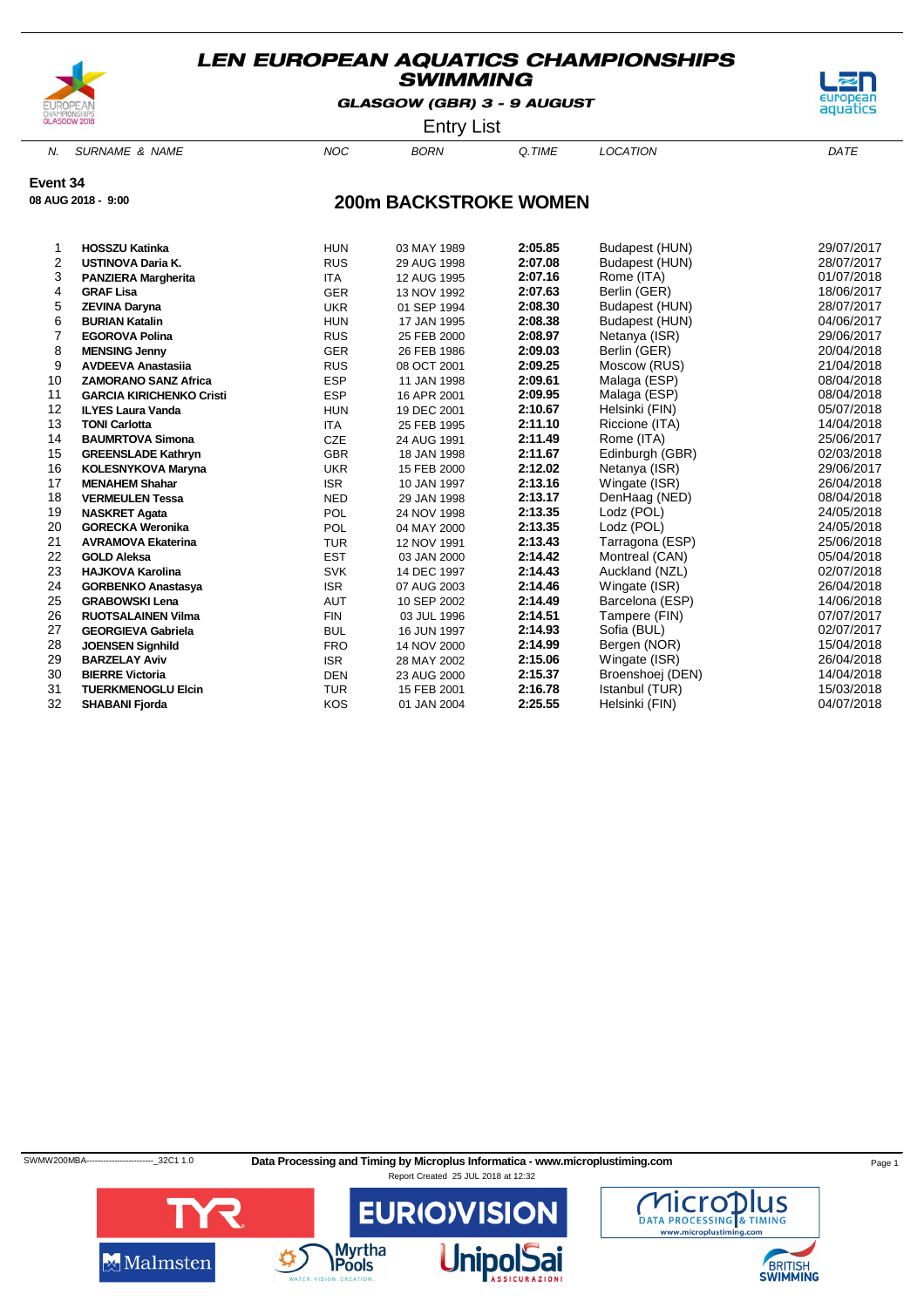

GLASGOW (GBR) 3 - 9 AUGUST



Entry List

N. SURNAME & NAME  $NOC$  BORN Q.TIME LOCATION DATE

**Event 35**

**08 AUG 2018 - 9:16**

# **50m FREESTYLE MEN**

| 1  | PROUD Benjamin                  | <b>GBR</b> | 21 SEP 1994 | 21.16 | Rome (ITA)            | 29/06/2018               |
|----|---------------------------------|------------|-------------|-------|-----------------------|--------------------------|
| 2  | <b>MOROZOV Vladimir</b>         | <b>RUS</b> | 16 JUN 1992 | 21.45 | Budapest (HUN)        | 28/07/2017               |
| 3  |                                 |            |             | 21.45 |                       |                          |
| 4  | <b>JURASZEK Pawel</b>           | POL        | 08 OCT 1994 |       | Lodz (POL)            | 24/05/2018<br>06/07/2017 |
|    | <b>LIUKKONEN Ari-Pekka</b>      | <b>FIN</b> | 09 FEB 1989 | 21.58 | Tampere (FIN)         |                          |
| 5  | <b>GKOLOMEEV Kristian</b>       | GRE        | 04 JUL 1993 | 21.66 | Tarragona (ESP)       | 25/06/2018               |
| 6  | <b>VERGANI Andrea</b>           | <b>ITA</b> | 15 JUN 1997 | 21.70 | Riccione (ITA)        | 10/04/2018               |
| 7  | <b>PUTS Jesse Peter</b>         | <b>NED</b> | 01 AUG 1994 | 21.85 | Eindhoven (NED)       | 15/04/2018               |
| 8  | <b>CZERNIAK Konrad</b>          | POL        | 11 JUN 1989 | 21.90 | Lodz (POL)            | 24/05/2018               |
| 9  | DOTTO Luca                      | ITA        | 18 APR 1990 | 21.91 | Rome (ITA)            | 01/08/2017               |
| 10 | <b>SENDYK Pawel</b>             | POL        | 24 MAY 1997 | 21.91 | Lodz (POL)            | 24/05/2018               |
| 11 | <b>WIERLING Damian</b>          | GER        | 13 FEB 1996 | 21.93 | Budapest (HUN)        | 28/07/2017               |
| 12 | <b>GOVOROV Andriy</b>           | <b>UKR</b> | 10 APR 1992 | 21.96 | Budapest (HUN)        | 28/07/2017               |
| 13 | <b>CUMBERLIDGE David</b>        | <b>GBR</b> | 16 JUL 1996 | 22.00 | GoldCoast (AUS)       | 10/04/2018               |
| 14 | <b>ZAZZERI Lorenzo</b>          | ITA        | 09 AUG 1994 | 22.07 | Taipei (TPE)          | 25/08/2017               |
| 15 | <b>FANNON Thomas</b>            | <b>GBR</b> | 20 MAY 1998 | 22.09 | GoldCoast (AUS)       | 09/04/2018               |
| 16 | <b>FESIKOV Sergei</b>           | <b>RUS</b> | 21 JAN 1989 | 22.10 | Moscow (RUS)          | 25/04/2018               |
| 17 | <b>KUZMENKO Ivan</b>            | <b>RUS</b> | 07 APR 1995 | 22.12 | Moscow (RUS)          | 25/04/2018               |
| 18 | <b>GOVINDIN Yonel</b>           | <b>FRA</b> | 20 NOV 1993 | 22.13 | Saint-Raphael (FRA)   | 27/05/2018               |
| 19 | <b>SHEVTSOV Sergii</b>          | <b>UKR</b> | 29 JUN 1998 | 22.13 | Budapest (HUN)        | 28/07/2017               |
| 20 | <b>GROUSSET Maxime</b>          | <b>FRA</b> | 24 SEP 1999 | 22.14 | Saint-Raphael (FRA)   | 27/05/2018               |
| 21 | <b>CHERUTI Meiron Amir</b>      | <b>ISR</b> | 19 OCT 1997 | 22.22 | Wingate (ISR)         | 05/08/2017               |
| 22 | <b>TIMMERS Pieter</b>           | <b>BEL</b> | 21 JAN 1988 | 22.22 | Antwerpen (BEL)       | 13/05/2017               |
| 23 | <b>SEELIGER Bjoern</b>          | SWE        | 11 JAN 2000 | 22.27 | Helsinki (FIN)        | 08/07/2018               |
| 24 | <b>KORSTANJE Nyls Jan</b>       | <b>NED</b> | 05 FEB 1999 | 22.38 | Antwerp (BEL)         | 20/01/2018               |
| 25 | <b>BAIN Calum</b>               | <b>IRL</b> | 27 DEC 1996 | 22.39 | GoldCoast (AUS)       | 09/04/2018               |
| 26 | <b>ZHILKIN Andrey</b>           | <b>RUS</b> | 09 MAR 1995 | 22.39 | Moscow (RUS)          | 25/04/2018               |
| 27 | <b>BILIS Simonas</b>            | LTU        | 11 NOV 1993 | 22.42 | Alytus (LTU)          | 14/04/2018               |
| 28 | <b>STOJKOVSKI Niksa</b>         | <b>NOR</b> | 05 MAY 1994 | 22.44 | Bergen (NOR)          | 15/04/2018               |
| 29 | <b>LATKIN Anton</b>             | <b>BLR</b> | 21 FEB 1994 | 22.44 | Brest (BLR)           | 01/02/2018               |
| 30 | <b>NASCIMENTO Miguel Duarte</b> | <b>POR</b> | 19 JAN 1995 | 22.44 | Malaga (ESP)          | 11/04/2018               |
| 31 | <b>MELADINIS Odyssefs</b>       | GRE        | 05 APR 1990 | 22.44 | Oaka (GRE)            | 13/05/2017               |
| 32 | <b>MIRESSI Alessandro</b>       | <b>ITA</b> | 02 OCT 1998 | 22.45 | Rome (ITA)            | 01/08/2017               |
| 33 | <b>HERRALA Anton</b>            | FIN        | 29 DEC 1993 | 22.51 | Tampere (FIN)         | 06/07/2017               |
| 34 | <b>SEVER Mislav</b>             | CRO        | 15 DEC 1994 | 22.55 | Zagreb (CRO)          | 09/07/2017               |
| 35 | <b>NEMETH Nandor</b>            | <b>HUN</b> | 19 NOV 1999 | 22.55 | Indianapolis (USA)    | 25/08/2017               |
| 36 | <b>BARNA Andrej</b>             | SRB        | 02 MAR 1998 | 22.57 | Tarragona (ESP)       | 25/06/2018               |
| 37 | <b>SAKCI Emre</b>               | <b>TUR</b> | 15 NOV 1997 | 22.66 | Bucharest (ROU)       | 28/05/2017               |
| 38 | <b>KALONTAROV Ziv</b>           | <b>ISR</b> | 15 JAN 1997 | 22.69 | Wingate (ISR)         | 26/04/2018               |
| 39 | <b>ACIN Nikola</b>              | SRB        | 19 DEC 1999 | 22.69 | Kranj (SLO)           | 22/04/2018               |
| 40 | <b>CARLSEN Christoffer</b>      | SWE        | 06 MAY 1992 | 22.70 | Boras (SWE)           | 03/07/2017               |
| 41 | <b>BLASKOVIC Bruno</b>          | CRO        | 02 AUG 1998 | 22.71 | Mesa (USA)            | 14/04/2018               |
| 42 | <b>REITSHAMMER Bernhard</b>     | AUT        | 17 JUN 1994 | 22.76 | Graz (AUT)            | 21/04/2018               |
| 43 | <b>ELIASSON Isak</b>            | SWE        | 22 JAN 1996 | 22.78 | Bergen (NOR)          | 15/04/2018               |
| 44 | <b>MILJENIC Nikola</b>          | CRO        | 19 MAY 1998 | 22.80 | Rijeka (CRO)          | 24/06/2017               |
| 45 | <b>HENX Julien</b>              | <b>LUX</b> | 20 JUN 1995 | 22.81 | SanMarino (SMR)       | 01/06/2017               |
| 46 | <b>ACIMIS Yalim</b>             | <b>TUR</b> | 08 NOV 1994 | 22.83 | Marseille (FRA)       | 08/04/2018               |
| 47 | <b>MURATOVIC Emir</b>           | BIH        | 06 NOV 1996 | 22.84 | BanjaLuka (BIH)       | 08/06/2018               |
| 48 | <b>KRASOCHKA Viktar</b>         | <b>BLR</b> | 02 FEB 1996 | 22.85 | Brest (BLR)           | 03/05/2018               |
| 49 | <b>BJERG Tobias B.</b>          | <b>DEN</b> | 21 APR 1998 | 22.86 | Broenshoej (DEN)      | 08/07/2017               |
| 50 | <b>ZAITSEV Daniel</b>           | <b>EST</b> | 13 DEC 1997 | 22.88 | <b>Budapest (HUN)</b> | 28/07/2017               |
| 51 | <b>RATIU George-Adrian</b>      | ROU        | 23 APR 2000 | 22.98 | Dijon (FRA)           | 03/03/2018               |
| 52 | <b>HOLODA Peter</b>             | <b>HUN</b> | 09 JAN 1996 | 22.99 | Budapest (HUN)        | 27/06/2018               |
| 53 | <b>CHUDY Michal</b>             | POL        | 21 JUN 1997 | 23.02 | Lublin (POL)          | 18/05/2017               |
| 54 | <b>SUNGAILA Tomas</b>           | LTU        | 16 MAR 1999 | 23.10 | Alytus (LTU)          | 14/04/2018               |
| 55 | <b>MILOS Predrag</b>            | <b>ISL</b> | 05 MAY 1995 | 23.12 | Reykjavik (ISL)       | 20/04/2018               |
| 56 | <b>BOHUS Richard</b>            | <b>HUN</b> | 09 APR 1993 | 23.15 | Rome (ITA)            | 29/06/2018               |
| 57 | <b>TRAMPITSCH Alexander</b>     | AUT        | 05 FEB 1999 | 23.23 | Enns (AUT)            | 14/07/2017               |
| 58 | <b>POWELL Robert</b>            | IRL        | 28 JAN 2000 | 23.26 | Dublin (IRL)          | 07/04/2018               |
|    |                                 |            |             |       |                       |                          |

SWMM50MFR------------------------------32C1 1.0 Data Processing and Timing by Microplus Informatica - www.microplustiming.com Page 1





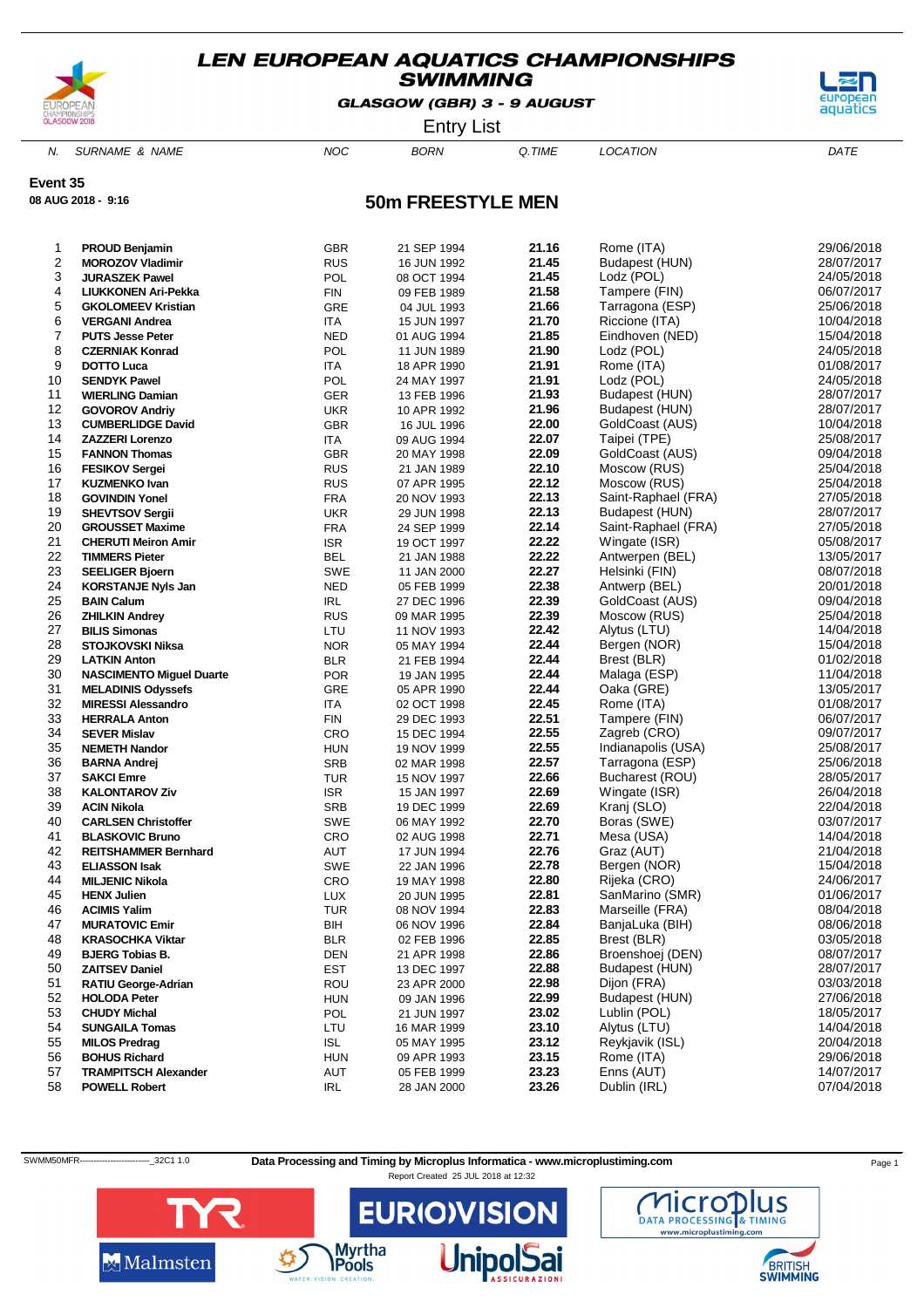| N. | <b>SURNAME &amp; NAME</b>    | <b>NOC</b> | <b>BORN</b> | Q.TIME | <b>LOCATION</b> | DATE       |
|----|------------------------------|------------|-------------|--------|-----------------|------------|
|    |                              |            |             |        |                 |            |
| 59 | <b>GURDAL Kemal Arda</b>     | <b>TUR</b> | 02 JUL 1990 | 23.27  | Kranj (SLO)     | 21/04/2018 |
| 60 | <b>ZAMMIT Matthew</b>        | <b>MLT</b> | 18 MAY 1995 | 23.36  | SanMarino (SMR) | 01/06/2017 |
| 61 | <b>TSERNOSEV Nikita</b>      | <b>EST</b> | 25 FEB 1997 | 23.43  | Tartu (EST)     | 19/06/2017 |
| 62 | <b>BARSEGHYAN Artur</b>      | ARM        | 29 MAR 2002 | 23.45  | Helsinki (FIN)  | 08/07/2018 |
| 63 | <b>ISKENDER Baslakov</b>     | <b>TUR</b> | 07 FEB 1990 | 23.56  | Istanbul (TUR)  | 02/06/2018 |
| 64 | <b>LANGEL Marko- Matteus</b> | <b>EST</b> | 11 FEB 1999 | 23.65  | Tartu (EST)     | 14/04/2018 |
| 65 | <b>BIGANISHVILI Georgia</b>  | <b>GEO</b> | 25 AUG 1997 | 23.72  | Budapest (HUN)  | 28/07/2017 |
| 66 | <b>LUHT Karl Johann</b>      | <b>EST</b> | 30 NOV 1996 | 23.77  | Atlanta (USA)   | 02/03/2018 |
| 67 | <b>MKHITARYAN Vahan</b>      | <b>ARM</b> | 16 AUG 1996 | 23.84  | Budapest (HUN)  | 28/07/2017 |
| 68 | <b>GALEA Matthew</b>         | <b>MLT</b> | 24 MAY 1996 | 23.97  | Gzira (MLT)     | 06/07/2017 |
| 69 | <b>WIGDEL Truls</b>          | <b>NOR</b> | 22 APR 1999 | 24.09  | Trondheim (NOR) | 11/07/2017 |
| 70 | <b>PASOLINI Gianluca</b>     | <b>SMR</b> | 21 DEC 1999 | 25.49  | SanMarino (ITA) | 28/04/2018 |
| 71 | <b>SANTI Cristian</b>        | <b>SMR</b> | 01 FEB 1999 | 25.93  | SanMarino (ITA) | 28/04/2018 |
| 72 | <b>UKIMERAJ Dren</b>         | <b>KOS</b> | 10 NOV 2001 | 26.09  | Tarragona (ESP) | 25/06/2018 |
| 73 | <b>BOTIK Marek</b>           | <b>SVK</b> | 28 JUN 1991 |        |                 |            |
| 74 | <b>MAMIKONYAN Vladimir</b>   | <b>ARM</b> | 15 JUL 1996 |        |                 |            |
| 75 | <b>GHARIBYAN Ruben</b>       | <b>ARM</b> | 16 FEB 1999 |        |                 |            |

SWMM50MFR------------------------------32C1 1.0 Data Processing and Timing by Microplus Informatica - www.microplustiming.com Page 2



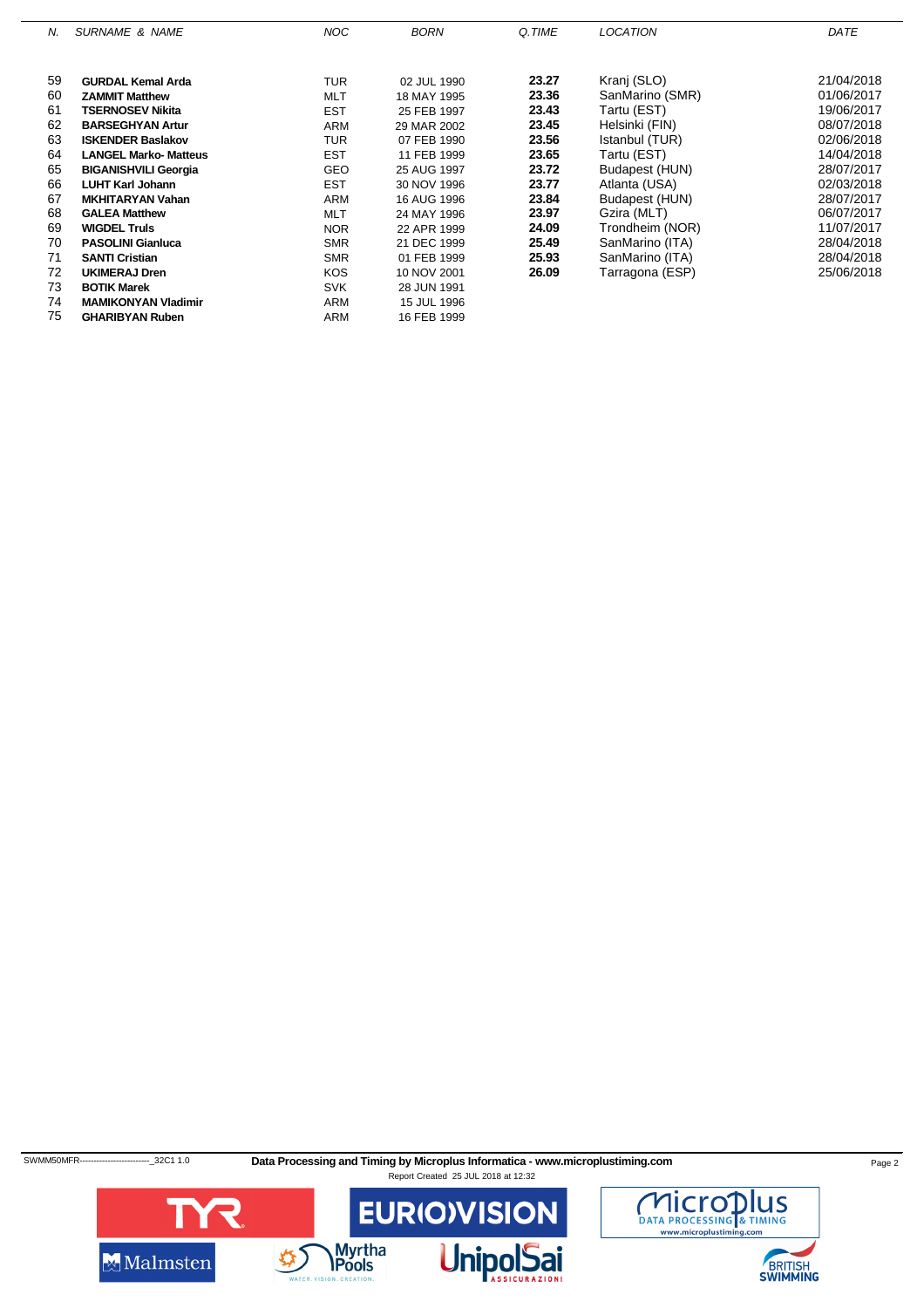

GLASGOW (GBR) 3 - 9 AUGUST



Entry List

N. SURNAME & NAME  $NOC$  BORN Q.TIME LOCATION DATE

**Event 36**

**08 AUG 2018 - 9:30**

### **50m BUTTERFLY WOMEN**

| 1  | <b>SJOESTROEM Sarah</b>         | <b>SWE</b> | 17 AUG 1993 | 24.60 | Budapest (HUN)     | 29/07/2017 |
|----|---------------------------------|------------|-------------|-------|--------------------|------------|
| 2  | <b>KROMOWIDJOJO Ranomi Made</b> | <b>NED</b> | 20 AUG 1990 | 25.38 | Budapest (HUN)     | 29/07/2017 |
| 3  | <b>HENIQUE Melanie</b>          | <b>FRA</b> | 22 DEC 1992 | 25.63 | Budapest (HUN)     | 28/07/2017 |
| 4  | <b>SCHMIDTKE Aliena</b>         | GER        | 20 NOV 1992 | 25.68 | Budapest (HUN)     | 28/07/2017 |
| 5  | <b>BUYS Kimberly</b>            | <b>BEL</b> | 23 APR 1989 | 25.70 | Budapest (HUN)     | 28/07/2017 |
| 6  | <b>BECKMANN Emilie</b>          | <b>DEN</b> | 04 FEB 1997 | 25.77 | Budapest (HUN)     | 28/07/2017 |
| 7  | DE WAARD Maaike Anna Chr        | <b>NED</b> | 11 OCT 1996 | 25.89 | Budapest (HUN)     | 28/07/2017 |
| 8  | <b>WATTEL Marie</b>             | <b>FRA</b> | 02 JUN 1997 | 26.03 | Uster (SUI)        | 03/02/2018 |
| 9  | DI LIDDO Elena                  | <b>ITA</b> | 08 SEP 1993 | 26.13 | Rome (ITA)         | 29/06/2018 |
| 10 | <b>JUNEVIK Sara</b>             | <b>SWE</b> | 14 FEB 2000 | 26.18 | Indianapolis (USA) | 26/08/2017 |
| 11 | <b>BUSCH Kim Anna-Lisa</b>      | <b>NED</b> | 16 JUN 1998 | 26.21 | Eindhoven (NED)    | 13/04/2018 |
| 12 | <b>HANSSON Louise</b>           | <b>SWE</b> | 24 NOV 1996 | 26.26 | Mesa (USA)         | 14/04/2018 |
| 13 | NTOUNTOUNAKI Anna               | <b>GRE</b> | 09 SEP 1995 | 26.30 | Tarragona (ESP)    | 24/06/2018 |
| 14 | <b>DOWGIERT Anna</b>            | <b>POL</b> | 15 JUL 1990 | 26.32 | Lodz (POL)         | 27/05/2018 |
| 15 | <b>JALLOW Mimosa</b>            | <b>FIN</b> | 17 JUN 1994 | 26.46 | Tampere (FIN)      | 05/05/2018 |
| 16 | <b>NASRETDINOVA Rozaliya</b>    | <b>RUS</b> | 10 FEB 1997 | 26.53 | Barcelona (ESP)    | 14/06/2018 |
| 17 | <b>IVRY Amit</b>                | <b>ISR</b> | 02 SEP 1989 | 26.53 | Wingate (ISR)      | 02/08/2017 |
| 18 | <b>BIANCHI Ilaria</b>           | ITA        | 06 JAN 1990 | 26.63 | Rome (ITA)         | 29/06/2018 |
| 19 | <b>THOMAS Alys</b>              | <b>GBR</b> | 10 OCT 1990 | 26.72 | GoldCoast (AUS)    | 07/04/2018 |
| 20 | KULIASHOVA Anastasiya           | <b>BLR</b> | 30 NOV 2001 | 26.74 | Brest (BLR)        | 05/04/2018 |
| 21 | <b>ZANDRINGA Kinge</b>          | <b>NED</b> | 10 OCT 1998 | 26.78 | Taipei (TPE)       | 20/08/2017 |
| 22 | <b>LINDBORG Ida</b>             | <b>SWE</b> | 13 JUN 1994 | 26.80 | Boras (SWE)        | 03/07/2017 |
| 23 | <b>ATKINSON Charlotte</b>       | <b>GBR</b> | 29 NOV 1996 | 26.80 | Tokyo (JPN)        | 20/05/2017 |
| 24 | <b>SZILAGYI Liliana</b>         | <b>HUN</b> | 19 NOV 1996 | 26.82 | Luxembourg (LUX)   | 27/01/2018 |
| 25 | <b>STOFFEL Svenja</b>           | SUI        | 26 JUL 1997 | 26.83 | Geneva (SUI)       | 05/04/2018 |
| 26 | <b>OZKAN Aleyna</b>             | <b>TUR</b> | 01 FEB 2002 | 26.83 | Helsinki (FIN)     | 08/07/2018 |
| 27 | <b>KOLAROVA Anna</b>            | <b>CZE</b> | 17 APR 1997 | 26.84 | Praha (CZE)        | 09/07/2017 |
| 28 | <b>TOURETSKI Sasha</b>          | <b>SUI</b> | 20 SEP 1994 | 26.85 | Geneva (SUI)       | 05/04/2018 |
| 29 | <b>SVECENA Lucie</b>            | CZE        | 21 AUG 1997 | 26.90 | Bergen (NOR)       | 06/05/2017 |
| 30 | <b>LAUKKANEN Jenna</b>          | <b>FIN</b> | 02 MAR 1995 | 26.95 | Jyvaeskylae (FIN)  | 01/07/2018 |
| 31 | <b>NIKITINA Gabriela</b>        | LAT        | 02 JUN 1994 | 26.95 | Budapest (HUN)     | 28/07/2017 |
| 32 | <b>ALNEK Kertu Ly</b>           | <b>EST</b> | 14 SEP 1999 | 27.23 | Tartu (EST)        | 27/06/2018 |
| 33 | <b>KAJTAZ Amina</b>             | BIH        | 31 DEC 1996 | 27.26 | BanjaLuka (BIH)    | 27/05/2017 |
| 34 | <b>SCHEGOLEVA Alexandra</b>     | <b>CYP</b> | 06 JUL 2001 | 27.30 | Sarajevo (BIH)     | 05/05/2018 |
| 35 | <b>LOEVBERG Emilie N</b>        | <b>NOR</b> | 04 JUL 1995 | 27.32 | Stockholm (SWE)    | 05/04/2018 |
| 36 | <b>JENSEN Julie Kepp</b>        | <b>DEN</b> | 03 JAN 2000 | 27.35 | Netanya (ISR)      | 02/07/2017 |
| 37 | <b>ELIGUEL Sezin</b>            | <b>TUR</b> | 29 MAY 1999 | 27.53 | Tarragona (ESP)    | 24/06/2018 |
| 38 | <b>PILHATSCH Caroline</b>       | AUT        | 01 MAR 1999 | 27.54 | Graz (AUT)         | 22/04/2018 |
| 39 | <b>KIVIRINTA Veera</b>          | <b>FIN</b> | 06 APR 1995 | 27.67 | Tampere (FIN)      | 09/07/2017 |
| 40 | <b>MONTEIRO Ana Catarina</b>    | <b>POR</b> | 14 AUG 1993 | 27.73 | Funchal (POR)      | 25/03/2018 |
| 41 | <b>MALUKA leva</b>              | LAT        | 09 APR 2003 | 27.94 | Stockholm (SWE)    | 05/04/2018 |
| 42 | <b>HUFNAGL Claudia</b>          | AUT        | 20 MAY 1996 | 28.01 | Graz (AUT)         | 08/07/2017 |
| 43 | <b>FELICI Beatrice</b>          | <b>SMR</b> | 04 APR 2000 | 28.23 | SanMarino (ITA)    | 28/04/2018 |
| 44 | <b>UESTUNDAG Nida Eliz</b>      | TUR        | 21 OCT 1996 | 28.75 | Istanbul (TUR)     | 15/03/2018 |
| 45 | <b>PETKOVA Diana</b>            | <b>BUL</b> | 31 DEC 2000 | 28.83 | Netanya (ISR)      | 02/07/2017 |
| 46 | <b>CHISCA Tatiana</b>           | <b>MDA</b> | 19 JUL 1995 |       |                    |            |
| 47 | POGHOSYAN Ani                   | <b>ARM</b> | 04 JUN 2000 |       |                    |            |
|    |                                 |            |             |       |                    |            |

SWMW50MBF-------------------------\_32C1 1.0 **Data Processing and Timing by Microplus Informatica - www.microplustiming.com** Page 1





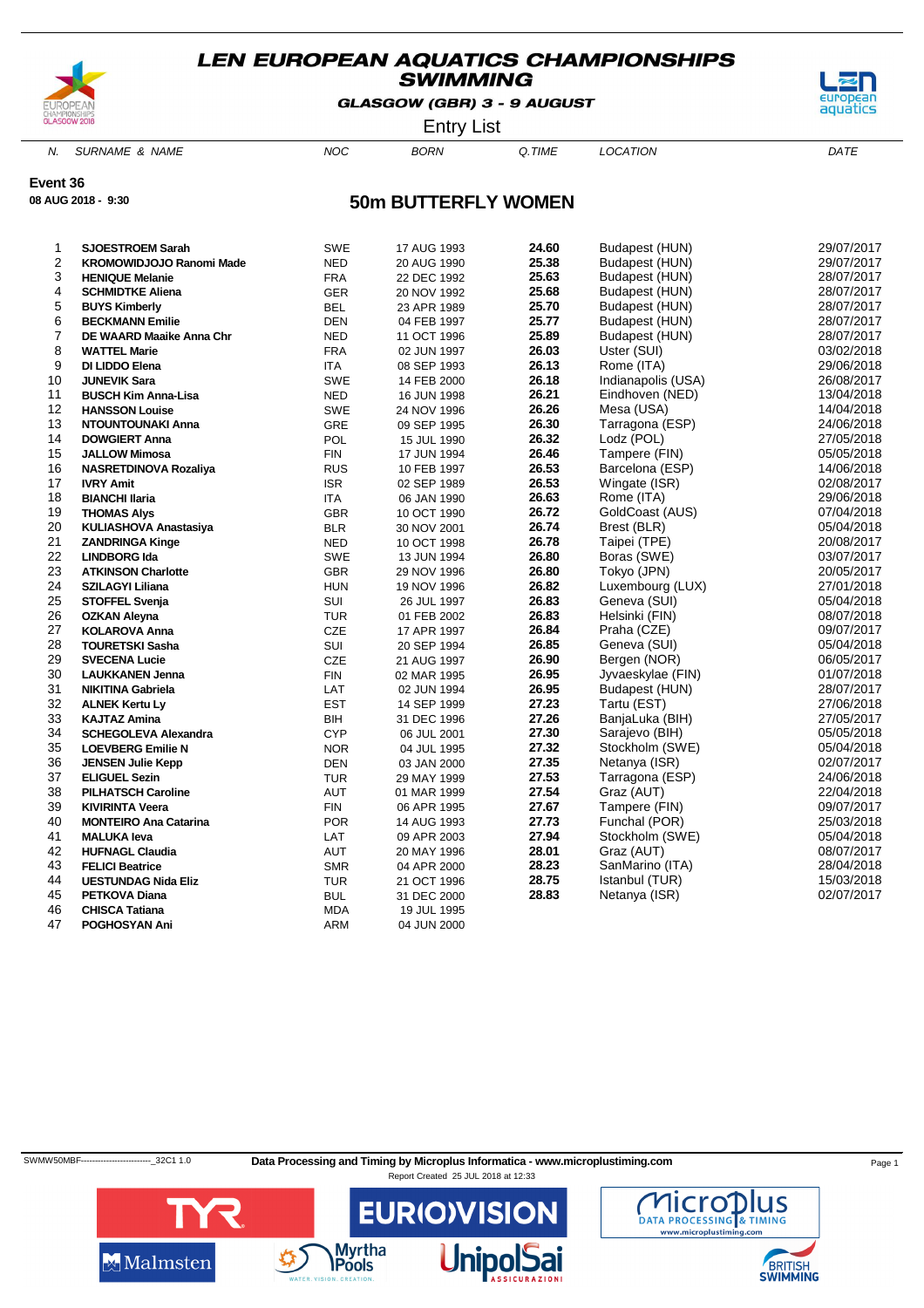

GLASGOW (GBR) 3 - 9 AUGUST



Entry List

N. SURNAME & NAME  $NOC$  BORN Q.TIME LOCATION DATE

**Event 37**

**08 AUG 2018 - 9:39**

# **100m BUTTERFLY MEN**

| 1        | <b>MILAK Kristof</b>                                      | <b>HUN</b>               | 20 FEB 2000                | 50.62          | Budapest (HUN)                    | 29/07/2017               |
|----------|-----------------------------------------------------------|--------------------------|----------------------------|----------------|-----------------------------------|--------------------------|
| 2        | <b>GUY James</b>                                          | <b>GBR</b>               | 26 NOV 1995                | 50.67          | Budapest (HUN)                    | 28/07/2017               |
| 3        | <b>CSEH Laszlo</b>                                        | <b>HUN</b>               | 03 DEC 1985                | 50.92          | Budapest (HUN)                    | 29/07/2017               |
| 4        | <b>METELLA Mehdy</b>                                      | FRA                      | 17 JUL 1992                | 51.06          | Budapest (HUN)                    | 28/07/2017               |
| 5        | <b>CODIA Piero</b>                                        | ITA                      | 22 OCT 1989                | 51.09          | Budapest (HUN)                    | 28/07/2017               |
| 6        | <b>KUIMOV Egor</b>                                        | <b>RUS</b>               | 04 JUN 1999                | 51.16          | Indianapolis (USA)                | 25/08/2017               |
| 7        | <b>CZERNIAK Konrad</b>                                    | POL                      | 11 JUN 1989                | 51.50          | Budapest (HUN)                    | 28/07/2017               |
| 8        | SWITKOWSKI Jan                                            | POL                      | 23 JAN 1994                | 51.65          | Lodz (POL)                        | 26/05/2018               |
| 9        | <b>HEINTZ Philip</b>                                      | <b>GER</b>               | 21 FEB 1991                | 51.65          | Bergen (NOR)                      | 15/04/2018               |
| 10       | <b>SADOVNIKOV Aleksandr</b>                               | <b>RUS</b>               | 21 SEP 1996                | 51.67          | Moscow (RUS)                      | 24/04/2018               |
| 11       | <b>BURDISSO Federico</b>                                  | <b>ITA</b>               | 20 SEP 2001                | 51.73          | Rome (ITA)                        | 29/06/2018               |
| 12       | <b>TSURKIN Yauhen</b>                                     | <b>BLR</b>               | 09 DEC 1990                | 51.74          | Brest (BLR)                       | 02/05/2018               |
| 13       | <b>KHLOPTSOV Andriy</b>                                   | <b>UKR</b>               | 10 DEC 1998                | 51.80          | Taipei (TPE)                      | 24/08/2017               |
| 14<br>15 | <b>KUSCH Marius</b>                                       | <b>GER</b><br><b>ITA</b> | 05 MAY 1993                | 51.83<br>51.89 | Berlin (GER)                      | 18/06/2017<br>13/04/2018 |
| 16       | <b>RIVOLTA Matteo</b>                                     | <b>NED</b>               | 16 NOV 1991                | 52.01          | Riccione (ITA)<br>Eindhoven (NED) | 15/04/2018               |
| 17       | VERLINDEN Joeri Jordi On<br><b>GOOSEN Mathys Cornelis</b> | <b>NED</b>               | 22 JAN 1988                | 52.12          | Budapest (HUN)                    | 28/07/2017               |
| 18       | <b>CHUDY Michal</b>                                       | POL                      | 18 MAY 1996<br>21 JUN 1997 | 52.19          | Lodz (POL)                        | 26/05/2018               |
| 19       | <b>FRANKEL Tomer</b>                                      | <b>ISR</b>               | 18 OCT 2000                | 52.25          | Wingate (ISR)                     | 26/04/2018               |
| 20       | <b>AYAR Kaan Tuerker</b>                                  | <b>TUR</b>               | 19 JAN 1995                | 52.52          | Budapest (HUN)                    | 28/07/2017               |
| 21       | <b>GUERES Uemitcan</b>                                    | <b>TUR</b>               | 24 JUN 1999                | 52.53          | Tarragona (ESP)                   | 23/06/2018               |
| 22       | <b>BROMER Viktor B.</b>                                   | <b>DEN</b>               | 20 APR 1993                | 52.57          | Broenshoej (DEN)                  | 15/04/2018               |
| 23       | <b>KLENZ Ramon</b>                                        | <b>GER</b>               | 02 AUG 1998                | 52.59          | Berlin (GER)                      | 21/07/2018               |
| 24       | <b>HENRY ARRENOUS Pierre</b>                              | <b>FRA</b>               | 11 MAY 1998                | 52.61          | Saint-Raphael (FRA)               | 27/05/2018               |
| 25       | <b>HYLAND Brendan</b>                                     | <b>IRL</b>               | 23 SEP 1994                | 52.62          | Dublin (IRL)                      | 08/04/2018               |
| 26       | <b>SEFL Jan</b>                                           | CZE                      | 10 MAY 1990                | 52.65          | Budapest (HUN)                    | 28/07/2017               |
| 27       | <b>IVANOV Antani A</b>                                    | <b>BUL</b>               | 17 JUL 1999                | 52.67          | Sofia (BUL)                       | 17/03/2018               |
| 28       | <b>SCHLESINGER Marcus J</b>                               | <b>ISR</b>               | 16 NOV 1991                | 52.70          | Atlanta (USA)                     | 05/05/2017               |
| 29       | <b>CROENEN Louis</b>                                      | <b>BEL</b>               | 03 JAN 1994                | 52.74          | Budapest (HUN)                    | 28/07/2017               |
| 30       | <b>RAPSYS Danas</b>                                       | LTU                      | 29 MAY 1995                | 52.81          | Antwerp (BEL)                     | 20/01/2018               |
| 31       | <b>ZIRK Kregor</b>                                        | <b>EST</b>               | 03 JUL 1999                | 52.83          | Indianapolis (USA)                | 24/08/2017               |
| 32       | <b>MARGEVICIUS Deividas</b>                               | LTU                      | 26 APR 1995                | 52.88          | Alytus (LTU)                      | 14/04/2018               |
| 33       | <b>VAZAIOS Andreas</b>                                    | GRE                      | 09 MAY 1994                | 52.88          | Budapest (HUN)                    | 28/07/2017               |
| 34       | <b>PONTI Noe</b>                                          | SUI                      | 01 JUN 2001                | 52.89          | Gyoer (HUN)                       | 25/07/2017               |
| 35       | <b>LEMESHKO Lyubomyr</b>                                  | <b>UKR</b>               | 19 JUL 1992                | 52.89          | Kharkiv (UKR)                     | 12/04/2018               |
| 36       | <b>PETERS Jacob</b>                                       | <b>GBR</b>               | 20 AUG 2000                | 52.92          | Sheffield (GBR)                   | 16/12/2017               |
| 37       | <b>SJOEDIN Simon</b>                                      | <b>SWE</b>               | 04 OCT 1986                | 53.10          | Stockholm (SWE)                   | 06/04/2018               |
| 38       | <b>POEYTAEKIVI Riku</b>                                   | FIN                      | 01 MAY 1993                | 53.16          | Jyvaeskylae (FIN)                 | 01/07/2018               |
| 39       | <b>ROCH Nans</b>                                          | <b>FRA</b>               | 15 AUG 1996                | 53.26          | Saint-Raphael (FRA)               | 27/05/2018               |
| 40       | <b>NOVAK Petr</b>                                         | <b>CZE</b>               | 05 JUN 1996                | 53.56          | Pardubice (CZE)                   | 27/05/2018               |
| 41       | <b>KRASKA Jakub</b>                                       | POL                      | 19 APR 2000                | 53.59          | Lodz (POL)                        | 26/05/2018               |
| 42       | <b>OEZKUL Berk</b>                                        | TUR                      | 30 JUN 1998                | 53.68          | Istanbul (TUR)                    | 17/03/2018               |
| 43       | <b>MAEKELAE Niko</b>                                      | <b>FIN</b>               | 27 DEC 1998                | 54.07          | Jyvaeskylae (FIN)                 | 01/07/2018               |
| 44       | <b>BICZO Bence</b>                                        | <b>HUN</b>               | 19 JAN 1993                | 54.08          | Debrecen (HUN)                    | 31/03/2018               |
| 45<br>46 | <b>CARVALHO Diogo Filipe</b>                              | <b>POR</b>               | 26 MAR 1988                | 54.11<br>54.21 | Coimbra (POR)<br>Tampere (FIN)    | 27/05/2017               |
| 47       | <b>KUZNETSOV Sergey</b><br><b>BUCHER Simon</b>            | FIN                      | 27 APR 2000<br>23 MAY 2000 | 54.28          | Graz (AUT)                        | 09/07/2017<br>20/04/2018 |
|          |                                                           | AUT                      |                            | 54.29          | Tarbes (FRA)                      |                          |
| 48<br>49 | <b>HENX Julien</b><br><b>ZAITSEV Daniel</b>               | LUX<br><b>EST</b>        | 20 JUN 1995<br>13 DEC 1997 | 54.43          | Bratislava (SVK)                  | 25/03/2018<br>04/03/2018 |
| 50       | <b>LELLE Armin Evert</b>                                  | <b>EST</b>               | 21 JUN 1999                | 54.51          | Netanya (ISR)                     | 01/07/2017               |
| 51       | <b>LIE Markus</b>                                         | <b>NOR</b>               | 21 JUN 1995                | 54.63          | Toeyen (NOR)                      | 12/07/2018               |
| 52       | <b>ALTINBILEK IIker</b>                                   | <b>TUR</b>               | 12 SEP 1996                | 54.65          | Istanbul (TUR)                    | 02/06/2018               |
| 53       | <b>SIIM Cevin Anders</b>                                  | EST                      | 27 MAR 1997                | 54.67          | Tartu (EST)                       | 25/06/2018               |
| 54       | <b>HALAS Adam</b>                                         | <b>SVK</b>               | 02 AUG 1998                | 54.73          | Bratislava (SVK)                  | 18/06/2017               |
| 55       | <b>GSCHWENTNER Xaver</b>                                  | AUT                      | 15 APR 1999                | 54.85          | Graz (AUT)                        | 20/04/2018               |
| 56       | <b>KOROLEV Nikita</b>                                     | <b>RUS</b>               | 24 MAY 1994                | 54.91          | Moscow (RUS)                      | 02/07/2017               |
| 57       | <b>ESPERNBERGER Paul</b>                                  | AUT                      | 16 AUG 1999                | 54.95          | Eindhoven (NED)                   | 15/04/2018               |
| 58       | <b>ZELIC Filip</b>                                        | CRO                      | 19 SEP 1993                | 55.26          | Beograd (SRB)                     | 17/03/2018               |
|          |                                                           |                          |                            |                |                                   |                          |

SWMM100MBF-----------------------------32C1 1.0 Data Processing and Timing by Microplus Informatica - www.microplustiming.com Page 1





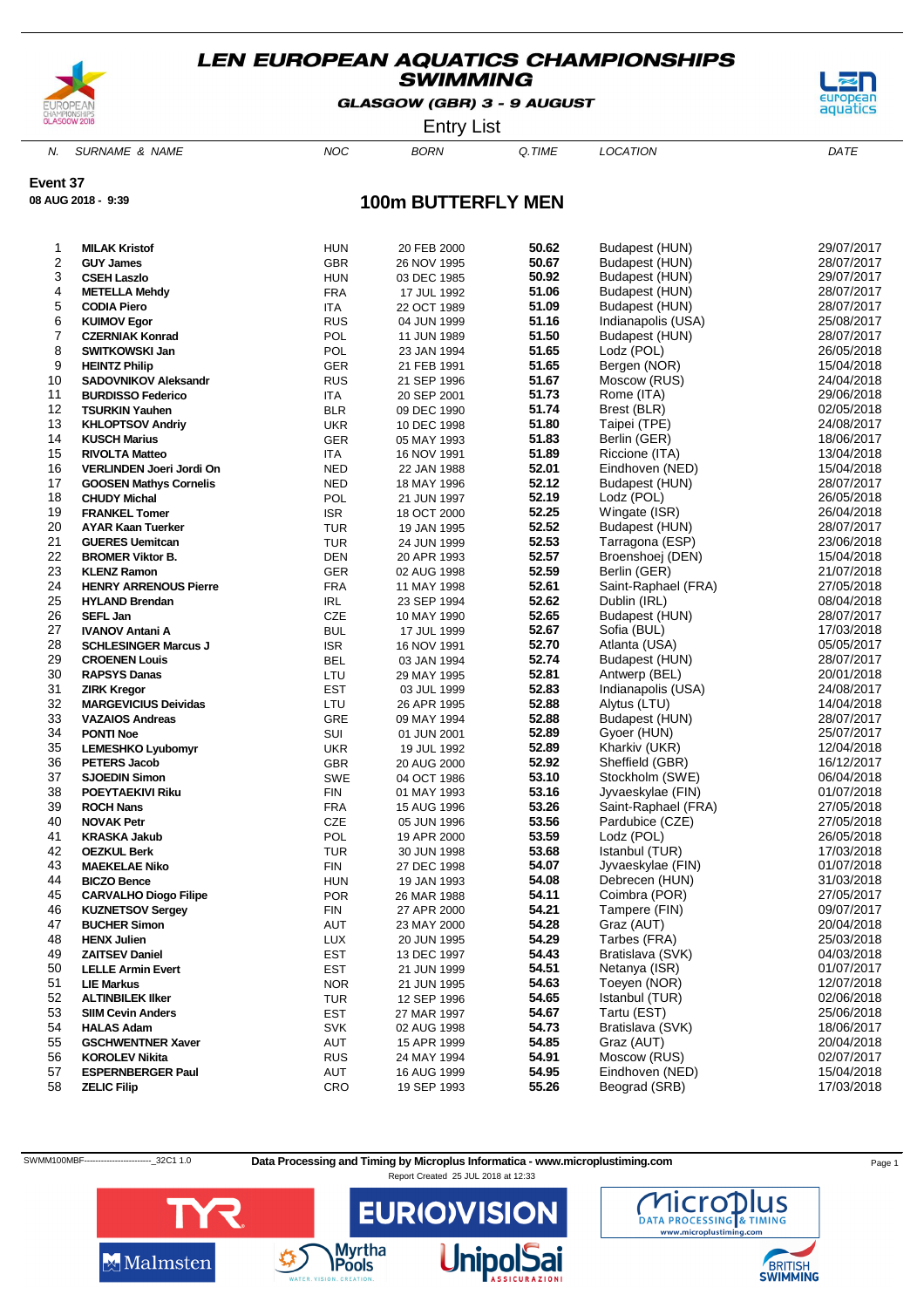| N. | SURNAME & NAME             | <b>NOC</b> | <b>BORN</b> | O.TIME  | <b>LOCATION</b> | DATE       |
|----|----------------------------|------------|-------------|---------|-----------------|------------|
|    |                            |            |             |         |                 |            |
| 59 | <b>LOPES Gabriel Jose</b>  | <b>POR</b> | 15 MAY 1997 | 55.43   | Uster (SUI)     | 04/02/2018 |
| 60 | <b>KOBAKHIDZE Teimuraz</b> | <b>GEO</b> | 12 FEB 1995 | 56.08   | Bukarest (ROU)  | 25/05/2018 |
| 61 | <b>KADRIU Dion</b>         | <b>KOS</b> | 05 OCT 2001 | 1:01.73 | Helsinki (FIN)  | 07/07/2018 |
| 62 | <b>VUORELA Teemu</b>       | <b>FIN</b> | 24 MAR 1994 |         |                 |            |
| 63 | <b>GHARIBYAN Ruben</b>     | ARM        | 16 FEB 1999 |         |                 |            |

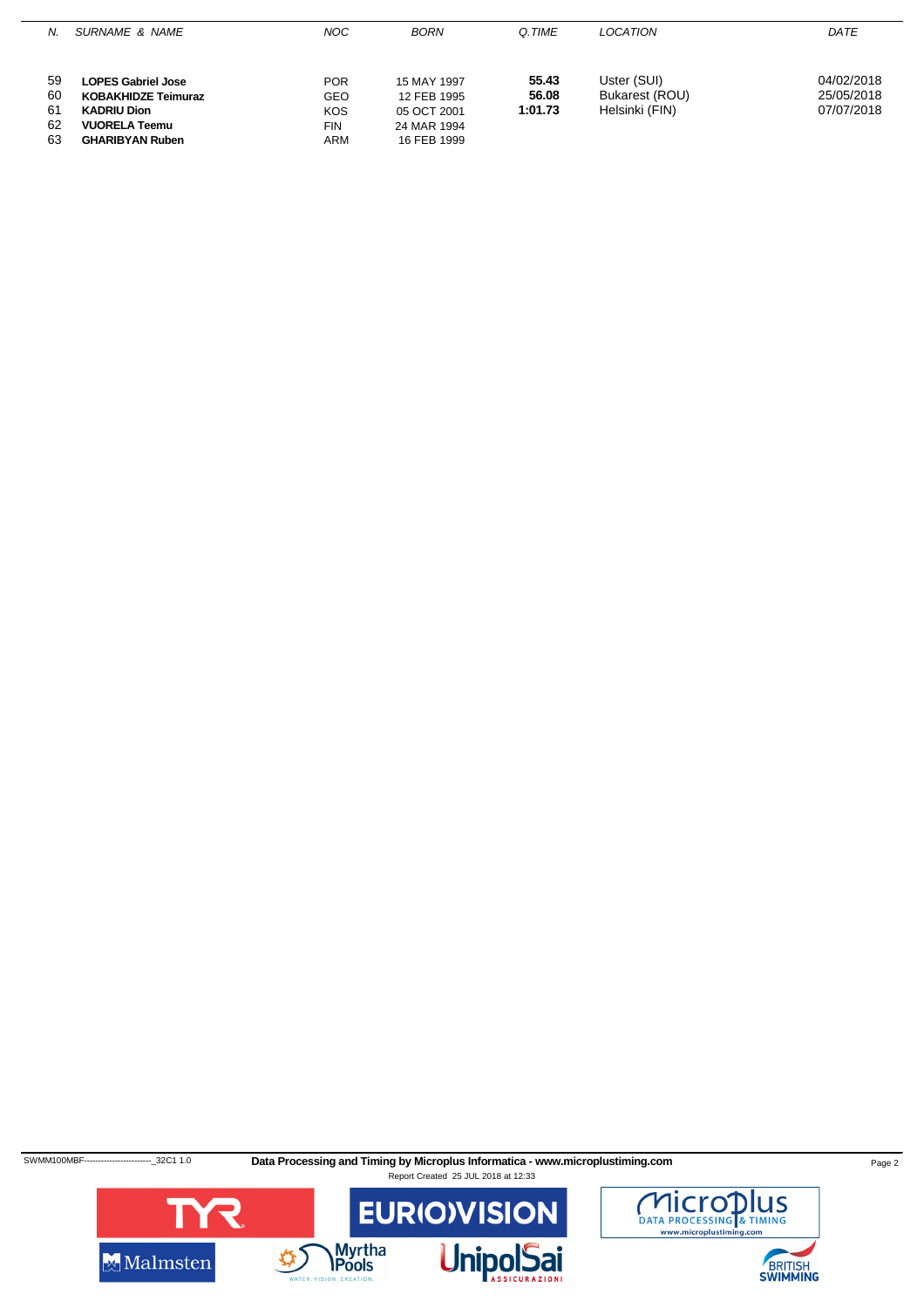

GLASGOW (GBR) 3 - 9 AUGUST



Entry List

N. SURNAME & NAME  $NOC$  BORN Q.TIME LOCATION DATE

**Event 38**

**08 AUG 2018 - 9:55**

### **50m BREASTSTROKE WOMEN**

| 1  | <b>EFIMOVA Yuliya</b>         | <b>RUS</b> | 03 APR 1992 | 29.57 | Budapest (HUN)               | 30/07/2017 |
|----|-------------------------------|------------|-------------|-------|------------------------------|------------|
| 2  | <b>MEILUTYTE Ruta</b>         | LTU        | 19 MAR 1997 | 30.20 | <b>Budapest (HUN)</b>        | 30/07/2017 |
| 3  | <b>CLARK Imogen</b>           | <b>GBR</b> | 01 JUN 1999 | 30.24 | Sheffield (GBR)              | 25/07/2017 |
| 4  | <b>CASTIGLIONI Arianna</b>    | ITA        | 15 AUG 1997 | 30.33 | Budapest (HUN)               | 29/07/2017 |
| 5  | <b>VASEY Sarah</b>            | <b>GBR</b> |             | 30.46 | Budapest (HUN)               | 29/07/2017 |
| 6  |                               |            | 29 AUG 1996 | 30.54 |                              | 25/04/2018 |
| 7  | <b>IVANEEVA Natalia</b>       | <b>RUS</b> | 09 FEB 1990 | 30.70 | Moscow (RUS)<br>Bergen (NOR) | 15/04/2018 |
|    | <b>HULKKO Ida</b>             | <b>FIN</b> | 12 DEC 1998 | 30.82 |                              |            |
| 8  | <b>LAUKKANEN Jenna</b>        | <b>FIN</b> | 02 MAR 1995 |       | Budapest (HUN)               | 29/07/2017 |
| 9  | <b>CARRARO Martina</b>        | <b>ITA</b> | 21 JUN 1993 | 30.85 | Rome (ITA)                   | 30/06/2018 |
| 10 | <b>MC SHARRY Mona</b>         | <b>IRL</b> | 21 AUG 2000 | 30.87 | Edinburgh (GBR)              | 04/03/2018 |
| 11 | <b>KIVIRINTA Veera</b>        | <b>FIN</b> | 06 APR 1995 | 30.89 | Budapest (HUN)               | 29/07/2017 |
| 12 | <b>HANSSON Sophie</b>         | <b>SWE</b> | 02 AUG 1998 | 31.02 | Antwerpen (BEL)              | 04/03/2018 |
| 13 | <b>SZTANKOVICS Anna</b>       | <b>HUN</b> | 10 JAN 1996 | 31.05 | Budapest (HUN)               | 30/06/2018 |
| 14 | <b>VALL MONTERO Jessica</b>   | <b>ESP</b> | 22 NOV 1988 | 31.10 | Malaga (ESP)                 | 07/04/2018 |
| 15 | <b>SCHOUTEN Tes</b>           | <b>NED</b> | 31 DEC 2000 | 31.13 | DenHaag (NED)                | 08/04/2018 |
| 16 | <b>LECLUYSE Fanny</b>         | <b>BEL</b> | 11 MAR 1992 | 31.19 | Antwerp (BEL)                | 21/01/2018 |
| 17 | <b>SCHROEDER Matilde</b>      | <b>DEN</b> | 23 MAR 1996 | 31.23 | Odense (DEN)                 | 12/07/2018 |
| 18 | <b>ZMUSHKA Alina</b>          | <b>BLR</b> | 05 JAN 1997 | 31.29 | Brest (BLR)                  | 02/05/2018 |
| 19 | <b>PEDERSEN Rikke Moeller</b> | <b>DEN</b> | 09 JAN 1989 | 31.29 | Budapest (HUN)               | 29/07/2017 |
| 20 | <b>HALLMANN Weronika</b>      | POL        | 01 APR 2000 | 31.29 | Lodz (POL)                   | 25/05/2018 |
| 21 | <b>BJOERNSEN Susann</b>       | <b>NOR</b> | 28 MAY 1993 | 31.39 | Trondheim (NOR)              | 10/07/2017 |
| 22 | <b>DEBERGHES Fanny</b>        | <b>FRA</b> | 21 FEB 1994 | 31.46 | Marseille (FRA)              | 06/04/2018 |
| 23 | <b>CHISCA Tatiana</b>         | <b>MDA</b> | 19 JUL 1995 | 31.49 | Bukarest (ROU)               | 24/05/2018 |
| 24 | <b>ERIKSSON Jessica</b>       | <b>SWE</b> | 27 JUN 1993 | 31.50 | Taipei (TPE)                 | 26/08/2017 |
| 25 | <b>CHOCOVA Petra</b>          | <b>CZE</b> | 16 AUG 1986 | 31.55 | Pardubice (CZE)              | 25/05/2018 |
| 26 | <b>SAMANCI Beste</b>          | <b>TUR</b> | 21 FEB 2000 | 31.57 | Antwerpen (BEL)              | 25/02/2018 |
| 27 | <b>CELIK Tina</b>             | <b>SLO</b> | 24 APR 2001 | 31.57 | Netanya (ISR)                | 28/06/2017 |
| 28 | PODMANIKOVA Andrea            | <b>SVK</b> | 23 FEB 1998 | 31.74 | Bratislava (SVK)             | 28/05/2017 |
| 29 | <b>TETEREVKOVA Kotryna</b>    | LTU        | 23 JAN 2002 | 31.79 | Helsinki (FIN)               | 04/07/2018 |
| 30 | <b>SIMONOVA Vitalina</b>      | <b>RUS</b> | 18 SEP 1992 | 31.83 | Moscow (RUS)                 | 25/04/2018 |
| 31 | <b>ROMANJUK Maria</b>         | <b>EST</b> | 15 AUG 1996 | 31.91 | Tartu (EST)                  | 27/06/2018 |
| 32 | <b>VOZEL Tjasa</b>            | <b>SLO</b> | 14 JUL 1994 | 32.15 | Maribor (SLO)                | 09/12/2017 |
| 33 | <b>GUTTMANN Elena</b>         | AUT        | 31 OCT 2001 | 32.16 | Graz (AUT)                   | 25/03/2018 |
| 34 | <b>MAMIE Lisa</b>             | SUI        | 27 OCT 1998 | 32.29 | Geneva (SUI)                 | 07/04/2018 |
| 35 | <b>GUNES Viktoria Zeynep</b>  | <b>TUR</b> | 19 JUN 1998 | 32.42 | Tarragona (ESP)              | 25/06/2018 |
| 36 | PAVLOPOULOU Nikoletta         | GRE        | 01 JAN 2001 | 32.44 | Netanya (ISR)                | 28/06/2017 |
| 37 | <b>WERMUTH Anna</b>           | DEN        | 26 SEP 1996 | 32.50 | Odense (DEN)                 | 12/07/2018 |
| 38 | PETKOVA Diana                 | <b>BUL</b> | 31 DEC 2000 | 32.62 | Sofia (BUL)                  | 16/03/2018 |
| 39 | <b>KREUNDL Lena</b>           | AUT        | 16 SEP 1997 | 32.70 | Enns (AUT)                   | 16/07/2017 |
| 40 | <b>HARUTJUNJAN Maria</b>      | <b>EST</b> | 17 SEP 1995 | 32.77 | Tartu (EST)                  | 10/06/2018 |
| 41 | <b>BULMAG Alina</b>           | <b>MDA</b> | 06 SEP 1995 | 32.79 | Bucharest (ROU)              | 25/05/2017 |
| 42 | <b>COLLEOU Stina Kajsa</b>    | <b>NOR</b> | 04 JUL 1993 | 32.82 | Trondheim (NOR)              | 10/07/2017 |
| 43 | <b>BLOMSTERBERG Thea</b>      | DEN        | 09 JAN 2002 | 32.82 | Helsinki (FIN)               | 04/07/2018 |
| 44 | <b>STAUDINGER Sara</b>        | SUI        | 12 MAR 1999 | 32.97 | Antwerpen (BEL)              | 04/03/2018 |
| 45 | <b>TRNIKOVA Nikoleta</b>      | <b>SVK</b> | 29 JUL 2002 | 33.00 | Bratislava (SVK)             | 24/06/2018 |
| 46 | <b>PEREIRA Raquel Gomes</b>   | <b>POR</b> | 06 JAN 2000 | 33.16 | Funchal (POR)                | 24/03/2018 |
| 47 | <b>PAMMER Cornelia</b>        | AUT        | 09 JUL 2000 | 33.18 | Wels (AUT)                   | 01/07/2018 |
|    |                               |            |             |       |                              |            |

SWMW50MBR------------------------------32C1 1.0 Data Processing and Timing by Microplus Informatica - www.microplustiming.com Page 1





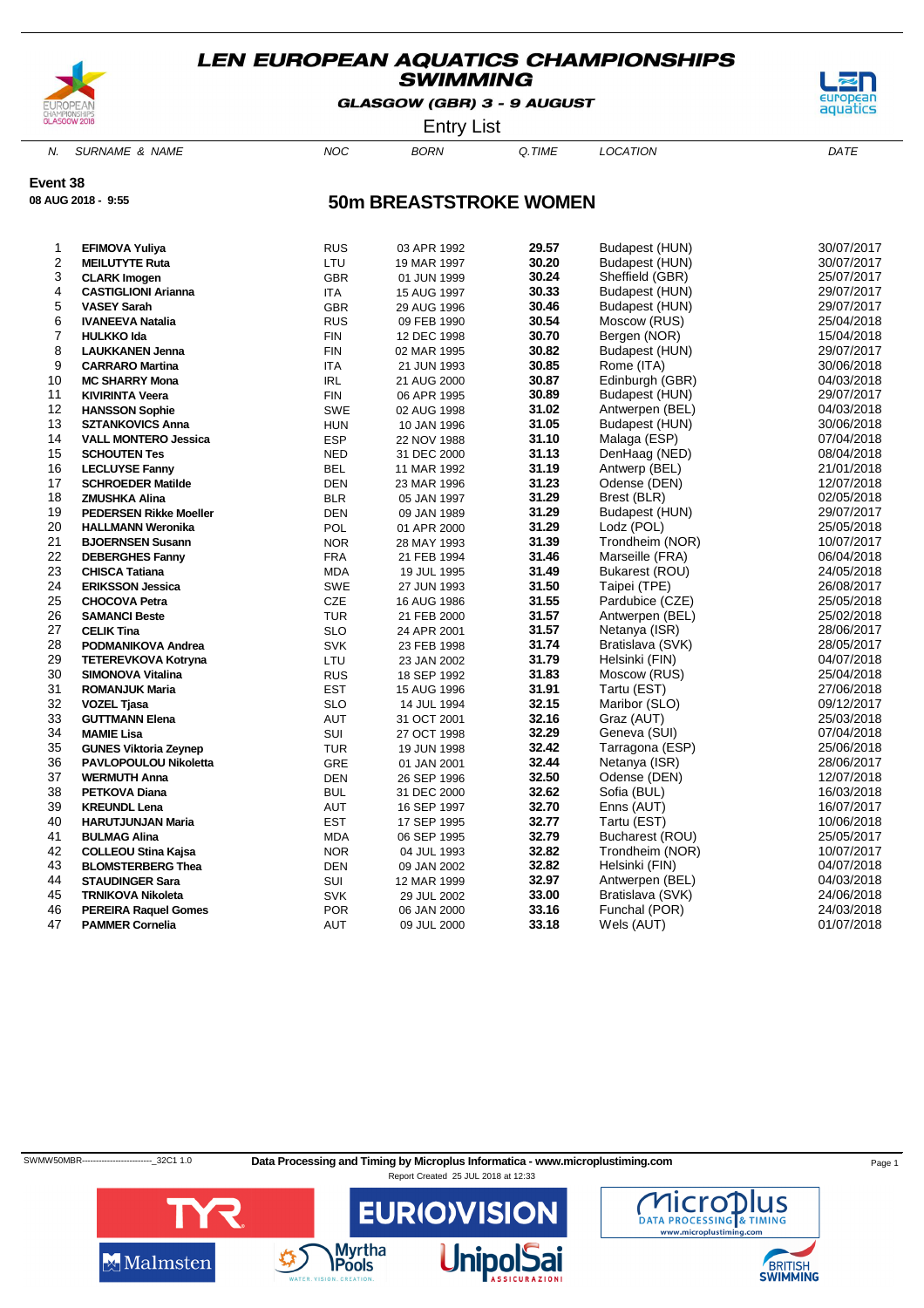

GLASGOW (GBR) 3 - 9 AUGUST



Entry List

N. RELAY NOC

**Event 39 08 AUG 2018 - 10:05**

### **4 X 100m FREESTYLE RELAY MIXED**

| 1<br>2<br>3<br>4 | <b>AUSTRIA</b><br><b>BELGIUM</b><br><b>BELARUS</b><br><b>ESTONIA</b> | AUT<br>BEL<br>BLR<br>EST |
|------------------|----------------------------------------------------------------------|--------------------------|
| 5                | <b>FINLAND</b>                                                       | <b>FIN</b>               |
| 6                | <b>FRANCE</b>                                                        | <b>FRA</b>               |
| 7                | <b>GREAT BRITAIN</b>                                                 | <b>GBR</b>               |
| 8                | <b>GERMANY</b>                                                       | <b>GER</b>               |
| 9                | <b>HUNGARY</b>                                                       | HUN                      |
| 10               | <b>ISRAEL</b>                                                        | <b>ISR</b>               |
| 11               | <b>ITALY</b>                                                         | ITA                      |
| 12               | <b>LATVIA</b>                                                        | LAT                      |
| 13               | <b>NETHERLANDS</b>                                                   | NED                      |
| 14               | <b>NORWAY</b>                                                        | <b>NOR</b>               |
| 15               | <b>POLAND</b>                                                        | POL                      |
| 16               | <b>RUSSIA</b>                                                        | <b>RUS</b>               |
| 17               | <b>SLOVAKIA</b>                                                      | <b>SVK</b>               |
| 18               | <b>SWEDEN</b>                                                        | <b>SWE</b>               |
| 19               | TURKEY                                                               | TUR                      |

SWMX4X100MFR---------------------------32C2 1.0 Data Processing and Timing by Microplus Informatica - www.microplustiming.com Page 1 Report Created 25 JUL 2018 at 12:34



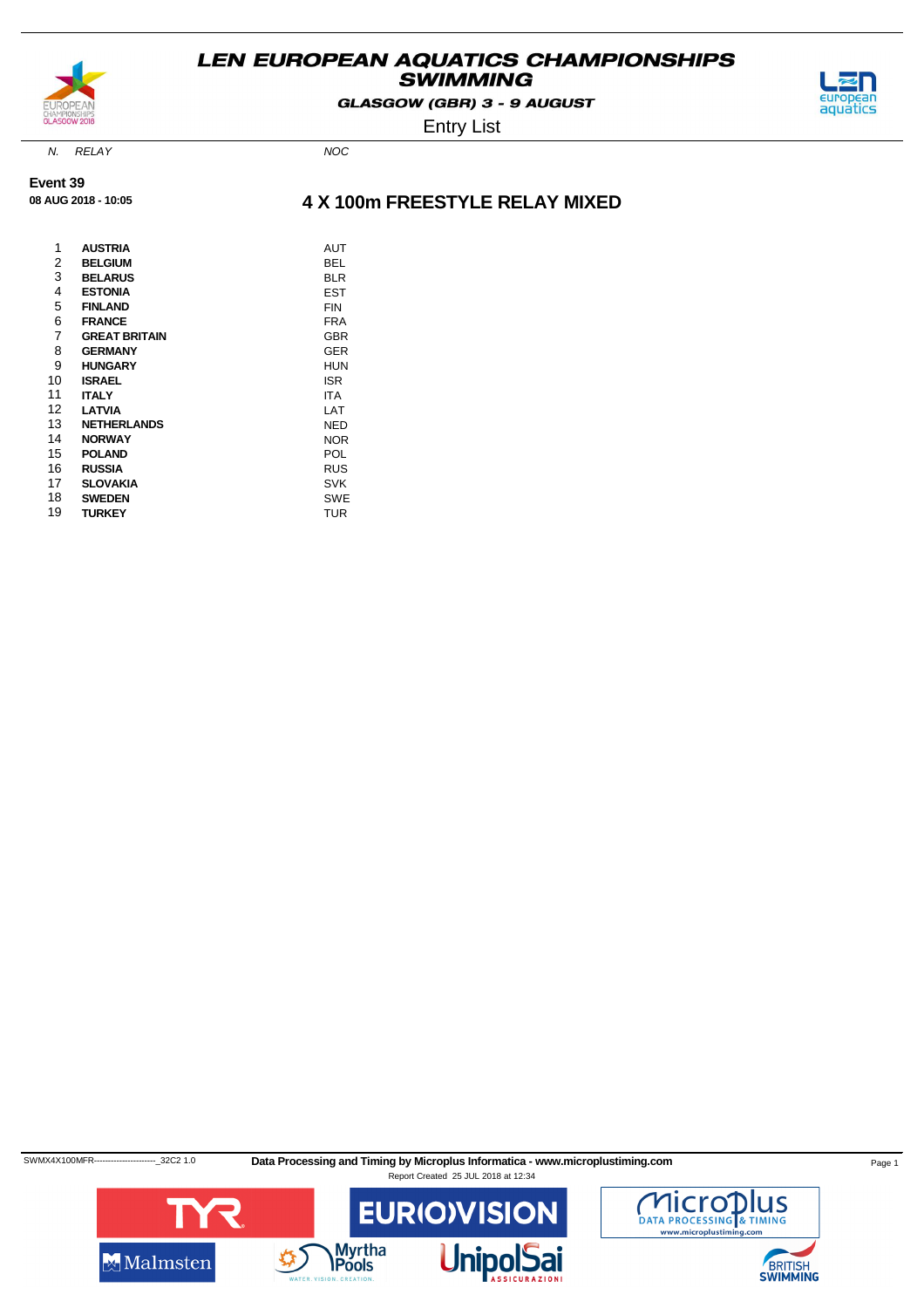

**09 AUG 2018 - 9:00**

### **LEN EUROPEAN AQUATICS CHAMPIONSHIPS SWIMMING**

GLASGOW (GBR) 3 - 9 AUGUST



Entry List

N. SURNAME & NAME  $NOC$  BORN Q.TIME LOCATION DATE

**Event 40**

### **400m INDIVIDUAL MEDLEY MEN**

| 1              | <b>VERRASZTO David</b>         | <b>HUN</b> | 22 AUG 1988 | 4:07.47 | Rome (ITA)         | 24/06/2017 |
|----------------|--------------------------------|------------|-------------|---------|--------------------|------------|
| 2              | <b>LITCHFIELD Max</b>          | <b>GBR</b> | 04 MAR 1995 | 4:09.62 | Budapest (HUN)     | 30/07/2017 |
| 3              | <b>DESPLANCHES Jeremy</b>      | SUI        | 07 AUG 1994 | 4:13.11 | Schiltigheim (FRA) | 24/05/2017 |
| 4              | <b>SZARANEK Mark</b>           | <b>GBR</b> | 16 AUG 1995 | 4:13.72 | GoldCoast (AUS)    | 06/04/2018 |
| 5              | <b>PONS RAMON Joan Lluis</b>   | <b>ESP</b> | 09 DEC 1996 | 4:14.77 | Malaga (ESP)       | 11/04/2018 |
| 6              | <b>GYURTA Gergely</b>          | <b>HUN</b> | 12 SEP 1991 | 4:15.12 | Debrecen (HUN)     | 30/03/2018 |
| $\overline{7}$ | <b>STABER Patrick</b>          | AUT        | 02 JUN 1996 | 4:15.23 | Eindhoven (NED)    | 14/04/2018 |
| 8              | <b>HEIDTMANN Jacob</b>         | <b>GER</b> | 06 NOV 1994 | 4:15.37 | Berlin (GER)       | 17/06/2017 |
| 9              | <b>NAGY Richard</b>            | <b>SVK</b> | 09 MAR 1993 | 4:15.69 | Budapest (HUN)     | 30/07/2017 |
| 10             | <b>HINTZE Johannes</b>         | <b>GER</b> | 05 JUL 1999 | 4:15.76 | Eindhoven (NED)    | 14/04/2018 |
| 11             | <b>TURRINI Federico</b>        | <b>ITA</b> | 21 JUL 1987 | 4:16.37 | Tarragona (ESP)    | 24/06/2018 |
| 12             | <b>HOLLO Balazs</b>            | <b>HUN</b> | 10 FEB 1999 | 4:16.78 | Indianapolis (USA) | 27/08/2017 |
| 13             | <b>STUPIN Maxim</b>            | <b>RUS</b> | 11 MAY 2000 | 4:16.79 | Helsinki (FIN)     | 08/07/2018 |
| 14             | <b>SANTOS Alexis Manacas</b>   | <b>POR</b> | 23 MAR 1992 | 4:17.34 | Budapest (HUN)     | 30/07/2017 |
| 15             | <b>PAPASTAMOS Apostolos</b>    | <b>GRE</b> | 20 MAR 2001 | 4:17.44 | Helsinki (FIN)     | 08/07/2018 |
| 16             | <b>SZWEDZKI Dawid</b>          | POL        | 18 APR 1994 | 4:17.88 | Lublin (POL)       | 19/05/2017 |
| 17             | <b>DEAN Thomas</b>             | <b>GBR</b> | 02 MAY 2000 | 4:18.07 | Helsinki (FIN)     | 08/07/2018 |
| 18             | <b>PAULSSON Adam</b>           | <b>SWE</b> | 14 MAR 1995 | 4:18.09 | Stockholm (SWE)    | 07/04/2018 |
| 19             | <b>IPSEN Anton Oerskov</b>     | <b>DEN</b> | 04 SEP 1994 | 4:18.10 | Columbus (USA)     | 07/07/2018 |
| 20             | <b>KNIPPING Arjan Antonius</b> | <b>NED</b> | 01 AUG 1994 | 4:18.26 | Eindhoven (NED)    | 14/04/2018 |
| 21             | <b>VITAL Joao Alexandre</b>    | <b>POR</b> | 13 JUN 1998 | 4:18.46 | Coimbra (POR)      | 18/03/2018 |
| 22             | <b>SHEMBEREV Maksym</b>        | <b>AZE</b> | 25 SEP 1993 | 4:20.37 | Barcelona (ESP)    | 14/06/2018 |
| 23             | <b>WILLIAMS Brodie</b>         | <b>GBR</b> | 18 MAR 1999 | 4:20.64 | Indianapolis (USA) | 27/08/2017 |
| 24             | <b>GUREVICH Etay</b>           | <b>ISR</b> | 14 AUG 1995 | 4:20.94 | Wingate (ISR)      | 28/04/2018 |
| 25             | <b>MEIER Christoph</b>         | <b>LIE</b> | 03 JAN 1993 | 4:22.29 | Budapest (HUN)     | 30/07/2017 |
| 26             | <b>VELOSO Tomas Miguel</b>     | <b>POR</b> | 21 FEB 1996 | 4:22.76 | Funchal (POR)      | 23/03/2018 |
| 27             | <b>MAKOVICH Semen</b>          | <b>RUS</b> | 13 JUL 1995 | 4:23.56 | RioDeJaneiro (BRA) | 15/12/2017 |
| 28             | <b>ALKAN Samet</b>             | <b>TUR</b> | 20 JAN 1998 | 4:26.74 | Antwerpen (BEL)    | 23/02/2018 |
| 29             | <b>CHRAPAVY Filip</b>          | <b>CZE</b> | 03 APR 1999 | 4:26.94 | Praha (CZE)        | 15/07/2018 |
| 30             | <b>LOPES Gabriel Jose</b>      | <b>POR</b> | 15 MAY 1997 | 4:27.73 | Ostrava (CZE)      | 29/04/2018 |
| 31             | <b>ORNEK Alpkan</b>            | <b>TUR</b> | 18 SEP 1995 | 4:27.86 | Belgrade (SRB)     | 13/04/2018 |
| 32             | <b>HJELM Alvi</b>              | <b>FRO</b> | 01 MAY 1996 | 4:31.50 | Broenshoej (DEN)   | 13/04/2018 |
| 33             | <b>HAKAN Batuhan</b>           | <b>TUR</b> | 22 JUL 1998 | 4:36.99 | Istanbul (TUR)     | 01/06/2018 |
| 34             | <b>LELLE Armin Evert</b>       | <b>EST</b> | 21 JUN 1999 | 4:38.26 | Tartu (EST)        | 17/06/2017 |
| 35             | <b>WAREING Thomas</b>          | <b>MLT</b> | 09 NOV 1999 | 4:42.02 | Gzira (MLT)        | 29/06/2018 |
| 36             | <b>AYDIN Metin</b>             | <b>TUR</b> | 26 FEB 1995 |         |                    |            |

SWMM400MIM--------------------------32C1 1.0 Data Processing and Timing by Microplus Informatica - www.microplustiming.com Page 1 Report Created 25 JUL 2018 at 12:34



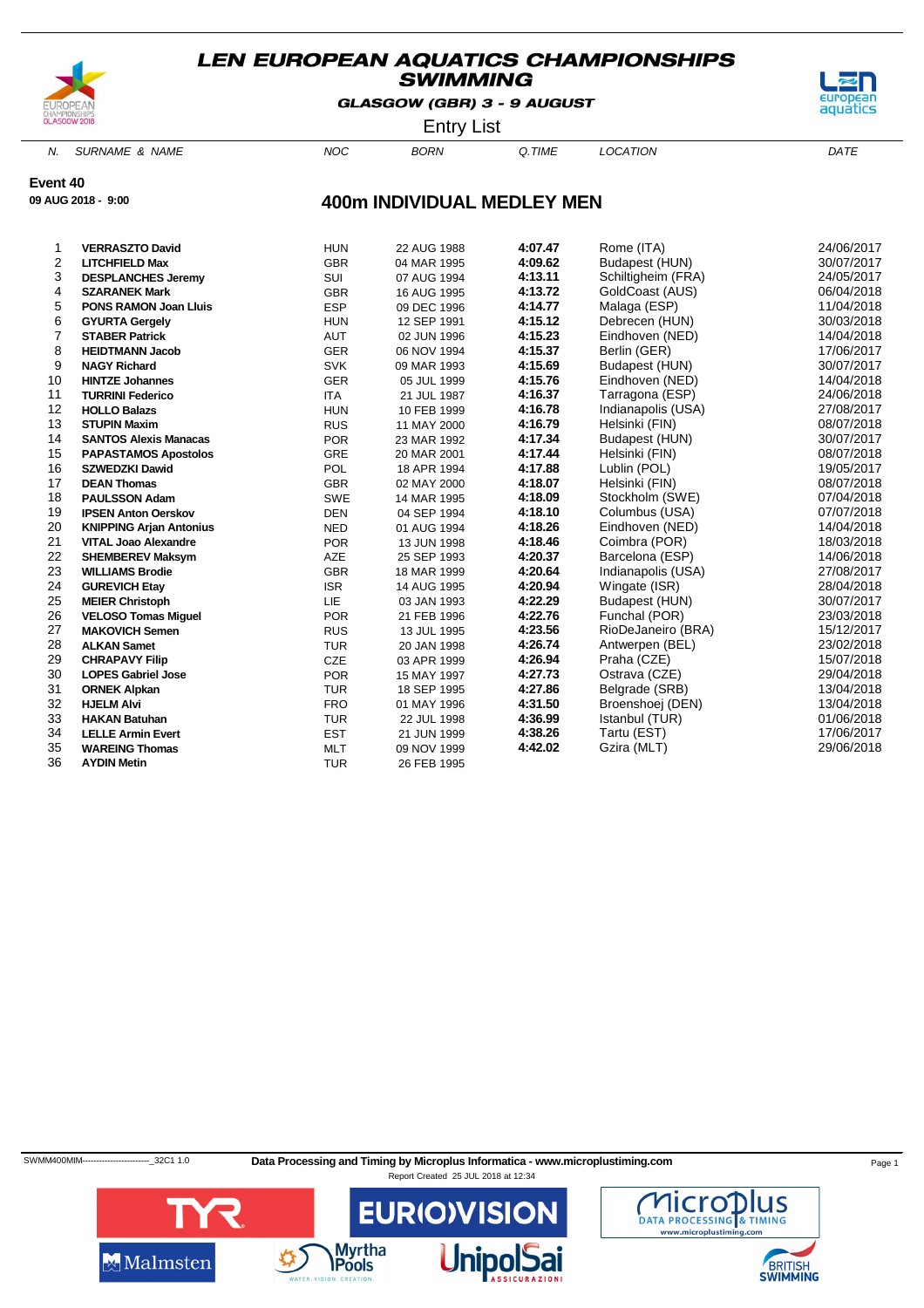

GLASGOW (GBR) 3 - 9 AUGUST



Entry List

N. SURNAME & NAME  $NOC$  BORN Q.TIME LOCATION DATE

**Event 41**

**09 AUG 2018 - 9:30**

### **400m FREESTYLE WOMEN**

|    | <b>KOEHLER Sarah</b>           | <b>GER</b> | 20 JUN 1994 | 4:03.96 | Taipei (TPE)            | 26/08/2017 |
|----|--------------------------------|------------|-------------|---------|-------------------------|------------|
| 2  | <b>KAPAS Boglarka</b>          | <b>HUN</b> | 22 APR 1993 | 4:04.77 | Budapest (HUN)          | 23/07/2017 |
| 3  | <b>HIBBOTT Holly</b>           | <b>GBR</b> | 13 DEC 1999 | 4:05.31 | GoldCoast (AUS)         | 10/04/2018 |
| 4  | <b>KESELY Ajna</b>             | <b>HUN</b> | 10 SEP 2001 | 4:05.61 | Debrecen (HUN)          | 29/03/2018 |
| 5  | <b>QUADARELLA Simona</b>       | <b>ITA</b> | 18 DEC 1998 | 4:05.68 | Tarragona (ESP)         | 25/06/2018 |
| 6  | <b>FAULKNER Eleanor</b>        | <b>GBR</b> | 05 JAN 1993 | 4:06.90 | Sheffield (GBR)         | 17/12/2017 |
| 7  | <b>EGOROVA Anna</b>            | <b>RUS</b> | 31 MAY 1998 | 4:08.18 | Saint-Raphael (FRA)     | 27/05/2018 |
| 8  | <b>PIROZZI Stefania</b>        | <b>ITA</b> | 16 DEC 1993 | 4:08.93 | Riccione (ITA)          | 14/04/2018 |
| 9  | <b>DURAES Diana Margarida</b>  | <b>POR</b> | 08 JUN 1996 | 4:09.49 | Tarragona (ESP)         | 25/06/2018 |
| 10 | <b>GOSE Isabel Marie</b>       | <b>GER</b> | 09 MAY 2002 | 4:10.00 | Berlin (GER)            | 15/06/2017 |
| 11 | <b>HASSLER Julia</b>           | <b>LIE</b> | 27 FEB 1993 | 4:10.71 | Berlin (GER)            | 19/07/2018 |
| 12 | <b>DUMONT Valentine</b>        | <b>BEL</b> | 02 JUL 2000 | 4:11.12 | Rome (ITA)              | 29/06/2018 |
| 13 | <b>FAIN Katja</b>              | <b>SLO</b> | 31 AUG 2001 | 4:11.36 | Netanya (ISR)           | 29/06/2017 |
| 14 | <b>KAHLER Marlene</b>          | <b>AUT</b> | 15 MAY 2001 | 4:11.62 | Helsinki (FIN)          | 05/07/2018 |
| 15 | <b>ZAVADOVA Barbora</b>        | CZE        | 23 JAN 1993 | 4:13.85 | Budapest (HUN)          | 23/07/2017 |
| 16 | <b>RACNIK Sara</b>             | <b>SLO</b> | 21 SEP 2002 | 4:14.29 | Rijeka (CRO)            | 11/02/2018 |
| 17 | <b>ERIKSSON Hanna</b>          | <b>SWE</b> | 12 APR 1999 | 4:14.84 | Landskrona (SWE)        | 07/07/2018 |
| 18 | <b>KNOP Aleksandra</b>         | <b>POL</b> | 09 SEP 2003 | 4:16.14 | Lodz (POL)              | 26/05/2018 |
| 19 | <b>BACH Helena Rosendahl</b>   | <b>DEN</b> | 12 JUN 2000 | 4:16.33 | Broenshoej (DEN)        | 15/04/2018 |
| 20 | <b>HOLUB Tamila Hryhorivna</b> | <b>POR</b> | 15 MAY 1999 | 4:16.47 | Austin (USA)            | 13/01/2018 |
| 21 | <b>BOECEKLER Beril</b>         | <b>TUR</b> | 07 FEB 2004 | 4:16.70 | Beograd (SRB)           | 17/06/2018 |
| 22 | <b>BOUDEN Camille</b>          | <b>BEL</b> | 07 JUL 2001 | 4:16.96 | Gent (BEL)              | 11/05/2018 |
| 23 | <b>OLIVIER Monique</b>         | <b>LUX</b> | 13 MAY 1998 | 4:17.21 | Edinburgh (GBR)         | 03/03/2018 |
| 24 | <b>JENSEN Laura Glerup</b>     | <b>DEN</b> | 08 NOV 1998 | 4:18.76 | Rome (ITA)              | 29/06/2018 |
| 25 | <b>GRANDT Maria</b>            | <b>DEN</b> | 29 MAY 1998 | 4:19.20 | Broenshoej (DEN)        | 07/07/2017 |
| 26 | <b>KRIVONOGOVA Irina</b>       | <b>RUS</b> | 03 MAY 2000 | 4:20.33 | LignanoSabbiadoro (ITA) | 07/05/2017 |
| 27 | <b>VALLONI Arianna</b>         | <b>SMR</b> | 10 APR 2001 | 4:21.38 | SanMarino (SMR)         | 31/05/2017 |
| 28 | <b>POLANSKA Aleksandra</b>     | <b>POL</b> | 24 SEP 2000 | 4:23.32 | BanskaBystrica (SVK)    | 08/04/2018 |
| 29 | <b>ALKARAMOVA Fatima</b>       | AZE        | 26 JUN 2002 | 4:23.53 | Zilina (SVK)            | 24/03/2018 |
| 30 | <b>MALUKA leva</b>             | LAT        | 09 APR 2003 | 4:24.58 | Riga (LAT)              | 19/06/2018 |
| 31 | <b>GEORGES Daniela</b>         | POL        | 20 MAR 1997 | 4:25.19 | Canet-En-Roussillon (FR | 10/06/2018 |
|    |                                |            |             |         |                         |            |

SWMW400MFR-----------------------------32C1 1.0 Data Processing and Timing by Microplus Informatica - www.microplustiming.com Page 1



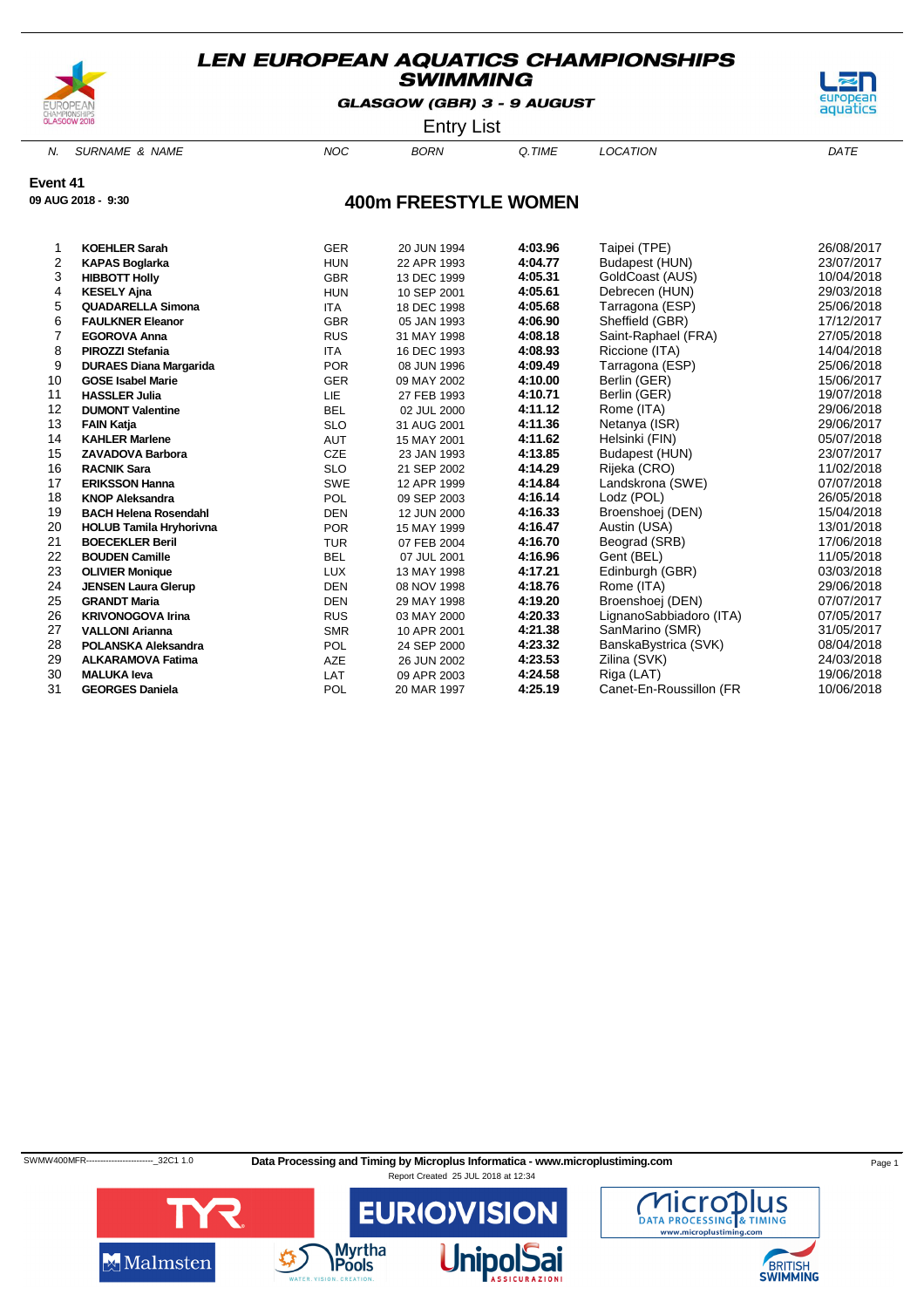

GLASGOW (GBR) 3 - 9 AUGUST

Entry List



N. RELAY NOC

**Event 42 09 AUG 2018 - 10:00**

### **4 X 100m MEDLEY RELAY MEN**

| 1  | <b>AUSTRIA</b>       | AUT        |
|----|----------------------|------------|
| 2  | <b>BELARUS</b>       | <b>BLR</b> |
| 3  | <b>CROATIA</b>       | CRO        |
| 4  | <b>ESTONIA</b>       | EST        |
| 5  | <b>FINLAND</b>       | FIN        |
| 6  | <b>GREAT BRITAIN</b> | <b>GBR</b> |
| 7  | <b>GERMANY</b>       | <b>GER</b> |
| 8  | <b>GREECE</b>        | GRE        |
| 9  | <b>HUNGARY</b>       | <b>HUN</b> |
| 10 | <b>IRELAND</b>       | IRL        |
| 11 | <b>ISRAEL</b>        | <b>ISR</b> |
| 12 | <b>ITALY</b>         | <b>ITA</b> |
| 13 | <b>LITHUANIA</b>     | LTU        |
| 14 | <b>NETHERLANDS</b>   | NED        |
| 15 | <b>POLAND</b>        | POL        |
| 16 | RUSSIA               | <b>RUS</b> |
| 17 | <b>SERBIA</b>        | <b>SRB</b> |
| 18 | <b>SWITZERLAND</b>   | SUI        |
| 19 | <b>SLOVAKIA</b>      | <b>SVK</b> |
| 20 | <b>SWEDEN</b>        | <b>SWE</b> |
| 21 | <b>TURKEY</b>        | <b>TUR</b> |

SWMM4X100MMD----------------------------32C2 1.0 Data Processing and Timing by Microplus Informatica - www.microplustiming.com Page 1